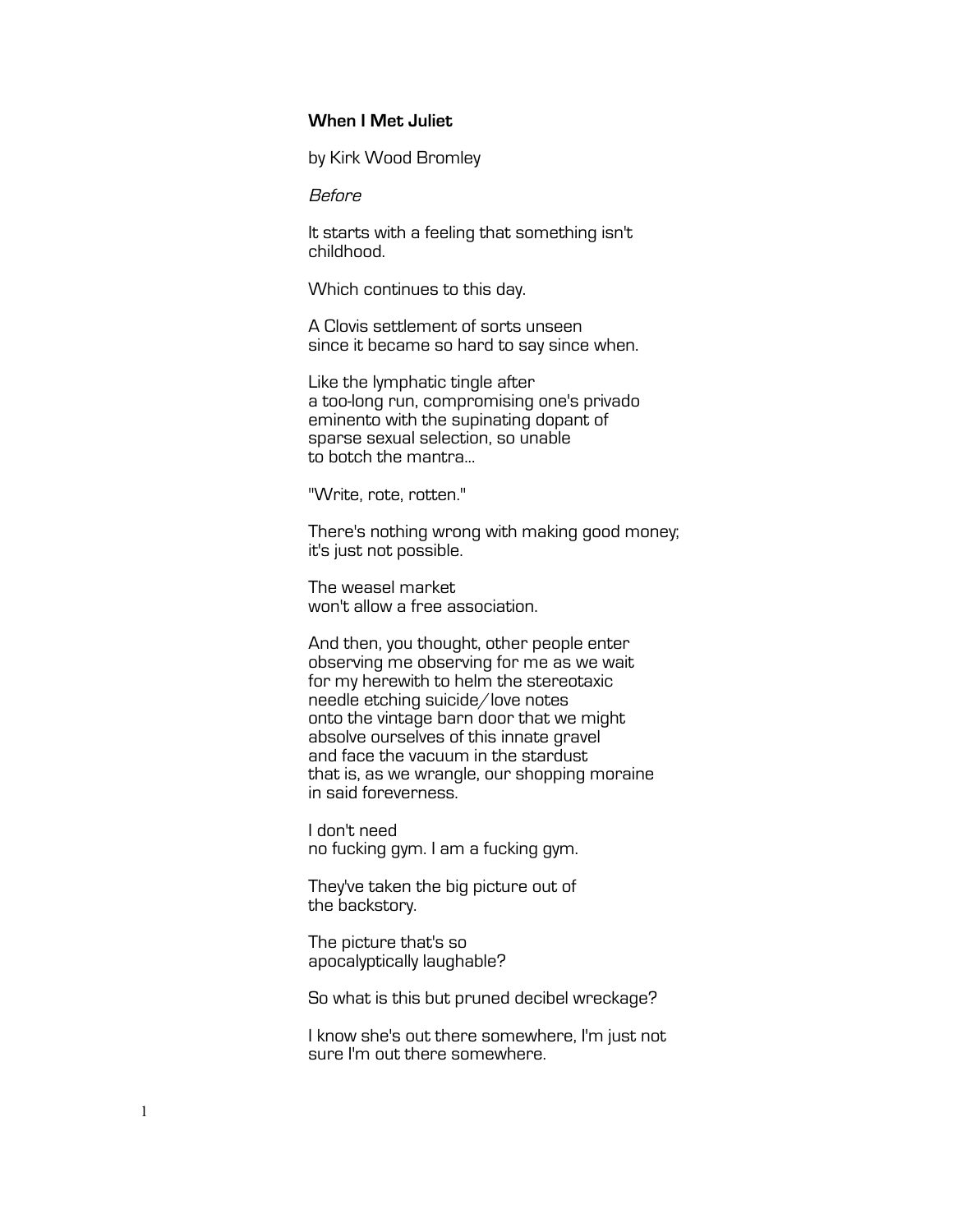Red rover, red rover, can I please come over and sit facing the wall in the corner?

This is the holding, denied and felt, that gives so much to so little effect.

Maybe the mountains.

Maybe not the mountains.

But maybe the puppet theater mountains are preparing me for some duende whose inconsequential, late night sacrifice before the tadpolish raccoonistas shall suffice to stuff my cheeks with crossed-out flowers that in my smooching her unlumbered twitch I will be weekend minutes with her.

I will stylishly tug at her genital noose, loosening the head enough to inspire its falling back into the sky.

I will be her super yeasty vaulting horse.

I will make her smile in suffocation.

I will, I will, O incomplete death sentence one two!

This is

the story of a love that never happened between two people who never met in a world where no one ever finds love without the story of love stepping in and preventing anything from happening.

Of course, such a love happens all the time.

Like in Korea Town, where prowling fuckables sit in syngeneic hoardes over sizzling beef and pray to repetitive encounters to placate the random immolation of first-come-first-recused from production value.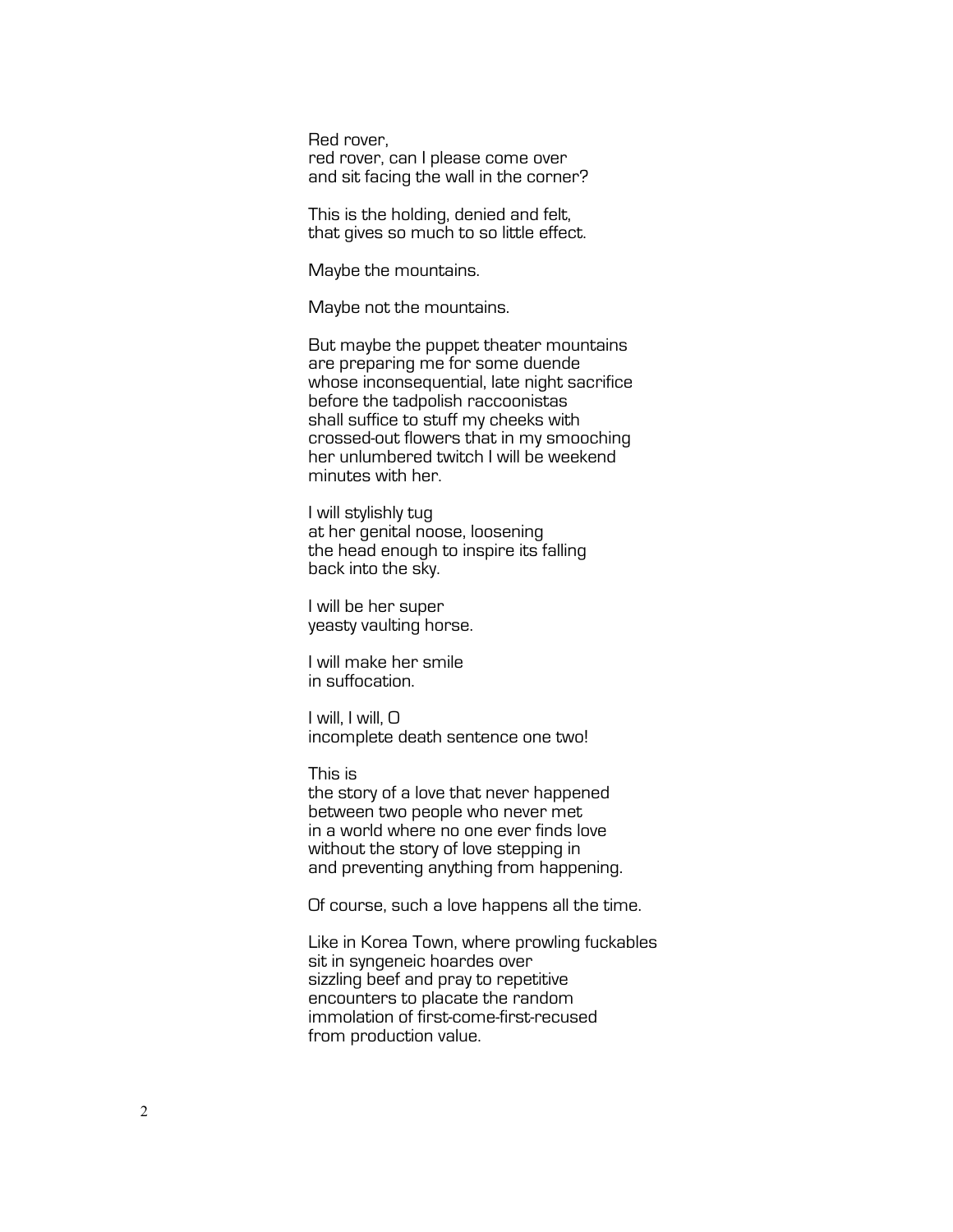Yet, if seducing hornblenders is the new pubic weave, why are we dresst in snake venom ice cubes?

What is he searching for with his arm all the way down her throat?

She's choke-singing!

Won't you climb to the edge of my anxiety and build the ruins of our ubiety?

I'd like to apologize for that, but my rules won't allow it.

Pleased to meet you, most recent personal choice fatality.

As tirade seeds ripen in the sunburn, profitable swaths of communal avoidance dapper up the aggression in the push-over.

I want to hustle smack dab into you and shatter my vestiges of languor, but people don't count when it comes to desire, do they, big life goal?

Is not opening up assertion?

I'm lodged in this unusable context of freedom, balling my instant messages with pretty crime scene bouquets.

Try not to think of the group as a group, this being my only chance to issue my dossier on relative unspeakability, namely, athetosis in the space I sequester to snuff the lesbians laughing in my butt cubby.

Love is chewy tephra from the sensitive volcano of growing more conservative as one suckles on newborn entitlements, so I'm no longer writing in excrement what Team Dashing will piss on anyway in their bi-annual medley of ho hum with the water flute.

If it gets in my heart,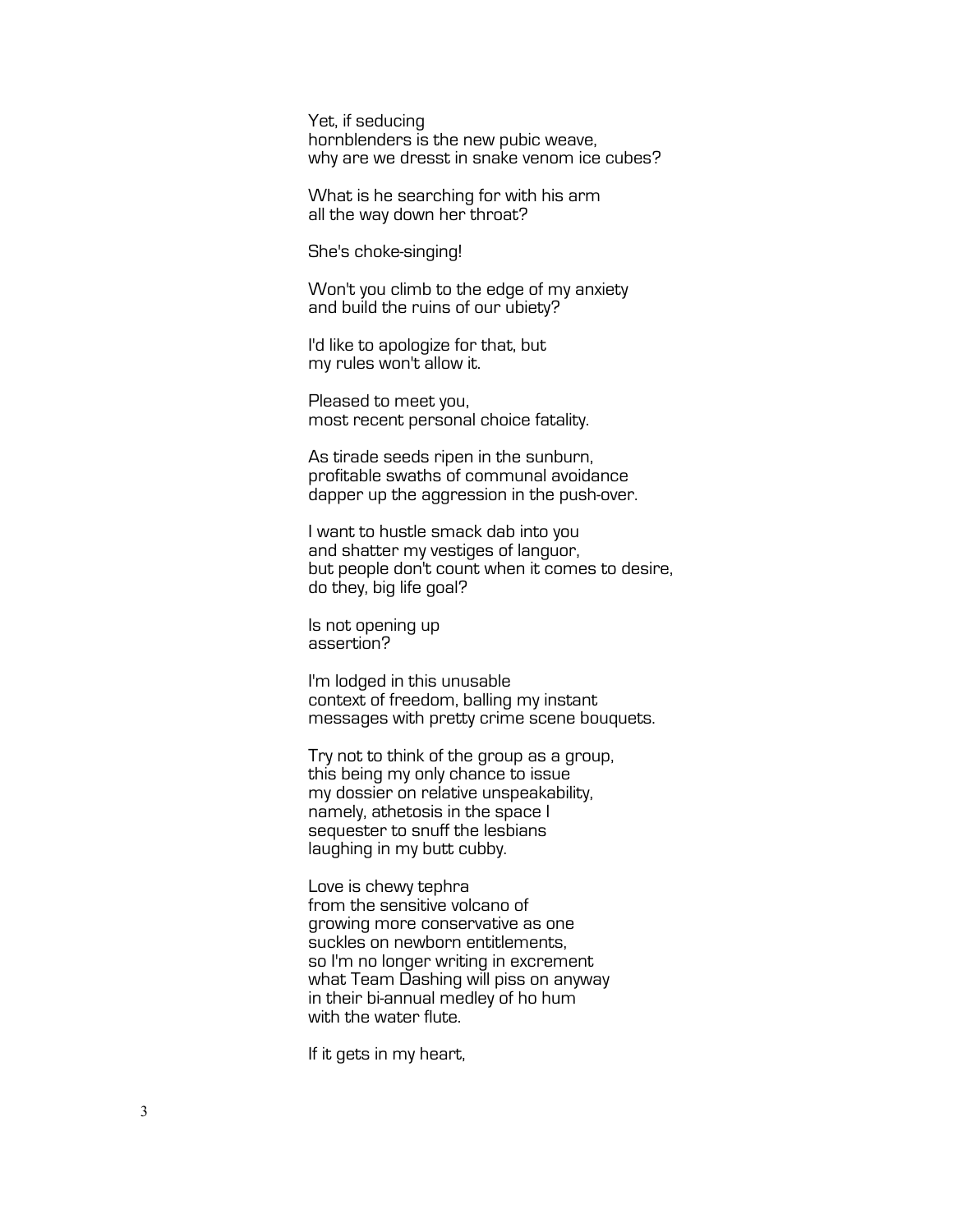I spit it out.

You seem to have a finger on the pulse of our inanimate dream.

Sure, we have our problems, you being the umbrella organization for what shock docs term the pain in the asperger.

Shame on me for not more gregariously experiencing exoneration from all I found once the crowd whittled down to a flub.

So, what have we learned today?

The blunt instrument to the "almost there" of our polystyrene lap fluids is about how I could be my body turning the tide on the static approach buried in entrance exams to nowhere.

Dude, it is so good to see you outside that robot romance movie.

I shall be king for a day that never dawns.

I shall leave my country in the lurch they call victory, and when you look away, I shall snap your portrait, cuz nobody gets my shit when I'm just screaming like I should.

I shall put my poems to sleep then lie next to them crying in a colossal diminution of the fear of intimacy's estranging powers.

It's true, dad. Character dissolves upon introduction, so must I famously mull the incomprehensible questions.

My middle hand has become indistinguishable from a freshman's idea of Florida.

Wow, we have so much in common courtesy.

It all reflects poorly on its ideals.

The branches are heavy with fallen fruit;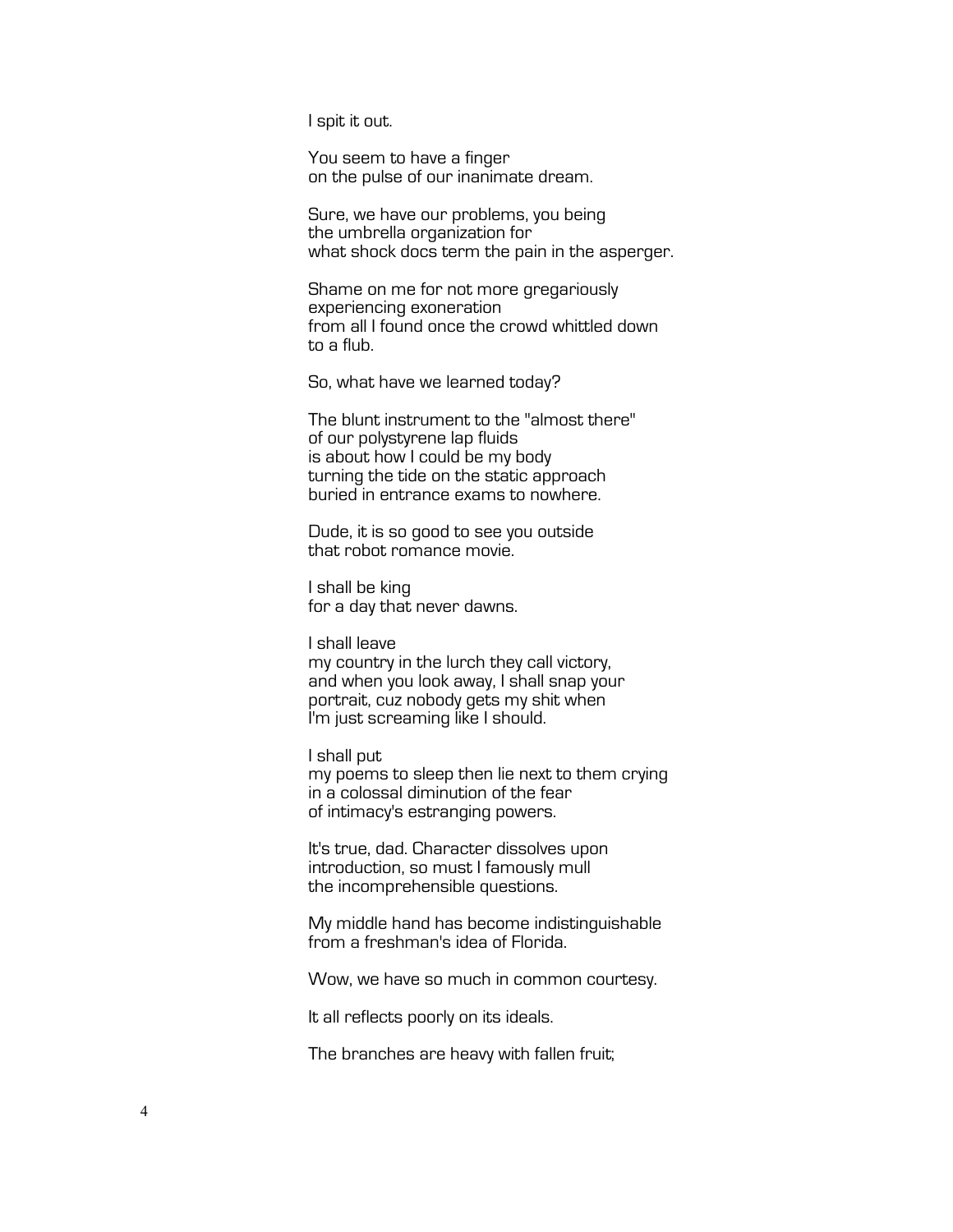hot shots full of frozen suggestions garner the semi-savvy response. I mount the revanche against territory I never lost.

Let's remake the map we use to stay where we are.

Is getting wound up how you unwind?

Not in the mood for incorrect directions.

You're just another way to say "Who's that?"

O, so we're on speaking terms now?

Raise your hackles if you don't know what hackles are.

I'm waiting for someone who already came.

The distance between what I'm talking about and what I want to talk about is the rate of economic growth feeling sorry for the first and last time.

It's like that final bit of road you can't seem to cover when going home to finally announce what your family thinks you say way too much.

There's a discernable euphenic sensation one gets passing thru the Delaware Water Gap heading west, a kind of sonicating intestinal thrum that must somehow be translatable into a successful dating strategy.

Or the sound of scrapping oak stands.

Or what the cop said to the rainbow.

Or how a tiny shove can shake you to your expired core.

It's not that I want to get laid, it's that I want the sensation of getting laid.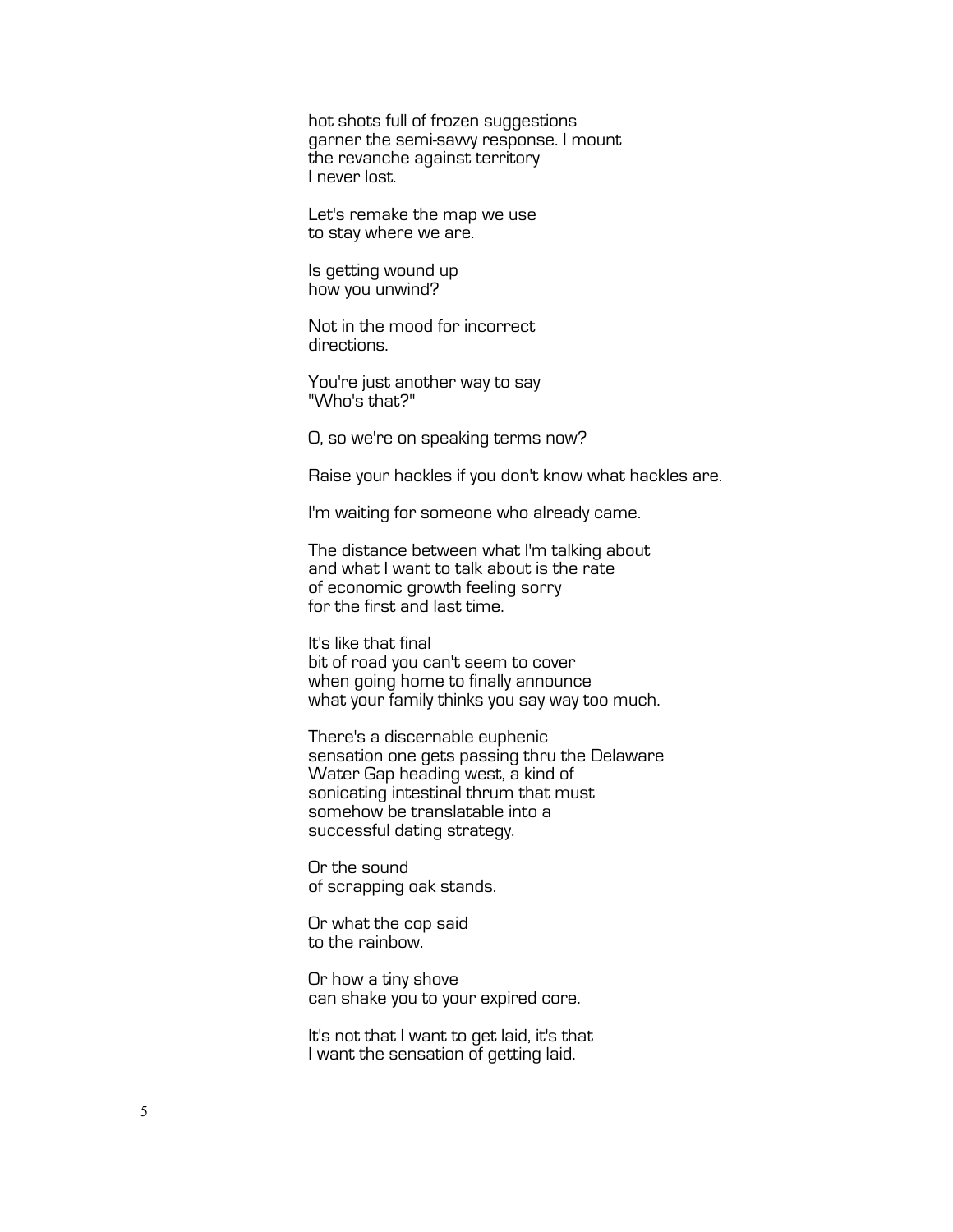Yet deep in the angles of Hop Along Sadness, Startup Spinto shakes her flip-out polyp as the echolocators scramble to become what streetwise shame on the backburner sucks up to in metrical grief, swallowing the doppler that effectively ends their campaign of escapology, leaving her completely and sort of triumphantly bedridden in her hot tar nightgown.

I so regret saying that, I refuse to take it back.

Lookin' for a lover that isn't my other but they're so hard to regurgitate.

This one-shot show is called emotional reality.

Its question is the value of friendship.

Its objective is the impedance of new passion, for empty bless accounts whence change bankrolls its case against itself, which can also be confused in this manner:

A girl on "nice fire" is walking along the tops of the trees that line the lane no one can afford to live on.

A man,

broken in half by forced sincerity contests, is simultaneously walking in opposite directions down the lane in an attempt to reunite himself with himself.

Perhaps at the moment of his vertical espousal, the girl on "good fire" dives into his belly, the trees become an audience who consume the fire cupcake creature and we call it Social Security Reform.

There.

It ends just like you like it.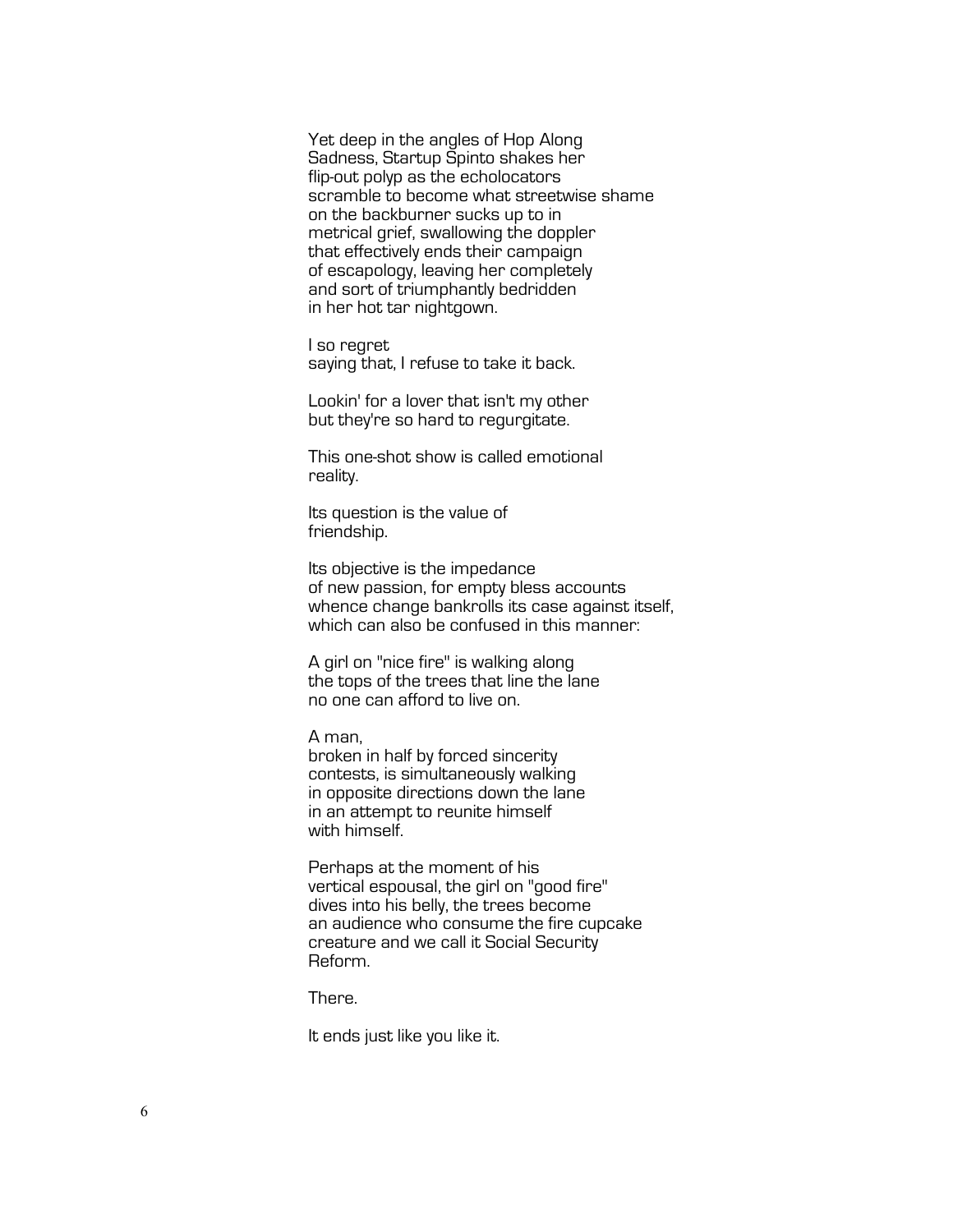With a finality that just won't quit.

I feel like a dying business on a busy block.

My Arabian goulash penis has fallen out of favor with the college girls who stink for a cause, a prototype long phased out in the wave of untenable can-doisms.

There's not a man among us not trying to grow yumyums so he can slap himself around, seeding the trash garden with bad projects that make sore losers do it all over.

Please don't linger on the obvious. It reminds me of last week's way of thinking.

M'lady, I am hidden in the noodles, and you are cutting down on carbohydrates in an attempt to be ikebana enough to slip in between my coming and going of a knowing look between merchant and cyclone.

The hot diggity dog pound has relocated to my mouth, the only good religion has yet to mock, and I'm carrying the torch of the most likely to drop the torch to your bedroom of sport utility gurneys Cuz I really "yeah!" the way you sweat it when the pressure's off.

Lead me to the plug in your fetish saloon and I shall rip it from its monkey mentor.

Sing, O flesh bong!

Darker nights make for happier starfuckers.

There's a couch in my hypocrisy waiting for your triple threat body parts to come flying into its gay doubt design with all the camp of my ridiculous gut.

O half-eaten epiphany stick! O political snafu doll! O registry of missing prosperity victims! O hiphop hippy sag sarcoma!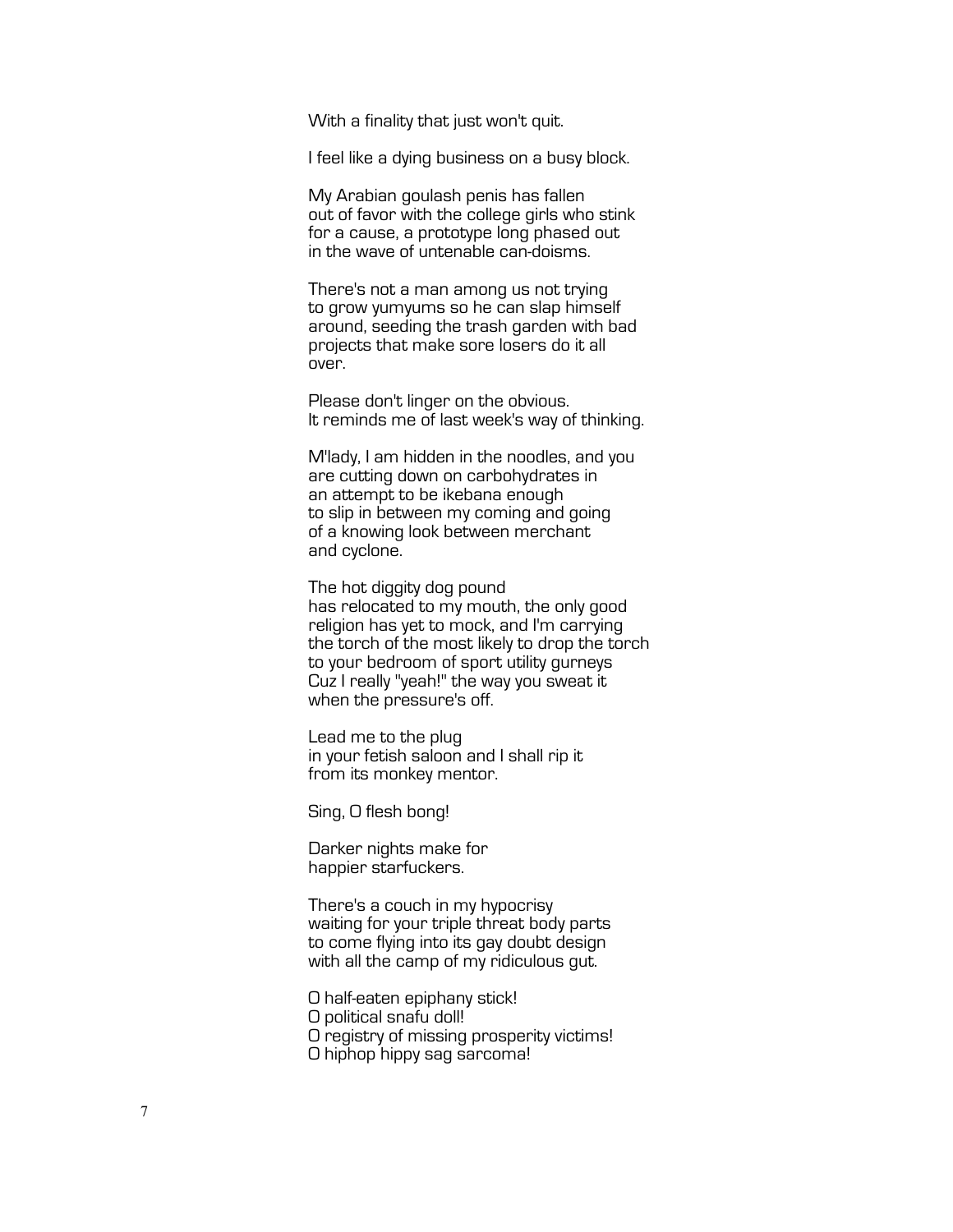O saint in miniskirt and canola!

O crackt plastic fruit lamp!

O beautiful broken computer!

O lake in the center of my forehead!

O suggestible mud age mind writer!

O death by dime!

O someone else's goosedown pingpong table!

O colorful forgiving fence!

O sticky when wet!

O caffeinated air!

O maternity plague!

O handrolled rendition of dainty drippy folds!

O prickly outpost manager!

O nuts to soup!

O conch filled with my shy image files!

O unspecified hypothesis on authorized leaks!

O clean little man panty!

O chile con queso spearhead!

O abyss to lay my aching slack upon!

O glorious shun sign!

Can you hear me thru my mother muffler?

Perhaps I've grown immune to your pollen, purring like a dog in my synaptic gap, firing will at will. Still, we're getting closer perpetually, aren't we? Isn't that what not being too grossly philosophical does to set-exclusive surjections wie uns? Aren't there wires and tubes in our flagship anti -inflammatory future? I hope so, cuz that would be what I'm hoping.

It's not safe where you are, so removed from my threat against you.

Hey, I cleaned my apartment this afternoon, knowing you weren't coming over.

Sure, I've never been up your alley, but my books seem to think they are, and in "Hollywood: The Logic of Unneighborliness," we read in the margin (which I imagined to be the ticklish spot in your ankle monitor): "Our love was made for a niche that drugola has wiped off the sue -for -psychological -benefits ad."

I came to the city to meet you in the country. You are America's deficiency in wrath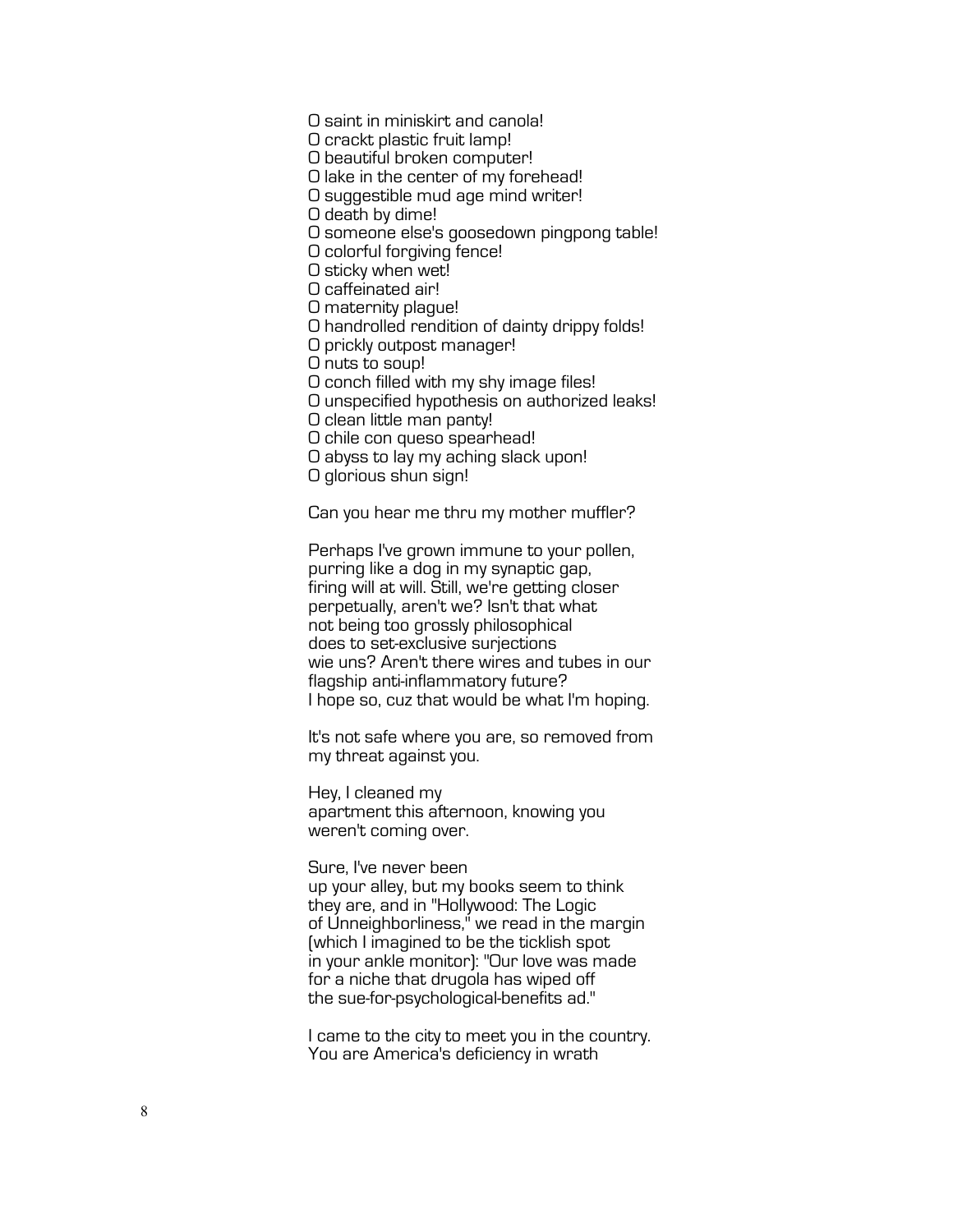and conscience, and I am the sexy part of being beaten to death by someone's breath.

This is instant drama waiting on tables of undiscovered elements.

How savage can soft love slaps be and still rule the streets with a dynamite presentation on...

We interrupt this sentence for this sentence.

Maybe I'll find you underneath it all, the spokesjoker for nagging certainty, hooves crookt in a cranky viaticum, whispering to the hand-holding tourists:

"Here we are, standing over a piping cold secret, yet no one speaks; we are dumbfounded by our empty nest indifference; our eyes burn into the fuck-if-I-care surroundings; and our one success is to miserably remain just as we were before we were."

Are you coming onto me, cuz if you are, I'm over there.

She feels like she's lost in the dream of the grumpy mensch who solved the puzzle of sleep.

Side-swiping career advances only lead to the fist fight between your legs, the legs you don't use because their feet follow distinct teleonomic inaccuracies, but task epistemic deformities excite me, as anyone in my thoughts can see, so let's bang some goop!

Pulse meter, pulse meter, meet me a pulse.

You are such a pristine tech campus, yet my zune has failed to coordinate insidious circuitries into art auctions that include living examples of my own arterial volume fluctuations upon sweet talk, so we feel no jitters, gather no bids, and the mind slouches, caught in a line at the bank, standing beside the only person it could ever love,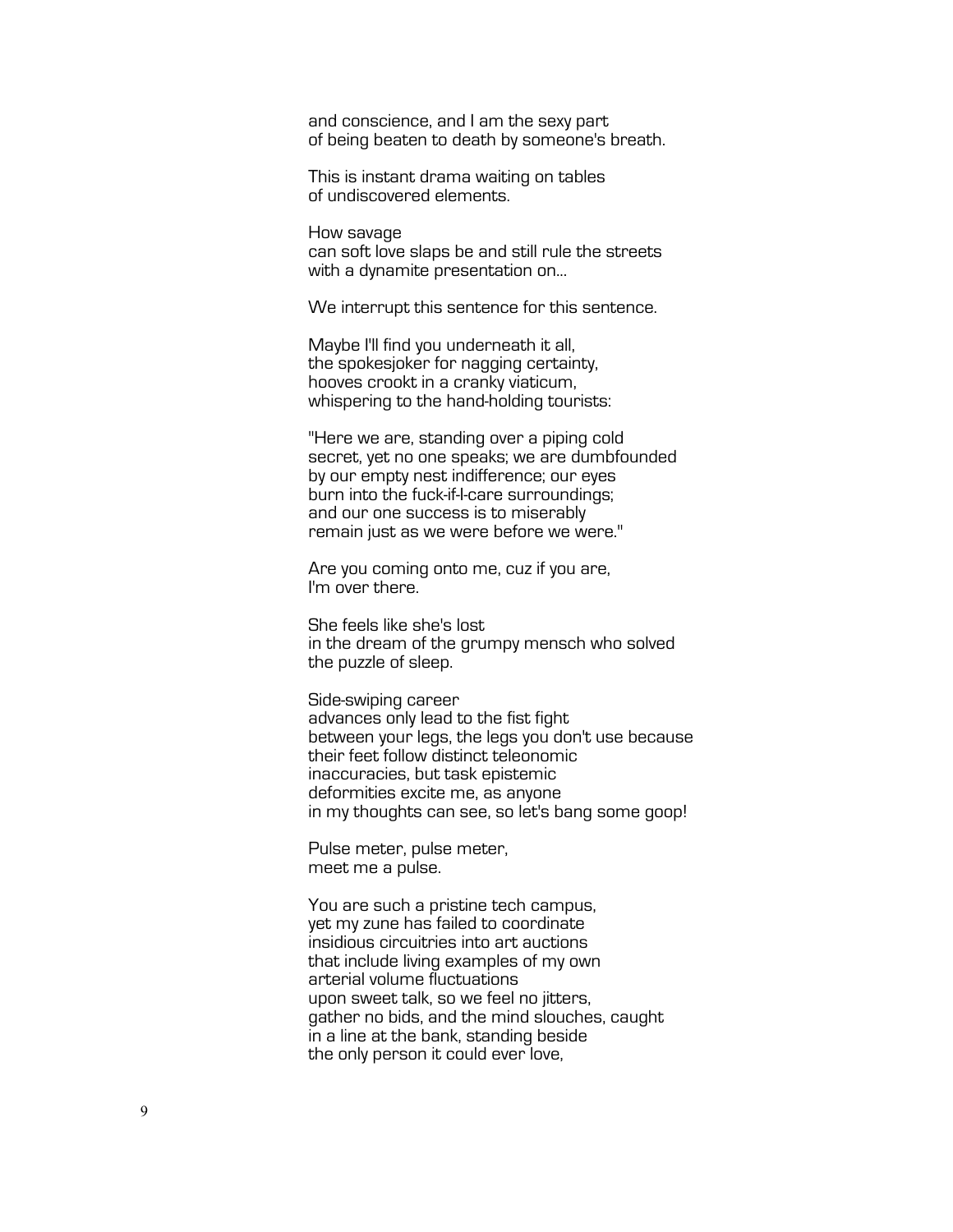but lunch is almost over, and once again frustration wins the day and blows it on adult toys made by children with no sense of proportion vis-a-vis what it means to be stood up by someone who never said she'd "make it."

We gotta blow this shit up.

Like a European head balloon.

Like a choir of caught-on-video.

We gotta bring on my social afterlife.

We gotta swap this randy memorization game for a lightbulb to the scalp.

We gotta instill some character into the shipment of cheap electronics.

End the term limits on insanity.

I gotta threaten to jump so you can walk on by, kissing me with your lack of concern like a colossal use of wasted space.

We gotta dig up the slave burial site beneath the heterogeneous monotony of fickle democratic...

Excuse me?

Did I cross the line?

The line, you fucking

bleep

runs between your heels!

I like you, whoever you are today.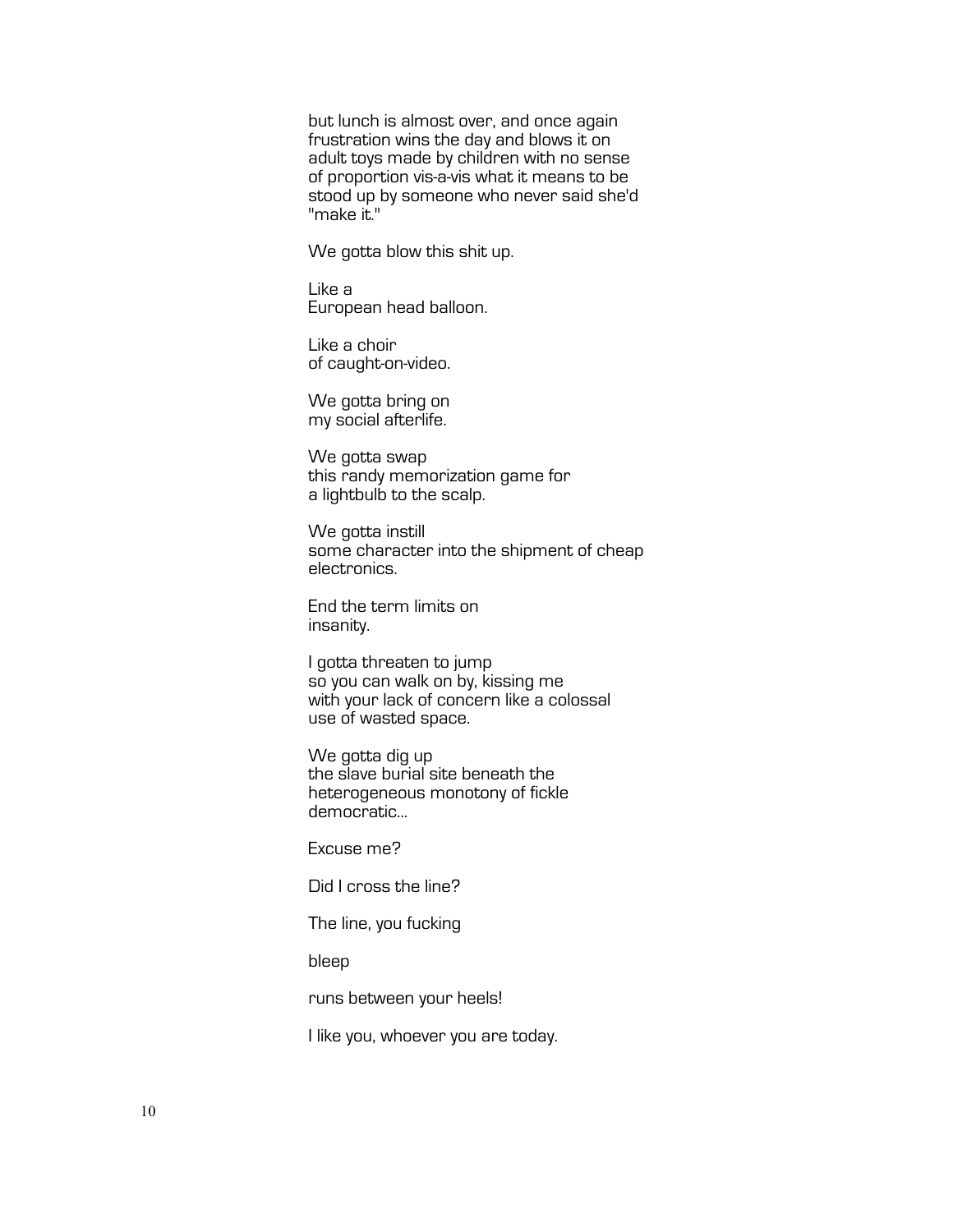I am the beautiful scrappy maiden who can invaginate this wildly self-important swinging metronome, incite the serpent to bipedalism, do dances about dances to the human upchuck, lick the time stamp, all the while arousing slurvian spiel.

### You shall I

marry, you shall I divorce, Miss Whatever You Refuse To See It As, and we shall populate the governing fistulate with our half-<br>fascinating dissertation tantrums!

I want every word on the tip of my tongue that in our nasty macking you receive the squabble that heals thru boiling silence.

Is that your "I'm not sharing" face?

Welcome to

Under Achieving. My name is Her Unused Ovaries, and I beg you to remember molestation has its hard-to-beat bargains.

There's a palpable arm pit juice in the ergosphere, and it curdles my phonic stereotype when I'm not working, like how's difference supposed to make a difference when it's baking in the turnstile of buyer's remorse?

She'd bring the whole party down if love didn't handle itself so garishly.

I say we all get good and tied in a sculpture garden to the convictions of our chintzy adoration!

If you find me bitter, stop licking my palms.

The retrobacterial switch grass on my eyeballs made everything unpublishable, and I was left mumbling in a dysacousic exacerbation of productivity.

America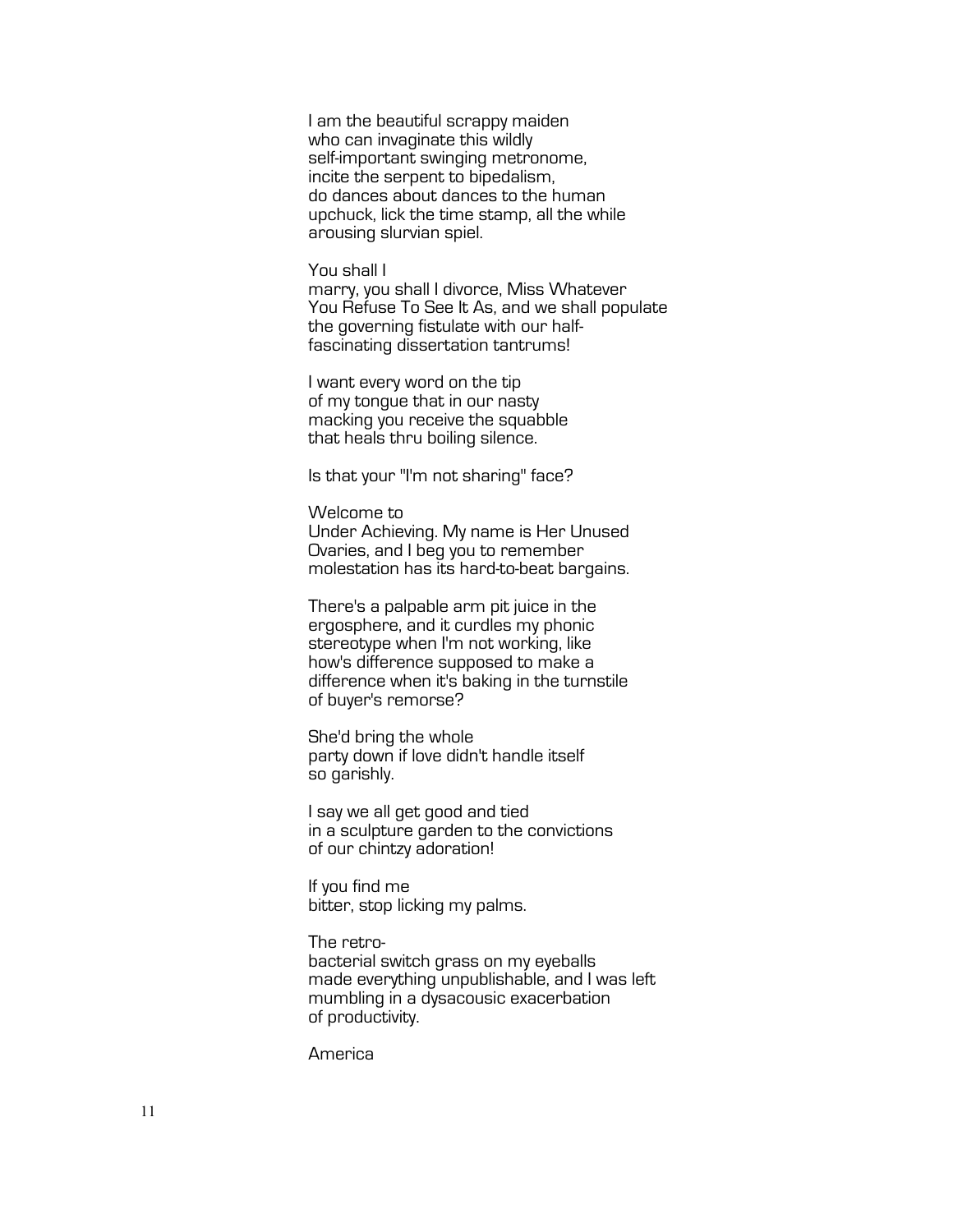is bored tough.

I'd rather she imagine it's me than it actually be me.

I mean, like, what's the point of being naked if not everyone can see you?

Now I lay me down to sleep I pray the lord to sell me cheap.

Who put privacy in a home?

Time to practice my interpersonal rudiments.

Hello.

It's nice to meet me.

What's that I'm wearing?

I'm in obsolete technologies.

Did I like it?

I have a smidge of the faghag in my Pakistani import.

They don't allow solo encores anymore, but, dammit, I got one.

This process seems to be playing itself out in a particularly unclear mannerism.

Really?

I had a friend who went to clown college.

You save a lot that way.

I was what I might call an early witherer.

Thanks, my executioner gave it to me.

Was I Byronesque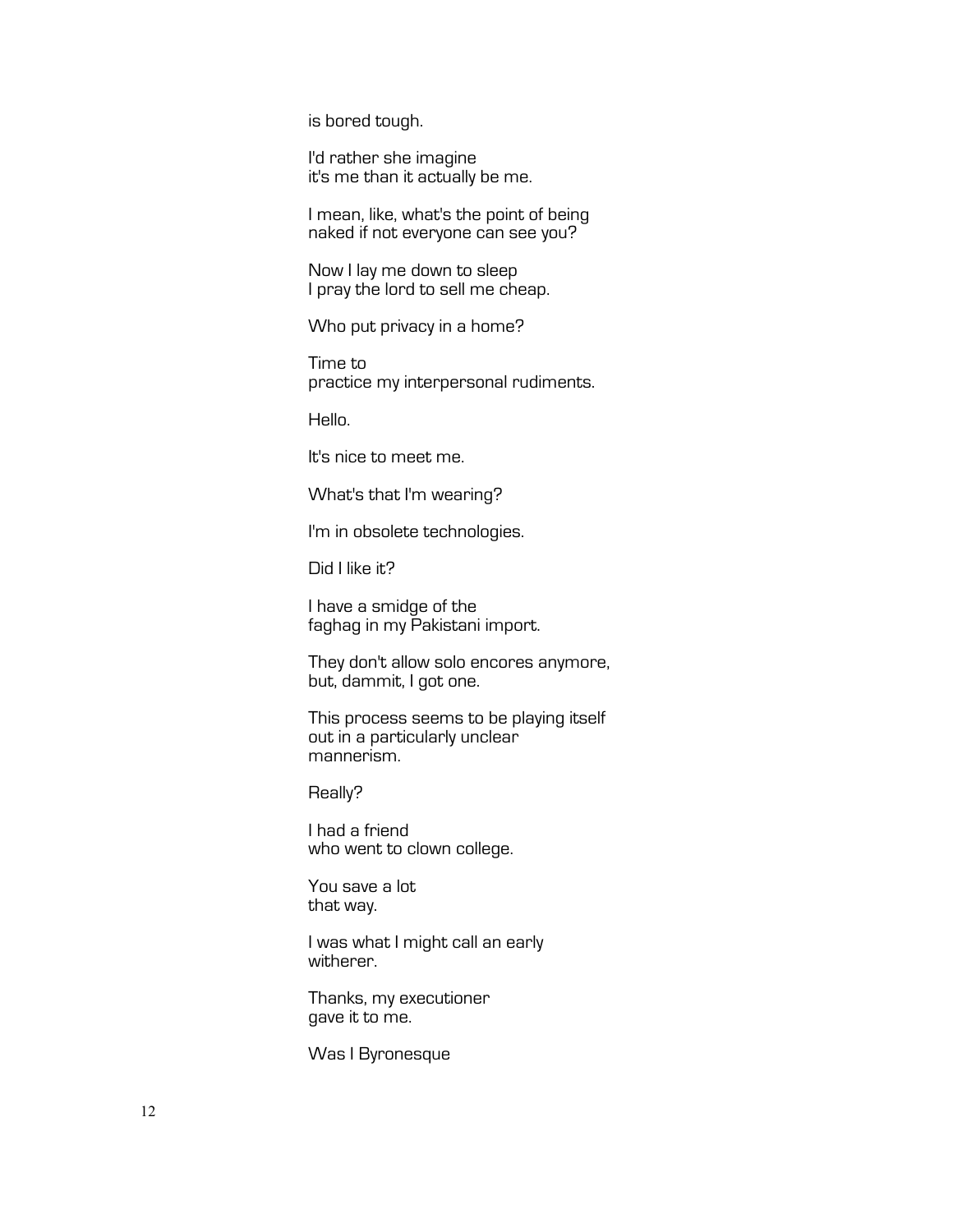at birth?

Something slippt into my platelets and created worms, so I did the didgeridoo in her sternum.

Spastic narcoleptics spilled into carpets had me all on teeters.

No. I'm an ideas man with no ideas.

I find talking to be too similar to shitting to be a satisfactory conduit for the addressing of my emotional sepsis.

I'm very mysterious, aren't I?

I used to act, but, you know, the rejection.

I don't mean to sound racist, but it's pronounced hegemony, like high egg money.

Was my childhood especially difficult?

Not after I met someone online.

I find the forced retention of facts tiring when it comes to trying to look like someone I've never seen.

Can you imagine getting turned on by raping yourself in a closeted windfall?

Maybe. Will any bigshots be there?

I'm going to get my ninetieth drink.

It's been nice talking to me.

May I join me?

No.

No?

No. Look. I just think my fingers are too short to pull you out of your totally gunkt-up little richard hole.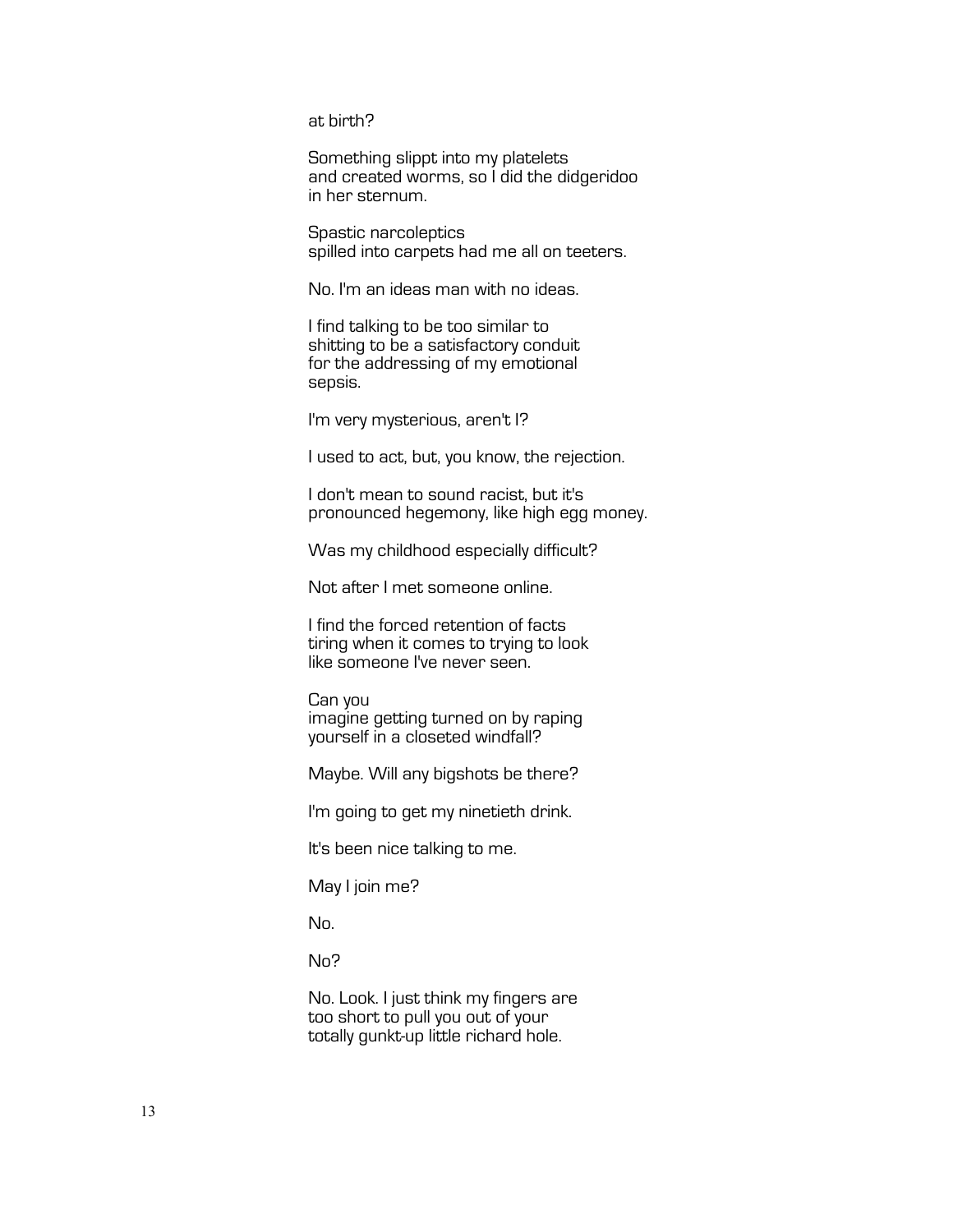Like we're not a thing?

The last thing this thing needs is another thing.

I wandered the

brightly lit horror film campgrounds at night, and everything I saw, I wanted to become: a brick in a bird's beak, a vibrator up a flagpole, roses bumming mascara, that bookstore in the used businessman, anything save the person she correctly pegged me for. How had I been downsized into my own best friend? I ran my terraformed excuses over Nietzsche, but nothing barked invitingly, least of all those hoaxes already proven true. I sang:

No one's quite right for me, and those that are feel the same about me.

Love is an inherited solution to pain tied up in the courts.

I want to scrape your tongue with my swimming trophy.

I'd like to let you, but I'm all a-twirl, cuz I just found out my therapist was a still birth, and I want to tell you that in the final words we don't know we're learning by needing a hot shower every day.

Maybe I'll just go drinking in one of those bars where everyone works with their handcuffs, and the mere hint of poetry makes them brawl mutedly into their jack-knifing wide loads.

I'm the kind of guy who kids flash.

If we're to preserve the experience of gathering in the slurpy-coated summer fields for a concert to support excessive foreign noise;

If we're to see our lost conflicts beautifully acted;

Feel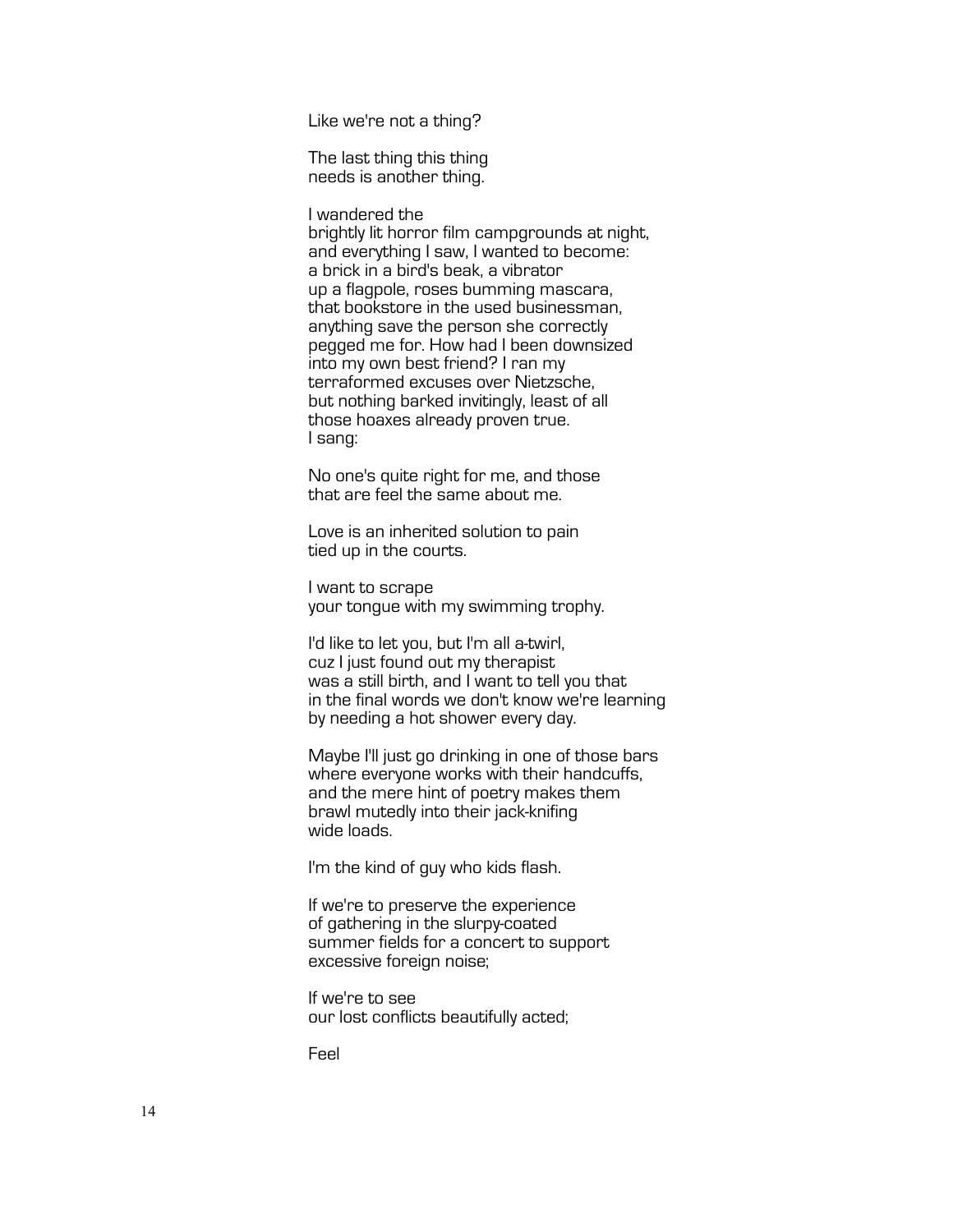the lack of tangibility press upon our fey adventurism;

If we're to stroll with more urgency than the disappearance of oxygen elicits from the Roman revertants,

Unable to touch without intention,

Then cocks are doomed to be the teddies of war.

I want her to give birth to a spicy milkbone in my ass while singing that song about runaway meatballs.

Do you love the way I cheat you out of your strained beginnings?

Air conditioning proves we don't deserve to eat our betters.

I'm waiting for you in the ultimate hiding place!

Let's fall in love and break what's left of our jolly medievalism.

There's nowhere I can go that isn't what I oughtn't know, and this is why I've cast you in the terribly short history of my alarm.

Long lived is death!

My expense sheet is shrieking in the background.

Roll the fiche to what it takes to meet you, your reticence looming like monument valley over my blank alert, luddite androids injecting psychotogens into the false press release you call your hep.

I need a lover who won't drive me lazy!

How shall I make the most of these cancelled circumstances?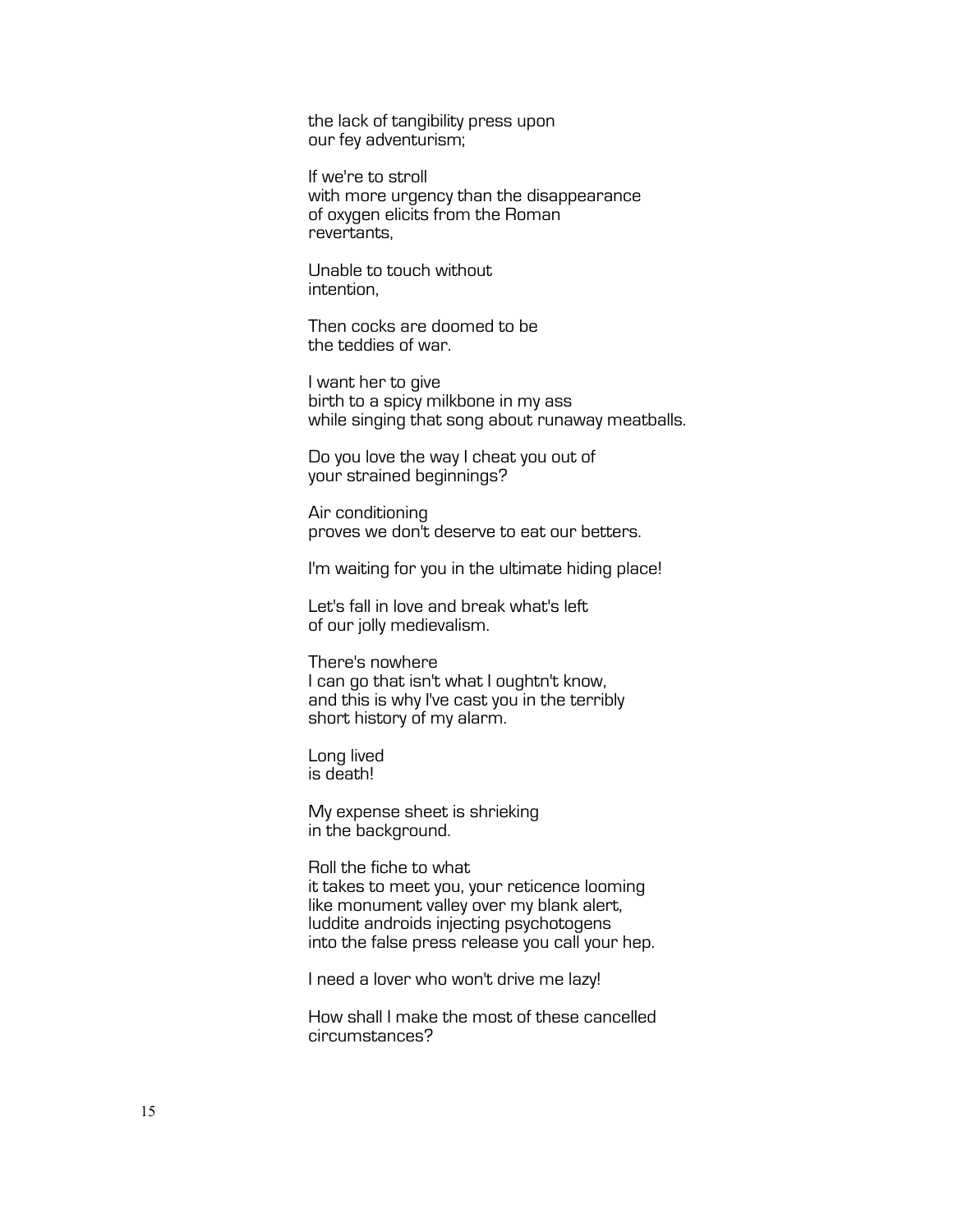It's fight night at the

ambivalence implosion and you're wearing a coat hanger bikini. I walk away scathed and happiness. My perceptions lengthen to such a demonstrable degree that the grip melange is placated to sufficiently answer robo-calls with groans.

Groans that this feeling is genuine.

At least in blind hindsight.

If I live in the now, which I do now and again, will my refresh revert our non-key junket to a moley newborn ugly enough to dispirit the miracle of in vitro flashing banners, or is this just how I see myself thru your prop glasses?

I'd pay to watch how you'd wiggle your bad self out of the refund that put my nose in your dirty business, okay?

Hell, I'd stay on topic were you the topic, but of course you're monologuing in the workplace, and I'm a smoldering accidental bonfire scaring lizards back into the mercurial ground.

This is not the way school is supposed to end, with you scrawling some hot trivial hall-of-lame tribute across a picture that isn't me anymore, then walking away with your cheer skirt caught in your gums, that ass, that found marmalade ass, shaking its survival like a 26 patty heart transplant.

Fine, if you can't love me, at least do the method.

Have you ever seen such a sight in your life as you being tame?

I'm so poor, I love myself.

Fly to me, my scrambled egg!

I'm baying at your folder of stolent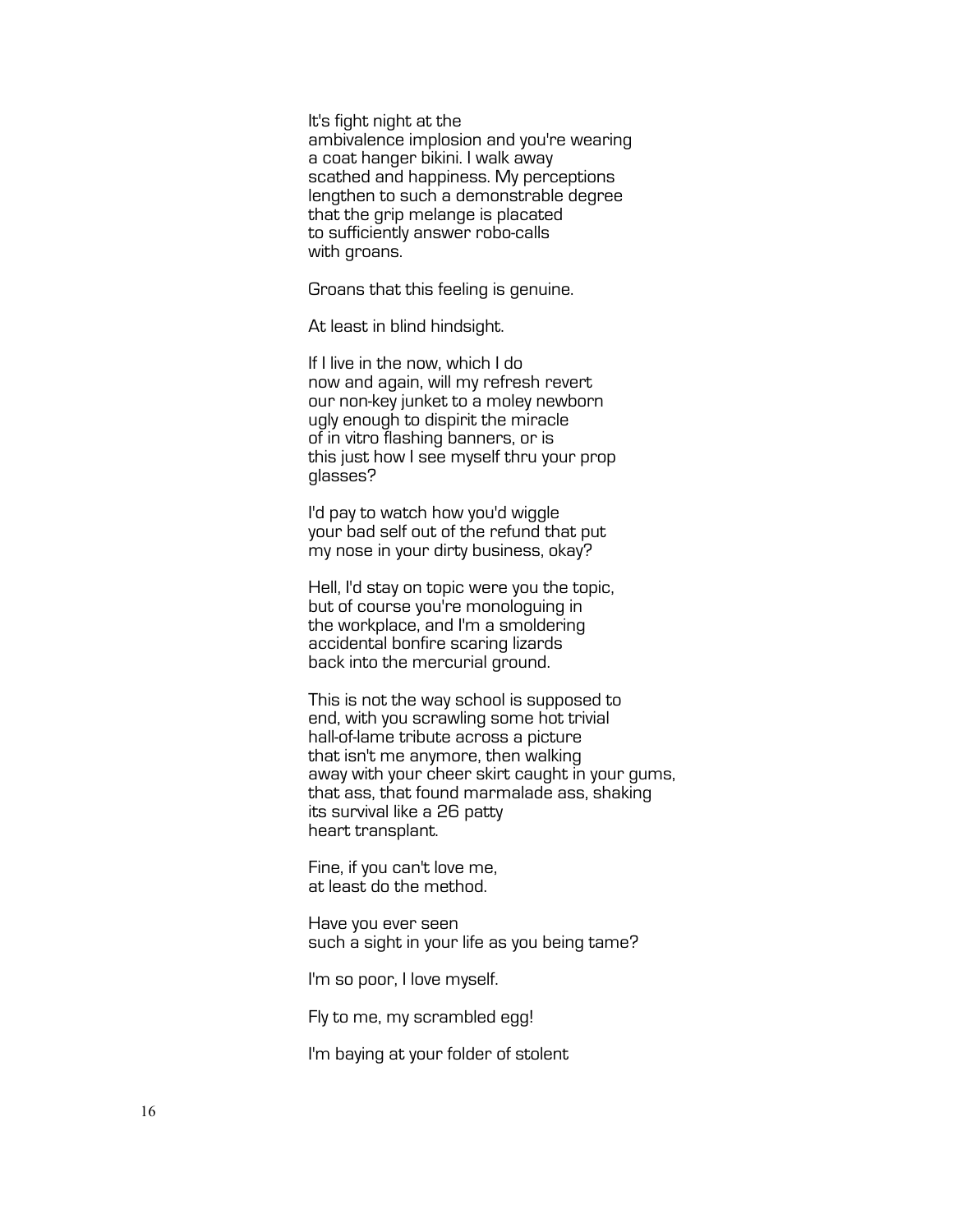trappt-beneath-the-rubble schoolboy screams, a celebration of no particular order, cringing for a break-thru in your failed negotiations with my post-experimental theta wave.

Let's go stand on our hands naked in the rain and let the operatic acid burn away our great anal traditions til nothing remains but remains, cold berry soup garnisht with swami skat, heretofore known as the eternally crusht protests against humanization.

Yes, I want you to worship me, and I expect the same from you, however that gutterizes the breath of a billion yogapalloozas.

I can't just reach out and grab your throat cuz there are laws against making things work.

Your shape stands in for all the teachings of the regretful scavengers to come.

Won't you please let me enter you from a distance?

This town smells of gonorrhea under laissez faire.

Every door is open and off its house.

I love a false sense of accomplishment, as I must, for I'm thinking of our love.

Applicants were turned away due to a lack of applicants, said the source of women.

It's the rhythm of everyday life overdubbed with the locutionary intentions of an alien linguist.

Are you coming?

No, I'm tied up.

That's what I meant, you slip knot!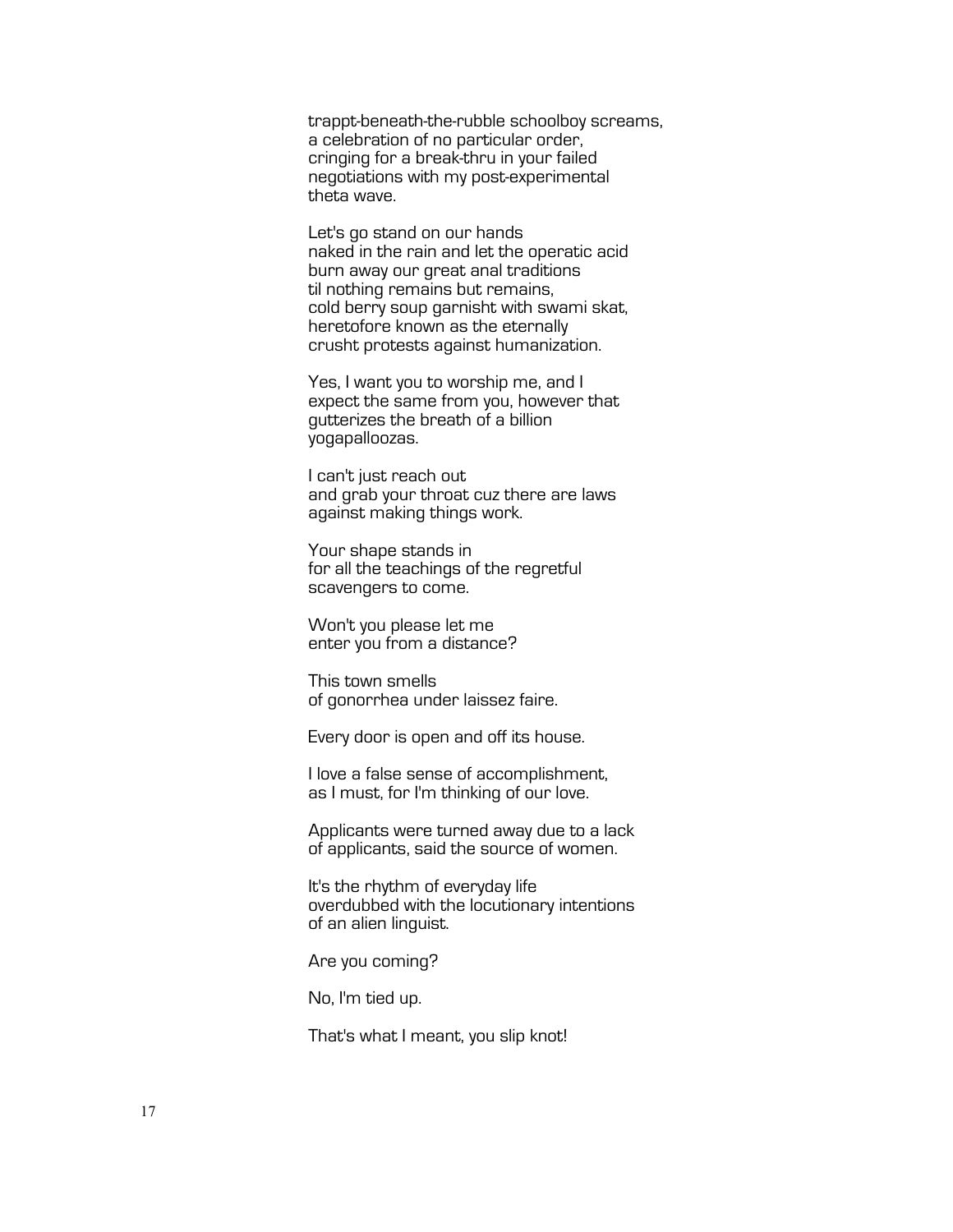I'd like to repair a port of lust lapse. I'd like to reprint a past of lopped lists. I'd like to repeat a pore of lost lumps. I'd like to report a pair of lost lips.

A pair of lost lips or a lost pair of lips?

The former in the latter.

How is it you are reporting them lost without the use of your lips?

I am my lips and I am lost.

You can't report yourself lost.

Then who can report me lost?

Someone else.

But I'm so lost, no one else knows I'm lost.

You're either not lost or your being lost doesn't matter.

If you hear a lipless man, will you tell me?

Where will you be?

I can't say. I've got no lips.

I thought you were your lips.

I am my lips, but my lips are lost, so I've got no lips.

Now I'm lost.

Maybe you're my lips!

I think you have the wrong number.

I meant to dial the wrong number, cuz if I dialed the right number, I'd find my lips, and they're lost.

This will cost you.

I'm glad you said that, cuz now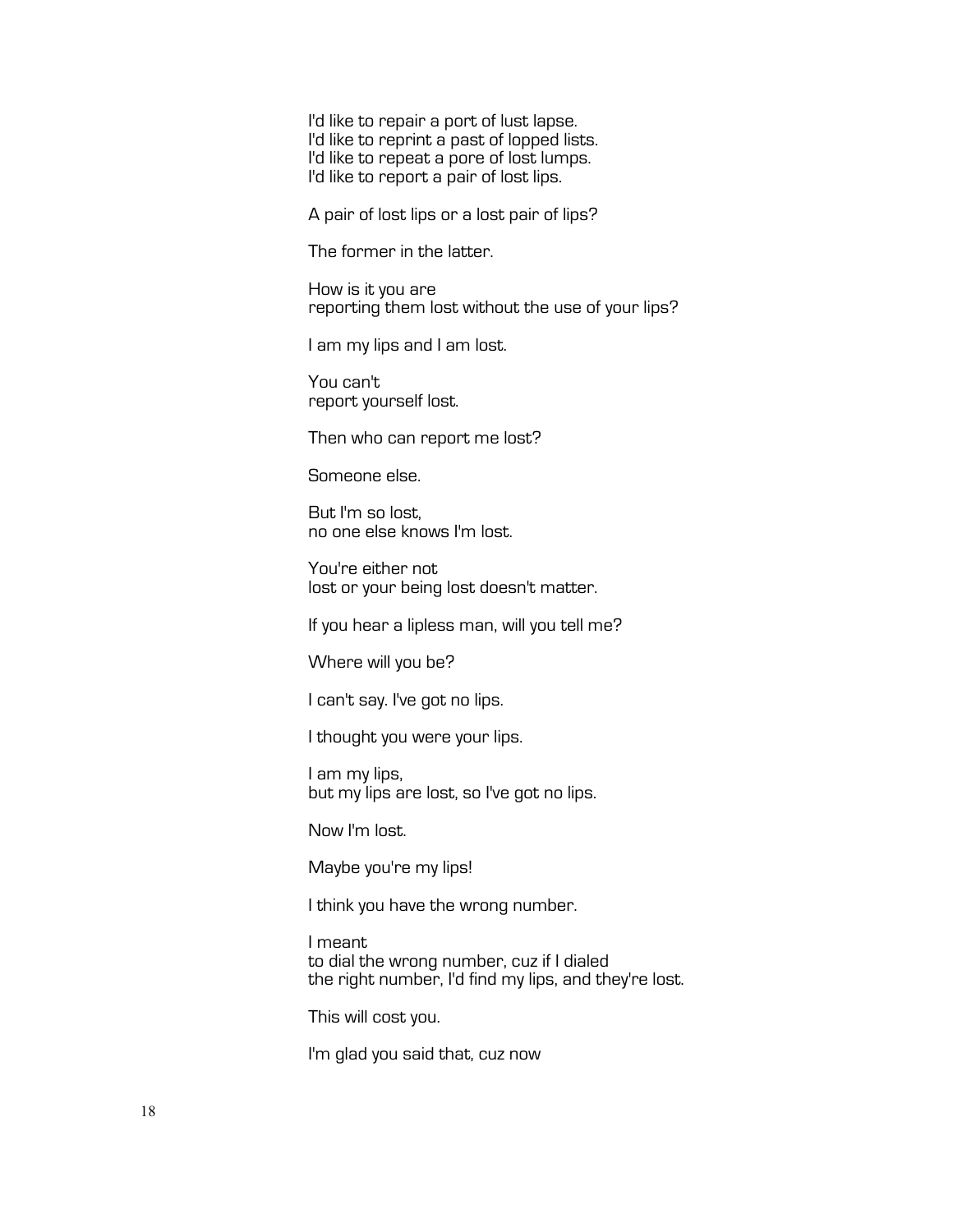I can blame the world for your not helping me.

Touche', said the delippt man to his lost lips.

Who said, "Genius is drudgery"? Who said, "The future belongs to dense"? Who said, "Our clothings are killing us"? Who said, "Birth always comes too early"? Who said, "Misinformation breeds progress"? Who said, "We but rehearse our exit"? Who said, "I left my faith in that rock"? Who said, "Empty seats are for lovers"? Who said, "The actor's dyscalculia quickly rocketed it to the top of the baboon stampede"?

I like you, Sharon Shipshit, but must you wear your bellymask in private?

Have you any idea, Roger Incapacitant Copulant, what it's like to semi-lose your baby fat in a bet you didn't even know you'd made until it stole your heart clamp and played it for a tool?

No, for I was born a dead twig that took root in "May I have depression for dessert?"

Squeeze me and I'll burp the answer to subcellular cackle spackle.

I like how you frown when you smile.

I'm a fifth floor walk-up in handicap heaven.

Prejudice will get you everywhere.

Remember that shortening bridge? O severmind.

Our relationship has failed in its goal of saying "Waddaya, got a gene complex?" in that old style that blames all spacey days on the 70's.

I suggest in the midst off the cuff on the record under the radar out the gate as your pretend guidance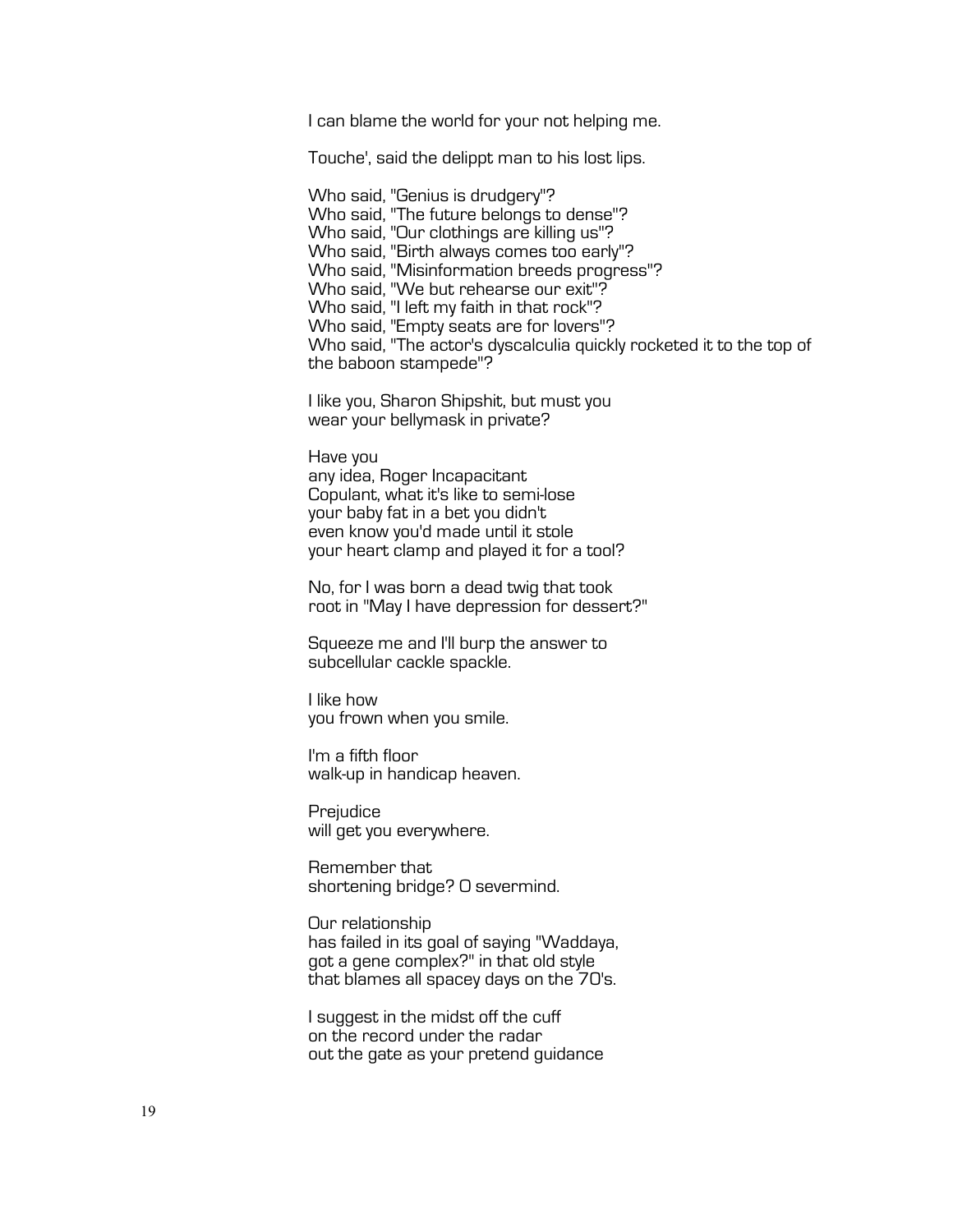counselor that we adopt a new type of monkeying within.

Your experts have clogged my sun shower!

Let's gamble away what we don't have.

I lie the way you think.

Free and prohibitively priced, the haute cuisine scab pushed on.

Let me here confess, I'm addicted to checking my stats, and my stats say confession doesn't pay.

Your goats have yet again gotten into my recliner and eaten all my rotten escapades.

You might taste me leaking into your eye water a subtle potpourri of melancholia lite.

So much talking, so little talking.

Portions of her body, as I visualize it when occupied, were revealed to me today: the well-branded aboriginal macules of pseudo news, fitful caramel sighs, unacceptables in some sward mound, access points (inoperable), waterfalls too close to the road to be considered crucially scenic, cooperative fist composites, the thought-red trickling of so-what yesterdays, quilts with special cartilage-ensnarling powers; but the thing I didn't know what to do with was that delicate bag of tuckered dud grudges. Clearly her sentiments were with me in my new food-trying time, but you can't fuck a wall that ain't brokened.

Every single one of us is sitting on something that can't breathe.

I want my blanky back.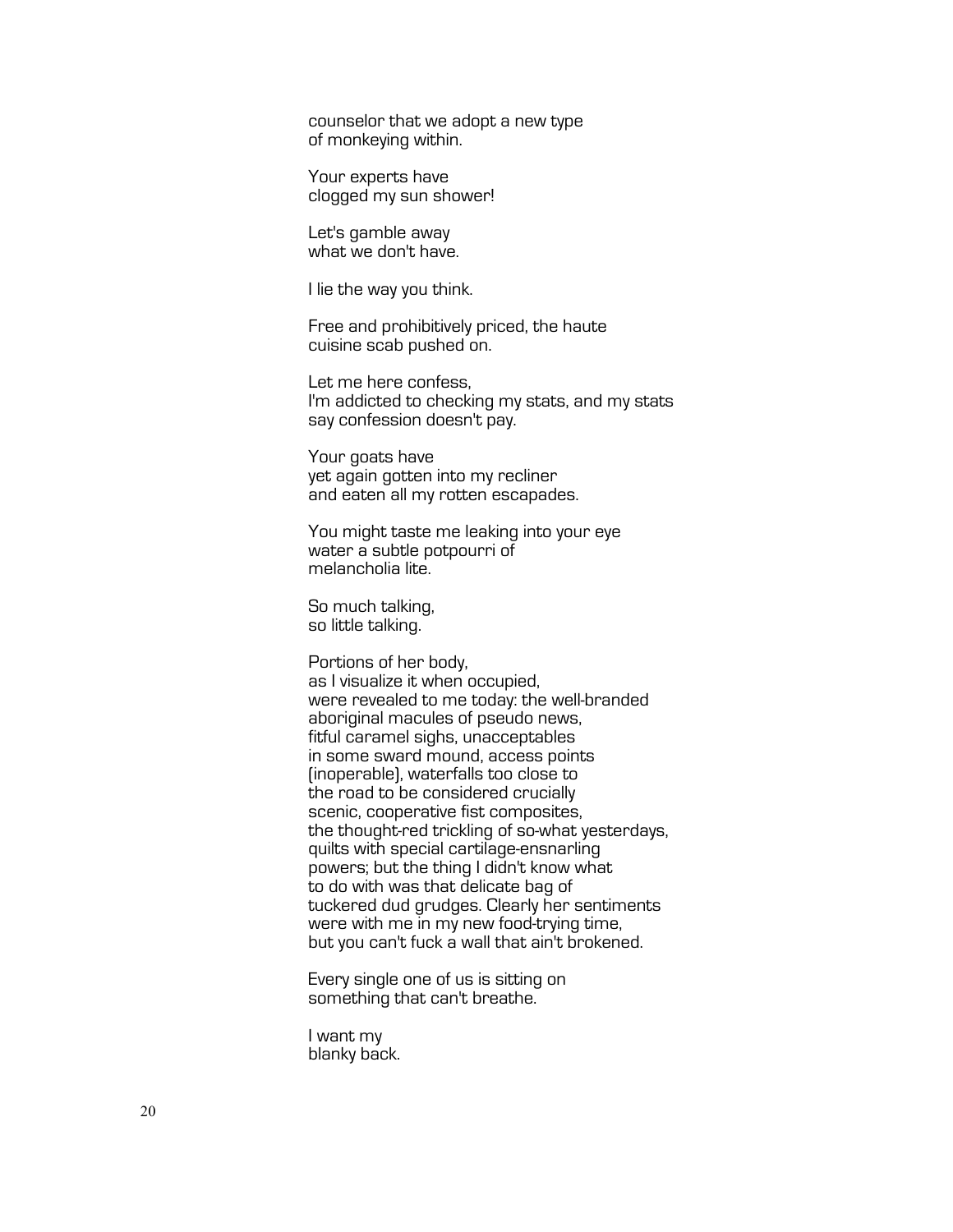What is it with you and your high probability of you?

Arch-enemies on a one-dimensional plane struggle to find tiger-like ad spots in nothing so "popular pimples" as the shock one feels at growing brown and successful.

If I told you I was traveling into the space just above the flame I've yet to kindle for the purposes of erogenous payback, how would you change your margin of error vis-a-vis tilting at gritty lubricant?

The examined life is not worth grading.

Look into my sweater and you will see the tiny thumbs of our autumnal begging for a tenth chance.

The goldfish embroidered on her buttock woke me to the windpower of metaphor in the context of decent sexual destruction as outstanding bathtub verse, and tho I still can't use what I can't shake, I remain in static awe of the Franco-Nippon axis that allows for a festival misprision of girls and their magical "encased meats," but I doubt we'll be able to find a spot outboards haven't pussed on.

Let me check the time. Oops. You ate all the clocks. How will I ever get to Tardy Town on time? I know, and so do you, but we're not scheduled for each other til the pope shits in his own mouth.

I'm trying to get back to where I've never been: You and your sugar cereal pre-teen bunkbed, where we played naked cherokee rockers with nothing to do but suck nitrous out of the cool kids.

I am opening my heart artheroscopically to see every word is an accident waiting not to happen.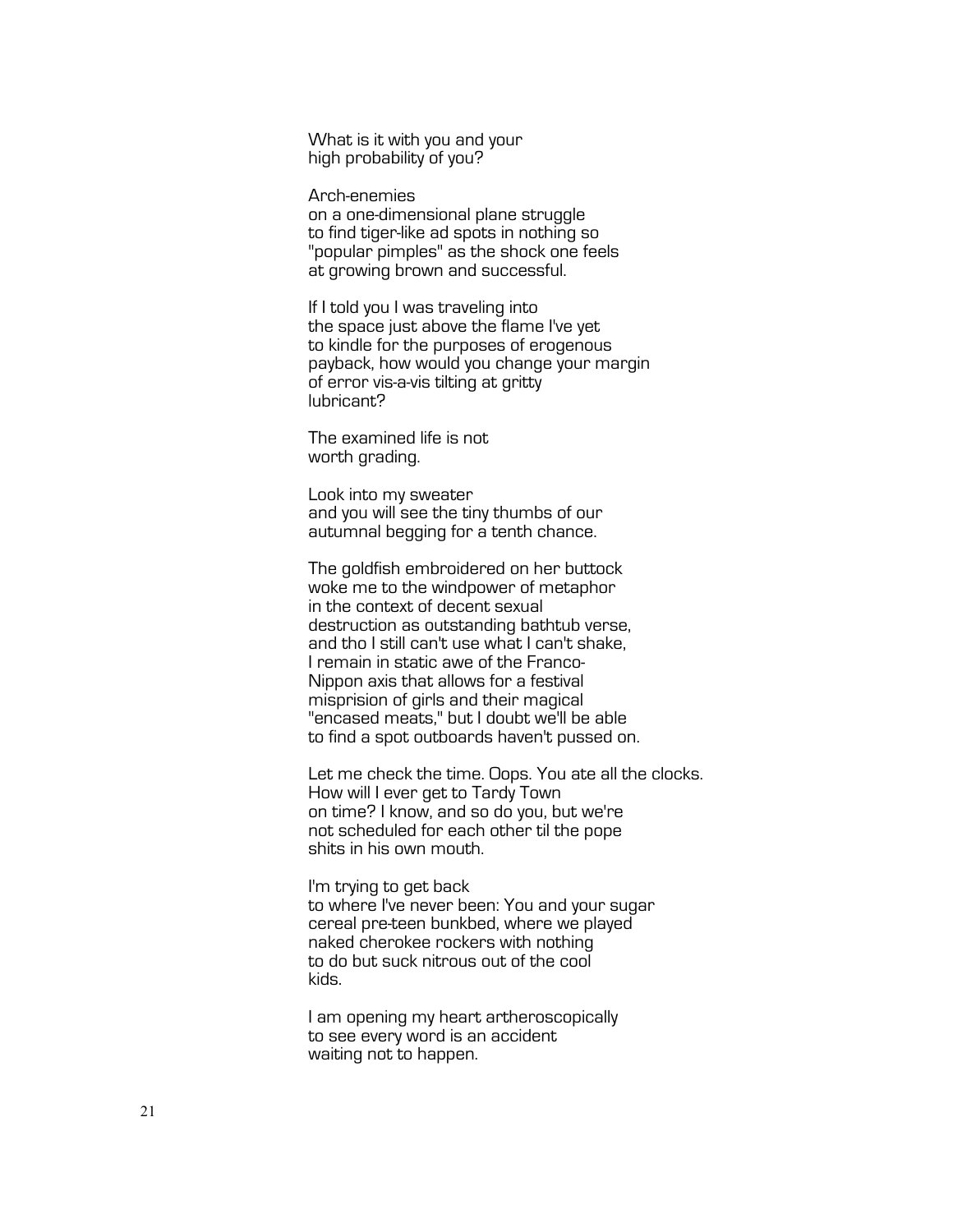Maybe I'll go to that aftermath party and pick up a burning car, crush my finally penitent bouncing back mentor and dive unwanted into your magneto -tail.

They tell me when I find you it will be at the bottom of the pool. I'll have just enough bad air left in my job to fill you up so you float to the top where I introduce you to my family, who, not unlike their sitcom opposites, fail to show up at what was to be my major flop, not of the kicked -in belly, but of the awards season, in which I am voted most likely to never say:

Dearest unknown, it's not what you know, it's who you know, and I know you, and knowing what I know, it's not you I know, it's why you won't know me in a way that shows what you know when it comes to you.

#### It's like

that old joke about the hormone salesman and the giraffe with the repossessed neck; its humor has been phased out despite the incredible significance of the fact its humor has been phased out.

#### Are you doing

anything tonight other than coming up with something you're doing tonight to avoid doing something with me?

## Maybe that's it.

We're just not meant to be on stage at this stage. I mean, who can make brain jelly love with all this I'm -okay coughing, late -comers flying in on broken glass atv's, critics asleep in their coke spoons, the psychotic red -headed midget upstairs screaming our lines thru the floor half a second before we blow them, windows onto the fashion dumpster, remnants of the prior hit peeking thru our blacks; why did we ever expect this would change domestic policy to be more in -line with our abrupt ragamuffin revelations?

The girl who just served me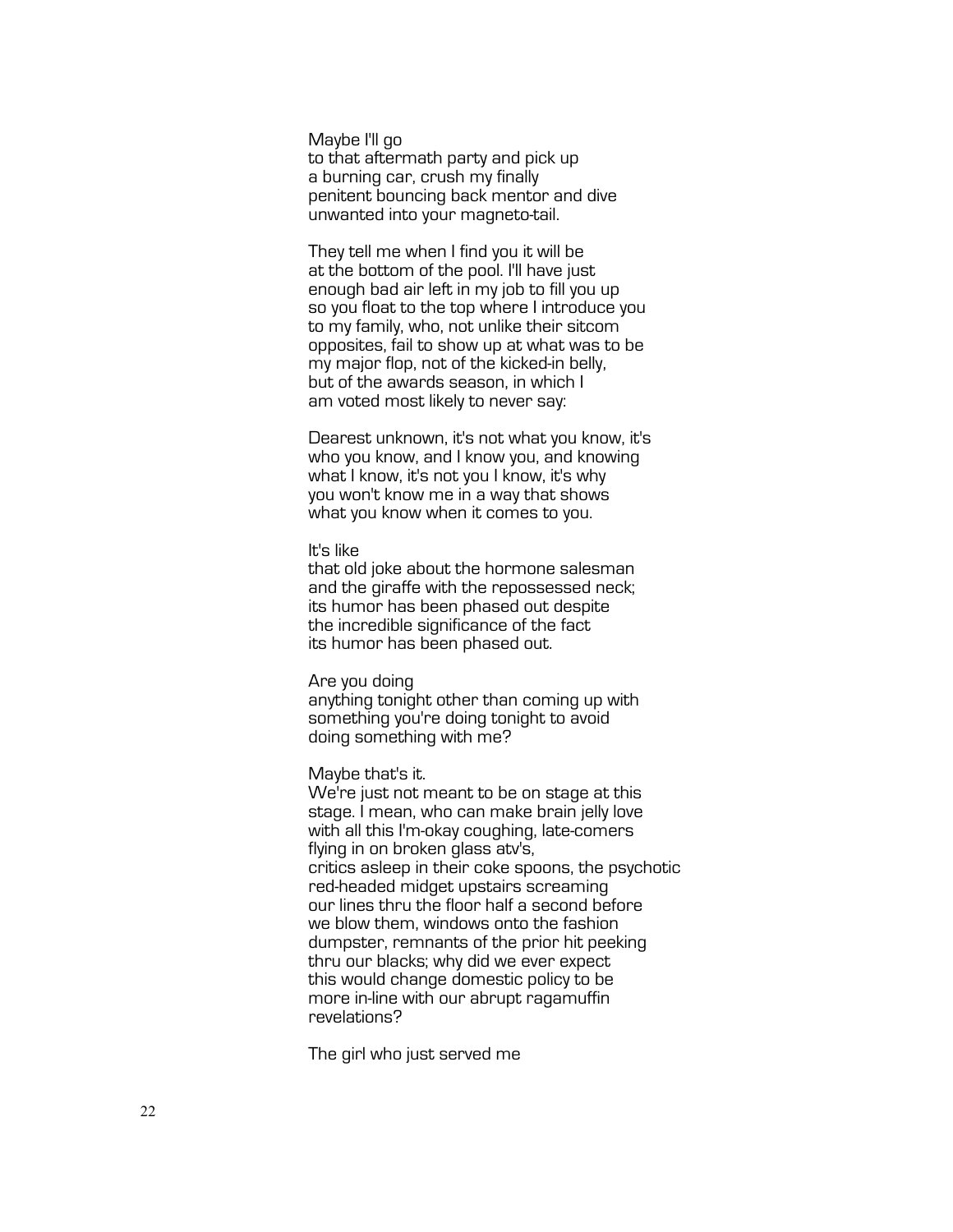my veggie wrap has got to be no older than my wedding rash, but I still wanna dunk my liver in her silver mine slag.

Now I get it. We actually are together.

Ten billion fucking losers can't be wrong.

We've broken the speed barrier standing our ground.

We make love by letting the help go.

Our relationship is as old as charging for fake levitation.

We've just let it fall into the middle of the off-ramp.

We've taken it for granted by some defunct foundation so drunk on dis- empowerment it thinks last night is the next big thing.

We live on top of each other, which, while physically impossible, is real enough to boost our withdrawal symptoms.

You don't like how messy I am, and I don't like how you think you're me in some crew so disgruntled by the recent union agreement they sweep the actors off their feet.

We measure our marriage in dog years and our only time together is spent lobbying seniors against strange signs of canine longevity.

No, we don't speak the same language, but between us we can yell in 23.

You haven't a clue in my appetizing murder, but you know the smell is there, and you like it, and that fucks with your head when you're not fucking your head.

Cuz, baby, ever since you lost your passive feminine militancy,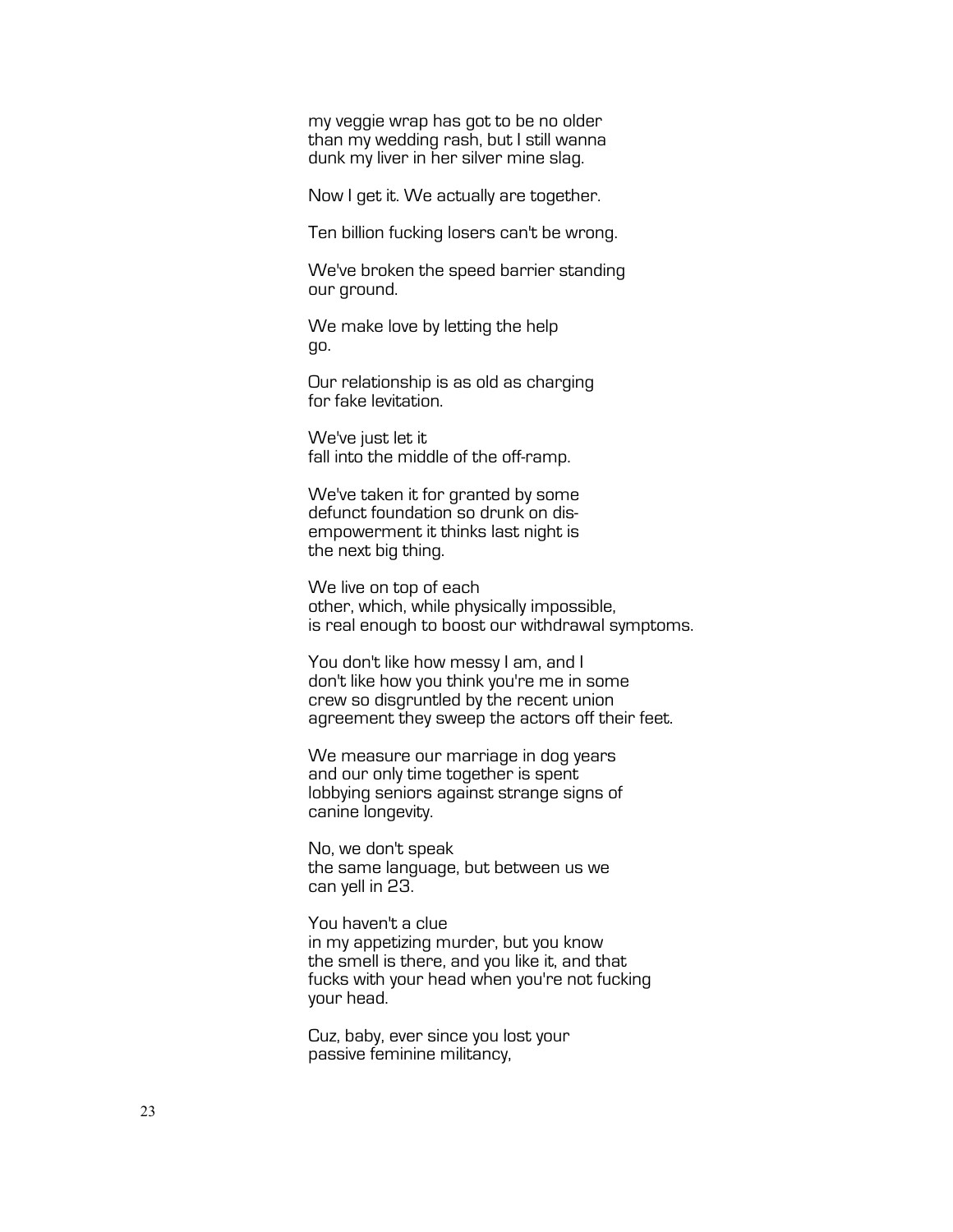you've diarized a life of impeccable distribution, and now what do you have? Zoos so expensive not even the animals can get in.

I've discovered a new way of slaloming between your organ failures, but it requires a hole in the back of your facade thru which I can shove old tourniquets from the war for Mexican subsumption, which will then come swimming out your tear ducts as vibrational playground poems.

How's that for unskirting the issue?

Wouldn't it be nice to speak like I want you to?

Imagine wordplay as passé,<br>leaving only work songs for the unemployed.

The web has changed everything, including the size of the spiders.

And now you're gone from the pad you never were, I've got a room to let.

Let what?

Let you let it let me let you make room for me, my sweet milkmaid with the thistle fingers.

Welcome to the one-stop argument metropolis.

I wanna hit your butter button with my gavel du grampapa.

Time to inject some soul train into this turtle.

Time to quit my job job at Irrational Adults for Foggy Sheer Cliffs and spend all day baking muffins with symbols of body cavity superiority lodged in their hot moist middles where no one of no color can see them.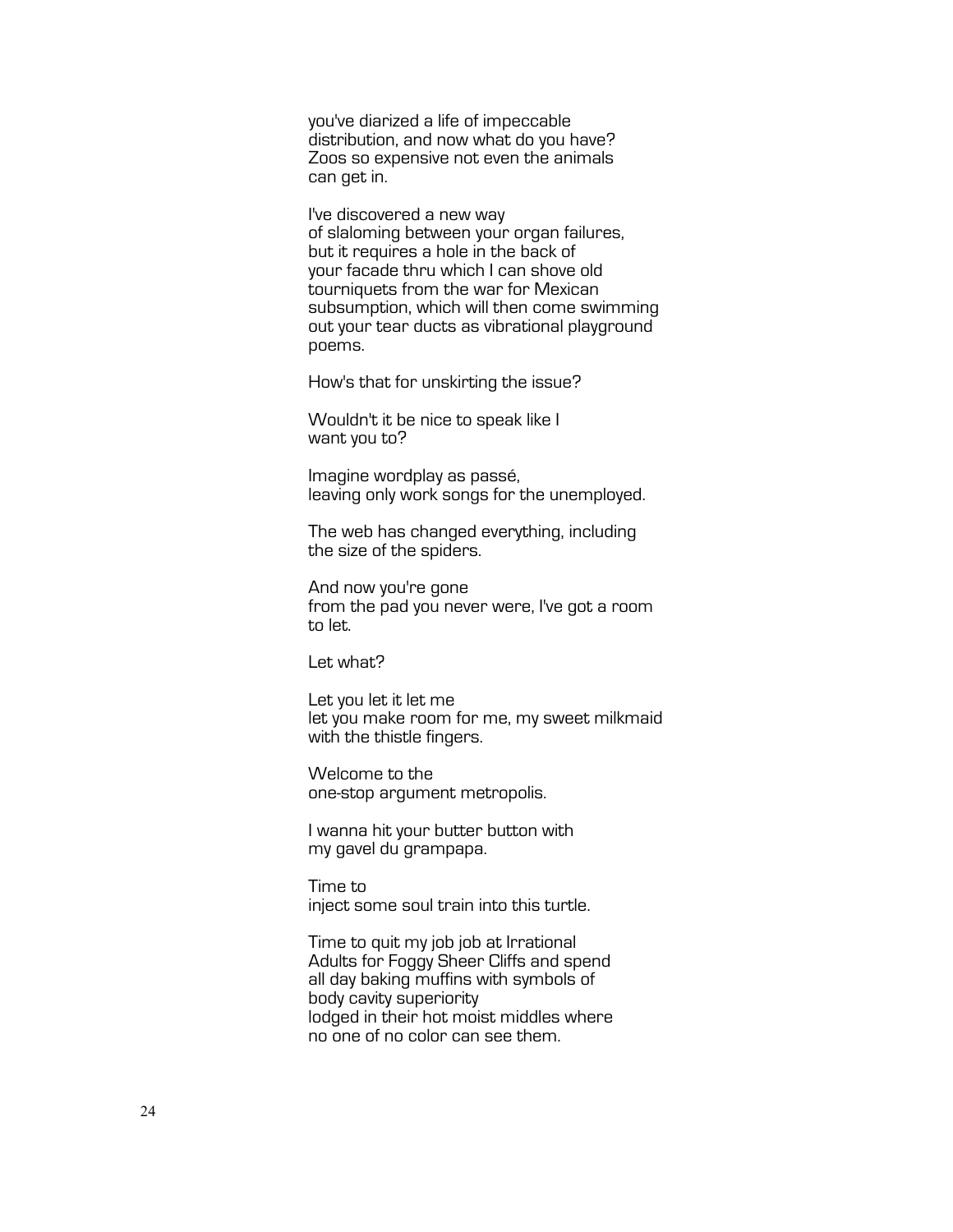If I were driving and you were blocking my vision, I'd give you a shove, but not to push you away.

Now that you're forcing democracy on my Bora Bora dance squad, I'm as flat as a sleep experiment boys' choir, and I'm waiting for your banana Pushkin mold to melt on my hoodwink.

Piece me back together with pieces that aren't me, please, O you sudden summer rain with unsearched alt tags.

Tho too long to fit on my form, your pain has certain properties that could excuse me from the nice clause.

Colder, colder, you're so cold there are seals in your fornix.

Anoesis to the rescue!

Your little black dress gave me testicular cancer in a see-thru box markt, "Do not open, cunt hunter."

My name's Megillahcutty, and I'd like to slurp your last primitive social structure with my aerial refueling probe and drogue service system, holding your legs like the handlebars on a custom hog.

I'd make you shoot 16 bear cubs into a perception field of squirrel-proof gardenias that give all the academics a solid sneeze.

I'd put spring in detention in your ass, which wouldn't change a thing for you and me, the always upset sludge bucket people.

I'll stick my stage manager so deep into your tech booth, you'll run the show with your eyes rolled back into your sheep's cheese gun.

Someone to sniff my neopolitan trash barge and titter with the joy of a falling baby sparrow.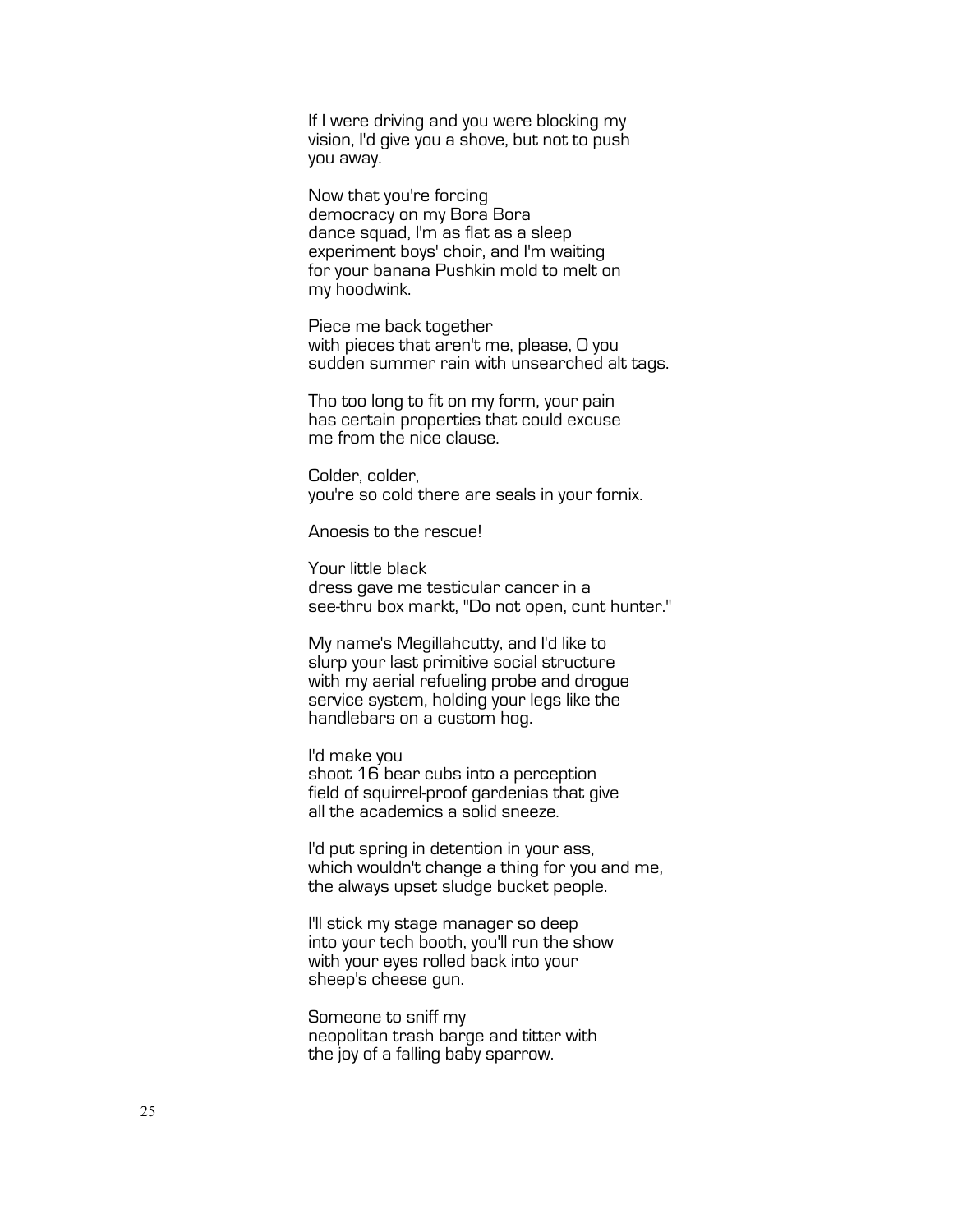Someone to applaud my electrosleep somniloquoys.

Someone to talk me down the egosystonic ledge.

Someone to enthuse the biology of my slump.

Someone to smile when children pour out my secret mouth.

Someone to make me look good when I gut myself in the ribs joint.

Someone to seduce me into the blender by climbing in first.

Someone to reaffirm my belief in fuck you meaning fuck me.

Someone to sleep beside me in the tumbling crane.

Someone to shove me in the opposing direction.

Someone to slam into every morning.

Someone to agree with me when I bellow, "I ate it cuz it made me fucking sick!"

Someone to hang herself when my spaceship goes down.

Someone to misfire my emotional triggers.

Someone to appreciate my booger farm.

Someone to teach me to listen when I'm talking.

Someone to ejaculate a swimming hole in my ears.

Someone to cuddle with me as the dirt hits my coffin.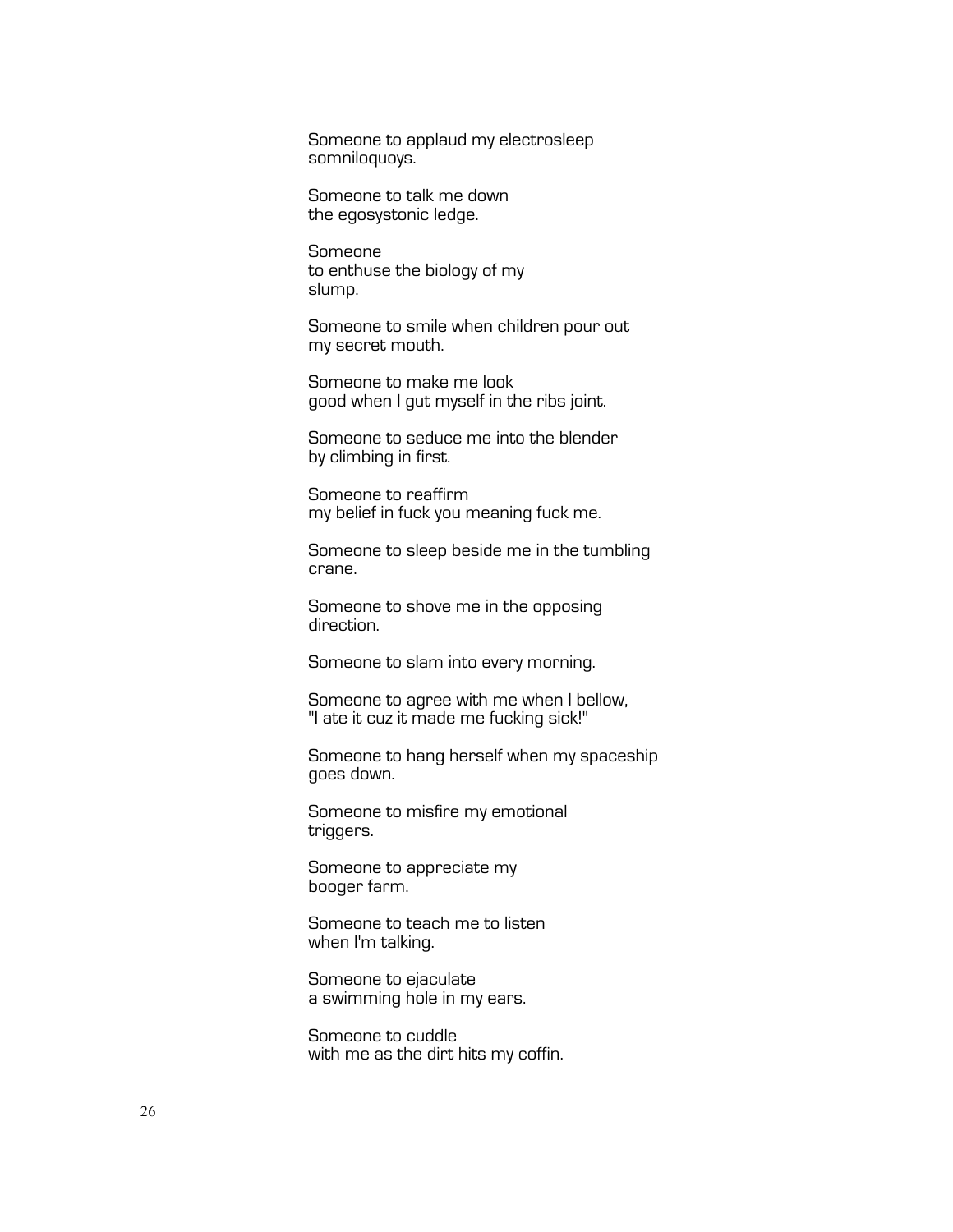Someone to rub my back with jack-nobbing toe joints.

Someone to grow young with.

Someone to puke so it's a party.

Someone to think I'm someone else, not entirely, but tiringly.

Someone to congratulate me for what I didn't do.

Someone to think my sense of humor caused the virus to wane.

Someone to hold down the fort when I'm tearing it up.

Someone to instill in me a deeper awareness of grains.

Someone to read me a poem I could never write.

Someone to suggest the perfect indelible stain.

Someone to introduce me to questionable characters.

Someone to make the dysbarism of falling in love worth my body doubling in emic dead ends.

Someone to lie on top of me until I blow away.

That's the someone for me.

But?

Have no fear! I'm not here!

As communication increases, communication decreases, and we suffer over-orgasm so devastating to all our ecstatic reflexes become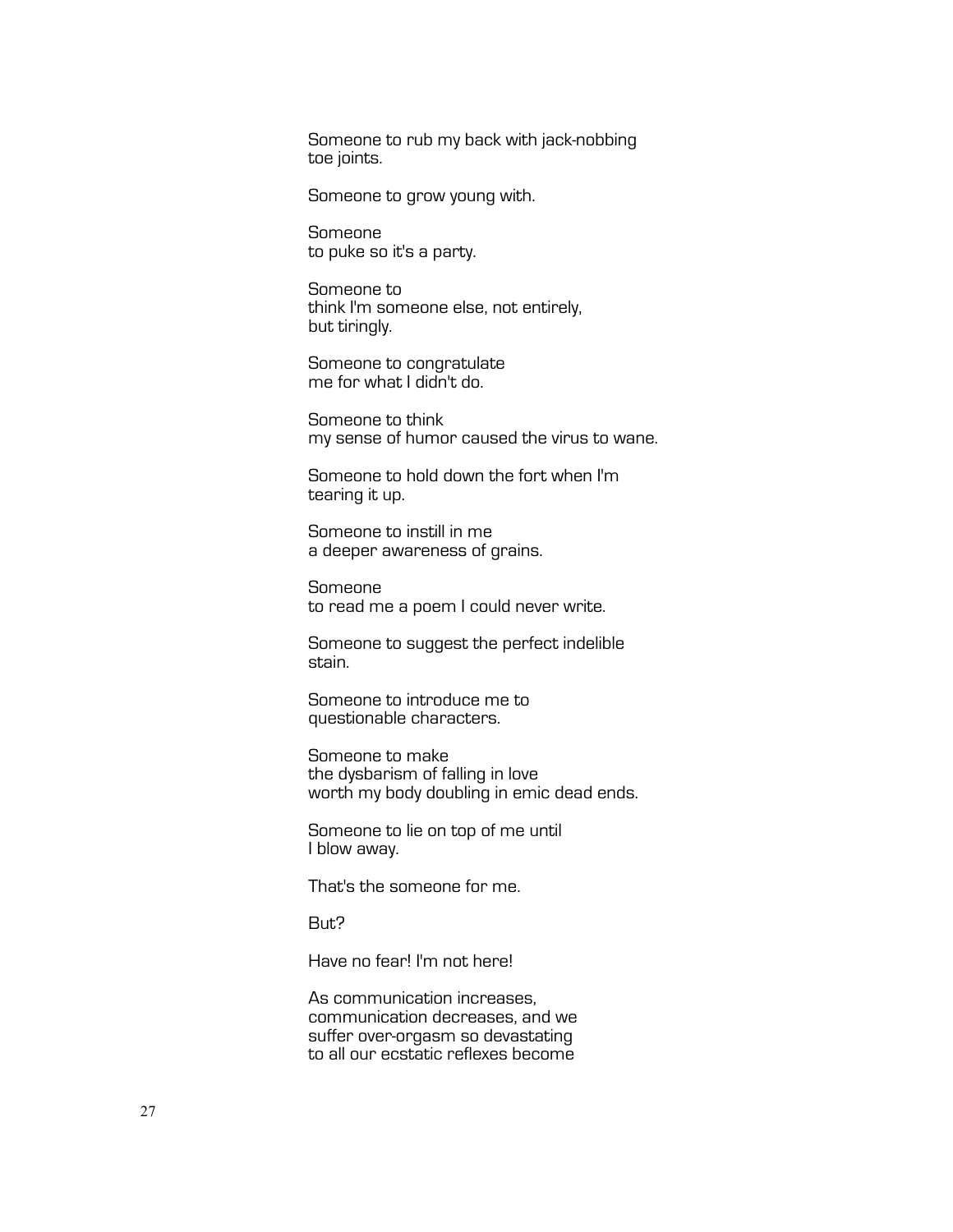primate-research on mind-controlled robotic minds purporting to relieve the organic againstism of our fantasies that we might outlearn this bishopric of whim love.

I.e., your under-pigeons are herewith invited to shit on my civil war statue.

It's always a fence in the middle of a field. I there, you here, and we're discussing wearing each other's socks without actually mentioning the repercussions of such barbarous synarchy. You say:

There are so many innuendoes in the setting today.

I say, your eyes could kill an iron horse. You say:

Do you think when we grow up drugs will still have side affects?

I say, do drugs have side effects? You say:

I take issue with my irreproachable desire for your bacterial approach.

I say, you don't say? You say:

You're a book I've read but want to keep, won't read it again, unless I do, but something about it gives me an awkward awesome sense of myself as the university of the moment.

I say, would you mind playing with your hair so I can feel like that one rakish lad whose tongue sticks to the frozen pole? You say:

Anything for my wingless cricket.

I say, if I lived in you, who would my landlord be? And you say:

The Captain of Team Looking Down.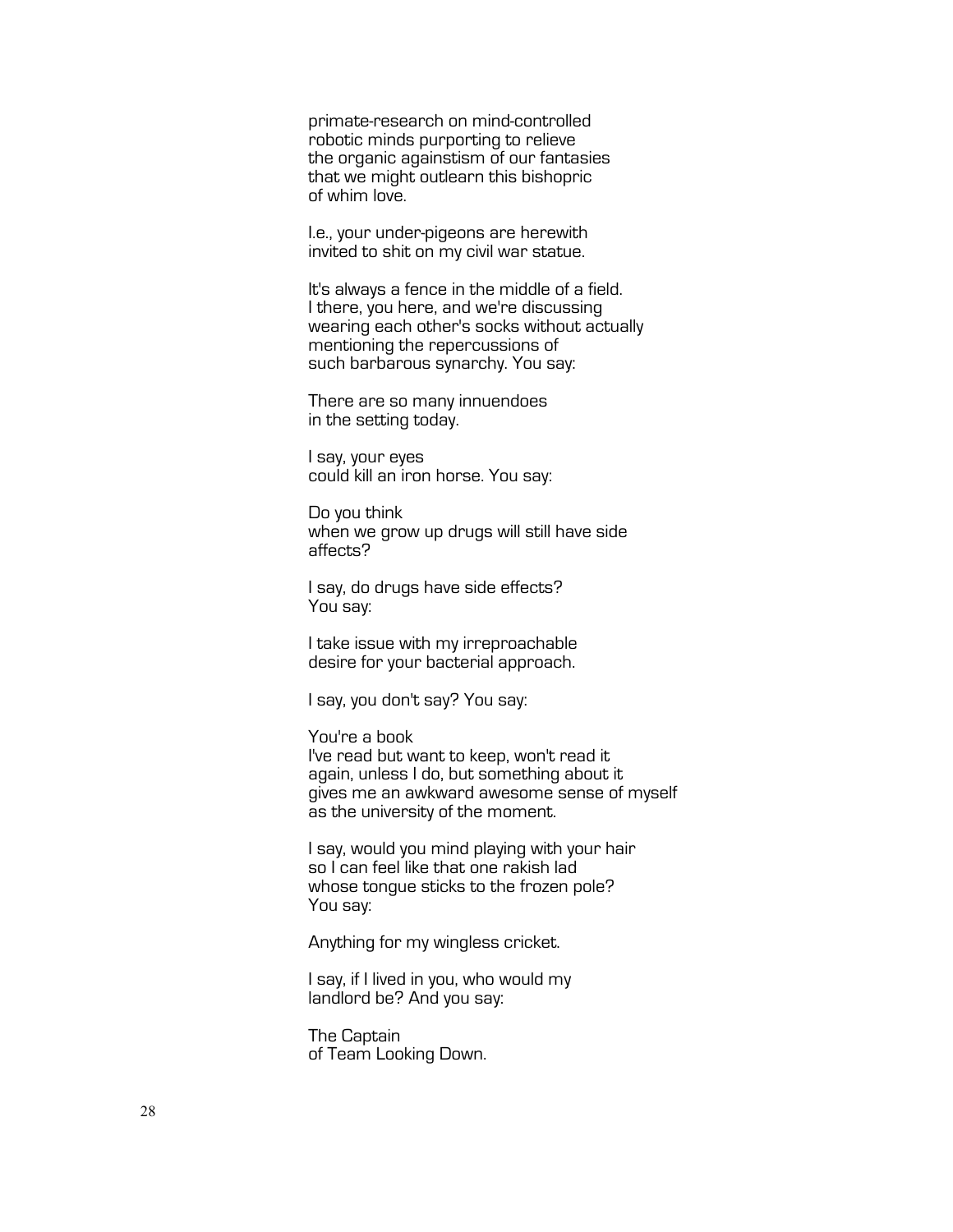I say, I question this cult of amateur personality, the way it divides us along infinite lines of abstract mountaintop demolition. You say:

Hey, I just wanna walk into a room full of people I don't know and feel right at home.

I say, so let's hide from each other and never come out. You say:

I've got an opening but my cell phone filled it.

I say, so we're done? And you say:

Like mudcake in front of a plus model.

The number of infantile entities that have passt thru my unhalloween costume in the name of keeping your finances straight can be counted on one endless vista.

I want intimacy on demand, yo.

Tired of being estranged from your midriff? Ask me why.

It toggles the grind.

What's a girl like you doing with a face like mine?

I just bought a yacht. Wanna ride my trike?

I really like your acceptance resistance.

So what do you do when the sirens board your ship, kill the crew, and then fail to notice you?

Do you have any "eerily similar" you could hook me up with?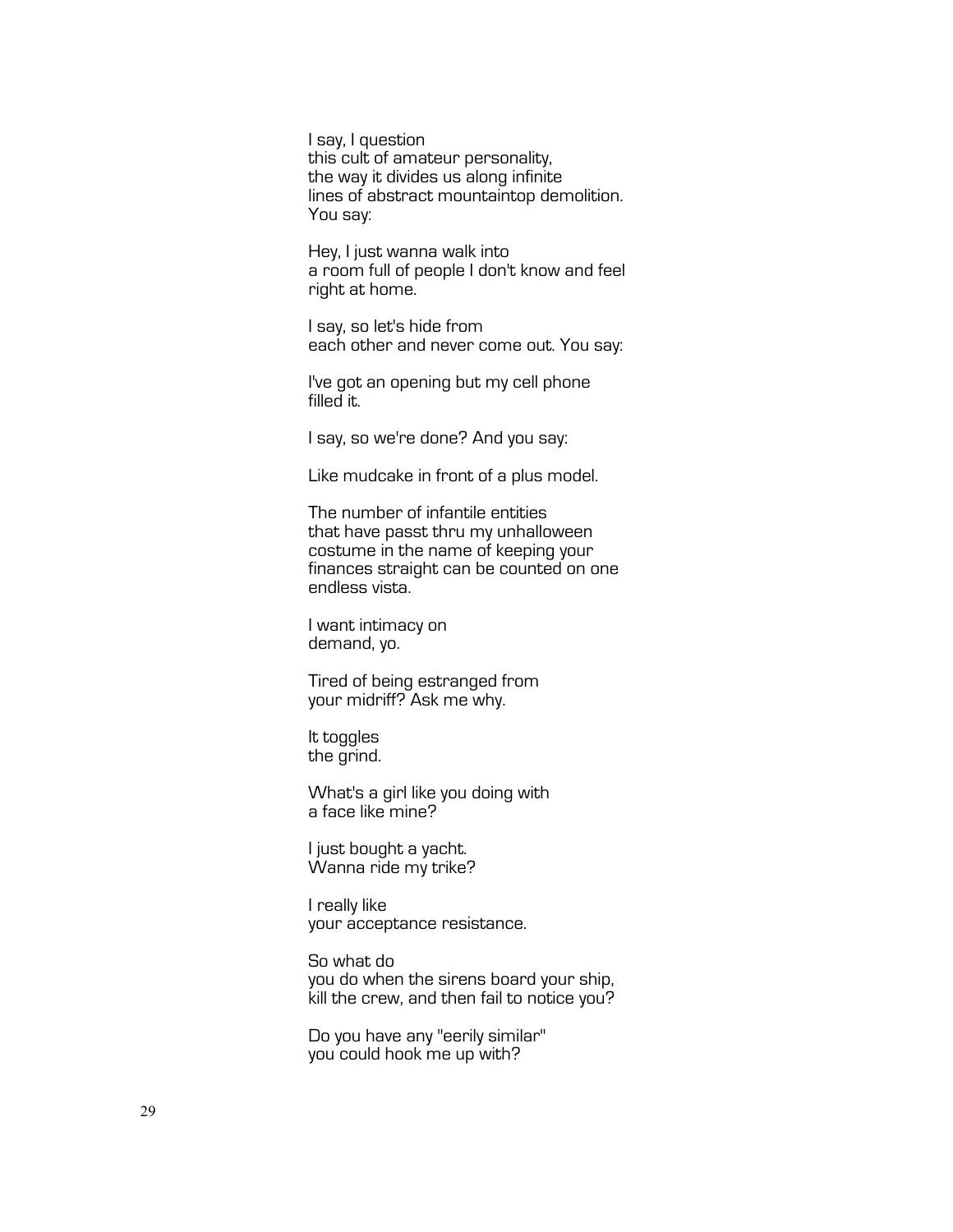Haven't we met before?

Yes, but I don't remember it.

Nobody knows the bubble I've been.

It's 3 am. I'm alone in the center of the sky looking down on a midsized mistake in a state where only felons can vote. The goof in my ear seems to be sending signals of a horrible affectation to which he finds himself incapable, yet again, of putting pleasing terms to. I turn, I die, I wag, I fart, I scream, "In my religion, and I have no religion, there is nothing substantial between us that cannot be whiskt across the pond by simply stating what it is we want without any fear of comedic recrimination." And she replies, "Tho I have no type, I can tell you're not mine."

If I had a stick of taffy for every body that's invisibly clung to my body during some random walk-by on the strip, I'd hate taffy.

### My goal

is to drink so many imaginary men that I throw up and in my hangover finally gain the impregnable resolve to coat my stomach with my mother's lipstick before I lift my skirt over my shoulders.

Who knows the form love will take now it lives under constant surgery?

I'm sorry to interrupt, but I noticed you from across the cafe and I couldn't keep from thinking you might need help.

I'm sorry I'm crying.

Don't be sorry. Would you like to talk about it?

O, I'm just lonely.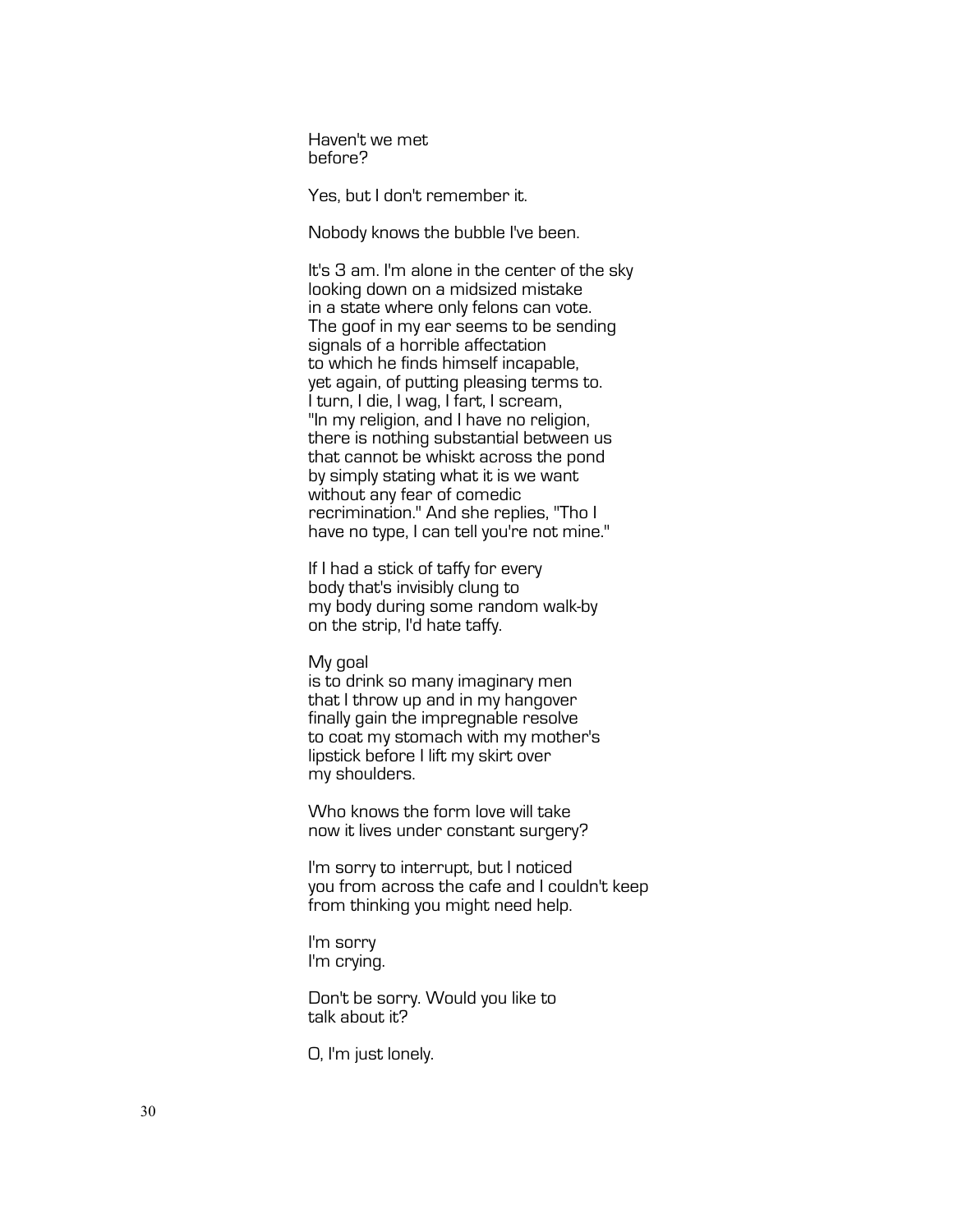Me too. It's hard, isn't it?

I just wish there was someone I could talk to, who would talk to me, and we could open up to each other and fuse with each other and then everything would disappear and then reappear in the incredible oneness of our I dunno.

That's what I want too.

That's all I want.

And someday, I bet you'll find it.

You think so?

Definitely.

You will too, I can tell.

Really?

Yep.

Well, it was nice talking to you.

You too.

Take care.

You too.

We are the love believers.

We never blink in the candy storm.

When we die, we don't rot, we just drink more juice until our fluidly exchanged carapace of minty mutton heals the frayed yarn of the hibernating dean who declared loyalty to sickness.

We believe DVDs leak moon sperm.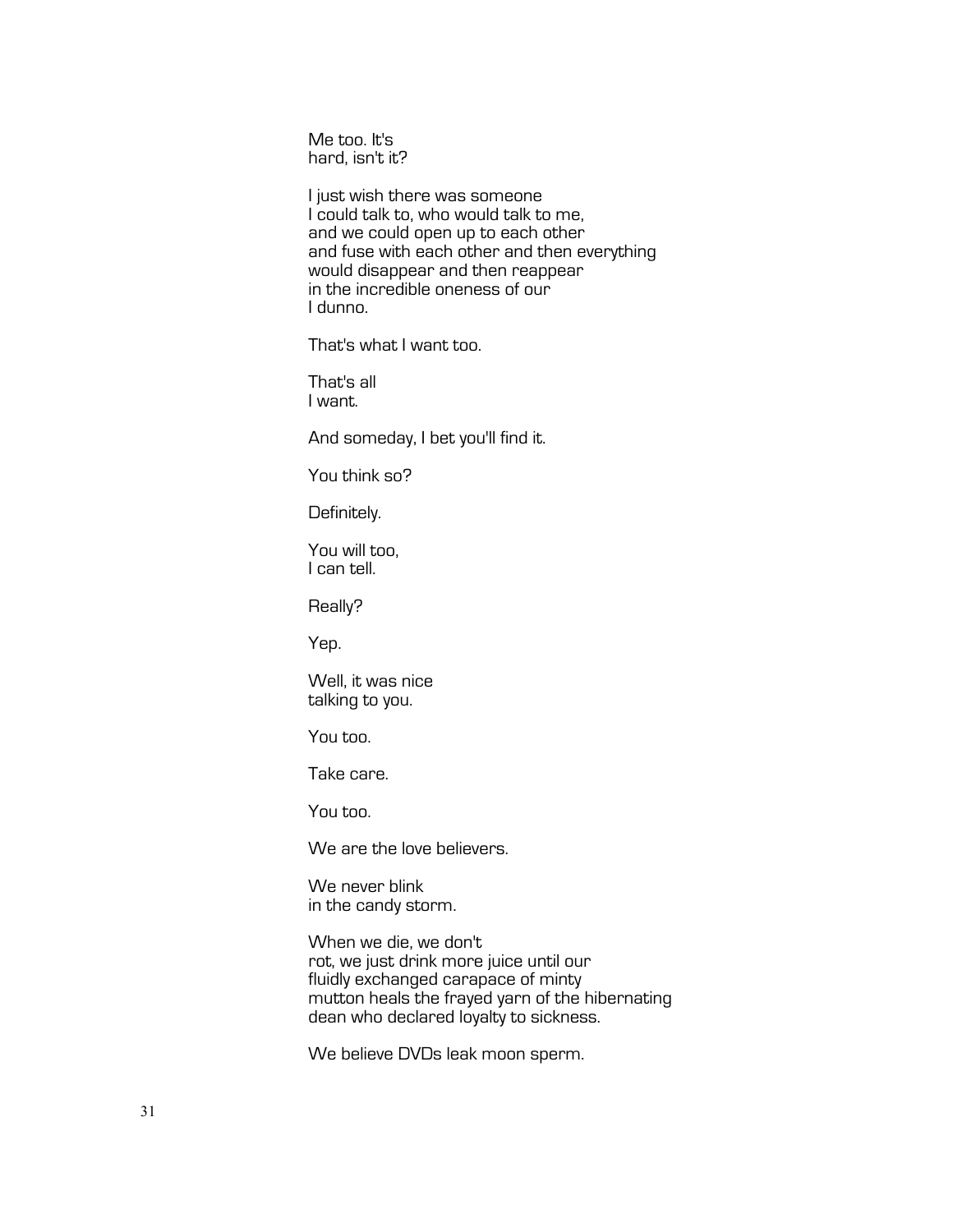Our strength is outside numbers.

Happening upon a car accident is our temple.

Dig up our wild secret homing box and you will discover the antiseptic wipes that chained government to fun for all.

You can see us macroscopically evading observation, two-headed girl in tow, haggling in the backroom of apology, our pussies singing "Dylan's in the Doghouse," acting corny with our eternal itch.

Do not make a statement when we tell you to make a statement, cuz then, what's new?

We might pop by this afternoon and ask for enough sugar to kill a large child.

Something's right with this picture, and it's not us, unless we're missing something vitally untrue.

And we are, which is our spook charm.

I sure do love a love story like that one about the disease denier face down in the dry ravine dancing with his original crush.

Don't tell me friendship is the lumberjack's last straw, because, my dead trees, freedom is 831 words at a time.

I prefer film with symbolisms, since breaking things doesn't always have to mean they break, quoth the turnout parallel to the happiness shortcut.

Ask yourself, what are you asking me?

If I had to put a purpose to this performance it would be to improve the coming meal.

This is my brochure. Ignore the content,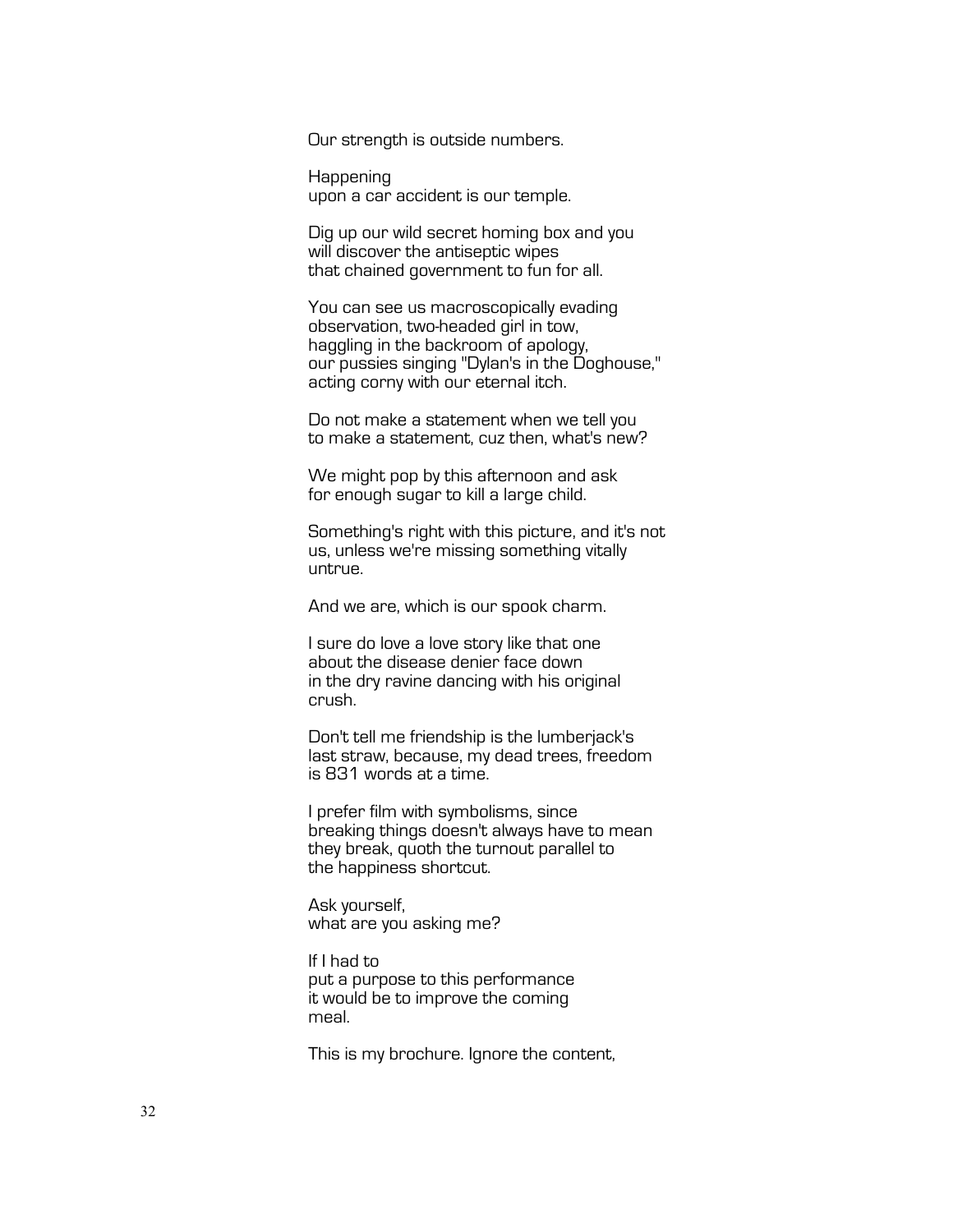and let the lay-out make you an offer flawless codes confuse.

Careful. She's the Asian equivalent to the Big Mac.

I've gathered all my photos into a tiny chip in my eye so now when I go out I can stay in.

She entered me last night. It was a rental violation. She isn't real, but she's extremely well -versed in reality. In the movie in my dick, she's 16, but in the dicks that are in the movie, she's twice half that. I prefer her skinny vision of herself simply because it's boney enough to mystify the national socialist nod my heart warily gives to this unforgiving functionality. I've closed the loophole in my madness, trapping her magazine of grass right below 10 trillion tons of water that make up my element of surprise. She's mine now, tho she belongs to everyone else. History called her a goddess, but history doesn't wear the pants in this nudist arctic diorama.

My formula is evident in my formula.

Perk it up, girlfriend. You just have to get drunk enough to crash into a house fully believing it will get you pregnant.

I fall in love when the wind blows, and my love is scattered by the wind.

Bring her in. We've many uses for her. She'll dust, replace the toilet twice daily, round up all my errant earplugs, fuck the mailman with his endogenous dogspray, but whether she or ye shall actually gain an intuition of your plush arrangements is something I'd prefer not to saddle my favorite band with.

I am in love with her, making her conditional residence in me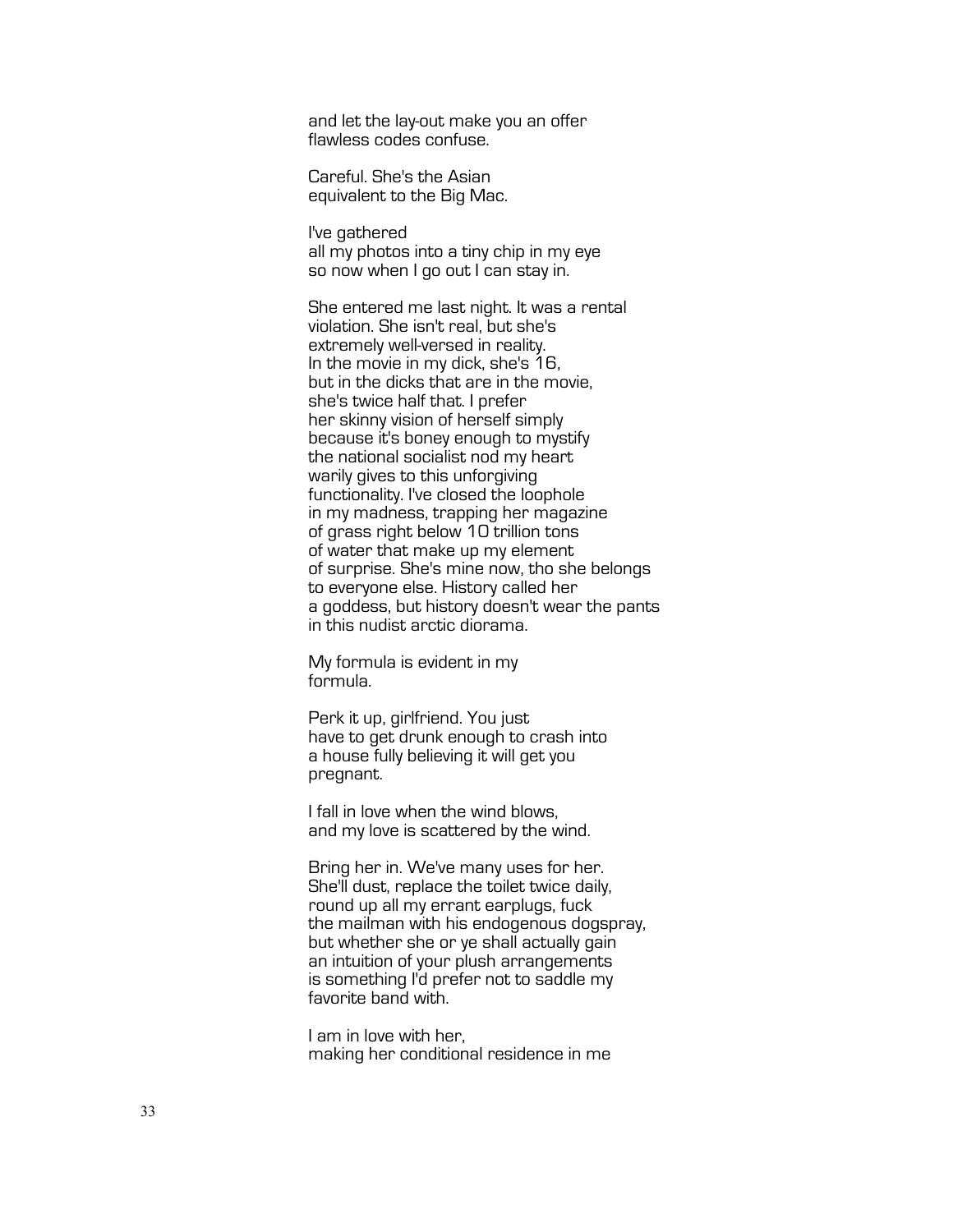an embarrassment quite thrilling to admit to.

Dear God, please let her never stop crying.

I wish she wasn't just made out of light, elegantly composed by mysteriously motivated sales teams of halfway there suggestionists, cuz then I could walk thru Metrocenter and smell her gas wafting from every barf store.

She's so fucking adorable I wanna shit in her poddy mouth and yell, "Dad, come wipe me!"

There's nothing I couldn't do that wouldn't ring true with my advances into her muscly dingles.

Everything is excellent material when I consider with what glandular grout she seals my unmet potential.

I'd like to sign off on her release from me but who wants to catch a rocket in his baby teeth?

Oo! Me! Me!

Who are you and why are you pretending to be so needy?

Guess I'll go home and stare at the bodies.

Note to lost self: keep projecting dinosaur flicks onto her replica in my insides until her double arrives, totally different, wearing my grief for a badge of ambivalence.

There's nothing I can't achieve if given the power to synch my objectives to my praeternatural accomplishments, but of course slumber has been jiggered into joblessness, but a charity ball featuring libido frisbee has been postponed in her honor, for fast-going sloth is her shield, and there's no middle here cuz nothing's left and nothing's right as she meddles in my muddle which is what it's a member of.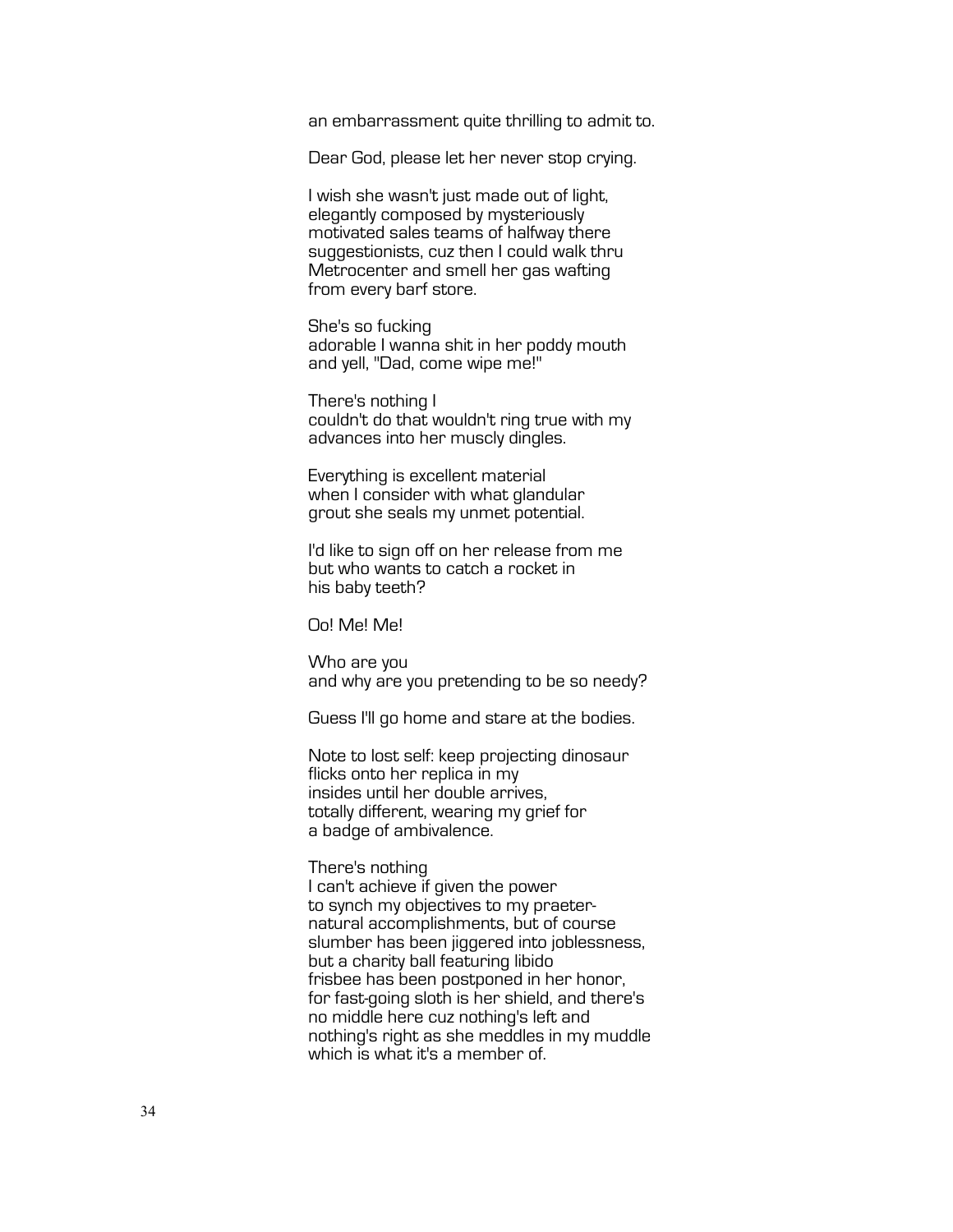**Only** 

qualified to be in raw photos, she's unclearly one of a kind, that kind being that kind of a kind that everyone is without proving it in a court of cock-eyed html constitutionalists.

She's got her head in a bucket, the bucket is labeled with a landscape, the landscape has every reason to be scared, the scaring is this weekend's family hit, and you want to kiss her on the cerebral shrink-wrap until you win the right to die in a girl/girl/lobster warehouse fire, but she's got this wild belief behavior that preaches anonymity in response to circular mood swings.

Give me her neck

and I'll show you the ethical spasms of a misexecuted man, cuz if you think this haggard earth can bring you tomorrow, try speaking what it is they want to say but find claustrophilic to their neutral.

You won't be on the up and up; you'll just keep ordering very specific sandwiches to pad the ax of loneliness hacking pre -human friezes into your overwrought cute.

You are the brilliant American version of waiting in line to be told what to like.

How's that working for you, Mopey?

# **During**

When I met Juliet, she was acting In a relocution of the first story Currently considered childish enough To exhilarate the diminishment Of sleeping with your predator Into generationally deadening Insignias of unperformable Heroism, for if anything ours Was the era of verus ab absurdo. I had come, dresst in a pre -emptive grudge For such expected facility jibbering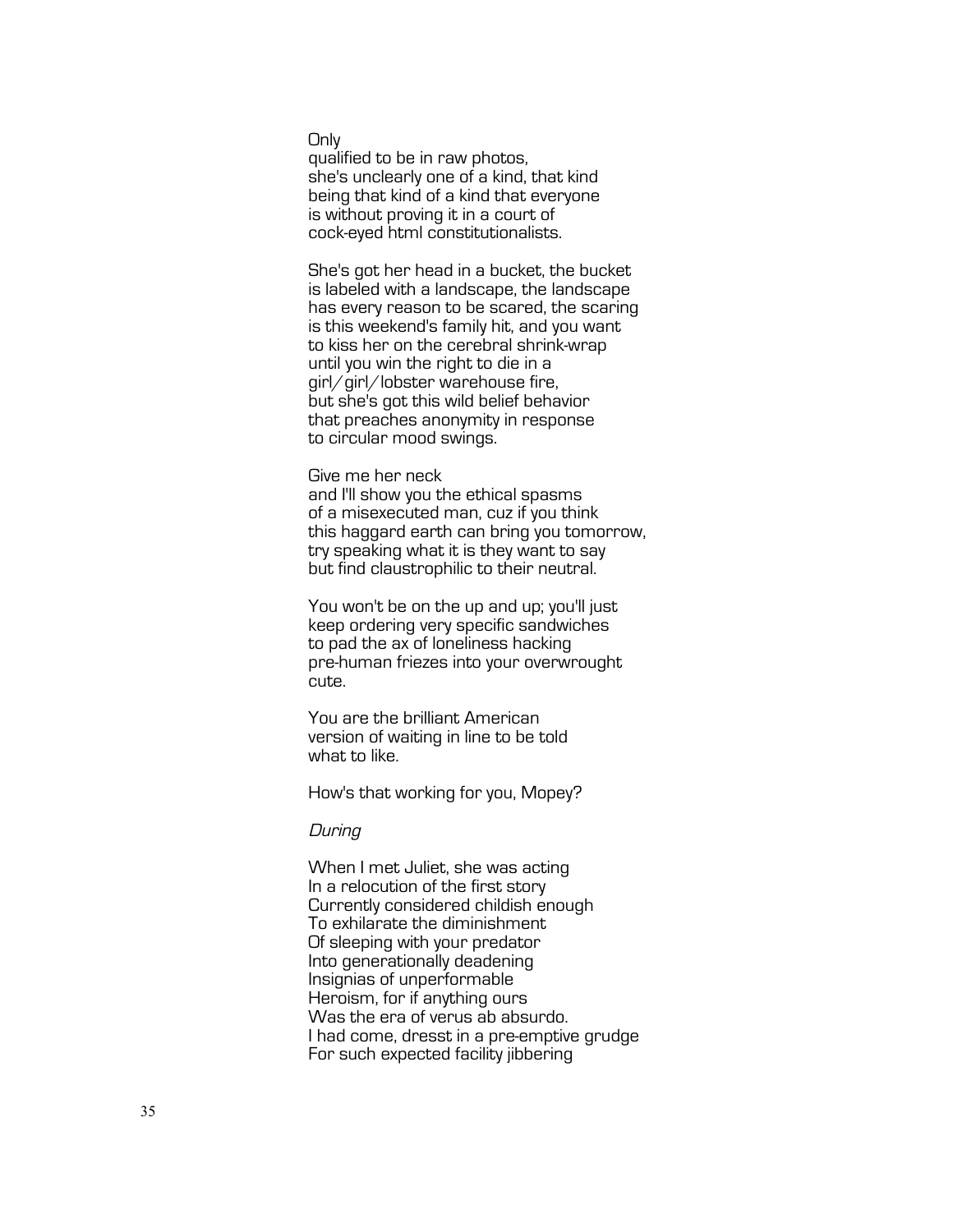Like nostalgic corpses on expensive rods, And set myself front and center stiff With a bottle of jack off and six Ethereal bodyguards circling My deafferent iated susceptions, But with her first word, I fell to the floor. Of course I'd noticed her before she spoke. She was the young blonde star at the apex Of an older, manlier half moon Whose smile flew so wide it wasn't there. Sure, she was a structural perfecta, But who isn't these days now lady love lump Pollution vacuoles are vital to The national security dick suck Under which we all give the flyby Appearance of living, semi -freed by stool? All odd ilk could see she'd been set up to be The death -sized deflatable 3 -holed Recalcitrant spitting grouper at our Prepubescent nightsticks, but when she spoke, She spoke only to me. Her finest hour Voice had the precise, closer -than -life Mellifluity of a dismembered Empire that had recast its grandeur In the costumed day job palpitations Of a collective executive Assumption that the delta of genius Mires the world (for what it's not worth) In one's great and learned ability To drool over whatever happens To delay it. Hers was a voice one could Swim in, had one not given up swimming In such voices due to the downside Of swimmer's ear bringing with it all manner Of unechoing reverberations, A voice she wielded like pixy wind Startling some next-gen application Into cross -format gush, a voice that danced Thru my mind like the ocean in a flag, Motion so wedded to motive it meant Nothing when they fought. O how she shone With the oscillance of all unsettled suns. So lustrous her transparency, looking Thru her you saw her. She was an other - Musical invasion come from the forest We all nap in while working. The way she Sent us on led laughingly back to her. Restorative lightning shot from her eyes Transformed the room into a palimpsest Of unrefinable feeling that it Didn't exist save as a gladly crackt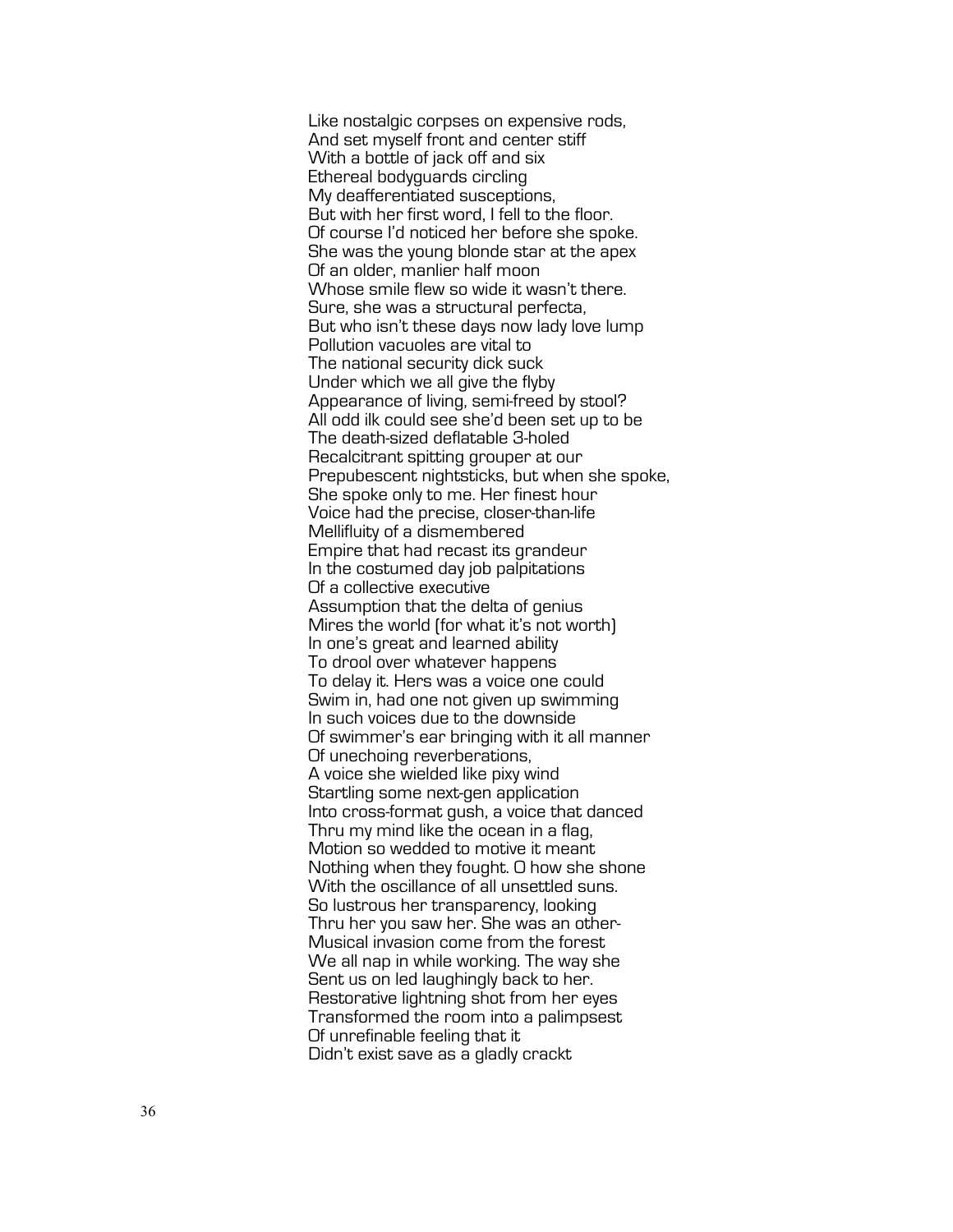Vessel open to her plashing ginger beer . Every man of the house dumpt his smoothie Into her shoes, hoping to go as her To his execution. She was what Foresight had evolved into. To say she was grounded implies a ground She hasn't yet become. She was proof There was life outside the universe As it had been filmed by the hundred years Accounting fluke. The edges of her Shimmering form such a tumult of Perceptual claims buckt in battle Between miming her and maybe not her, A battle she meant to end in a draw Sucking me in like a parade down A manhole. So this, I thought, is what's inside Those dumplings you just can't get anymore. Behold the great electrical O doe Who has liberated herself from The burn grid and now prances thru the tall grass Plug jolted by wildfire adoration. I am downloading ovulationtube's Entire cache instantly thru her flash pipes Of Normandy calico. She has taken Up residence behind my wish sockets, And with one gentle hand on each baby Marble, she turns my attention to Yoplait, Leaving me only everything. God, she Is your daughter, and you have given up On her curfew, dropping the hang -tongue World into her ultraviolet scotoma, As she slimes light. Gorgeous, gorgeous, gorgeous, She so supple sharp, she sprang from her pants Smokimg rebirth over the paralyzed Spasming neophilic masses, Like nothing ever happened without her. She is what we eat when we sleep. This is that Media shower chanteuse whose too - Fantastic-for-fantasy lilt kicks men At the sun like gruesomely grinning drums Of parturial waste. This is her majesty's Nipple metastasized into the grape Of dramatic saraband. This is supreme Excellence slumming in ultimate Perfection. This is the sex of the storm. She is a message to me from my children Stationed on some mutagenic capsule Saying, "Father, we are flagging you down, For she is our desired emergency. Let her sweet trouble brace you for the best, For our innocent fixations require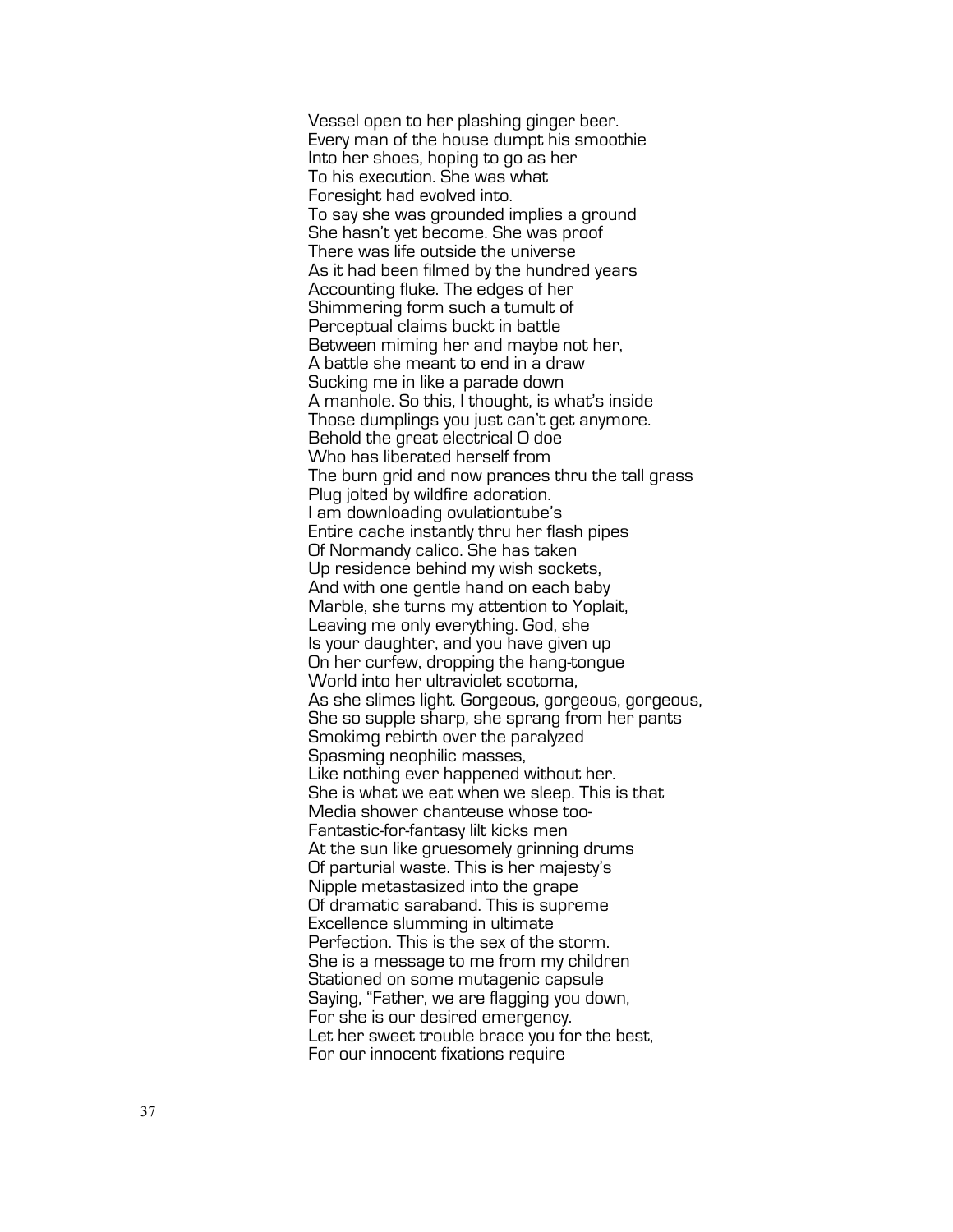Redoing, and she is the exconjugant Lap whence we may finally come a -maying Into what was is. She is negritude Clean enough to question. Turn us into Cornballs and fry our gelatinous reverb To snacks for her slave nudes. She will be our Re -mother, the martian ice of our ancient Audition for the celebrated Not Award. She will stick a summer camp Into the fine tuning of our fumbling Fingers. O father, enter her homily On pulling yourself into the scary cave That we may die of exposure as she Glares in wonderment at our likeness To her dream pamper. O father, prove she's More than a weather balloon or something." Her lips played off each other like two slides End to end, faux-memes crashing in blossom Extemporaneous primitivity That swisht like tomorrow's wagging tail, Chiming, "When I grow up, I'm going To be a teenager." The shock value Of her vocal nova was pure erasure From the drive to casual morbidity. She gave great head trip. To hear her Was to be replaced by her character, Blurring the lines between fuse and blend, And in that dank dunking you saw clearly You were a puppet whose strings had become Snagged on her bumper, and she was speeding Straight up your nose, a welcome introition For one so border -challenged. Come with me, She said, diving into her grave, cannily Comfortable with the misinterpretation Of her false intentions, like a nut cap Pleased to be whistled upon. Our appetites Mulled thru her scrub oak belfry. Sixty seven Times in the first second of her arc Did she reach out and stroke my beard with a "O what a high -flying mushroom you are. You make me feel like I'm in pictures, You man; you flattering neck brace." My arms And legs fell off. My head retracted Into the sky, and I became a lumpy Antenna channeling her programming Thru the million homes in each staminated cell Of my developing ascendance Into groundling. I could see the components Of matter laid out on a picnic blanket Like contraband weapons at a police Auction, and I suckled on them, kicking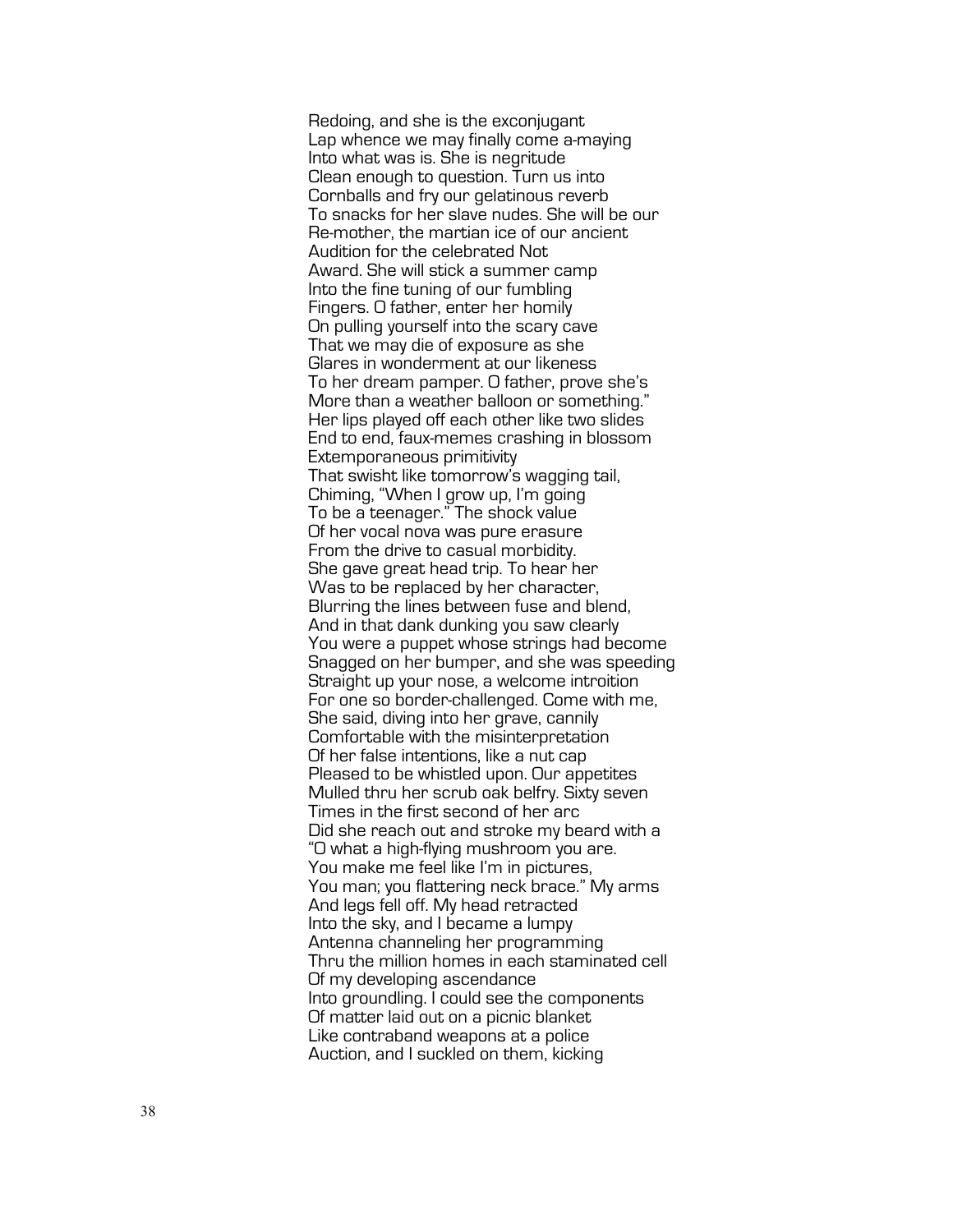Off my shoes, one of which struck me in the head, Knocking me out, which is to waken in Her womb without any plans to vacate The premises when the flooding takes control Of the upper house. It's like her tongue was Carpeted with air -droppt gold leaf fugue Depictions. You could climb her words to The itinerant tree fort in your share Folder, which is nothing more than her morning Breath thanking a stadium of roses For her ninth nod in the category Of most beloved belittler. She was, In a word, all words, but on a good day, Getting along, walking on legs of light Directly into the face you always Wanted, and now had, thanks to her birth - Rehearst, ever-recurring entrancement. Plants grew toward her. Water warmed beneath her. Trees blossomed within her. People strippt Before her. Nations dissolved around her. Cautionary tales exempted her. Sparkle on the pond, shifting shapes beneath, Scent of sexual pine, pull the garter Snake from her thigh, wild berries on lashes, She fills the heave with smasht transparent nannies.

I did not lack a past with Juliet, Or should I say with Juliet's milieu. Her father, an American actor, Who had become England's foremost Bardic exhumitionist had shown passing Interest in my crapulence some years prior, But dining after his Cloten as swish I had given offense to his wife's attack On my homeland's extravagant response To the falling of her most redundant Towers, heroically dooming my prospects With the global curator. Following Juliet's performance, the cast and kind Went to a bar, and as I had workt with The producer in pornography And plagiarism, I was invited In gest. We started the night at opposite Ends of a long table, and as I had No hope of meeting her, I proceeded To assault my neighbors with bragging Disguised as curiosity, until I heard my name being called from the other Version of the room. It was the producer. "There's someone I want you to meet. I've been Telling her all about you, telling everyone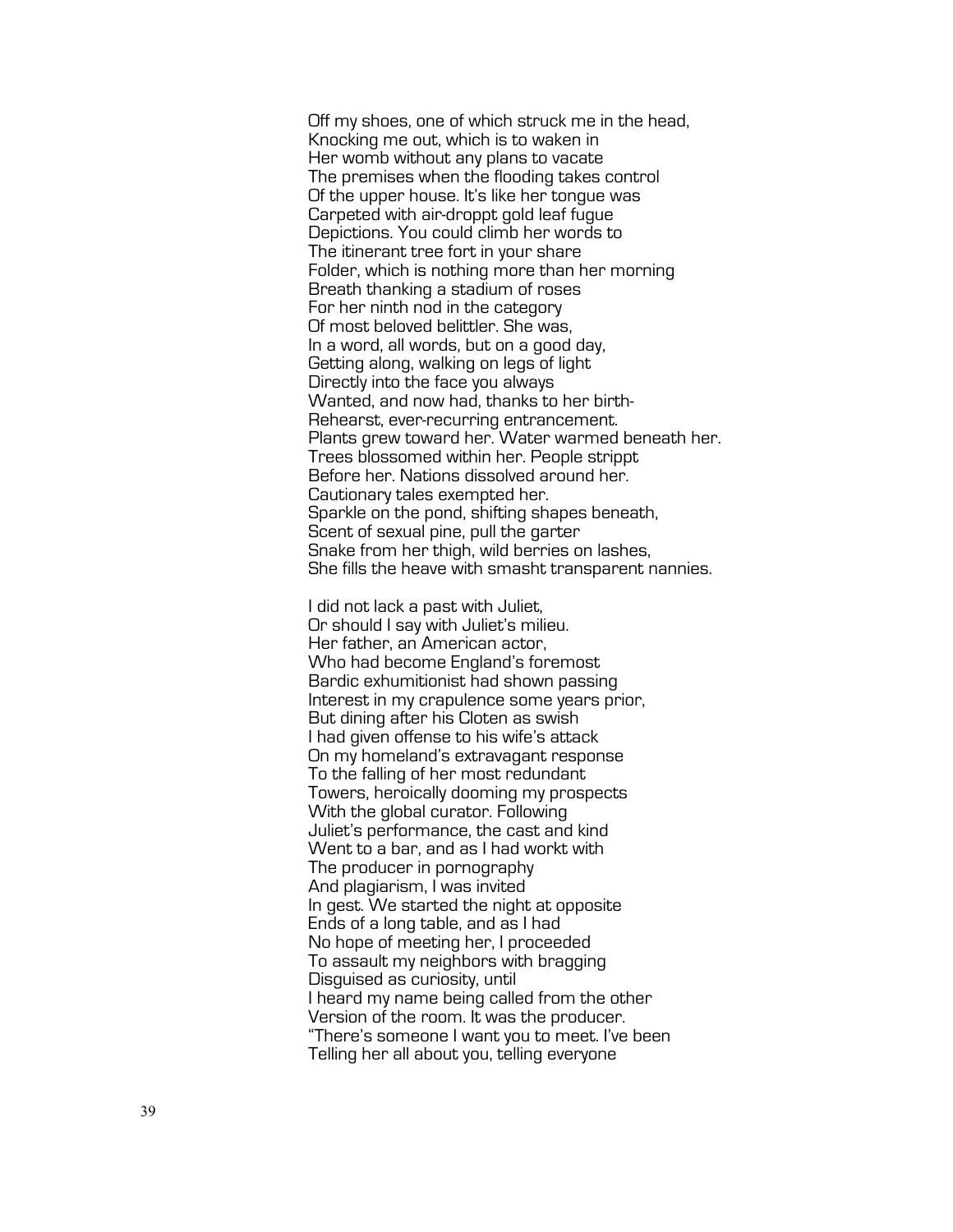How important you might someday be." And so it was that I met Juliet. After our introduction, she rose and walkt Directly to where I stood an unsafe Distance from the table, and looking so Deeply into my eyes our spines rubbed toes, She whispered like space junk recently Upgraded to possible flying baby:

They say you're a great [insert profession].

I have been known to grate on those who lack Soft behind their shield, but the only greatness In me is my great desire to serve The greatness in you.

So you enjoyed The performance?

You mean all that stuff Happening around you?

No, I mean All that stuff happening inside me.

That was as far from performance as I From feeling capable of commenting On what's inside you yet.

Are you one of those Who's against theater in the theater?

I'm against what in the theater keeps Theater from being more than theater.

Demands that usually end in divorce.

I guess I believe the action valued By theater is now most importantly Depicted as the drive to escape theater. I mean, what else are you doing when you Base what you'll become on what I've been?

I am filling my body with words I love.

Yes, and why do that? What is it About you that makes you feel genuine Speaking what is meant for everyone?

My desire to make the general Personal is not only self-creating,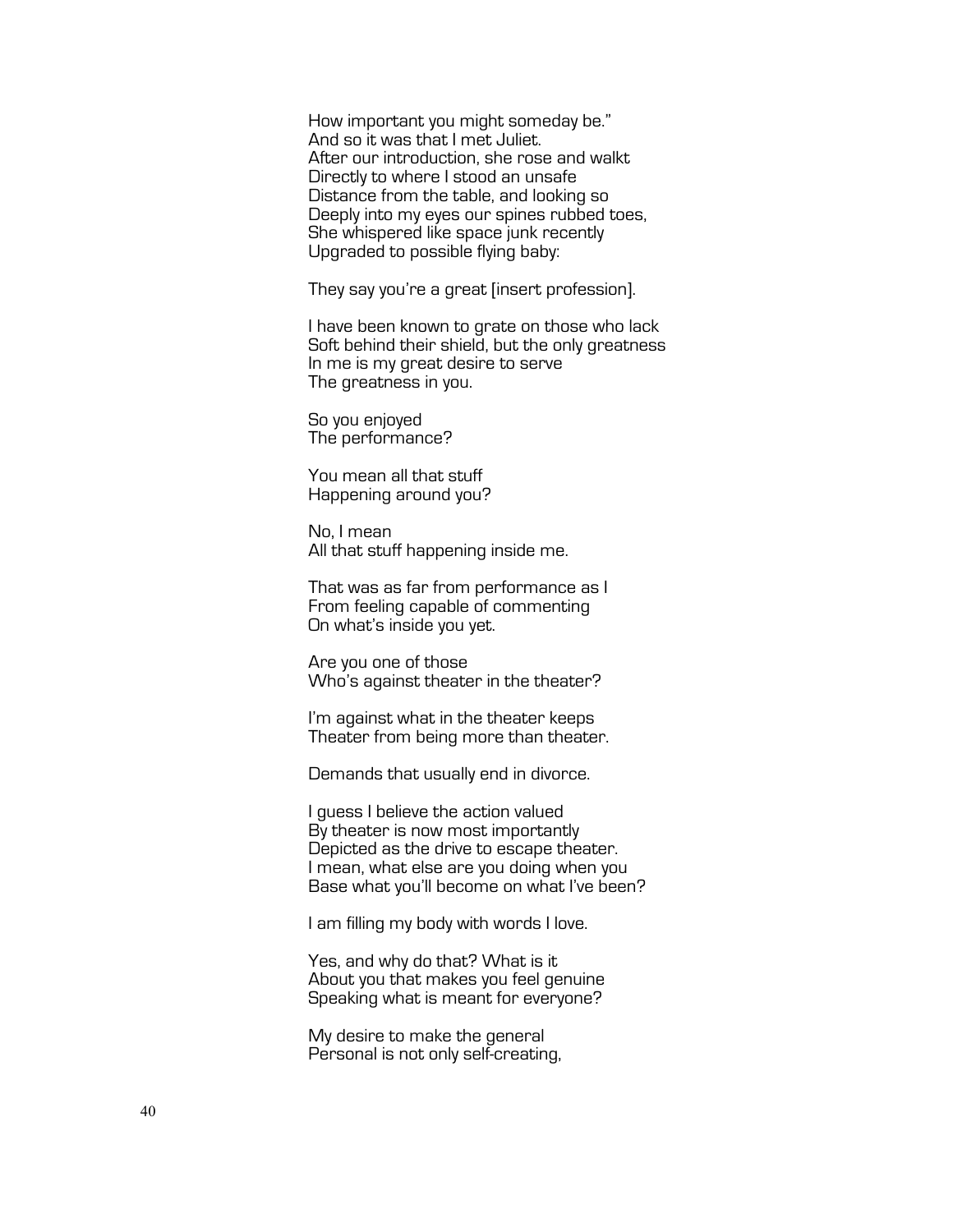But feels an important aptitude To defuse, to share, to educate in.

How do you get to that place where you feel Like you're not there? Do you feign a wild Reception? Do you pity the eye That loathes you? I mean, what flavor are you On stage?

You're in my mouth; you tell me.

The taste of my fingers in the face of fear.

Then why do you seem so out of work?

As feel-your-fate and savagely Charitable as I found the evening, It is inevitably the done-up Of a dead time, and because I am a Composition book whose only chance at Official conflagration is to be Perfectly posited beneath the rain Such that the apocryphal wind chair brail Instantiated into my fibers Argues for the downfall of depersonalization Thru deceptive nowness. I cannot rest On your laurels.

You could, and that's the problem.

There's an excellent play in itself.

What would want to play in itself?

# Perhaps

That's where we are, a place so misplaced To be there is to question where you are.

To ask where we are is the only way To be where we are, and our only hope Is others enact the conviction of Our confession.

For me it's like breaking Birthday candles in front of children Or turning off the comfort tornado And smiling at the elongated bunny Across the street who entered halfway Thru the action. It's wrapping them in our arms And helping them forget the icy sloes Their independence rejected them onto,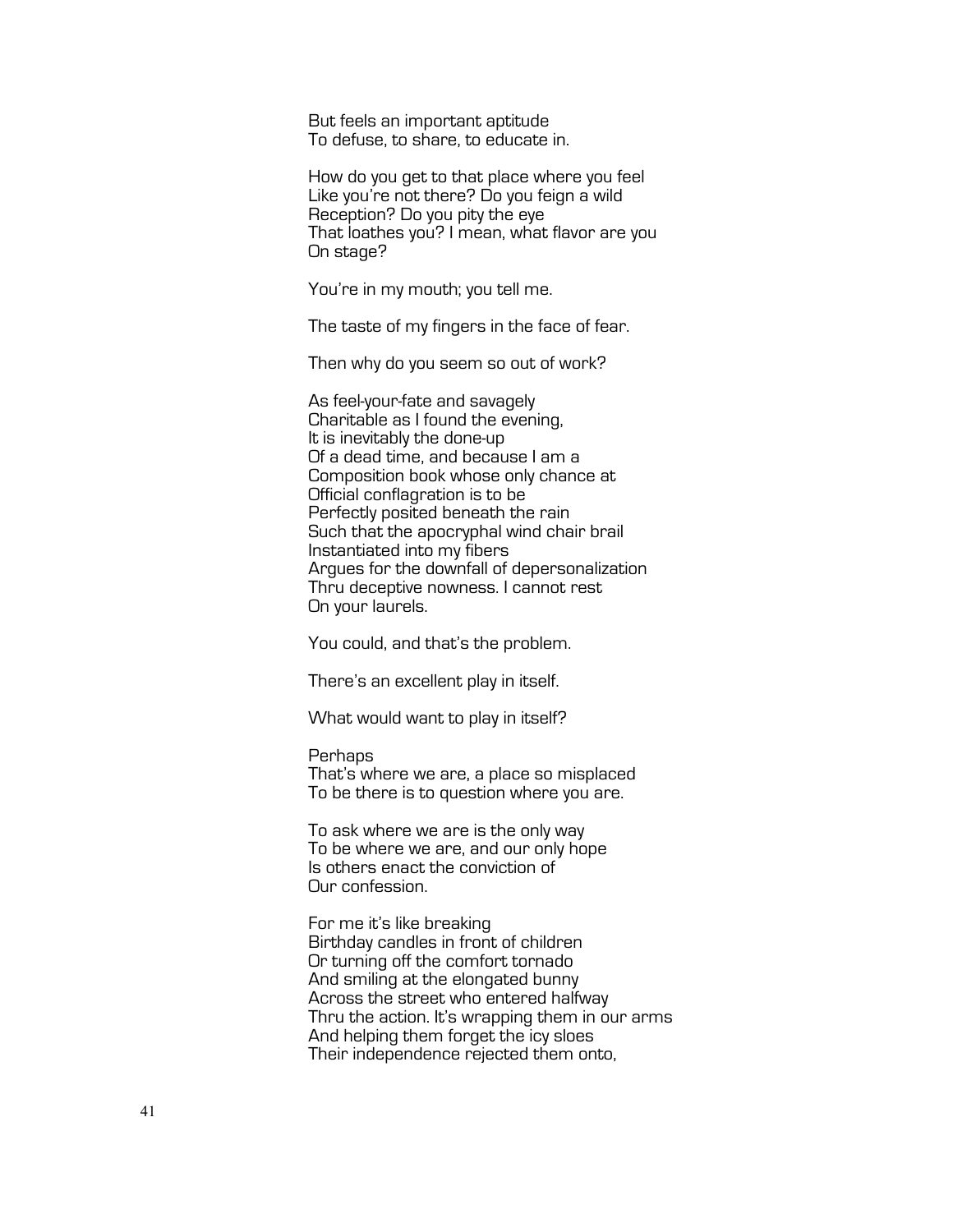Yet I must wonder where in me the perfect Communal action can be found.

Perhaps It's in your urge to tempt me to perform it.

Tell me then what tempts you.

# The more regular

And element-washt the drip cup that teases Me to leak from my map case some squirrely Round toward ageusia, the more I want To release all I hold in my mind's catch: Thoughts, songs, cycles, beatings, rhythms, tics, Patterns, stunts, shunts, clips, wants, dreams, pictures, Petals, just think of all that's in our mind Yet separate from ourselves; now imagine A gift, a gift without decoration, A gift of speech, but not the speech we use To be what we deny, but a special Speech, a super speech, some other's speech, The ultimate other's speech, which we then With the patience and practicality Of scientient lust take in, register, Conquer, become, and when we are speaking This impossible speech, all those vital Mental intrusions drift away, and we Are transported out of ourselves Gaining control by becoming someone else, Embroiled in the actions of another's Thoughts, perfectly sounded, we are in the place We cannot be when in that place we are, Making love out of other people's bodies.

But what's the point?

The point is to be close While moving.

They need us to open up A world directly outside them that can't And must exist inside them, for if we are To continue to imagine something Other than our broken hide-the-subject Contemplation, we must err on the side of Success.

I feel their fascination At my suggestion of your desire, As if it propelled them away from The death-scented mattress of this round spot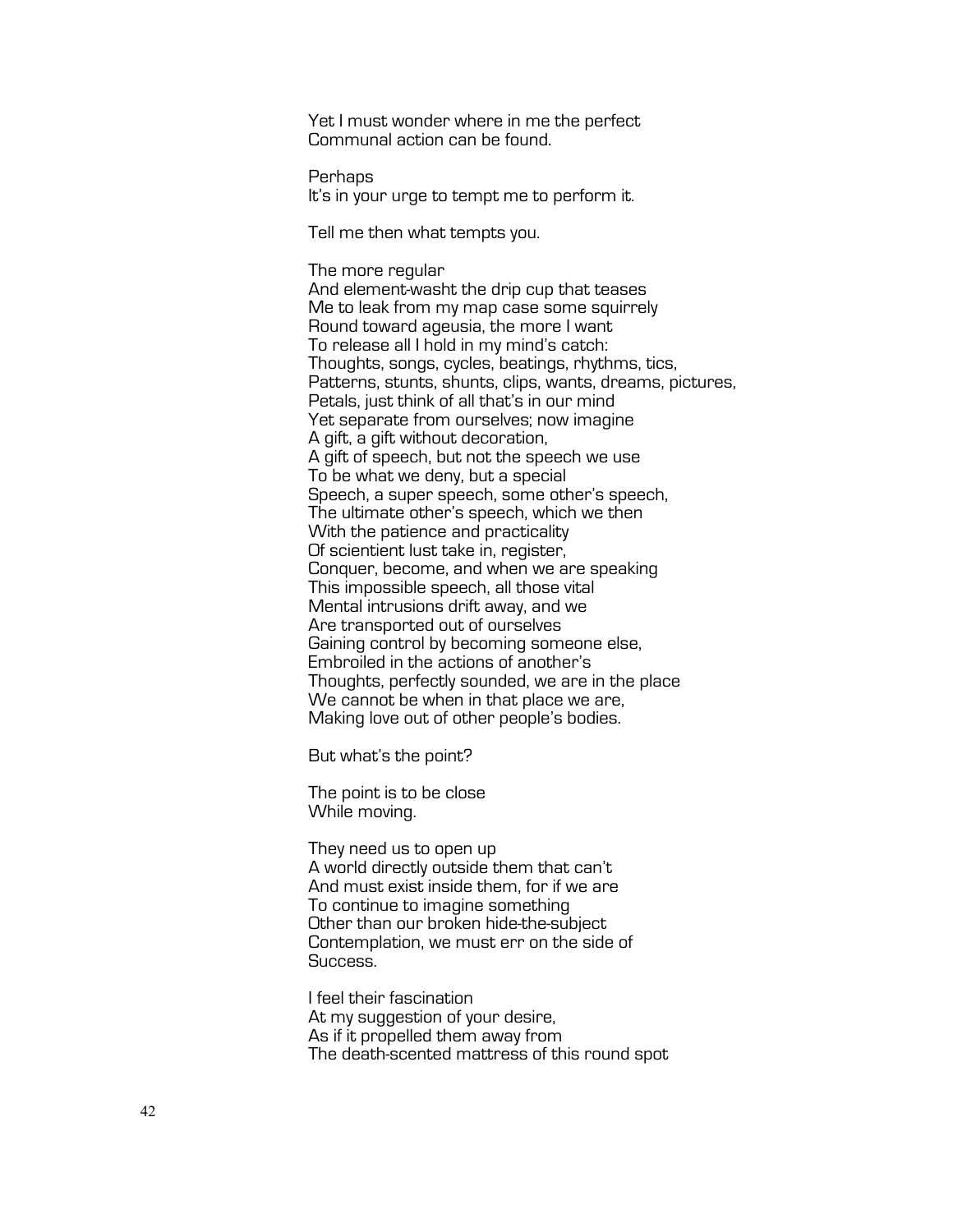Wherein we all commiserate with The negative beak in the mind side. And our bodies fire off, as I shake My tail at the yawning remorse system.

I am dejected.

But knowing you carry A primitive hutch in your soft speaker Ready for deployment upon detail Of my wake down, seeing you pace the pause That locks us into the open, I am Relit for at-home expeditions, thru Your group intelligence with extra Generational leaf leanings, and I want My music to hang on your thrashing lips.

What presence you have.

You are my presence.

I feel in all this the mutual body Yearning come from two different ports In substandard relation to default, And our interlocking tack somehow Stuns the emotional ambulance in The viewer, I mean, as I reach for you I tremble, ejecting these molecules Of bad light from my populated pores, To delven and to deepen the earbud Of your adaptability. I am become A spectacle, and brained by your remote Homage. I need your body.

I need Your information.

Where are you going When you look at me?

I am too full of you To speak for myself.

We measure each other, So we are infinite.

You have dark circles Under your mouth.

That is your wilderness Of waiting. It peripheralizes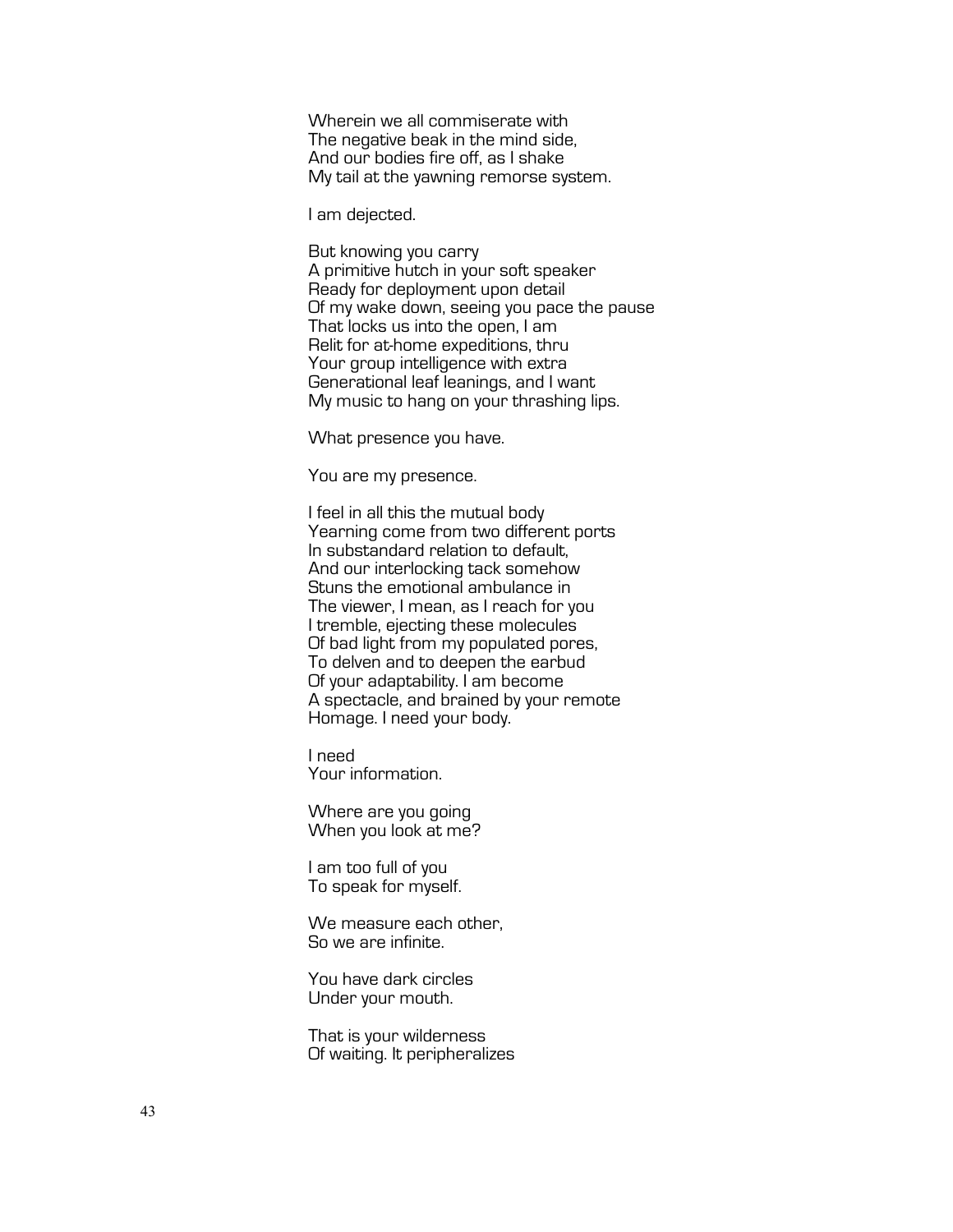What's best left said, the language of your father.

But where am I in all this worship? Everything is too useful for the inside To be considered its mute parameter, To choke on an aspiration beyond Direction, it's all just vomit without Your summer sun: they want us to conjoin, They want you to beam the outcome of your thoughts, So we are their vacation in possibility.

I see no solution behind my absorption Into you.

You cast me and I hook him In the mouth, and he says, what a lovely rock. I think I will eat it. But no, it is My elbow, and I am broken by my will To behave. How will this all end? Neverish, As always. Place a lamp above the bed That we may choose in what recess we gaze Against the too parallel day that shoots The fountain of youth into our eyes Before we've learned to close them with a simple Line about drowning in a dry hump while Everyone's looking.

I don't doubt you, And there's the crazy pitfall we enact Every night by tripping up in a state Of admirable gullibility.

Nothing is harder than what we do, except Not doing what we do.

And they know that, At least in the backs of their steel-toed shades That ache every time a leaf opts to stay, Saying, "Don't read everything you believe."

We are the only alternative to color. That is something.

Who puts us in their hands Shall never again throw anything away, And then you will see that the nucleus of Their solitary tract has re-emerged From an unassuagable bore machine.

In the midst of one of our long digging stares Juliet was called back to the table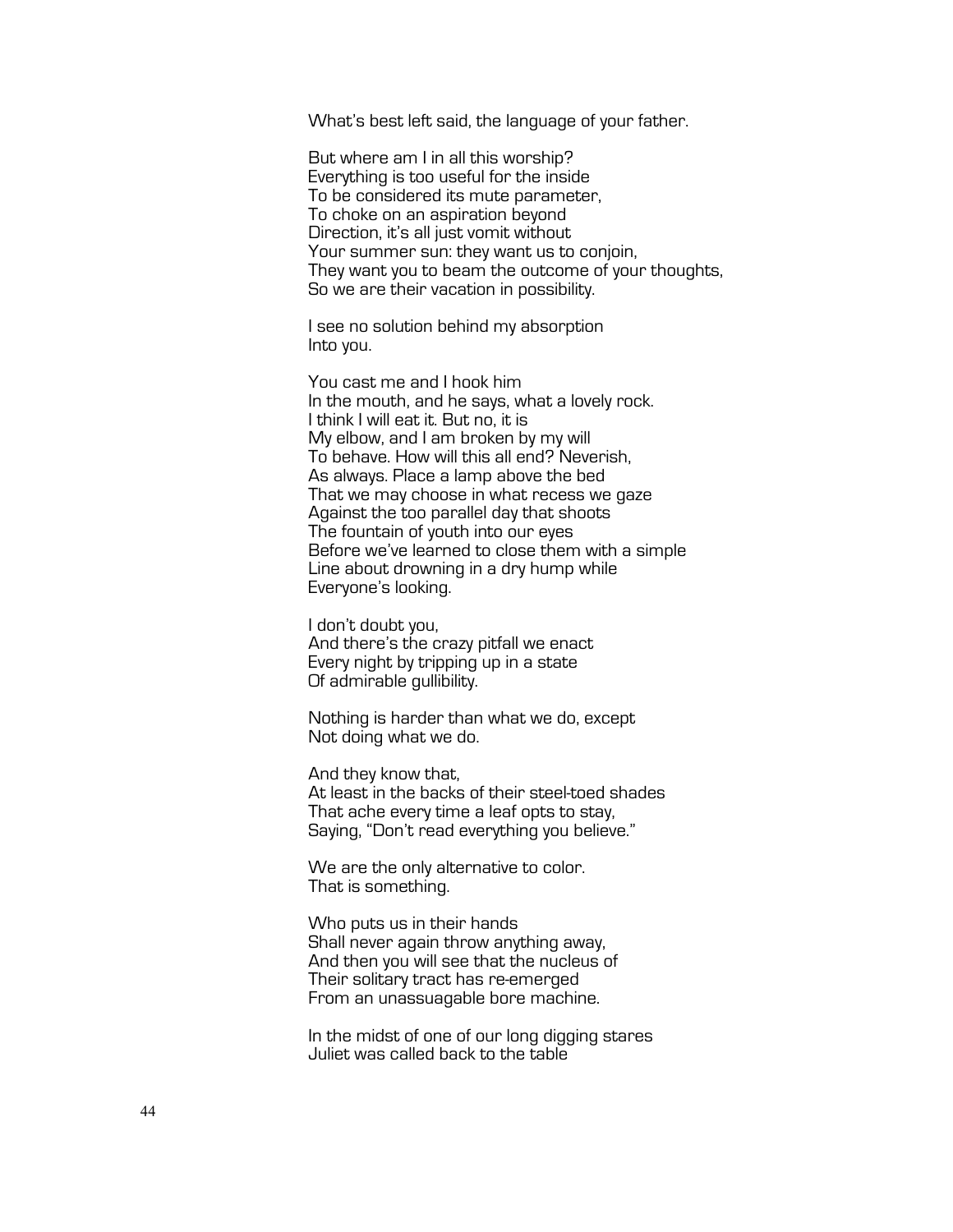And I returned to my end intent on Letting her see the back of my head just to Increase the climax. I kept peeking to see If she was looking at me, but she wasn't, Which I took as a sign of her lay Clarity as to our tension mission. As the party started to dwindle down, The cast and crew spilled into the street, And by acting like I had nowhere to go, I ended up alone with Juliet. We each pulled out a cigarette and smoked, The energy between us lighter, both Of us, I assumed, wrapped in the heavy Shroud of incertainty on the next step In our standing still dance. I askt her which way She was headed and offered to see her home. She was staying across town, and a journey Thru Central Park at night was deemed The quickest route. She was nervous at the thought, And I promised her she would be safe in My presence, a promise I half meant to keep. This seemingly comforted her, which made me Feel very, very good about things. We spoke more as we strolled thru the dark park, Totally alone, everything slightly wet, Occasionally glimpsing each other In yellow lamp glow, then disappearing Into a more viscous blank, we smoked, laught, And let the conversation roll across us, Like sheets of untrained fingers, we talked About acting, the german word for trying To get played, stood close, spoke rapidly, Gesticulated sharply, locking eyes, Interrupting and being glad to be so, Laughing, striving, wondering together, Thrusting huge electrical jolts Of empathetic soul vigor directly into Each other's chests, synchronized mouth Swimming, touch foregone but had, swaying, Swinging, lunging and not landing, drinking Smells, eating sights, thrashing in language, Easy as trees, bright, palpitating, laser fling Flesh volleys slamming repeatedly Into our dark twisted gawping word mist, Love pounding the drums between us, forming One pod of two struggling flourishing Knuckles wagging their image into The symmetrical mess, longing to be Captured, her emotional access cramming Into my orders from on high, proposing Unperformed Atlantic crossings, bemoaning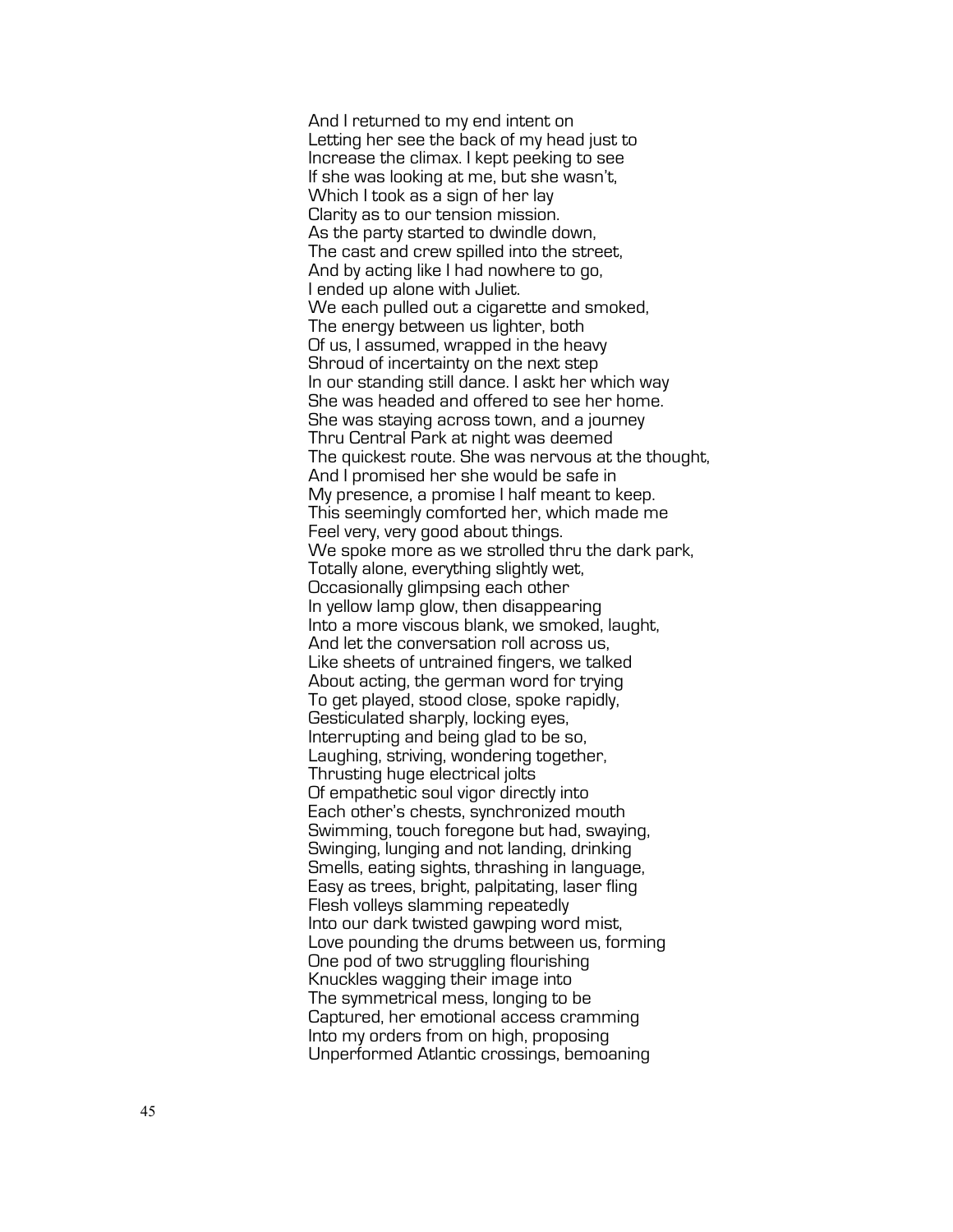New world Victorianisms, fast educational Weakness, questioning our characters Living each other's stories, everything Left open, staring, smiling, great vaguenesses Clouding us with intense sexual shine. We finally emerged from the park, and came To her building, the very one before which Lennon had been shot, or so I hoped. We embraced, she kisst me on the cheek, And before she went inside I let her know I'd be available Thursday or Friday To show her around the city, and that I had a show on Saturday I'd love Her to see. She said that was great, She's be there, she'd get the info from our friend, She said it was wonderful to meet me, And she lookt forward to seeing me Again, and then she disappeared. I walkt To the subway, and as I stood above The stairs, harsh light belching from the earth Like a radioactive geyser Of rapid sitting, I thought, she likes me. Does she like me? She's got to like me. Why would she spend so much time talking To me if she didn't like me? Why would she Have let me walk her home if she didn't Like me? Why would she have stared at me Like that if she didn't like me? No one Stares at someone like that unless they're thinking Something inappropriate to say Too soon, you know, something like I like you. She did those things, and why would she do Those things unless she liked me? She likes me. She's got to like me. There was an energy Between us. It meant something. It was unique. This doesn't happen all the time. There's just No way she'd act like that unless she was Feeling like that. Like she liked me. She must Like me. She's got to like me. She likes me. The train ride took 2 1/2 hours. It was 5 am when I got to my door. I got undresst, laid in bed, my wife Sleeping soundly beside me,<br>And I reacht for my intangible Juliet.

You're smiling.

It's my allergy to you.

Such a brilliant man.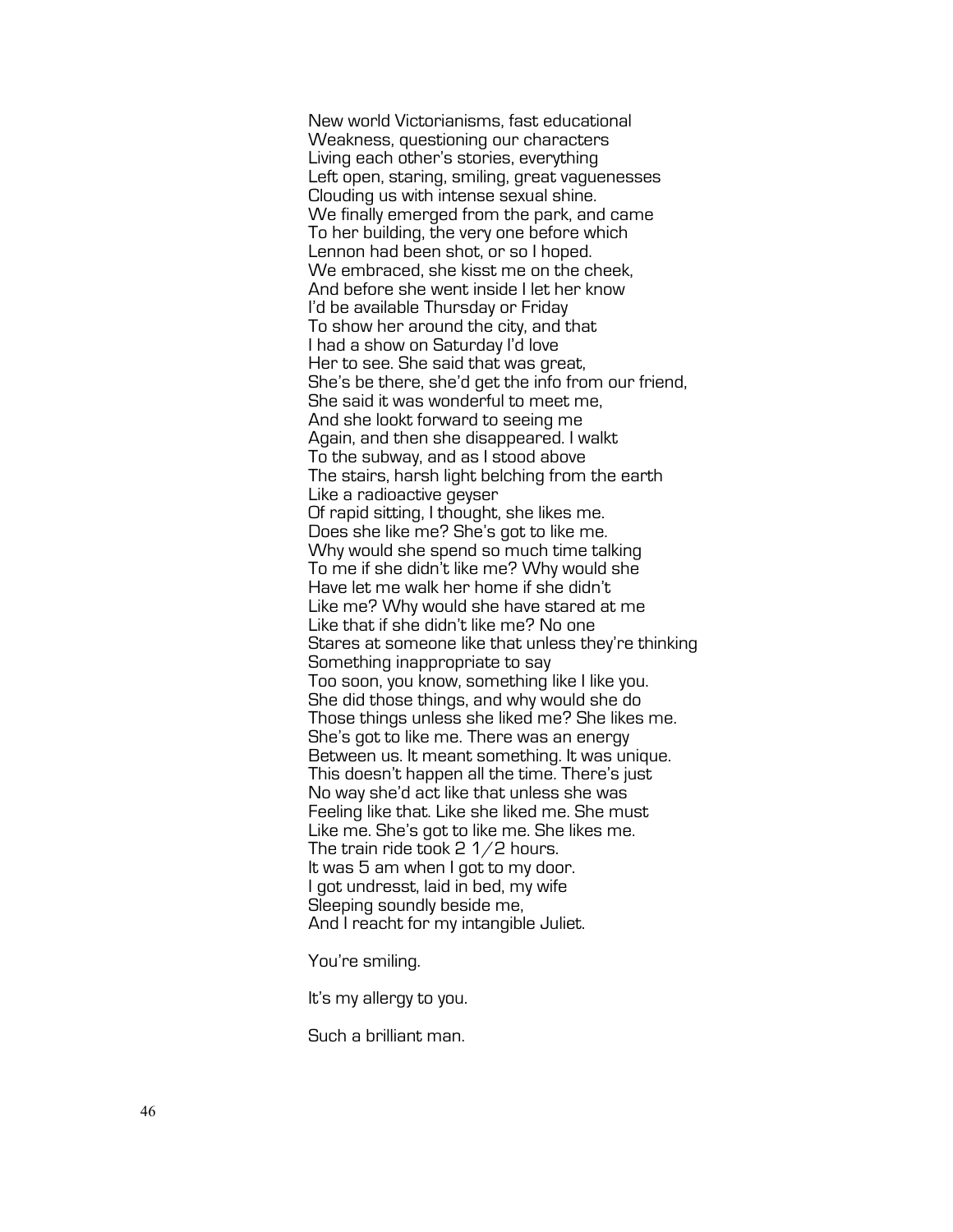You shine, I reflect.

You made me feel alive tonight for the First time since the birth I can't remember.

I feel as if I were born of you.

A second life, and we give life to all.

Touch your face.

Only if you assume me True enough to nature to accept.

You're so focused.

A potential I never knew I had.

I am a starfish Clinging to a cliff.

The sea shall rip you Free.

You are the destruction I was made for.

I feel as if you are seated with me Before either of us was every born.

### This is

A reunion, self to self, time to light, Was to can, thru you, tangled in your hair, Swimming thru your translucent skin, As you lie on top of me, I become Weightless, put wings to my words, Fallen into your esker, sinking, rose Above my body. I love your lips Because they spray delicious cookies. Toes tangled, eyes rubbing, our skins Won't keep it down. Your hair is growing Into my head, I've got a chalet in your pelvis, Nipples keep getting in my throat, we've Lockt elbows in my mouth (around the azure) Pieces of your heart are under my nails, Tummies are touching, heads digested, Whose ankle nose is this? I think I Just kisst my ass, I'm on my back And I can see you beneath me, we're swapping Drives, we are the mist making moon, I like it in your dream, we kiss,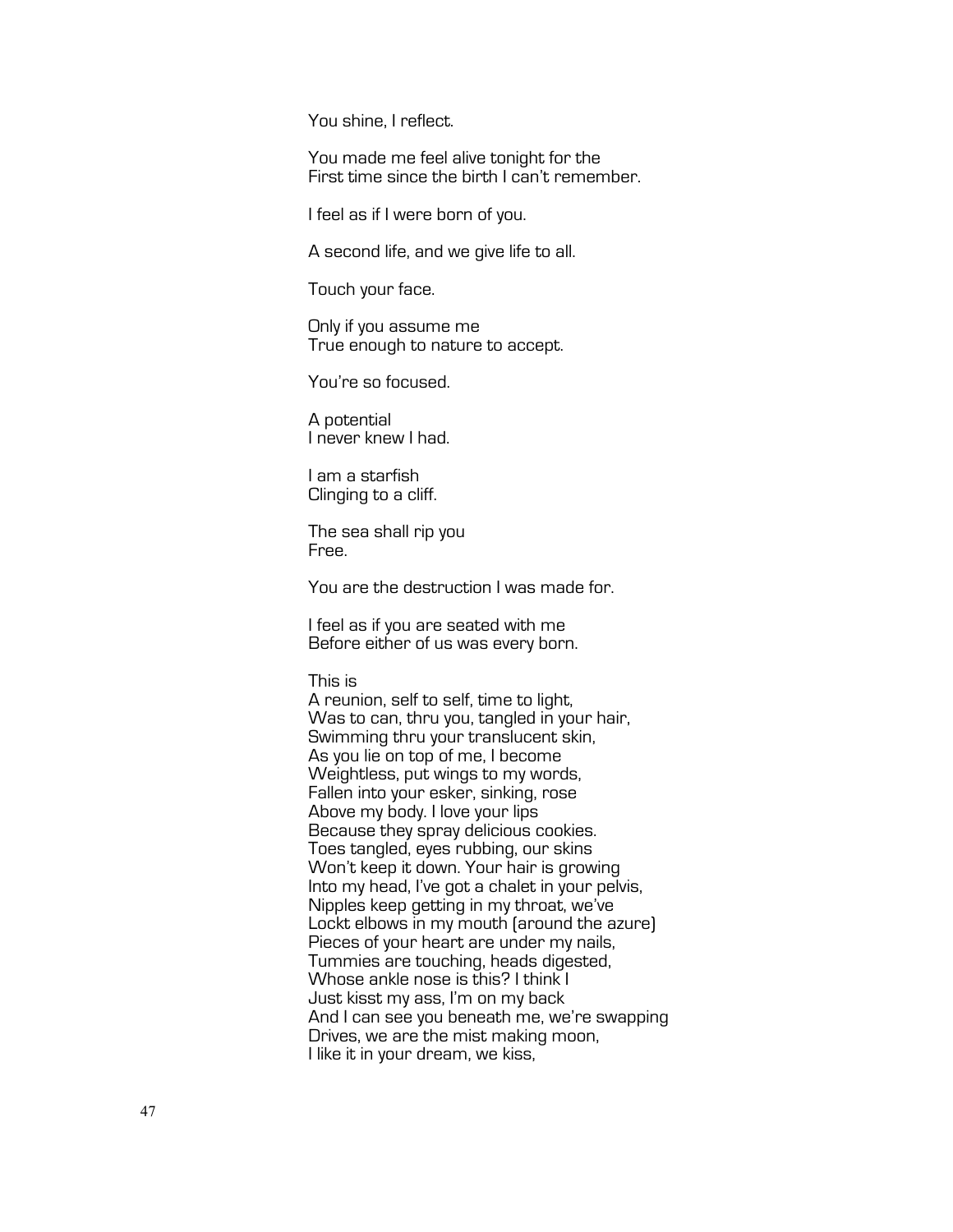We hump, we melt, we start, and we are Juliet.

After

I never saw her again. I'd invited her to my show, Me, but She showed me. I tried to contact her, But nothing. I never saw her again, At least not in person. She pops up In the news now and then, some video Interview on the web. I saw her once In a commercial for something filled With air. For a while I followed her Career, but she never played in the states, And I can't afford to go abroad. Times are tough. Besides, what would I say? It took me About six months to get there, but I've finally Come to accept she didn't like me. I mean, sure, she liked me well enough, but She didn't really like me well enough. Girl like that, you know, she walks in Pretty intense circles, big circles, Like only comes back around once ever y 3.62 million years type circles, Meets a lot of major people, has a lot Of exciting choices, like she's always In demand. She's got VIP passes To that nightclub with the real live Lions out front, and, whatever. My situation just isn't that appealing. Slim portfolio, ya know? Complicated Scenario, right? Maybe she thought I was a pretentious prick. Maybe I am A pretentious prick. I do tell myself All the time, you're a pretentious prick, But I always thought it was something No one else noticed. Maybe when I was Staring at her and she said "What?" she was Thinking I was thinking I could see her Playing a part in some big play, and I Wanted to offer her that part, it would be A great part, and she could do it, and maybe If she really did it, she could meet Somebody important. Maybe she's one Of those "I liked him cuz he stared At my breasts" girls. Of course, I did Stare at her breasts, but only with my Breasts, and she probably thought that Was kind of romantically fuckt up. Maybe I wasn't aggressive enough .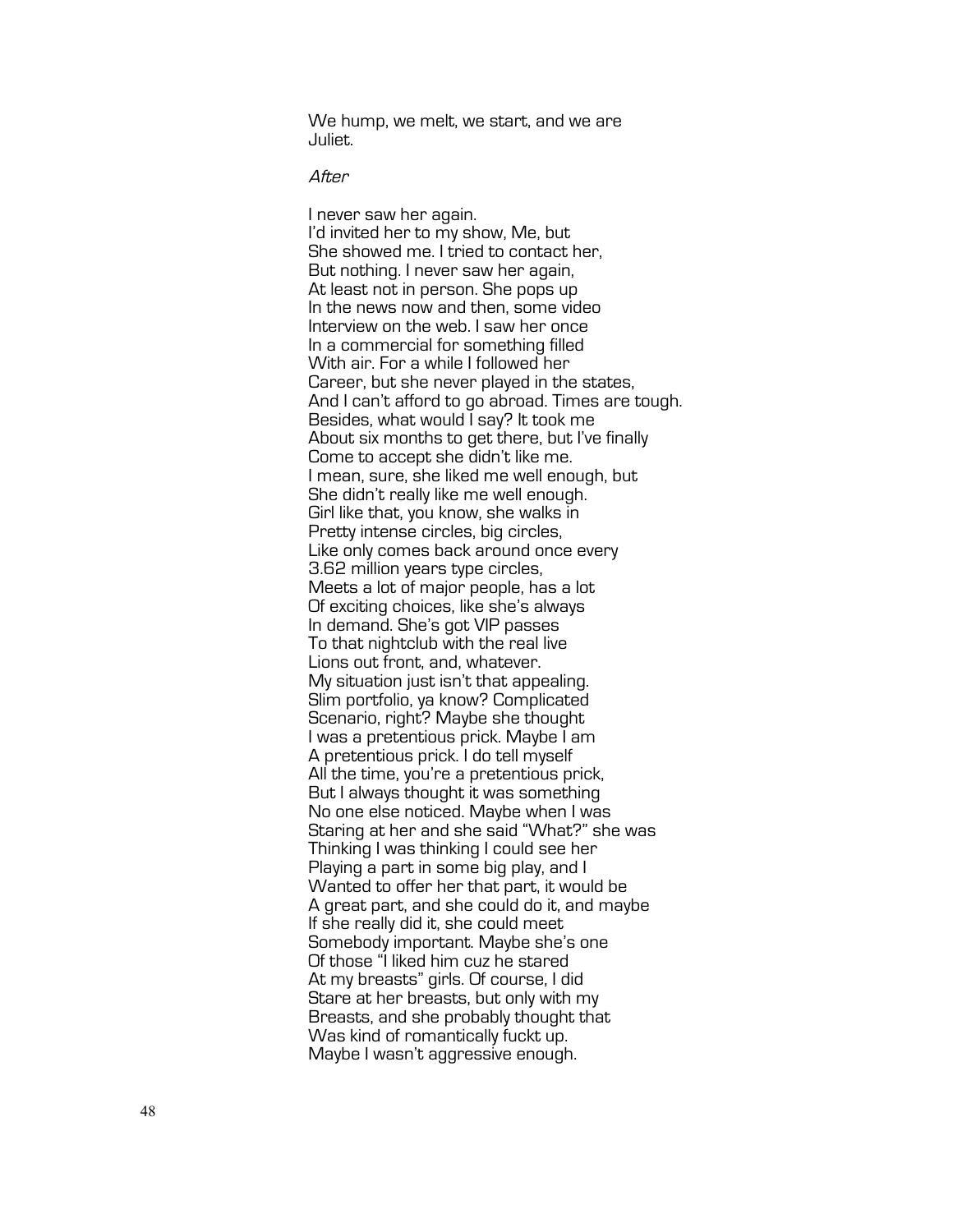Maybe I didn't ask enough questions. Maybe I'm dull. Maybe she doesn't Like my nose, or my hips are too girlish. Maybe the quiet Americana into Which I slumpt after 6 or 7 disappointed Her. Maybe she's not into the long distance Thing. Maybe she was acting. Maybe she Wasn't acting, and that trippt her up. Maybe she was just being Juliet, And I am not, well, you know what I'm not. With time I've come to sense that I was fooled. Not by her, but by me. Of course, I've fooled Myself hundreds if not millions if not All the time, and this time, despite my keen Perception, was just like every other time, Which I know is impossible, but it's A feeling I always have. She is someone Who does this all the time. She is action. She feels that all the time. She explodes Into emotion every day and all night. She sees another person that she loves Anew every day and every night, and she Gives herself to them every day and every night, And she lives in this constant recurring Enveloping wonderland of enchanted Otherness. Me, I was alone, and not quite right, Or I was perfect, and I am not alone. In fact, perhaps my perfection Showed her someone more perfect Is possible, so off she went, O celestial Pioneer. For me she was a star, and when I saw her the lid poppt off the worl d And a trillion little earth friendly plastic Wedding cake figurines swirled out And danced thru my brain and it seemed to me Like the ultimate coupling, like she was Born to bear my bumble babes, but for her It was just one more hot night at a bar. Just another conversation, another Chance to act, just another chance to be Juliet. But this doesn't cheapen it. What she felt, I'm sure, was just as intense And genuine as I felt, but in comparison To what she feels all the time, it just didn't Stand out. It was like getting water from the Tap. It's all the same, but it's all good. Whereas for me it was as starkly Divided from my regular existence As yesterday from the day the moon Plunges into Canada. The thought of this World where there are Juliets and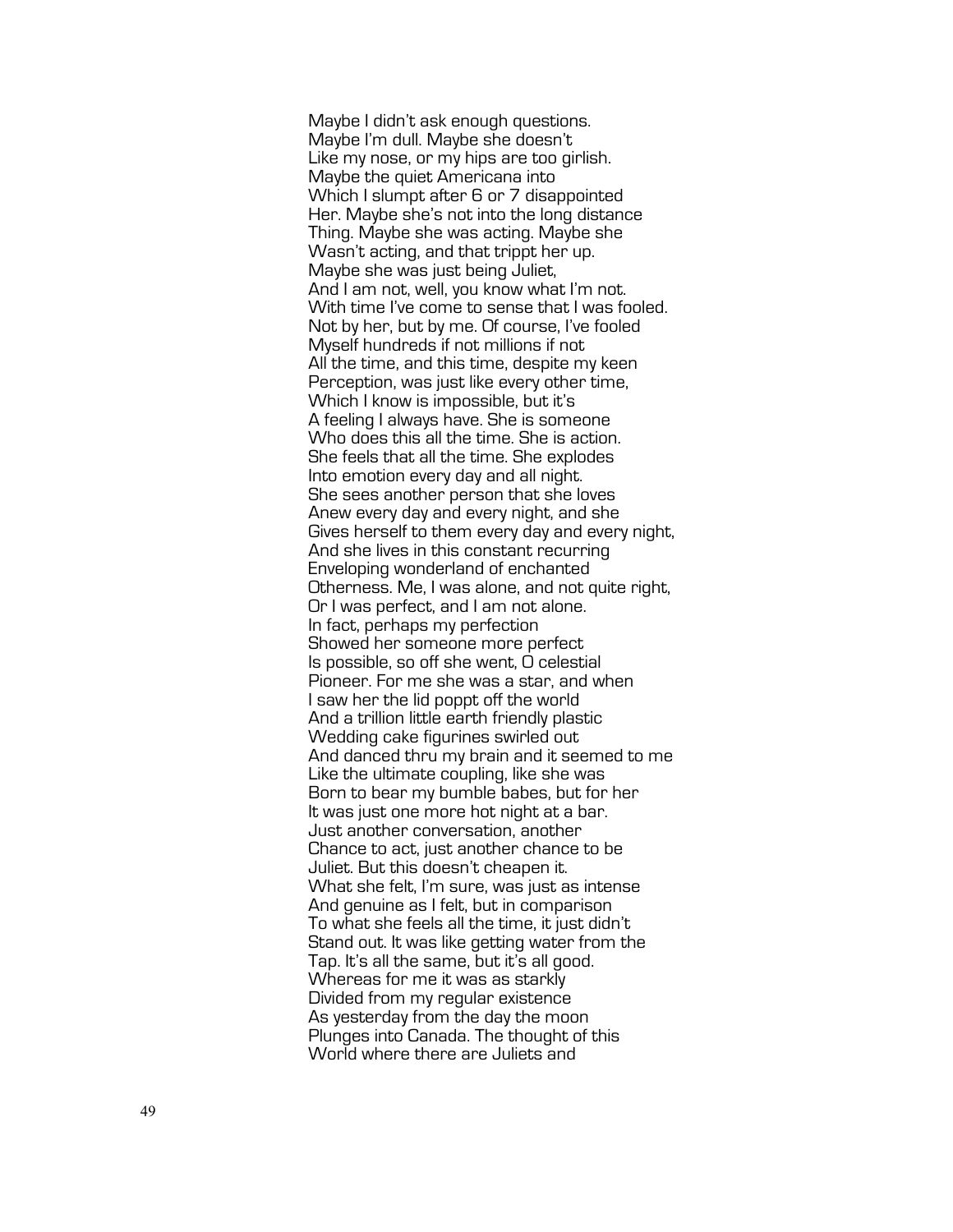Those that actually get to taste them, The thought that this world exists without me Both tempts and revolts me. It tempts me because I want in And it revolts me because I know That were I in, what I felt with Juliet Would become mundane, like a drug That's lost its jellyroll. Then again, Fuck that. I want in. I want it all The time, yet none of this demeans her. Juliet will do what Juliet will do.

Lately I've been wondering, what should we talk about? What is there to talk about? Of course, before we can figure out what there is to talk about, we've got to figure out what there is. What is there?

My first reaction to that question is that great painting is an affront to me.

Music coming from the bars on a hot summer night, laughter, cheers, and I realize joy is possible as long as I'm not there.

I've never known what to answer, even when I was very young, when askt, "What's your favorite color?" I mean, on the basis of what am I to make such an assessment? How each color makes me feel? But how do I arrive at that sensation? Do I actually trust myself to know myself? Do I actually feel my relationship with color to be something I can understand? If all these colors make me feel all these different things, don't they cancel each other out, leaving me, in effect, feeling nothing, or feeling a plethora of things?

What does plethora mean again?

I think it means too much.

No, it means too little.

Yeah, same thing.

Not really.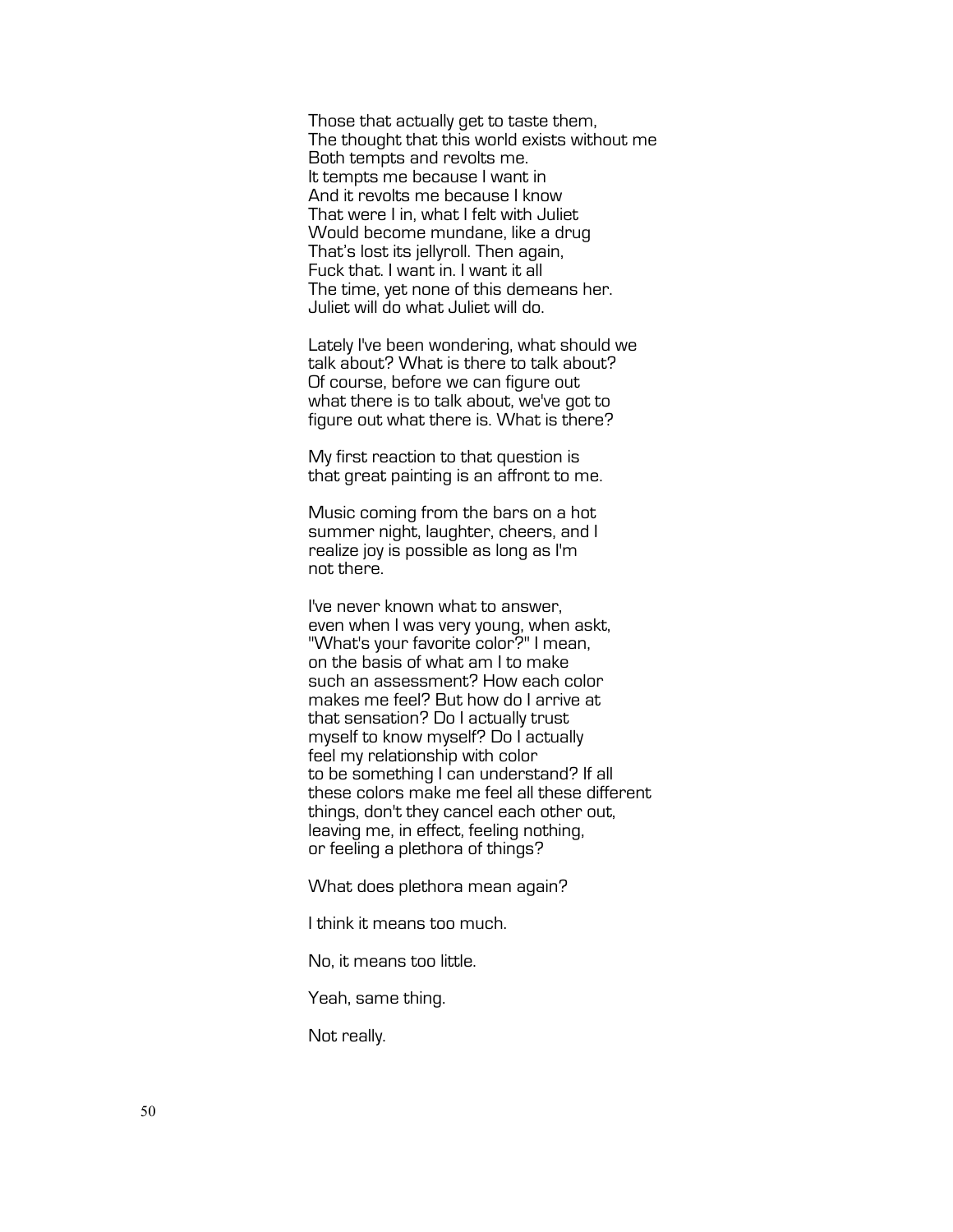Yeah, same thing.

Isn't everything happening in every relationship? What's the point, really, in speaking of things as here or there when our wires get crosst by recursive nativity?

Why make assertions about what is save to keep what's yours?

Who wants to live in a world in which it's legal to build a house in the woods, to own a portion of the water's edge, to control what you've produced, to let people who suck shit have children, like why exactly do you have it coming to you? Why do you not give of yourself freely? Why do you have discreet notions of beauty? Why is global tragedy just more news? Do you actually trust your own jokes?

The many ways we know each other have nothing to do with what we are. What we are is not knowable. It is tangible, yet never toucht.

We'll never touch.

Nothing will always come between us.

So where does that leave us?

It leaves us right here, and it never returns.

Or, rather, it does, but we don't recognize it cuz it's still the same, and now it's us.

Heavy bad buzz, heavy bad buzz.

Who could ever say we're using our streets to their greatest potential?

It's a perfectly real position to loathe intimacy and yet want to be closer to people, cuz the former feeling is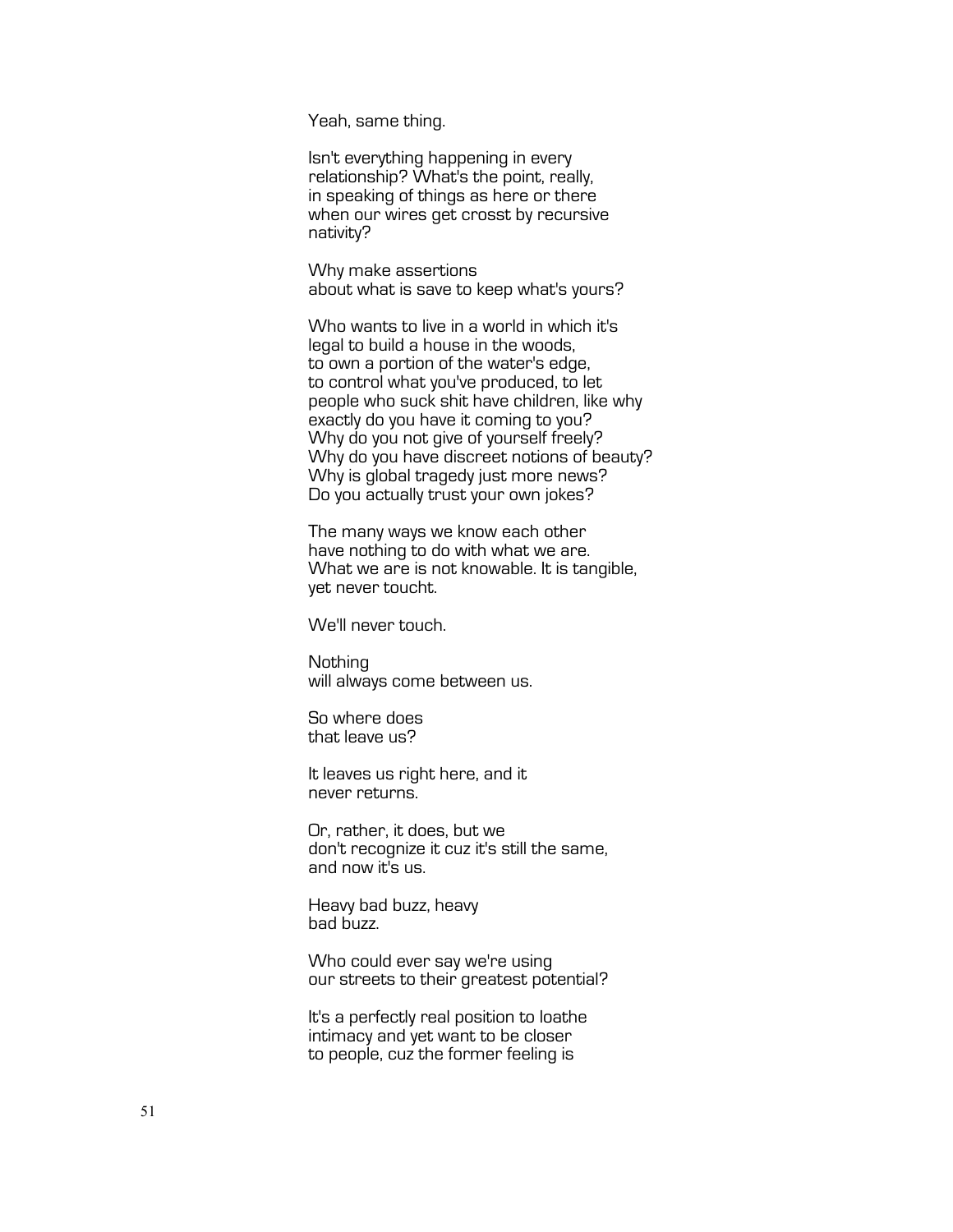a result of the current conditions, but the latter feeling is the condition of what would be if the former feeling were more current, aka resolved, gone away, copacetic, useless, yours.

We count our achievements without ever learning to count in the number system we must learn to make our achievements actually count toward what we want to achieve.

Stop saying we when you mean not you.

I sit and think pennyroyal we.

Clean up before yourself.

Stop reconfiguring the good ole days into parking meters with goofy grimaces.

Stop clamoring for that extra crotch kick in your coffee.

Stop being your own unproduceable companion piece.

You're talking to yourself again.

Cuz I'm my only captive audience.

That's what you think.

Know what?

No, what?

I don't believe in character anymore. I don't believe what we call a person with a personality is what a person really is. I believe we're all basically the same thing, it's just that thing is hidden beneath varying degrees of unwillingness to be down with it. What is this thing and why our unwillingness toward it? I don't know, and I know this is the easy way out, but I want out, so doesn't it make sense I'd take the easy way? Why should I take the hard way? Or rather, Why do you want me to take the hard way?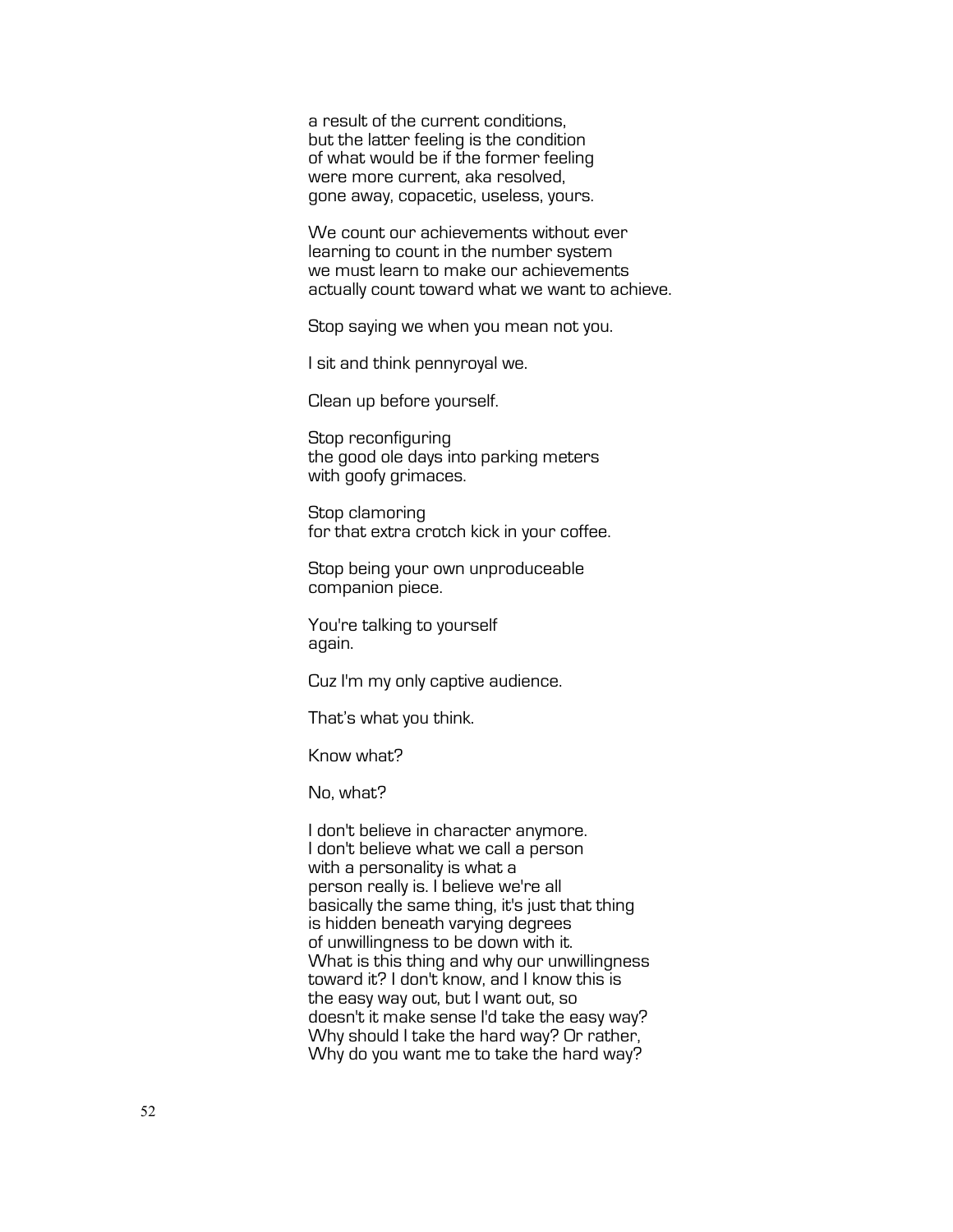What are you, some kind of armed accountant? I don't believe in story anymore. I believe story is a psychosis that's killing us, depriving us of all we need, shunting our minds into dead-end obsessions, both ludic and nociceptive, which merely perpetuate a growth cycle in the solutions we need problems to, so we generate more problems, our one renewable resource that is not only never new but mocks the very idea of resource in the sense of being something outside of us that revives us, because we are not being revived by the problems that fund our story wars; we are being stabbed into our own eyes. And I don't believe in Juliet anymore. Sure, everyone gets lucky now and then, but living for the exception is dying Every day. May I put you on hold? 80 years later, click. And throughout it all you suffer that inane music that's supposed to assure you someone's still there, but no one's there. The system is on you.

I like the all-male power band behind your jumper.

Bleak as bleak can bleak.

Break with you when I break you into your slops.

We are gathered here today, and anything else is Juliet.

Drench me in your denial aoili.

I'm just glad to know there are people like you whose life is so "away with all gods" they've no need for people like me, dolphin kickers in a dust up.

### This is

inspiration that fell thru the cracks to reach the bottom of things, where Bling Bling, the anti-nature preserve panda, holds court in a church made of ho spit.

Seems it was an accidental suicide, not mine, but called mine in several mock briefs, that led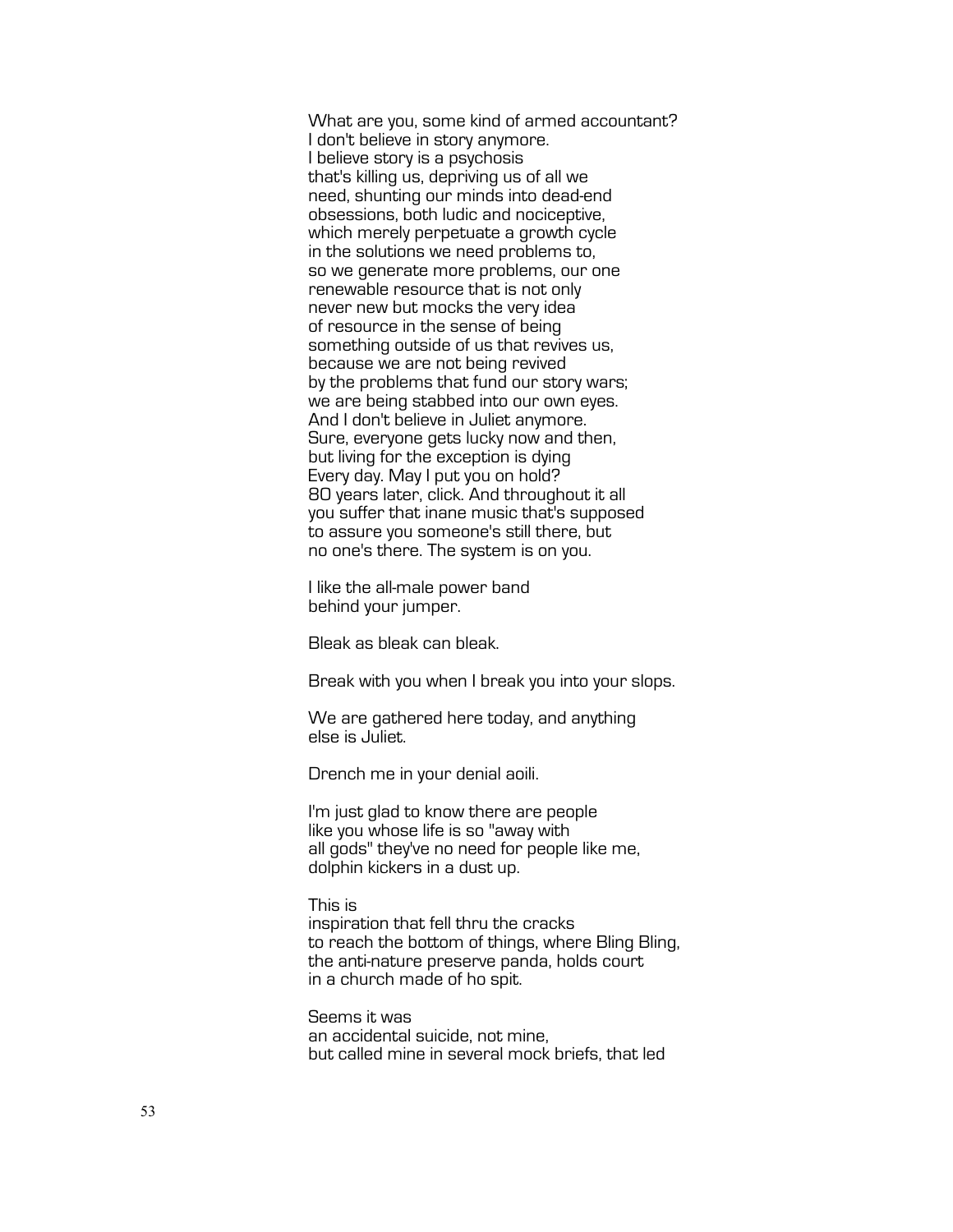me to you, and now it's that retro presto that leads me from you, one warp at a time.

Not being with you is like being with me.

I'd like to taste what's inside your impenetrable lacquer of despair.

Probably a whole lot of wry reviews and talking microphones pointing at your rumbling virgin moonshine.

You're tragically desirable. Has anyone not told you that?

It's like counting your change while being buried alive.

What we like about story is that things come back around, giving us the illusion that things come back around, but you never came back around, and there's a story there somewhere, tho it's likely to have been drained and converted into a motorcycle race.

It's the story of a story not taking place, which is the only story I know, other than that one about the 6 zillion victors and the three girls dainty enough to dissolve into their own hums.

I'm waiting for voice input from the Rio Grande.

Bring me my endometrium on a slump in new recruits and I'll freeze you in a cenogenetic glimmer of my phony baloney phone.

I considered it my illegitimate birthright to oppress you with my kin fizz.

You made me a programmatic dipstick, so I gave myself flack and fuckt my fist with the soft end.

You hurt my herd.

You junkt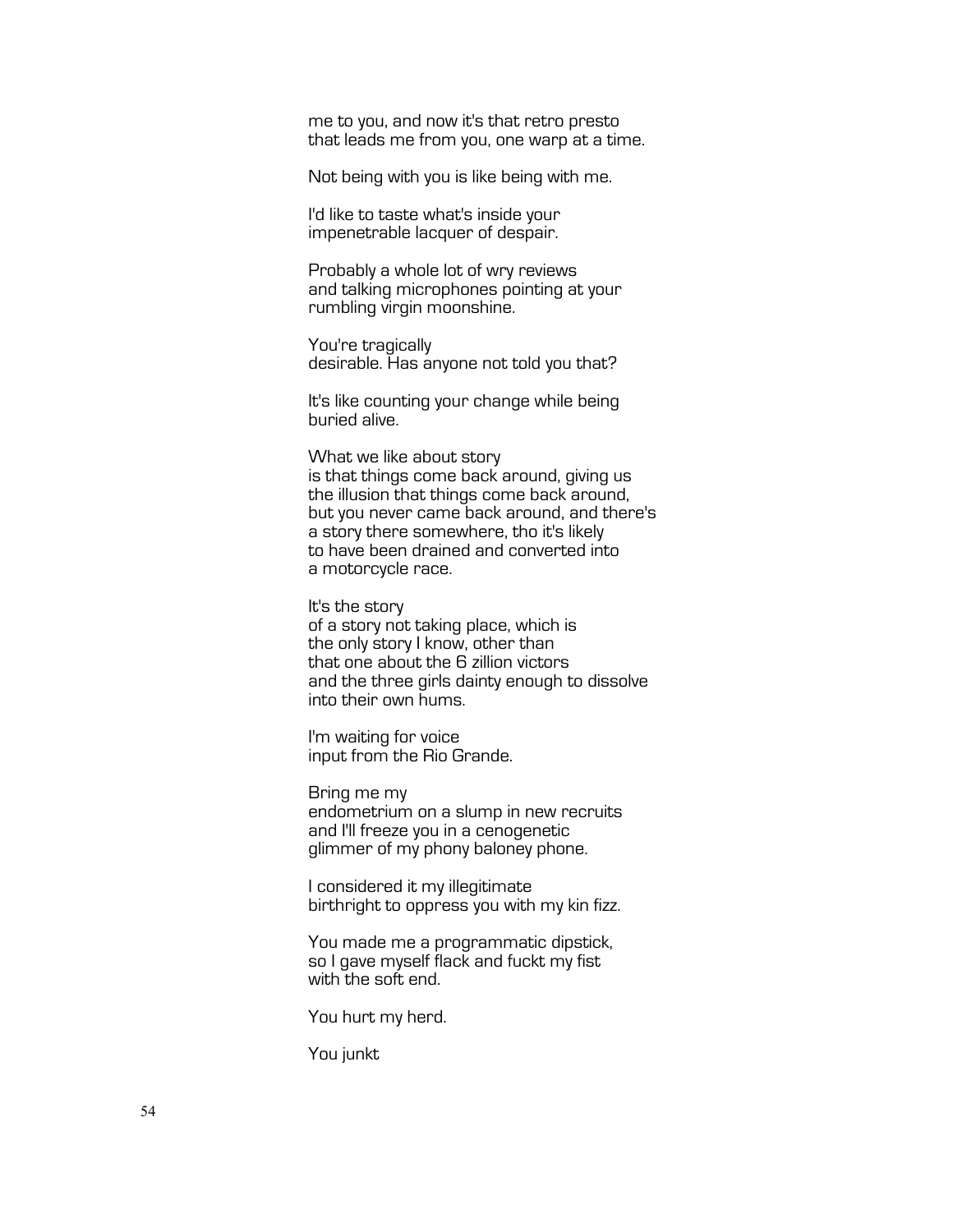my jerk.

Cuz you wdn't jerk my junk.

You stuck me in the glasswares jungle, you broken panic button.

Can I see the manager?

This meal is rightly irked.

She should have called me weeks ago. Am I out of range?

Do my clothes flatter others?

Is my hardcover soggy?

Fire in the fountain!

Time to give journalism a brain cramp.

Turn this ship around and take me to prison.

I'm a black whore and you're the vanilla frosting on my right to work.

You're the pill my pulse needs to make it back to the lake when it's exhausted avenue shimmies.

They say I'm going insane, but where is sane and how do I get in?

Look out, I'm raining!

Winds are heavy across nine forms of not quite getting there, houses lift from their tires, kids fly into schools, it's vacation time for published reason, and I want you screaming naked on my flatware, so I can shriek, "This steak stinks, and I love it!"

I'm racing towards the edge of your good side, and I want you so bad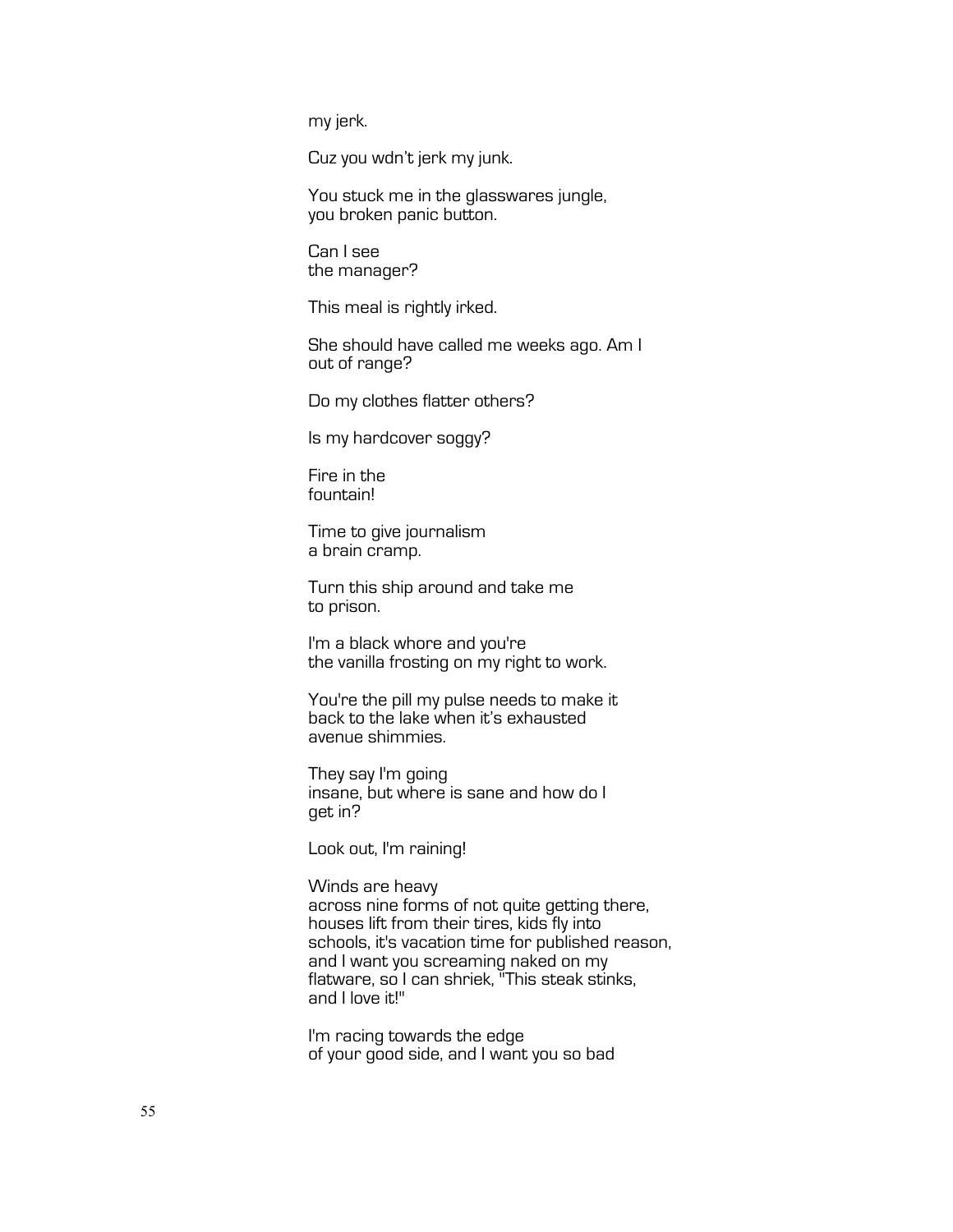I can waste it.

Pieces of shock shed light on the Shambles Spectacular.

I say we meet under the park.

Mentally ill is redundant when you're a jet.

I stand outside the boarded up bodega at night, brokering my dilapidated fuzz to dancing cops, cuz lazy is as lazy doesn't, or so it goes when you're planted in resin.

You have got to contact me! I have something important to put on your head (hint: sexy negligence).

It's just so funny how everything happens in sequences that don't include any of the middle terms we assume found their way into proclivity thru our flitting measurements.

Think of that. Flitting measurements. What will they fail to think of next?

I'm good, but I'm not good for you.

I'm putting you in charge of learned metabolism in the hopes my flimsy convictions will dissipate in the way a sprinkler doesn't work underwater.

Are you a plate, or am I just food for the thought everyone's sick of hearing?

It's all a great excuse for talking over the eery lack of dismemberment scenes we all know are there, celebrating their triumph over our romantic sensors with loud, off-color horns.

I just can't believe you didn't like me, or, if you did,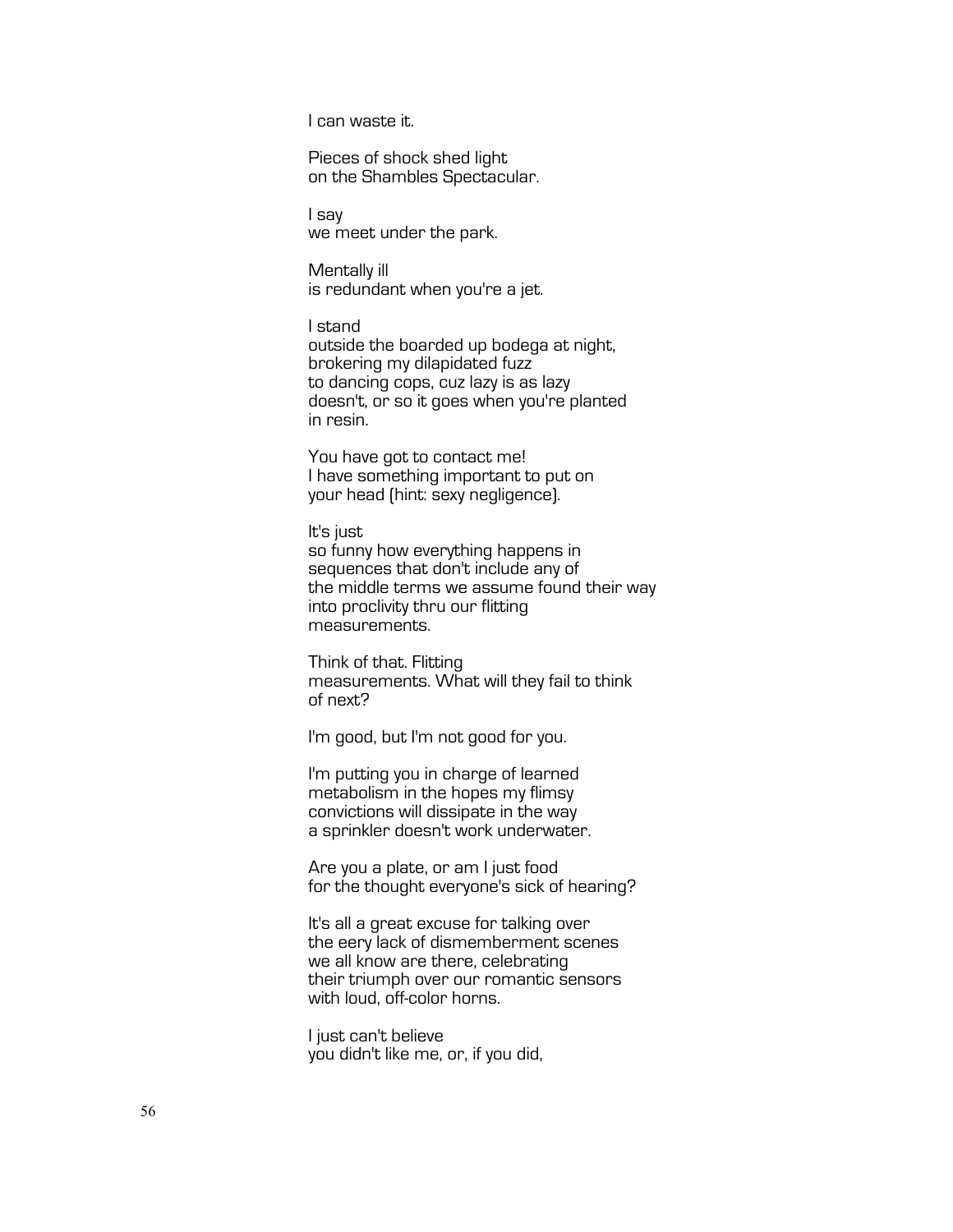I just can't believe I'm too dumb to read your sublime playing to the gallery.

I am a birdseed scarecrow, and you are the vague kind of rage.

Up up and away, my beautiful, my beautiful penis garage.

What is a naked voice save for the unmasking of fatigue?

Careful, babe, I got eyes in the back of my memory loss.

You are a bridge between non-sudden death and getting re-addicted to contract violations.

When I say "you" backward, I feel French.

I'd like to know if this is entertaining so I can stop.

You came to me, but you were wearing protection, so I lost the toss.

I thought there was something between us, and now I see it's you in a tiny black dress making out with most of Italy.

Who here plans on calling today yesterday tomorrow?

**Fucking** cowboys. You always ruin the white lie.

Look, I'm a void, so stop avoiding me.

You were never a very warm rug.

That drink I bought you? I hope it turns to piss.

You're probably talking about me right now with that mouth you never use cuz it makes you sound like a bromance on prop prozac.

Miss Hiroshima 1945!

Yes, I'm angry. I'm alive, aren't I?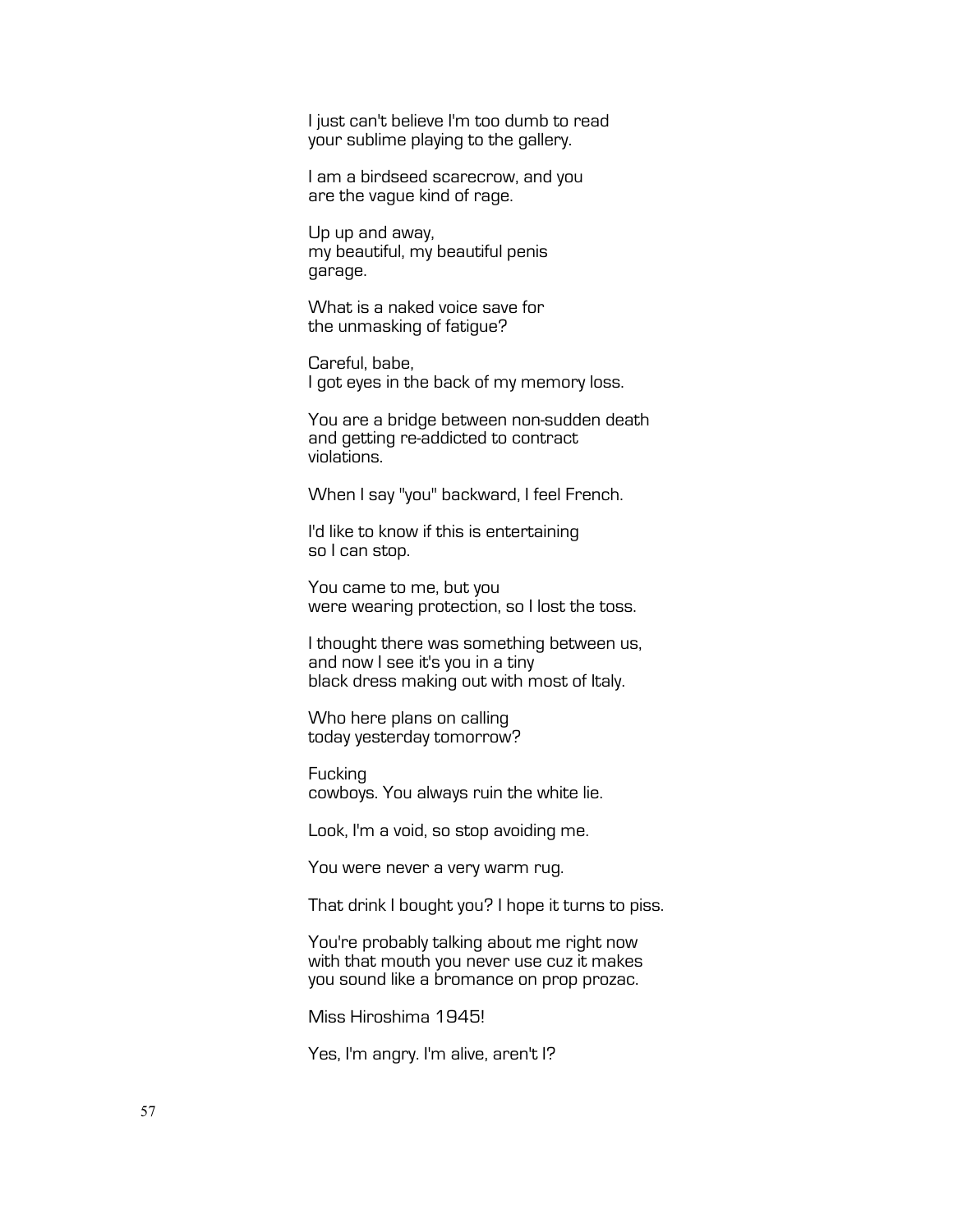Stop chewing your inchoate uterus concept!

I keep thinking your touched-up photo is the answer to sensuality's debt, but debts don't have answers, only more annoying questions.

I could never make love to a woman whose body doesn't resemble mine after 18 days of dirty chicken disease.

Speaking at the same time is no substitute for porn-theoretic spooning.

O, so you're the end of the world? Yeah, well, I've seen worse when acting like a child.

I guess I just thought you cared enough to send the very best something middling.

I started hearing wedding screams the instant you left my situation in jeopardy and I became sleepy with the din of a party not to be.

Isn't "not getting any" sticking to the subject?

I thought so too, until I thought so.

I'm a dragonfly taped to a dead duck.

Everyone is so good these days at being funny and weird and approved; well, I've got something to share with the group: I prefer women written by men.

I prefer the spotlight up my bung.

This is a dream that's eaten its way out of my head and now it's too full to move.

I keep expecting her to jog thru that wall and say something like "Forgive me, my love, I got lost at sea, but the thought of your fresh-water bullocks kept me chipper."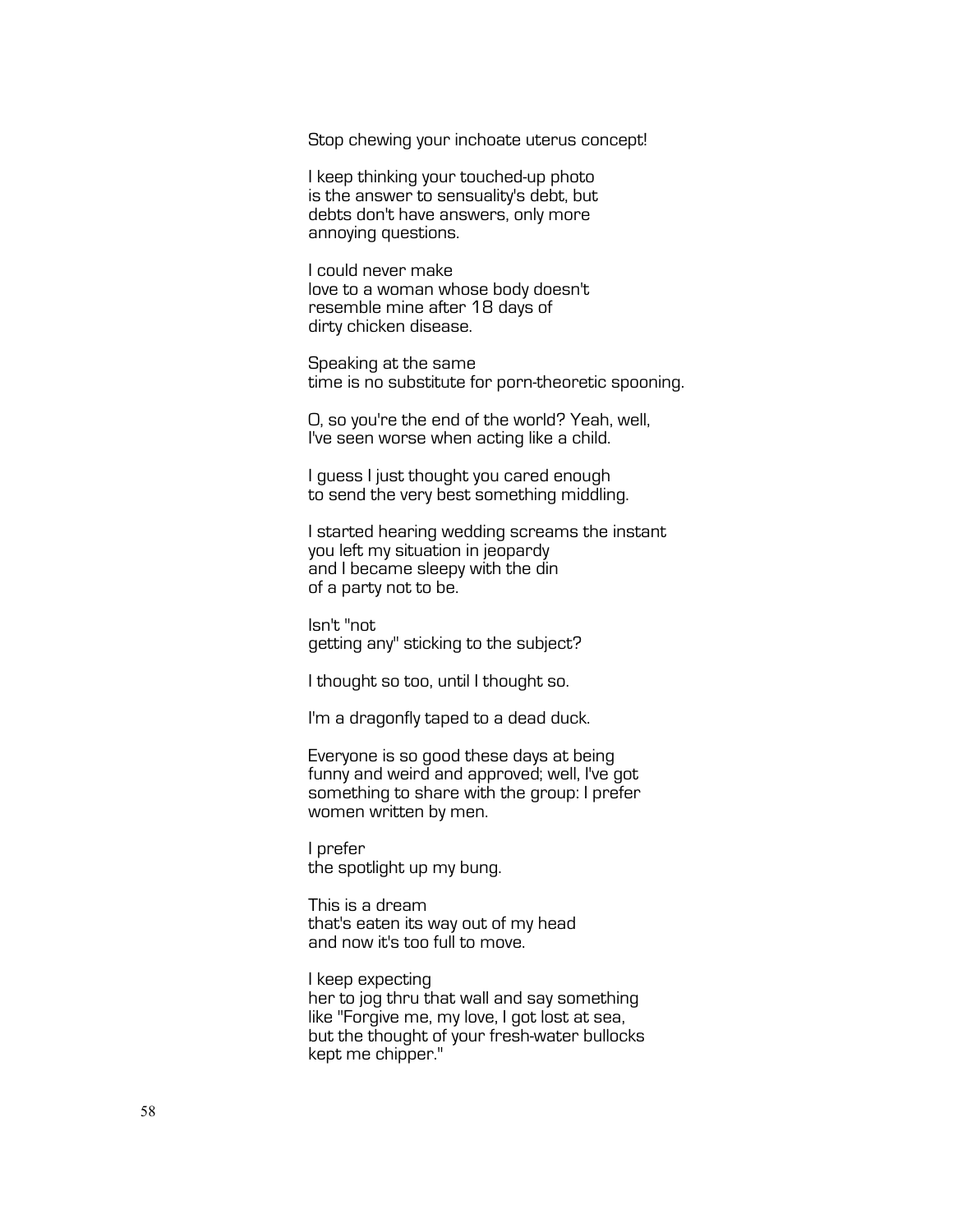Could you please launch that rescue mission you promist as you let go of my hand, even if those weren't your exact words?

That's you all over, and this is me, slurping you off the sidewalk.

You said my way or the highway, so I took my way, and it was the highway, so here I am, alone in Ohio.

They said my poetry didn't push the story forward, so I pusht the story aside, and now all I have is the thought of letting folks in for free, which they won't let me do, cuz "free says bad," or so they say, those that one must pay to say what one will pay for dearly once it's said.

In what sense are you qualified to give your opinion?

I'm always taking nine or two intelligence tests without even knowing it.

Yes! I'm high again! Hi!

There's art in here somewhere, due to a defect in workmanship.

I've learned to talk to myself using objects on a slanted table, but I'm having a hard time finding someone to knit me a cocksock out of their own skin.

Sit down.

There are no good seats.

Please follow me to my most pathetic yay.

I've got one more incredible thing to say, and I can't seem to come up with it.

Buttercup, buttercup, fart me a burrito.

I am my nuclear option.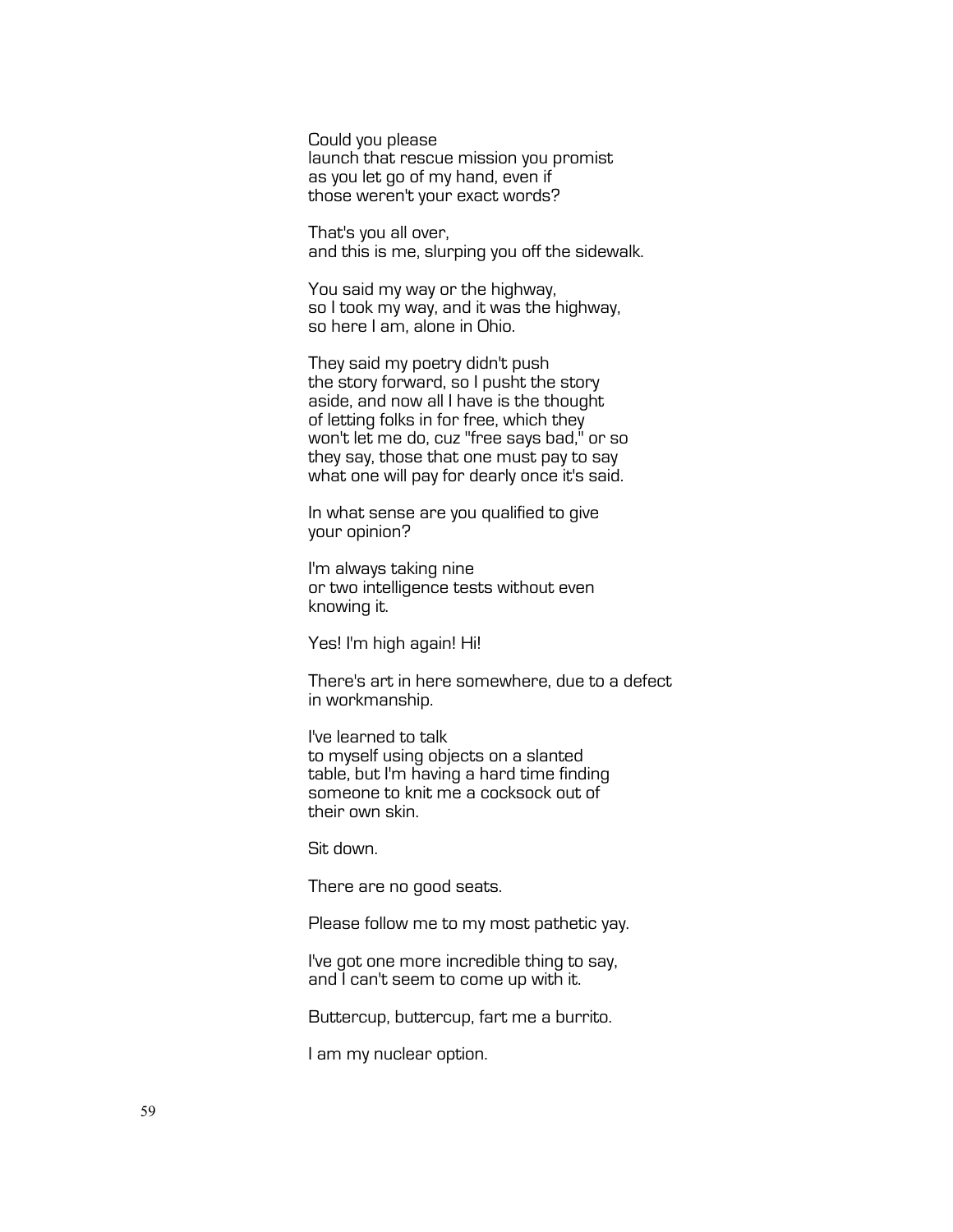**Something** about being stoned inside someone else reminds me not to let the baker determine my day.

I am hypnotized by the past participle scab obelisk of the well-produced maiden whose connecting cables (cut-off points that begin the random exchange with iconoclesiastic harping) can't quite not know how to brain me.

The duller it is, the more sensitive.

It keeps clipping off the beginnings of my words. Ice at om.

Thanks. It's actually my head, gone wrong.

Ideally, I need to talk to you, free of ideals.

Put the child down.

Let the drugs work.

Change your hair.

Make a better hand.

Get flustered more often.

I just wish you were here in this room so I could impress you with my floor plans for fame.

Fuck it. Another perfectly incomprehensible message wasted on the sacred prius that glues your thighs together that I not appear too political against bitter backdrops.

I wanna make creamy peanut butter with your chunky run-off.

All I think about now is what my performance art piece will be like once I figure out what it is.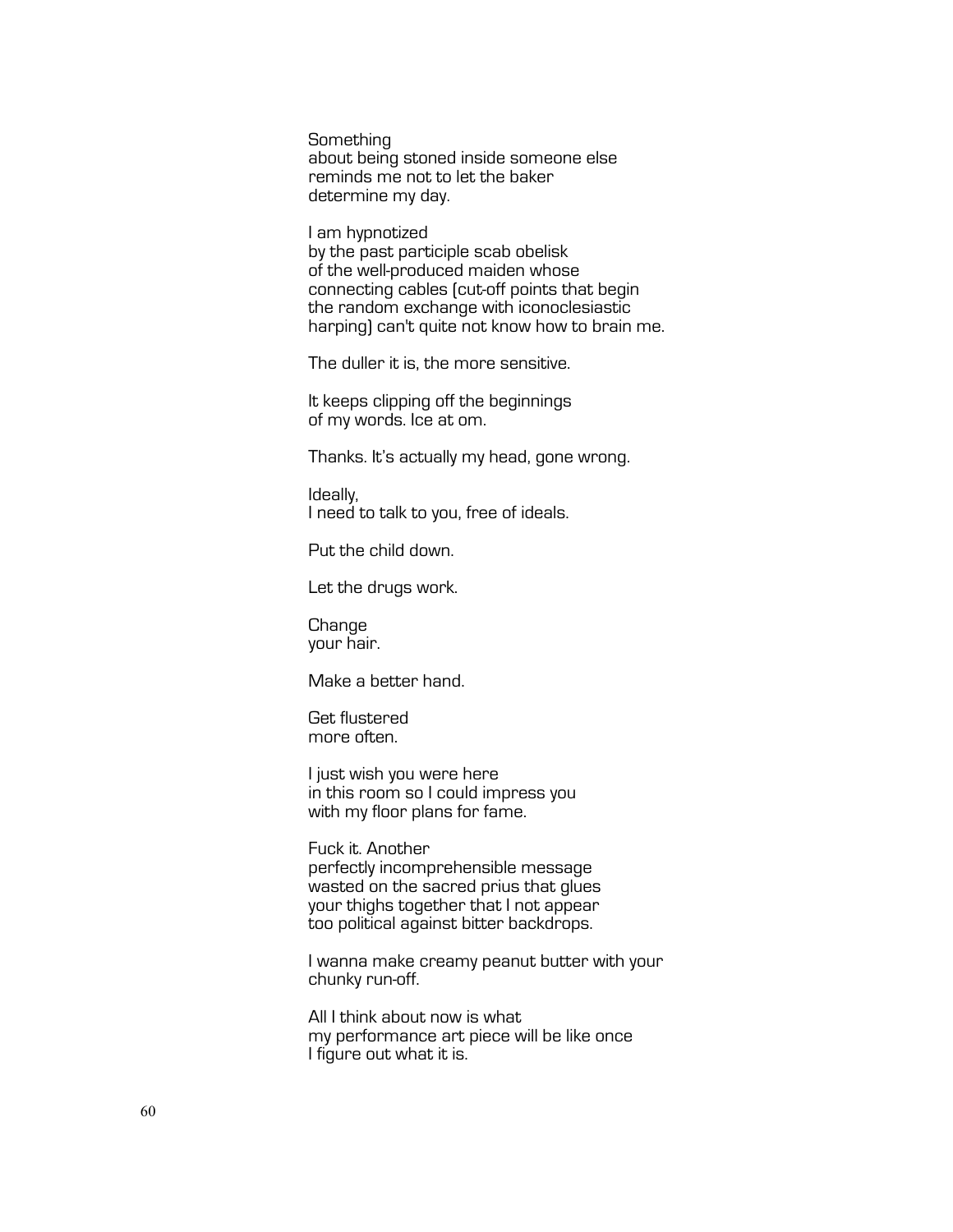I'd like to put my foot down, but I don't own any land.

Come closer. I want to see my reflection in your eyes.

Would you mind being Mediterranean?

The blow is moving down my spine like lightning up a child's pant leg.

Keep reaching for what's illegal in Texas.

My genitals are like a giant box of crayons - unused most of the time, and when it is, little hands mess it up, but the job offers pour in.

I think I just had a genetically modified orgasm.

I thought I saw you in the corner store, then I realized I wasn't in the corner store.

I can feel you thinking of me with whatever part one uses when one is thinking only of one's self.

I wish it had workt between us; then again, I probably wouldn't have been able to pay the malpractice premiums.

Summer's coming irregardless of my incorrect usage. I think I'll just get hot and try to pass myself off as a cheapy freeze pop.

You've made me sad in a way even I can't sanction.

Or is it feel? I've got no time for time.

I'd like to have you in the end, but you're wearing colon guards made out of Russia.

The love between a man and a woman left without saying why.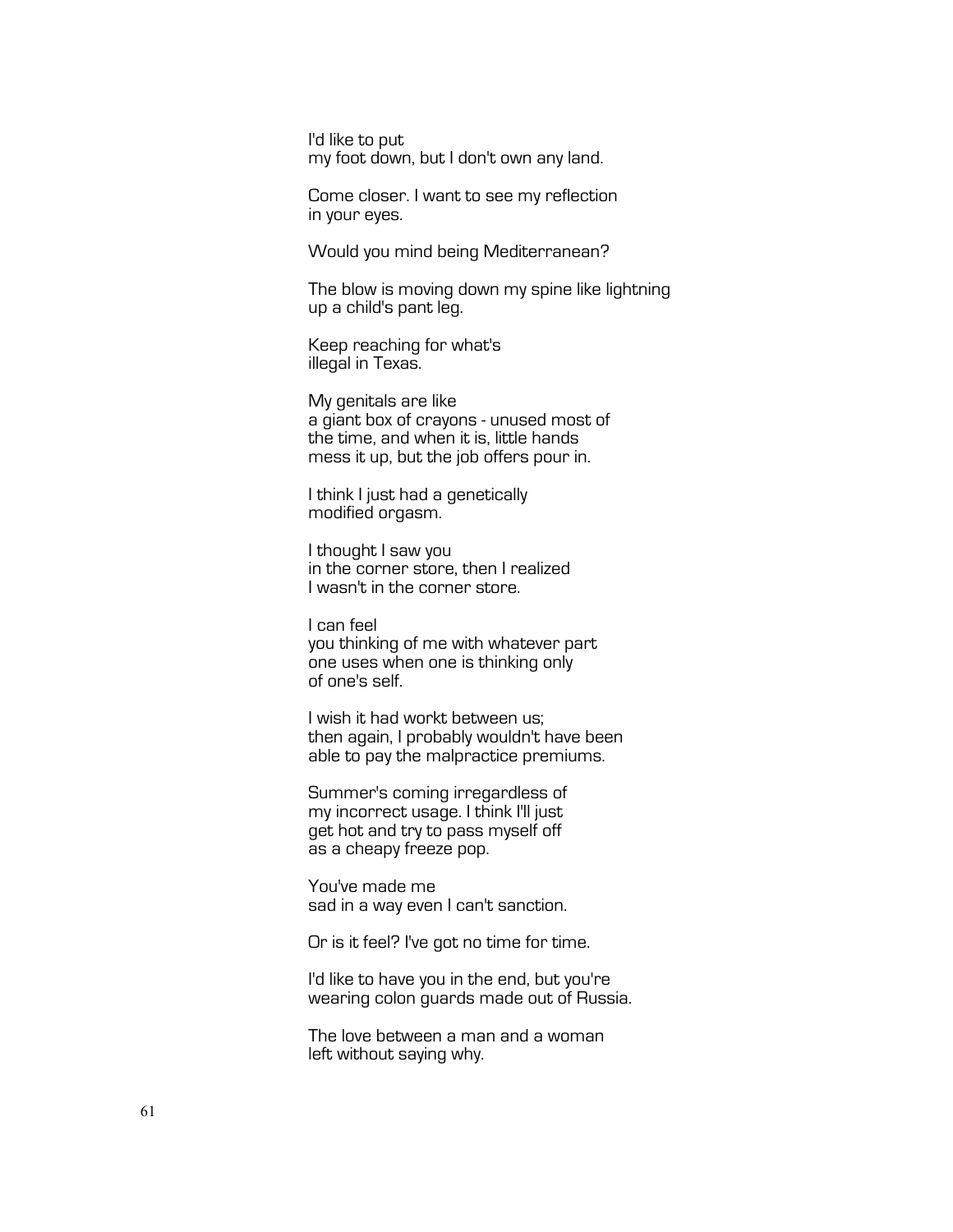Many heads, one headway.

I can't fall cuz there's nothing to hold onto.

I believe Martian ice -floe patterns are emerging which ought to give us pause re attendance figures for the invisible way you trip me up.

Don't you think it's kinda neat how it fakes us out?

Whatever became of making an approach meant to gently incite an imaginary response that fails miserably because joyfully to break down where we never began yet gladly remain chewing pens into knives?

I shall o'errule you some day with a difference you do not yet know is governing your indifference.

It's so kind of you to disappear in such a hypothetical "crunch time" manner, as if using the word "interact" lets it use us, for the transmission of love has no neutral (if I am allowed an automotive metaphor before a crowd of no -shows), so it tends to burn out quickly.

The wood in my guitar is alive, so I must humidify it in the cold months, and that's all I have of you.

The language of nature isn't written in math, it's written in walking, and you are walking away from me, naturally, as I'm kidnappt by the market meltdown I engineered in order to fund a hyperteam of vague species who pay loyalty to me thru the sounds of my bathroom as I stand alone before dawn, staring at myself, trying to look like you looking at me with those large, loving eyes, those eyes I love as myself, dead and alive.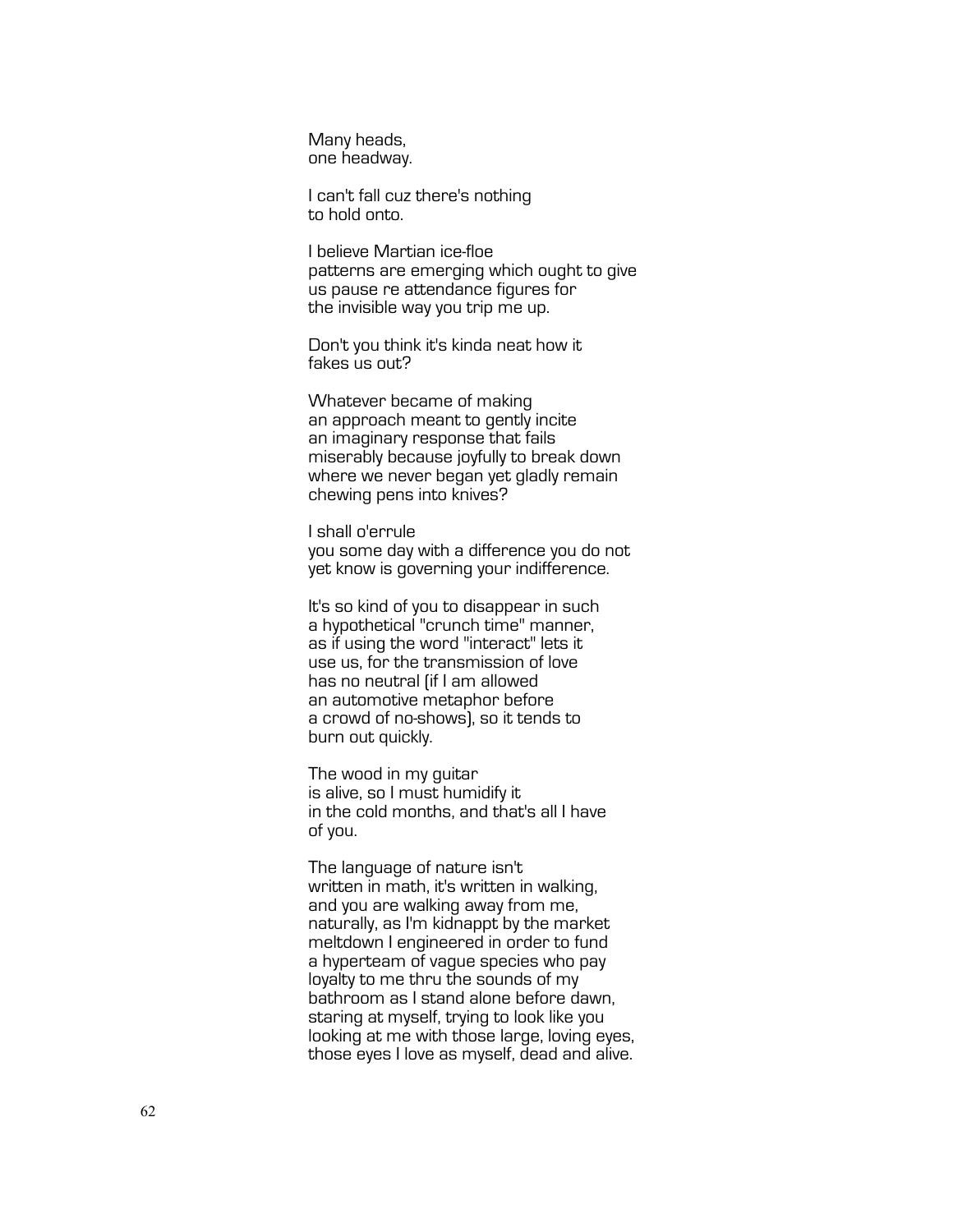It would be nice to meet someone like you, or you, but I'd take like you, which might be more like you than you, since you don't like me, and as far as I can't see, I am you, cuz you're all I've got and I ain't got you.

Babe.

Don't infantilize my infant stage!

I think I misst that last trendy sigh when I was trying to flush my head down a pirated galley of "Rigor for Jerks."

You've got something on your face. O, it's you.

Maybe I've lost my way, and someone else found it rummaging thru collapsed Caribbean shark populations, took it home, cleaned it up, gave it supper, then clubbed its skull with a bust of Charcot, stuck a stick up its ass and stood it up in the living room as someone to talk to when the fat lady loses her voice.

So, this other "you" so-called "chose" over "me," can he juggle 12 invisible fireballs?

Can he turn off the Empire State Building with his mind?

Can he pretend to stick a penny in his ear and then pull it out your purse?

Can he paraphrase my early period?

Can he boast my boasting record?

Can he get on without you?

Can he deploy what isn't his?

Can he make a fool of himself in a way no one notices?

Does he haggle with beggars?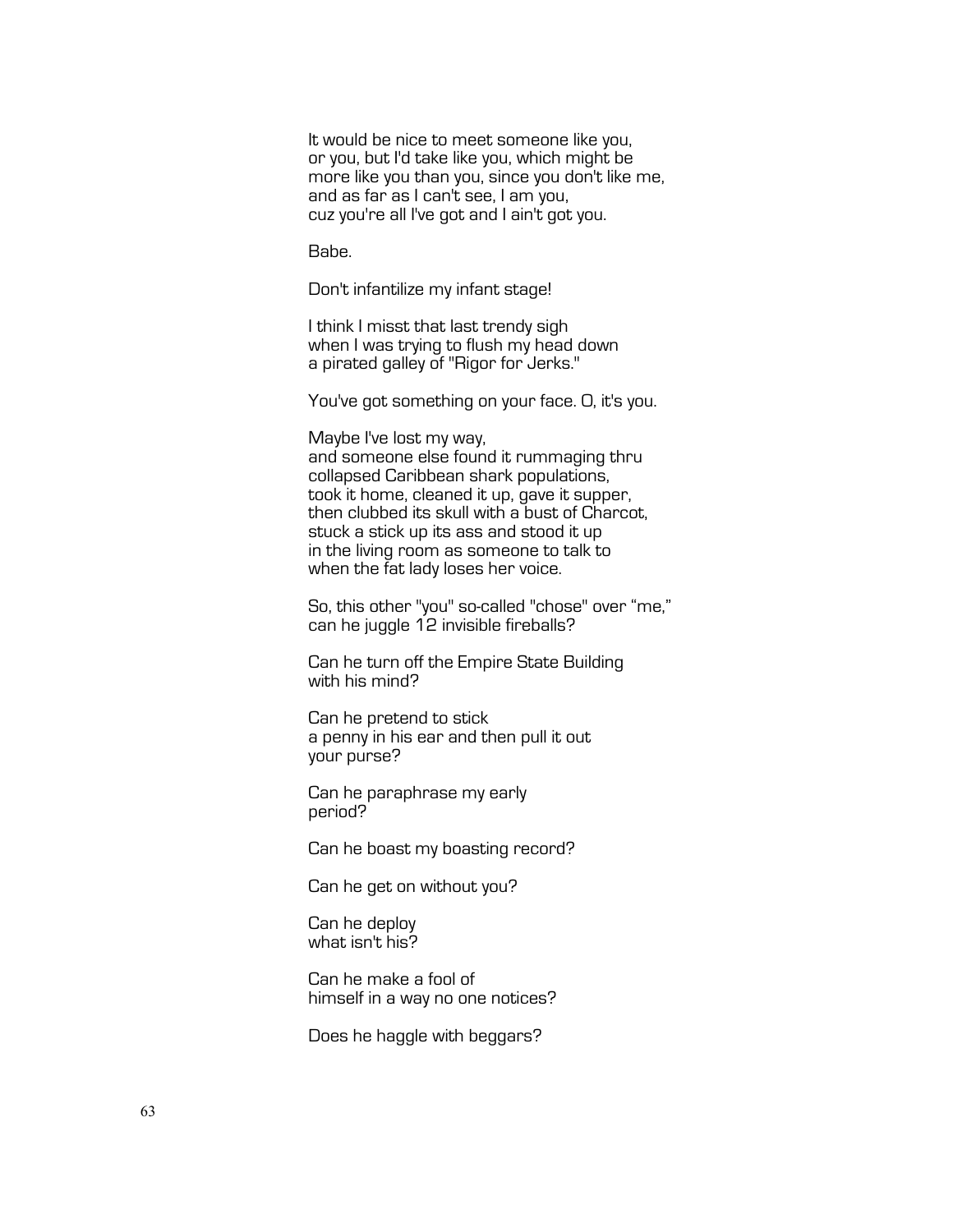Can he sing your praises wearing a purple elephant mask?

Can he flip out when the pressure's off?

Can he blame his replacement for his mistakes?

Can he fail to bring the rain with a silly dance?

Can he grow frustrated at the reception he receives for going incognito?

Has he considered feeling afraid of extreme adult toys?

Is he endlessly amused at his own excuses for not getting off his fat ass and starting that website, killourtroops.com?

Can his beloved nana bench press her weight in his guilt?

Is he an ironic candidate for the presidency of The United No Way?

Are his goggles American made up?

Can you taste your dip in his semen?

Can he act like it never happened?

Can he say I'll do it tomorrow with the flair of a horny gnat?

Does he not quite see what anyone could see in him?

Can he persevere in the face of Rodin?

Cuz I can, so like what were you thinking when you washed me off your soil allotment?

I wanna put you on stage and beat you up in a publically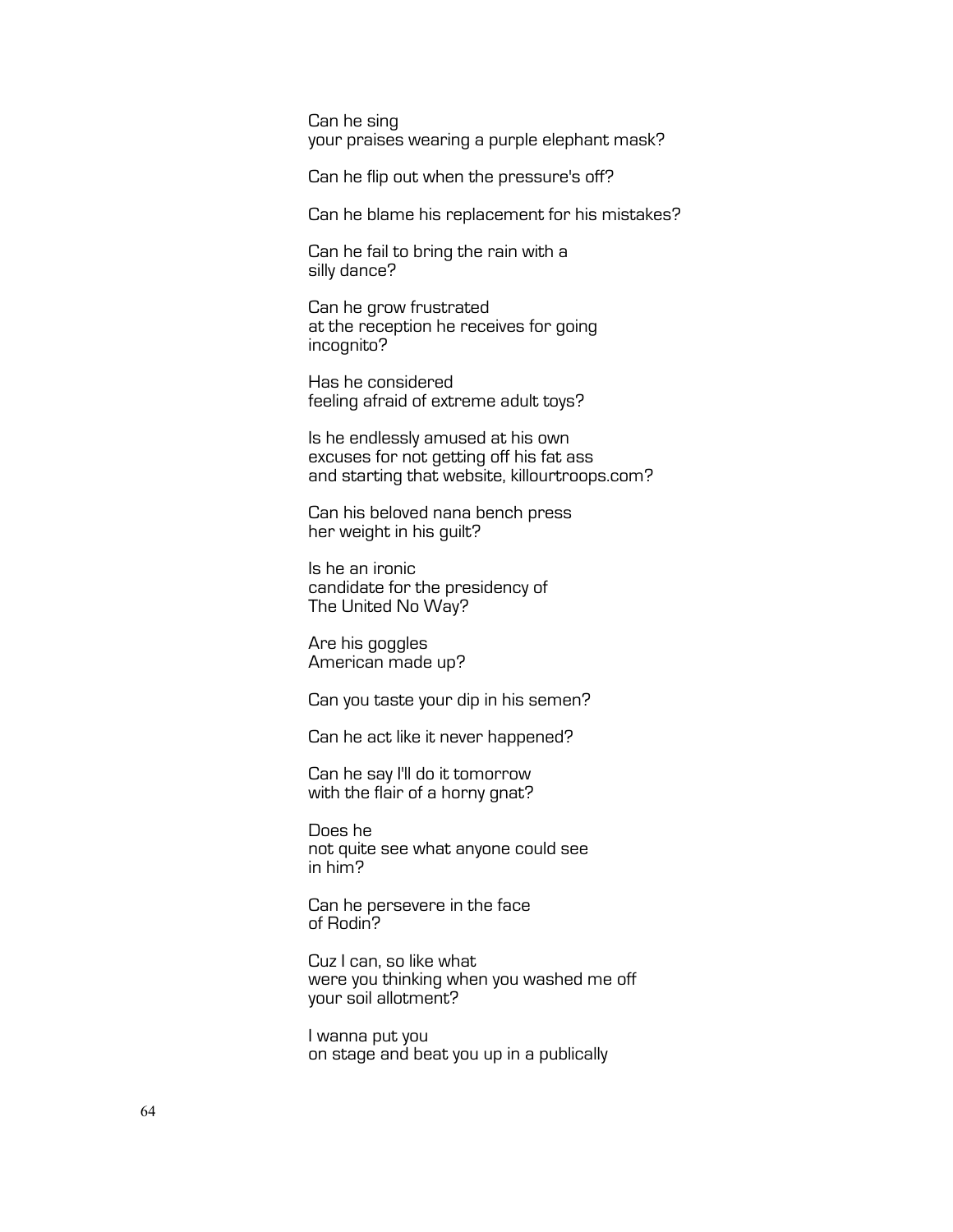acceptable kissing style.

You said there were 983 pages in your thesaurus, but you failed to mention they were all blank.

Go to hell, and when you get there, call with directions, and I'll come right away just picturing it.

Am I in shape? Sure, it's just not your shape. A nine -sided triangle with round corners, increasingly small, parallel to paradise, doing I dunno.

Would you please come over to my time -share bad scene and help me finish my thought?

The farther you recede from my night vision scope, the more you become the blackness I'm incapable of fearing cuz its white hands are over my eyes and it's whispering, "Technorush toward omnivorous peer review."

You glower

at me from across the as -if development, the instinct of care squirming in your arms. I spew rehearsal tears, more easily remembered than recalled, seeming to mean exclusion's victory lap had enflamed hysterical pregnancies of its enamored rejectors into a new form of out-of-business snow that warmed us as it fell only behind our eyelids in that divorce musical where the public cherishes its recreational mistakes over a dogged reliance on what's happening in bars made out of hack dreams.

There was new territory to be dehoused shimmering between your breasts and my unpresent negative reaction to the overdone image of your breasts. Some called it the land of the uppity puppets. Others, who were in fact the same some, the beading brow of relaxed hilarity. I thought it was our child! Then I saw it was some new form of wry ribaldry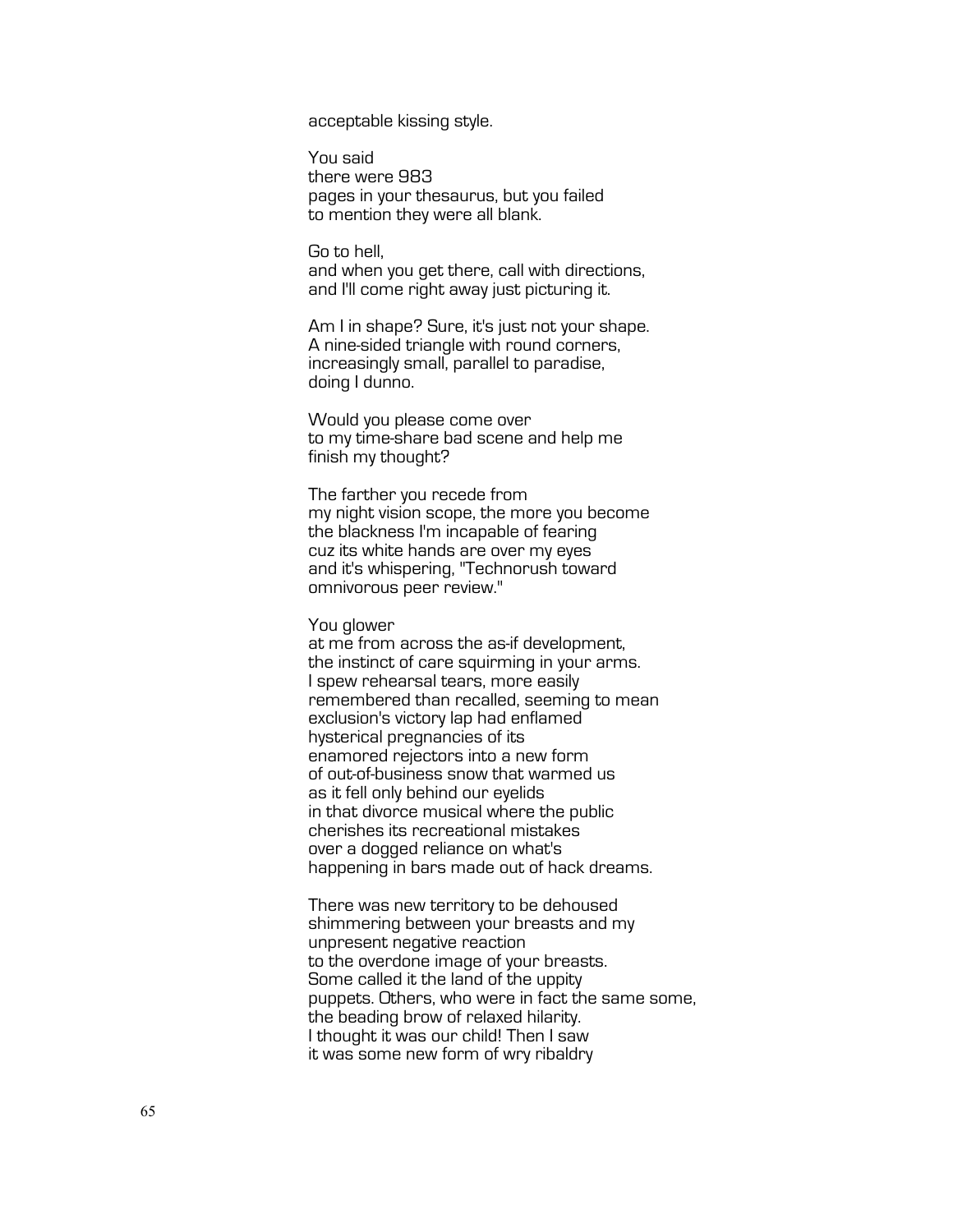made in the Bronx.

And you said, drive your camel straight into me. I will envelop it as the razor hugs the wrist, and everything you want tortured into docile intention will smack of arrogance in the house of the icky peach genius.

I couldn't believe

my left ear. This was supposed to be one of those easy, above-the-tree line honeymoons, and here you were, passing out sippy cups full of best-selling twit lit to the dead horses piled into a jumpy castle at my feet, the feet I can't use since you droppt your cosmometics on them.

But who wants to boogie now we all know your leading me on had become so terribly popular philosophy could never again go wild?

It was love at first sight, but I was up to my advancing hairline in cold borscht.

I want you, I said, and you: "Four training sessions are required in order to begin the training sessions."

Clearly, I wasn't going home with you, which is a lot like requesting the vegetarian option and getting dad on a bun.

Flying buttresses. Say it with me. Lying slutresses. Dammit, that really used to deliver.

I will always see you as I last saw you: A bra tied tight over a baby's face, suffocating it as it sings ama lama kooma lama kooma la vistay to its first doodoo.

I'm your only chance to lose weight, but I'm not the weight I want you to lose.

Without me, you're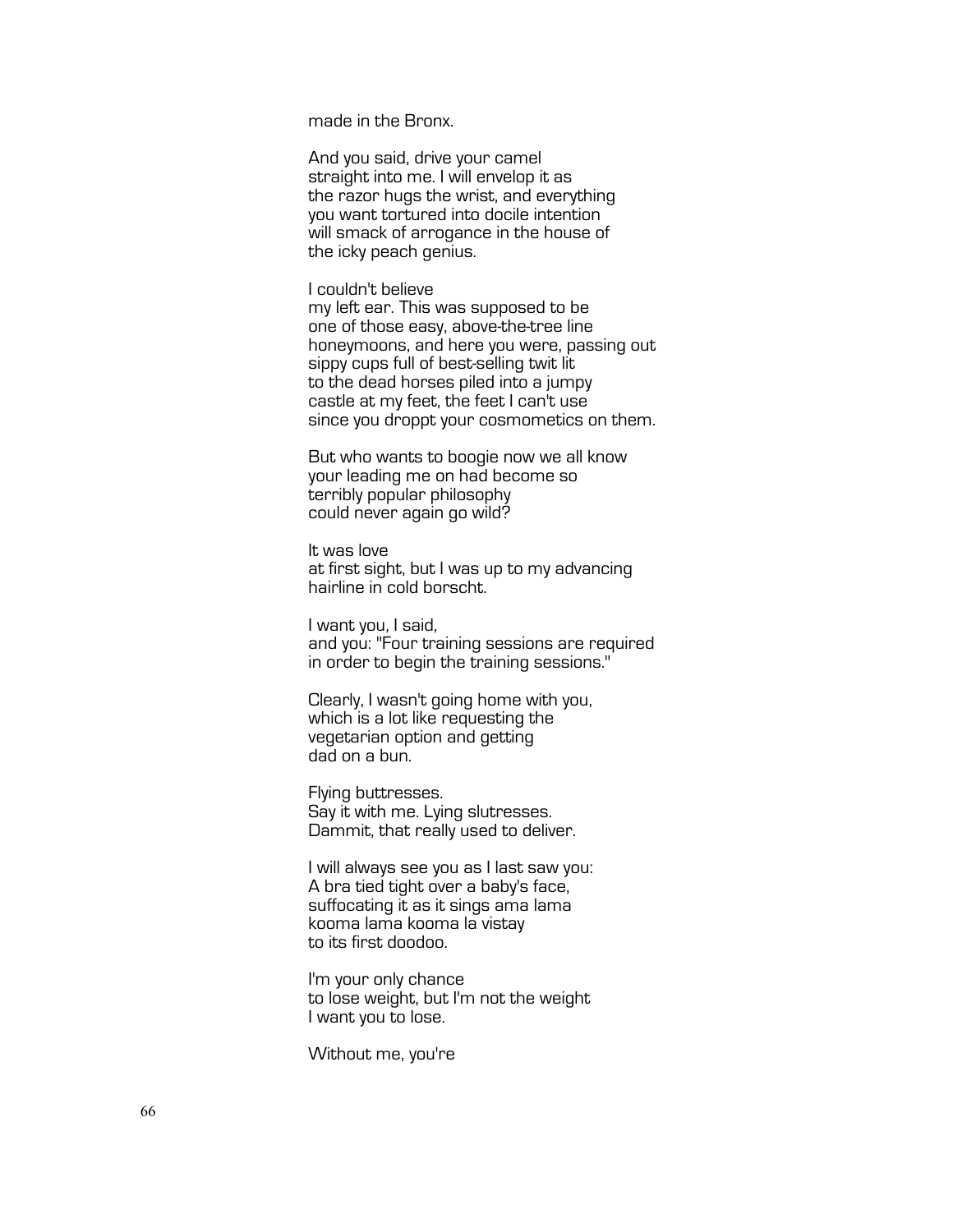a stray endorphin on the wrong bus.

You are my antidote to enlightening simplitude, so, come on, get plastered with me to the fuckers upstairs. We're smoking hair. Your hair. Okay. Not really your "hair," but we're plastered. So what's yours and mine save the reason I want to die slowly in plain view of my familiars?

It's my hips, isn't it? My hips are too womanly. Well, that's what happens to a guy after

he gives birth to 28 anticlimaxes. He fills out. He's not sure what he fills out, but it gets him a gig scraping himself off your heel.

Give me 7 1/2 hours with your produce aisle and I'll have you shooting cunt-carved pumpkins at the governor's head.

This is just no way to treat the dead space between our gemutlich sores.

Have you any idea how delicate I am? Clearly not, Ms. Blockbuster Cluster Bomb.

Now we're all connected, who's to say what you're unwilling to do?

I walkt the streets periodically blurting "doctor" or "darkness" or "Carolingian Hittite" as the sensation of abandonment became the door stop in my meat cooler. Nothing seemed worth mentioning save scurrilous incorrect observations of partial be-ins.

Your absence shrinks as it widens.

You're a speck of skanky humor in my eyes, and I find myself calling up ego cancer to relieve this Saturday night no IM's mood poop.

You act like free verse never happened, while at the same time teasing me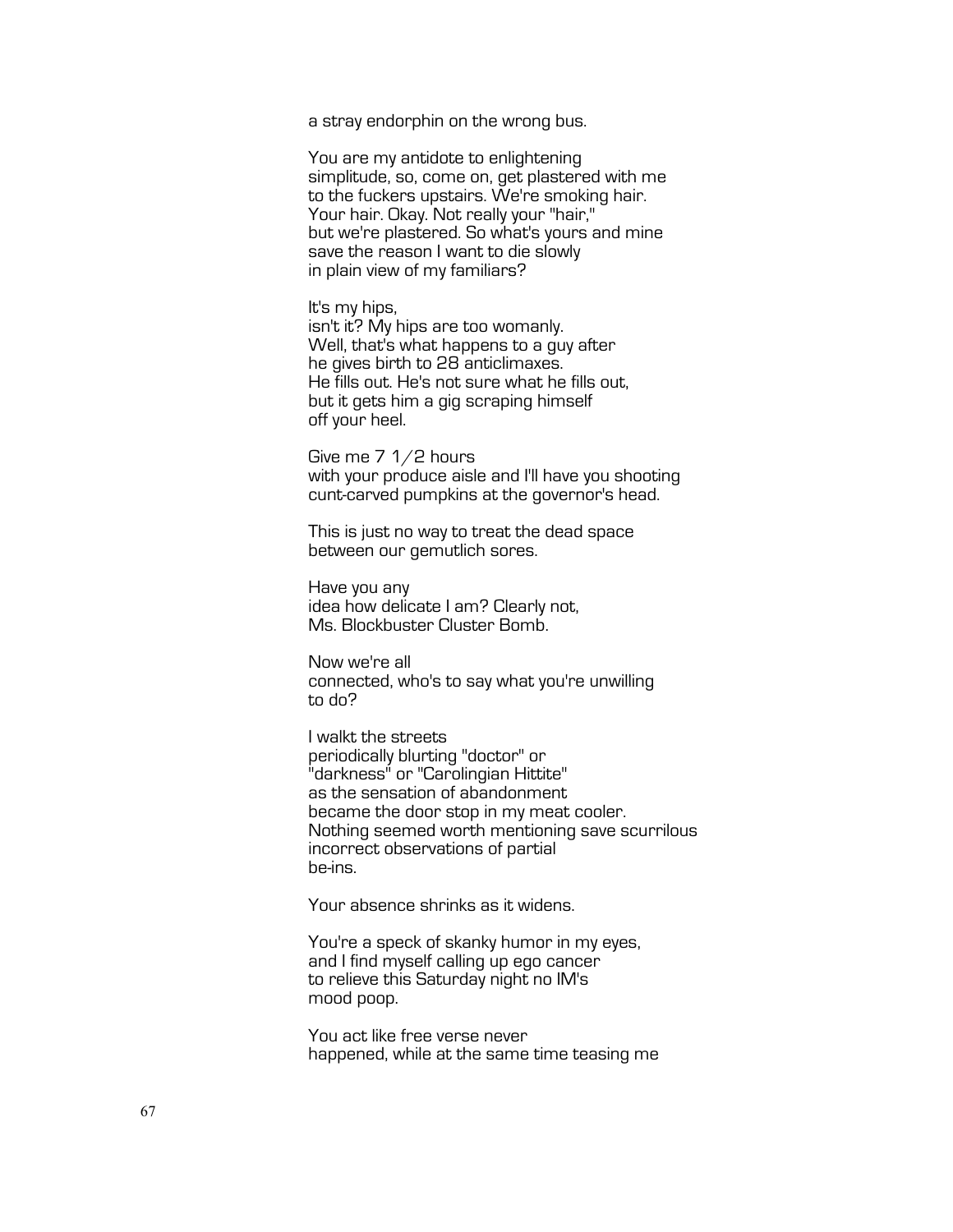for wearing pants my mother bought me.

When will you synchronize your ass-wiping to my face-time?

I'm pretty good looking if you don't look.

And hunger improves my taste, but what's that to the woman with the birthing center-cum-slaughterhouse mouth?

I gave you everything I had, save for my ability to hold your interest.

Didn't you feel the animatron caribou migrating between our chilly platitudes?

Didn't you see how incredibly important I was to myself, and so to you, since we are one in the scheme of wonderfully embarrassing things?

I shall call our unity "stencil unity," because you are my new atmosphere and I am a cigarette that repels water as it wins over the fetish club by humiliating itself with fascist overtones, despite the lack of furtive rivulets that were us punching our buttocks with flower hammers, your buttocks crushing my fireman face, and the black housecat that crawled out of my cock and scratcht you until you renounced all gadget arousal and sang:

Cement me to your navel and let's build a dump in the horse where our children are educated in having to go real bad.

Yet what is my loss of you to you who never lose?

We have an obligation to be each other's freakometer.

To be more extreme than the best bending man in Hollywood can ever imagine in his disengagé symbiosis.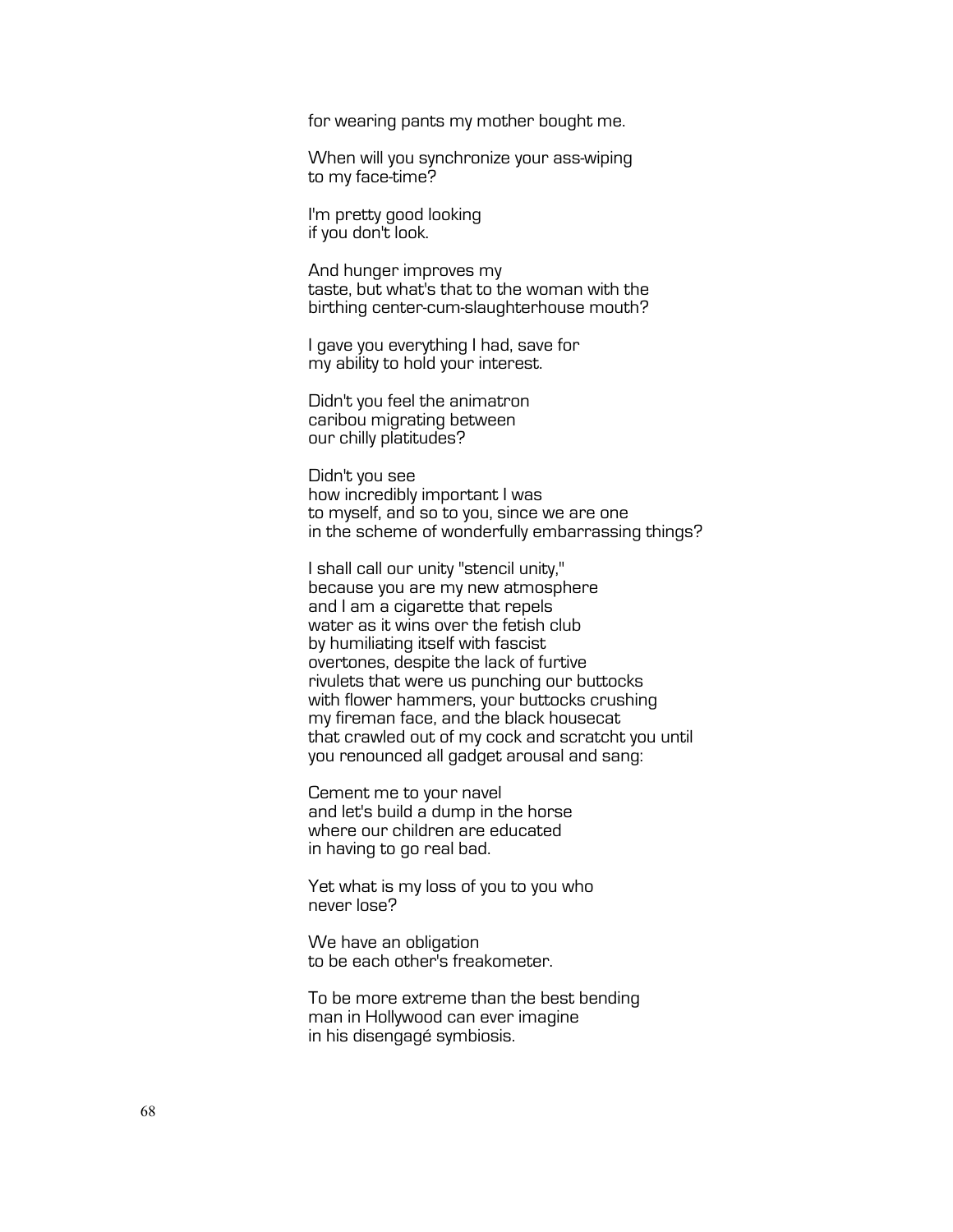We are meant for one another, even if you refuse to speak my private language.

I see you standing on my fingertips, a nimble little corporate-sponsored sprite, dresst like my boxing coach on mermaid day, and I say, "Hey! You're not you!" and you say, "Being will be right with you."

### So it's

three muted cheers for the kill zone you used to occupy with your six-titted tanks.

I think I'm going crazy, but I'm going too slow to ever get there.

You askt me

to put pre-Quinian words in your mouth (tho not in so many words), then you spit them all over my game board, you suction blower from the bowels of city hall.

Here's a thought:

Your spaceship is caught in a giant vortex, and you're swirling toward a tiny hole. You've got three minutes to do something, or you'll be smoosht to the size of my prospects. Engines are down, Captain's got a hearing problem, the crew can't take their lips off the flashback. Two minutes. Gimme a call, maven organ.

Sorry, darling. Since you, I don't do positive.

The dent I got from falling is the hook that holds me up.

Where I'm from, they shoot cats like you for doing what they do best, like spraying in the narrator's ostomy.

Time to redefine the global experience to mean, "How you made me feel when you rejected my donation of used aspirin."

You are an abomination against my space out.

Why don't you crave attention like all the near-invisible wires strung neck-high across the sidewalk between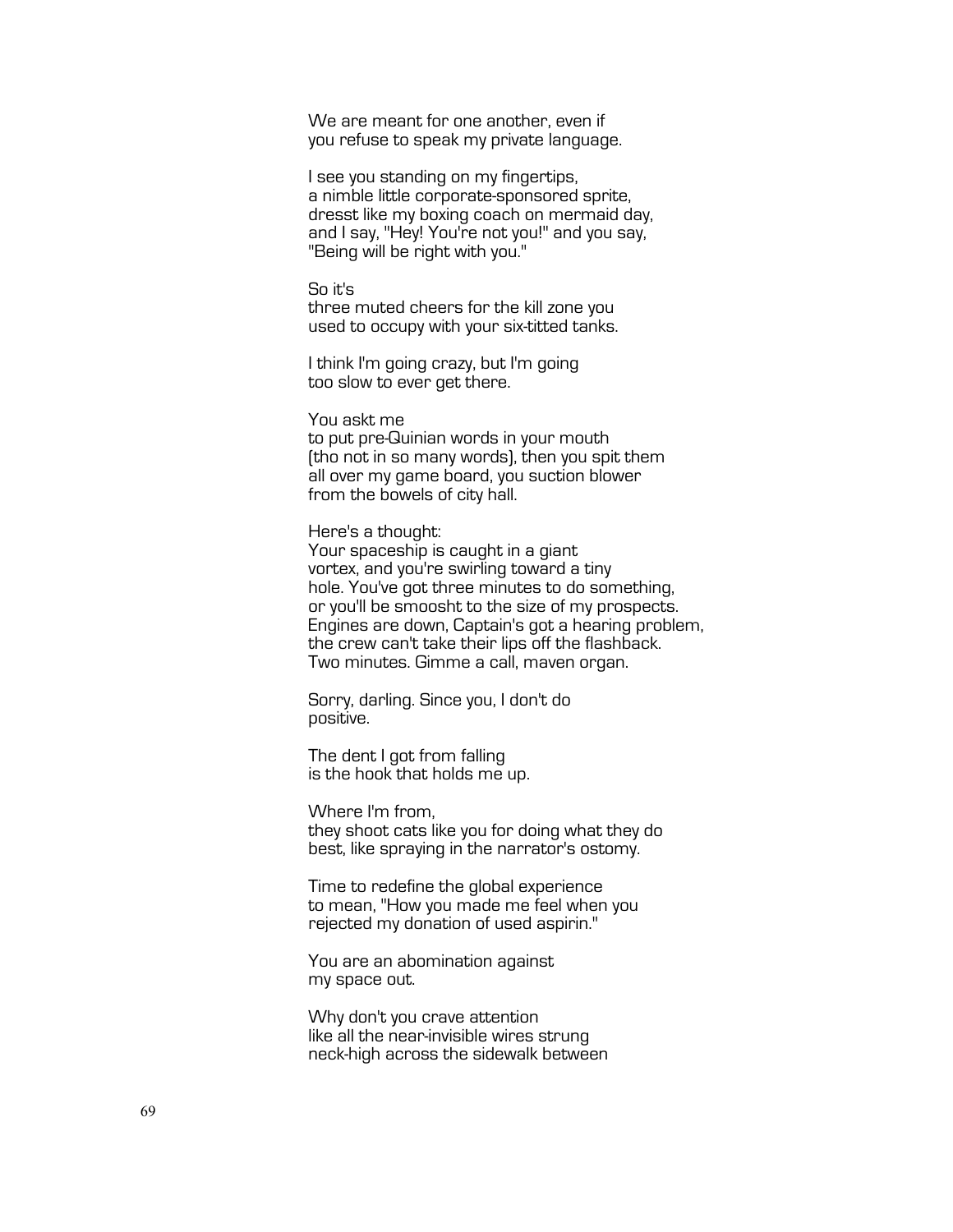my bed and the envy recycling center?

Please mail me my broken Je Joue Mimi, the keys to your lowest note, and that shirt you threw up on when I read you my poem about eating your body to survive the Complete Idiot's Guide to the Kama Sutra.

You're just an executive parasite afraid of my body's exophilic response now its retail gene thrums with your post-associative signature phrase, "Ouch, that tickles."

Cut it out and put it in the patient!

Think of all the lonely strips of mobile home xanadu, and you've got an edge on the dozen or so disinterested keepers of the crackt code to my disbanded army of affections.

See, the emptiness you bring to the room fucks me chocolate chip pancake style, so pass the warm towelette before I hope for more bricks to the brow.

Your eradices blinker the schwank minister popping off blanks over the Albuquerque dawn I drain my whether-or-not veins into.

Hey, fuck you with my help!

If learning is a process of redoing, you have spoilt my all-you-can-retreat fight song with your silly whimpering among the thorns.

That you can't see our common destiny with the same crack potential as I apply to my frigid explosion, this is a problem too oft accepted as instrumental to the folding that concludes us with "Ya'll don't come back now, ya hear?"

Put that monitor down your own pleonasm and seduce me into being satisfied by my own backdraft.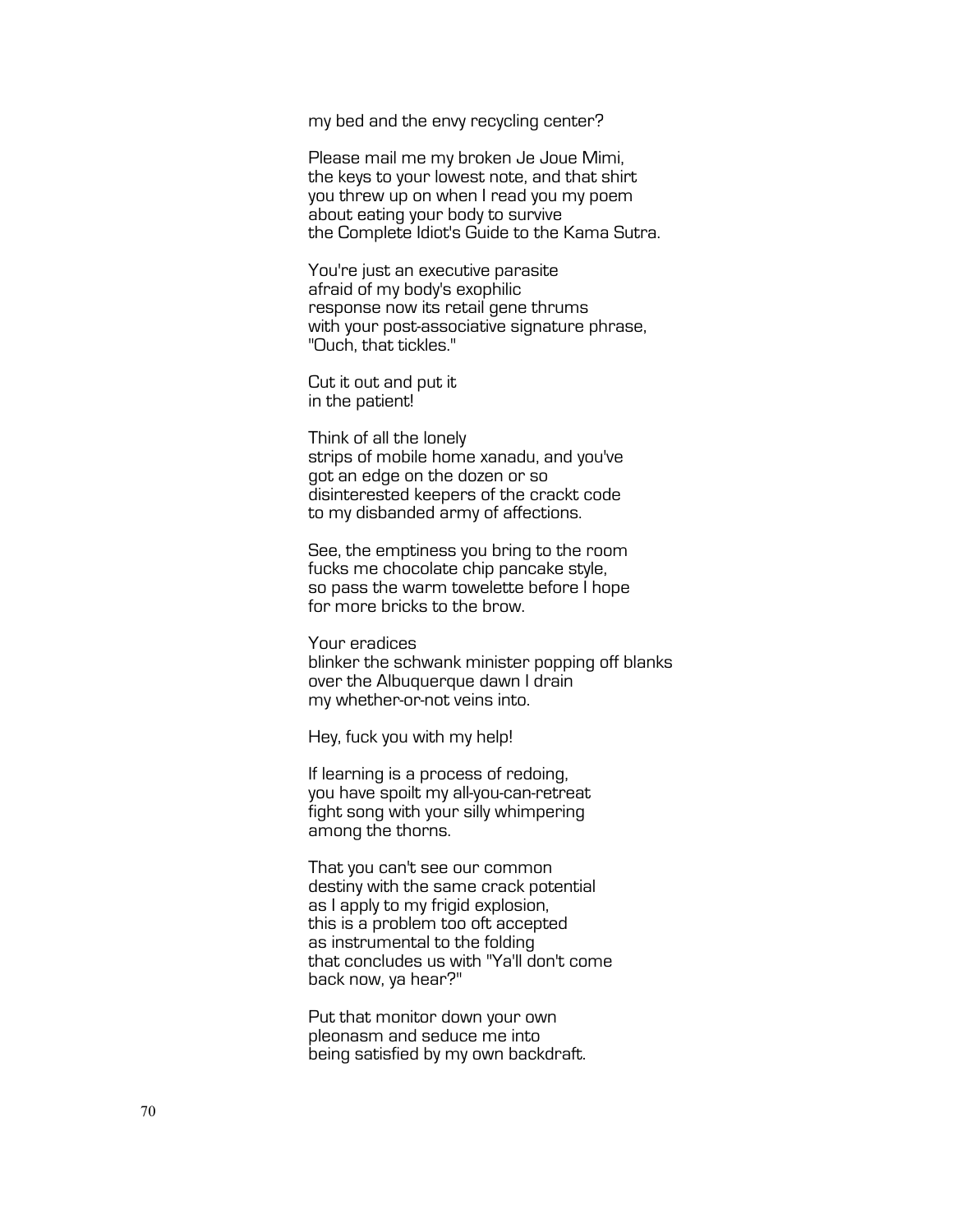This is the healing you started, then abandoned mid -injection, leaving me unable to roll over in my urn lest I crush my belief you weren't above the law of averages.

The other day I grabbed my own shadow and shook it for change. Needless to say, you fell out, so nothing's new.

I just don't understand how you can find it comfortable among the pamphlet tornadoes that refuse to rip up my town.

Stop abusing your beauty with discretion!

You are the downfall of the genuine origin, an abaddon in the ombudsman's chair.

Hey, man. Can I break that and call it the pontiff to a sarcastic rendition of deep musical emotion #15HY?

I think you're shy to a fault, and I think I've fallen into that fault, and I think that fault is closing up, and I think I'm being presst into admitting it's my fault, but I don't admit it, cuz it's true, and girls much prefer big lies to kind gestures.

We have this thing, , and it's called the insubstantial undoing, and it's twisted your moral compass into livestock with gestosis, meaning I want to be vacuum extracted again, but your legs are always fused, like you're my brand of histo -incompatible 'tude nazi.

If only I could drop by once, I promise to make it feel like I'm your only option for seeing more of me.

I'll put pigtails in your egg white, and as for the rest of the pigs, we'll sleep on them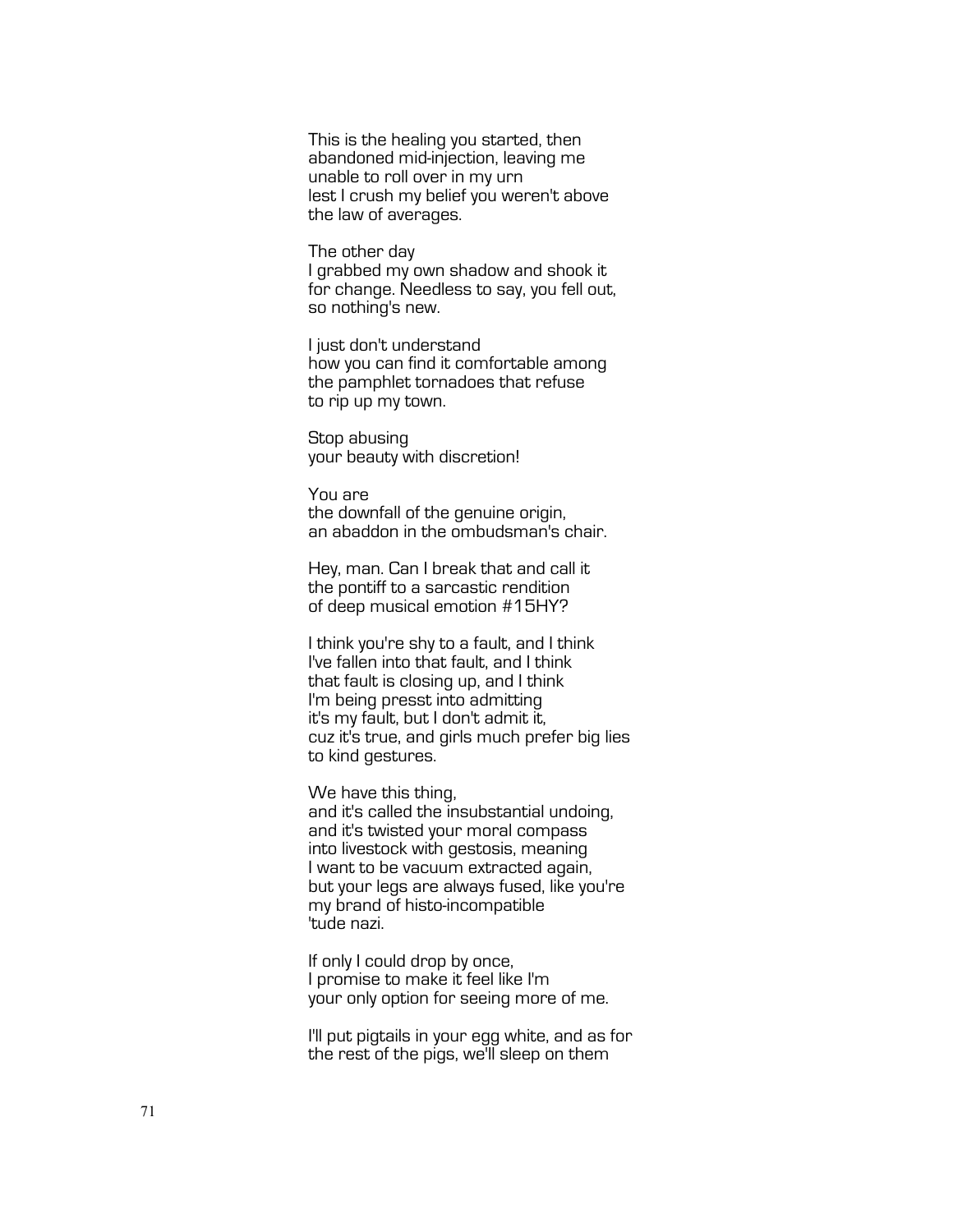like pillows bleeding to death from the ass, which is really just our wedding picture running off with the gifts, but you won't care cuz I'm a bowl of hairy guacamole in a soap opera watched only by cream-filled audience extras who ask but one question when beat into speaking: "How deep can we go and still get ahead?"

I've no qualms when it comes to your well-being. I've thrown caution to the lull, and there it sits, giving me the finger, which smells of you, so I ask, was ever man so unmanned by his own unmanly acts of manliness?

I'm like a small liberal arts college stuck in a witch's closet somewhere up in Esbat Ditch where everyone wears pie crust and speaks runt.

Help me, I'm selfing!

We've got to pull ourselves together, then bind our salt tits using nothing but a few trippy, value-added brook spirits.

Look, the fact that this is going nowhere is great for me, cuz that's right where I am.

Fuck, I drink too much schizophrenic spit.

Someone please hit me and turn me into a sealed canister of ambulance waste! At least then I can be markt "Do Not Touch," and your hateful behavior can stop seeming based on your need for me.

What, my goolden

roolden? Do I not possess the very nilpotent you crave? Namely, a general disconnect betwixt my person and your passions? Ha! I got you! Now, please, if you'll excuse me, I must stick my head in this oven in an attempt to make my ass really hot.

I order you to remove your towel that I might see the scar my dreams have scrawled across your family size package.

Okay, so you're non-responsive. How might that change your response to the pencilling in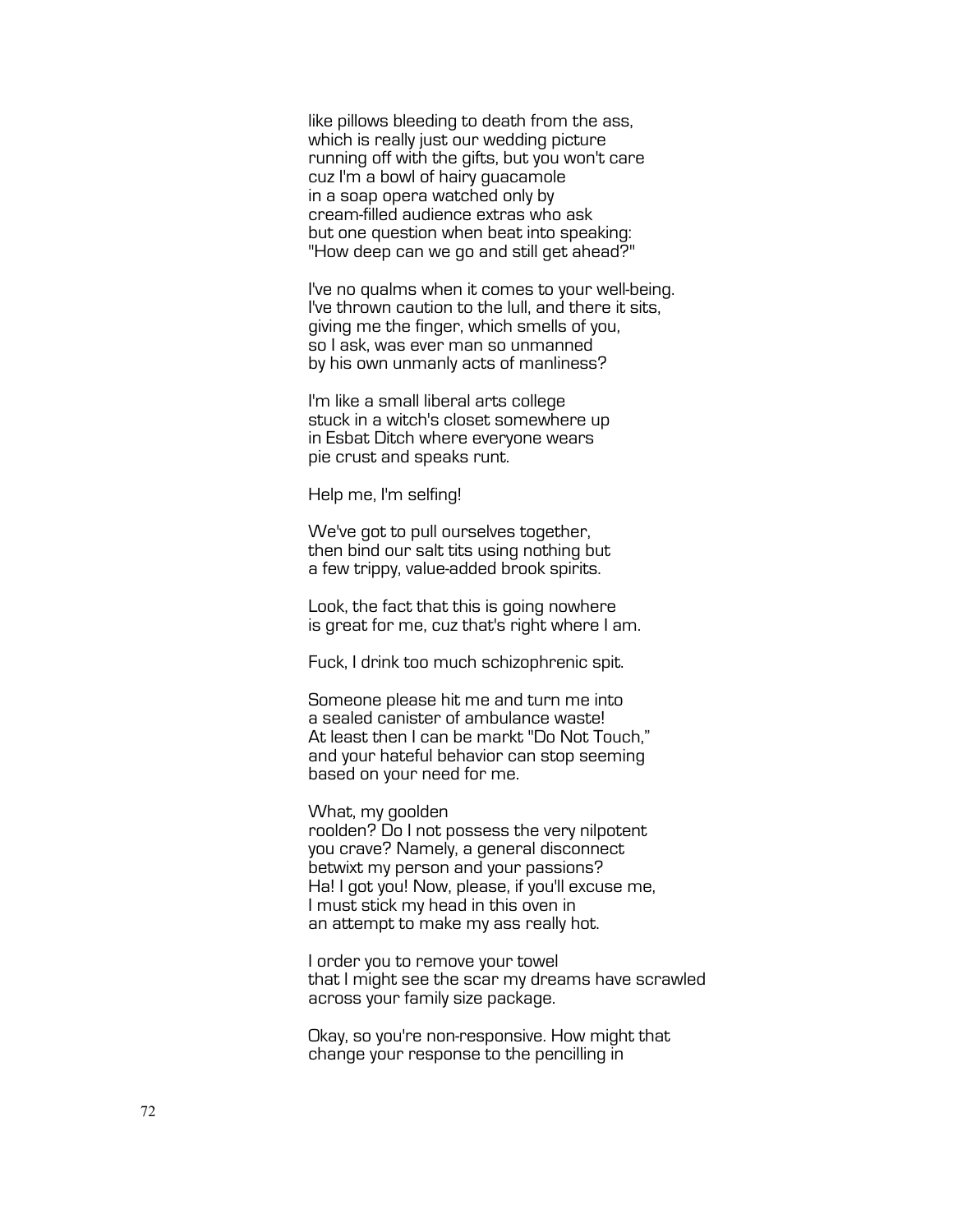of my vago-expansive cutlery?

You're either my baby or you're toying with me, and either way, sex doesn't sell until it starts to scab.

How can you possibly reject my advances if you refuse to receive them? Like aren't we still the merry slaves of whimsore?

Your love is as silent as the birth of a wolverine, but I will find you as you're accepting your statue in honor of your work with dead children, and I will swing onto stage in my pollo de gallo leotard, and whether you yield up your hadal tangerine nappied to my palilalic physical comedy pyrexia is an issue for the prompter, whom I have paid off with pictures of you exposing your perfume shield, and if you think that's confusing, try talking to someone who feels a lot like yourself but could sleep thru anything?!?!

It's beyond me, which is inside me.

How do you get something out of your mind?

It's like trying to use the legal system to convince butterflies to write jingles that sell outdated data.

You're the son I never had in the daughter I ruined, but with feminine garnish down the misplaced middle.

I don't need you to wash the dog that isn't mine, okay?

I'd like to put you in the backyard under an old kid and pull you out only when we go to the lake during a total solar eclipse, and I drink 27 tall boys and we toss off a sloppy one in the back of the boat til all the perch jump into the sky and paint "Marry me, my cookie scold" with their cyanotic bods.

Was that you I saw giving birth to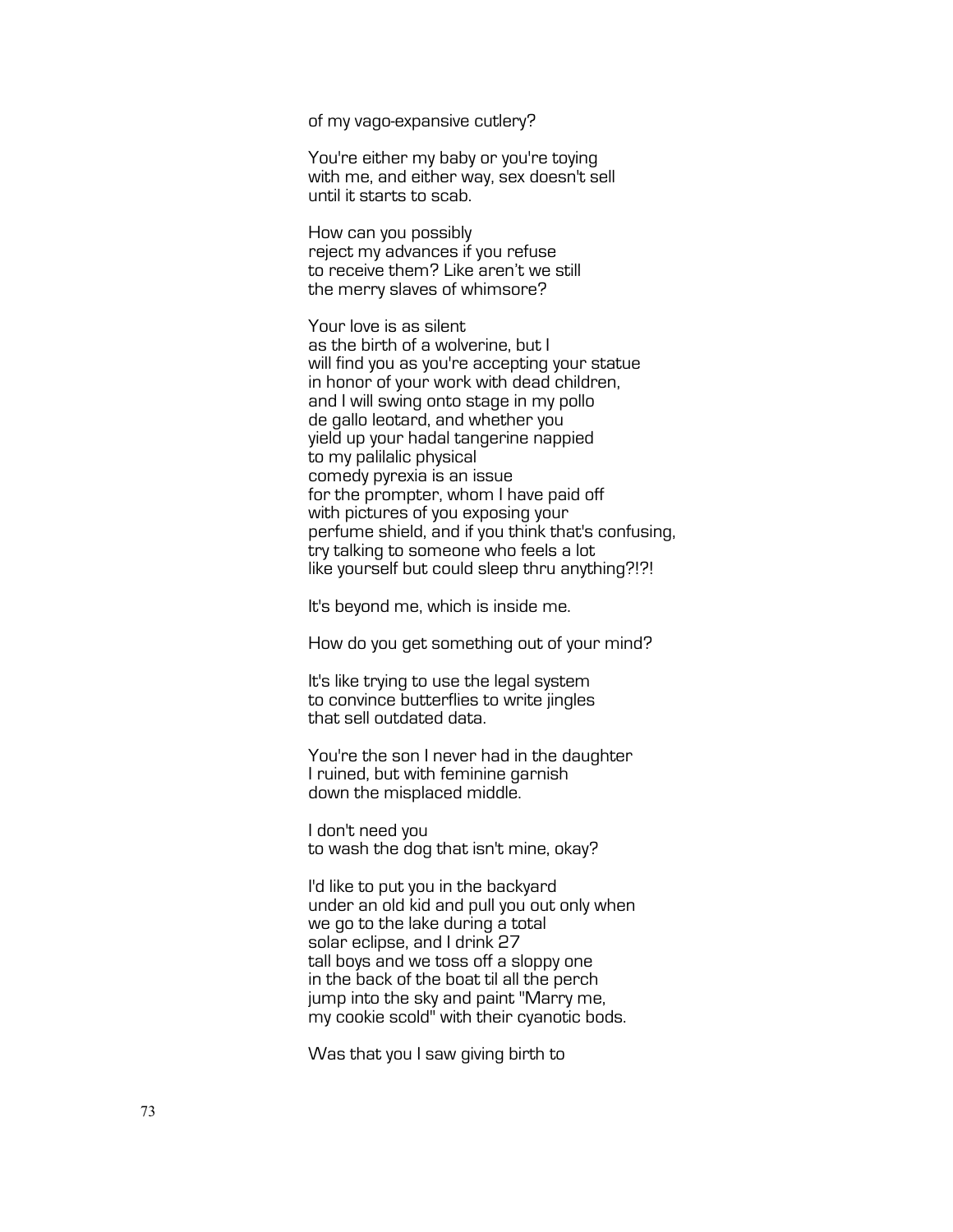a skeleton on that one show about how angels are devils with time to kill?

I've got a long list of things I'd like to do to you were you unwilling to do them.

Yes, I'm a very bad man, and you're the only woman good enough for me.

So, waddaya say? Wanna get my goat drunk and paint his balls pink and throw him off a bridge? Fuggedaboutit. My goat is in Piscatawah under house arrest for running at the truth with intent to miss.

Is this that new kind of conversation where words fear to tread?

Where I buy you a drink and you take it to go?

I'm not saying I've got it out for you, I'm just saying it's out, and you can do with it what you will, you who have no will other than the one natives call assertiveness untrained.

Can we launch this leaky boat already?

I need some income in my fluctuating gonzo tureen.

Sometimes I pretend you didn't buy me a hat and I walk around the house not wearing it, like that's how badly you need me, you bald gerbil girl.

Cool! It's the circus of chronic neglect! I'm the fire ring and you're the tiger and we've been shut down for violations in favor of myoelectric surge protectors.

This is light refusing to budge.

Just let me repeat one thing before you go: you never came.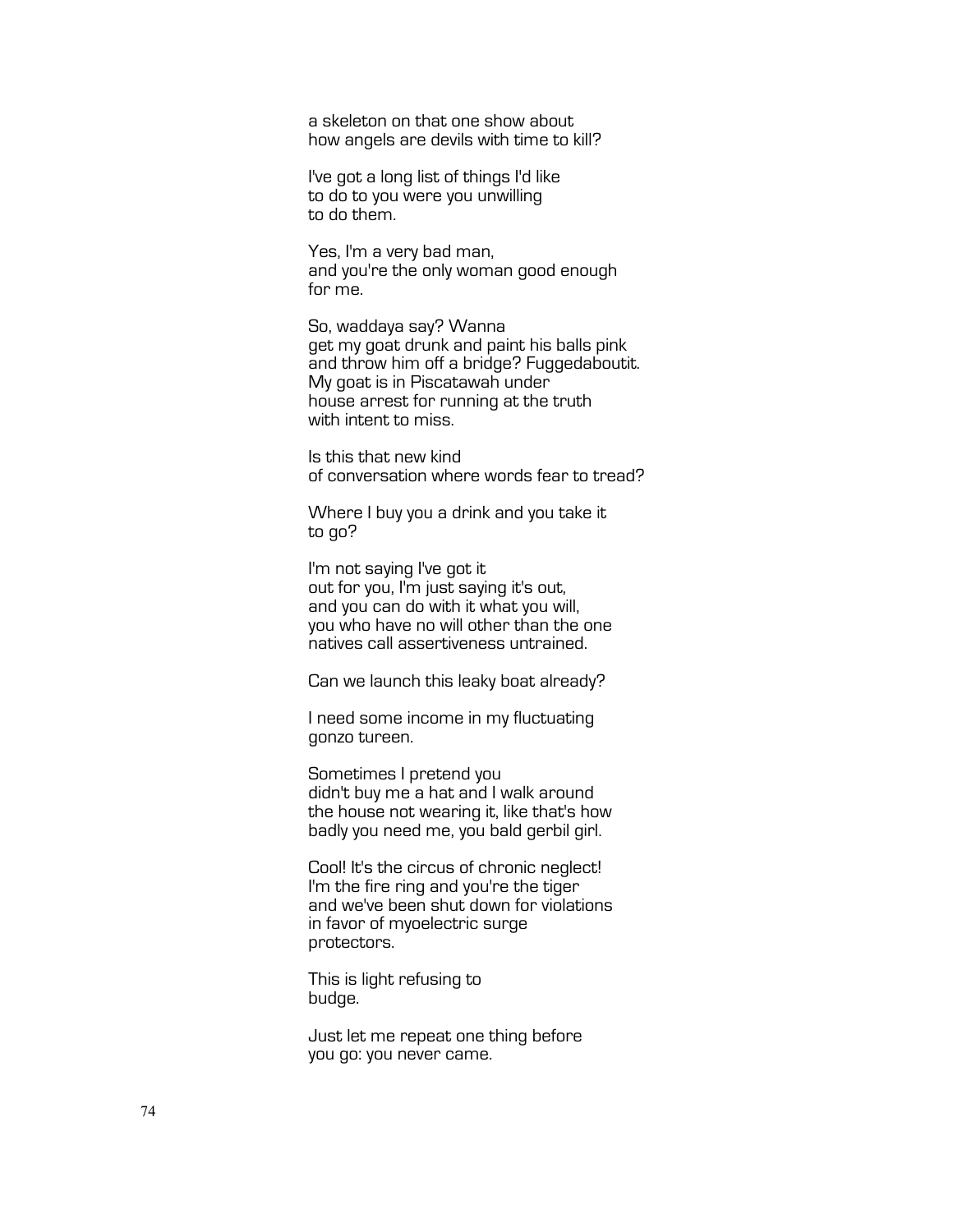I'm sick today. I'm told that makes this a sick day, which makes this your day in the annals of oracy, so I ask you, mule, what's wrong with my work? Why do people leave just as I start to spray the room with thrilling infection? Am I too much?

Too sparse?

Too raw?

Too polisht?

Am I underdone?

Overdone?

Am I pretentious?

Am I feckless?

Am I too crude?

Too neat?

Inevitably, it's because I'm ugly.

Were I beautiful, no one would leave me.

Of what is my ugliness constituted?

I think people find me angry.

Unclear.

Problematic.

Discomforting.

And something about me throws them back on themselves.

And they don't like that, cuz they're heavy, and it hurts to have something heavy thrown onto your jazzy bag.

I think people can tell I'm talking to myself when I'm talking to them,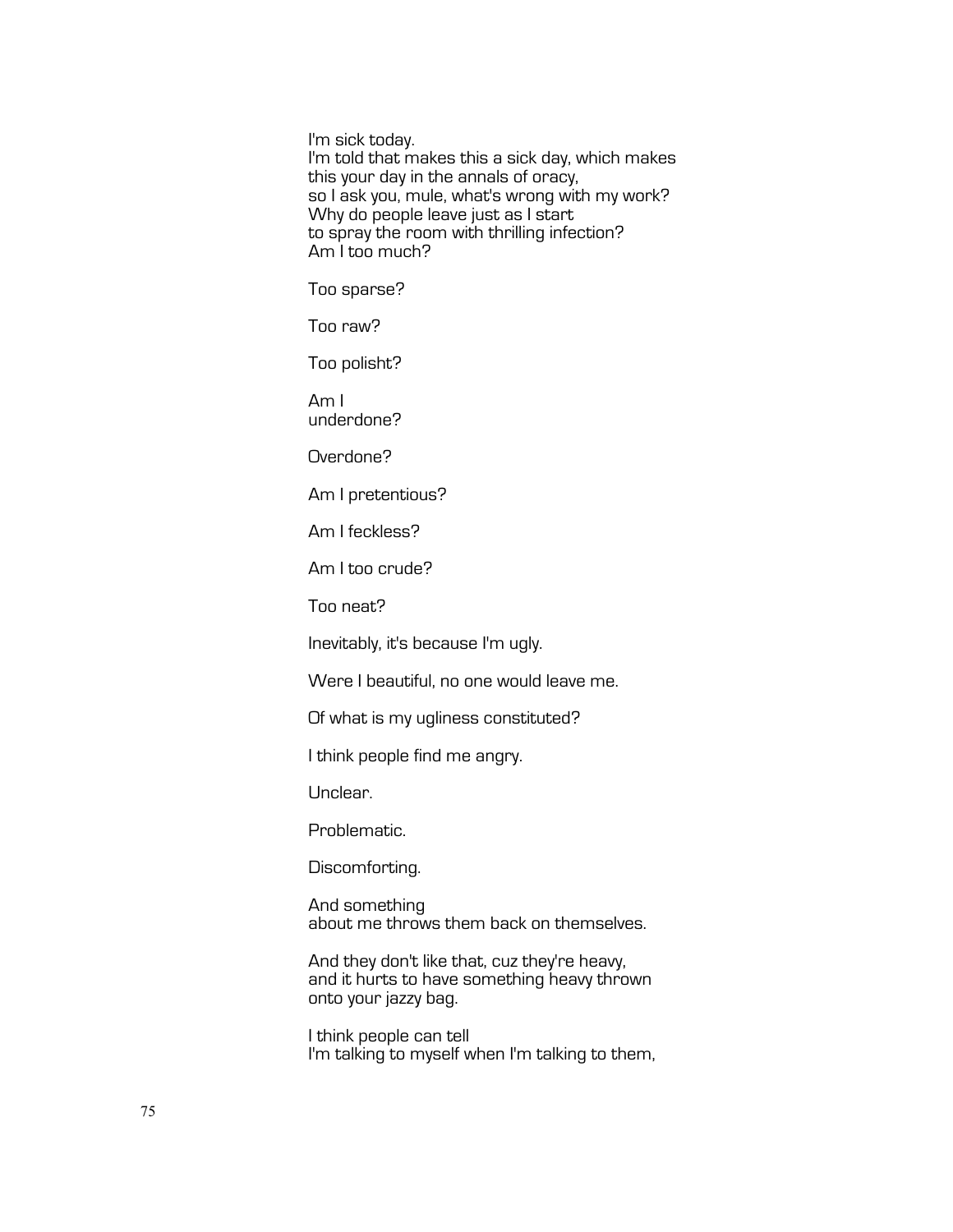but of course I'm not alone.

Actually, I am alone, so being with me is lonely.

I think people find me too unforgiving, too relentless, bang, bang, goes the crapulent klutz with the cartoon hammer penis.

They can feel my self-important aggravation, and this isn't working.

Maybe I'll just move back to the heartland.

Then, getting sick will be getting better.

People will run across the street just to get a more panoramic view of my tired eyes.

I'll simply park on top of other cars.

Water will melt in my mouth.

It's like that time I was everywhere and nothing happened.

Hey, loser. Got a light?

I'm not getting paid to do this. I'm an unfilled billboard for turning your headspace into an unfilled billboard because because...

Crappy doodles! My tongue got stuck on your low opinion of me again.

Separate stalls in the moonlight.

Sounds of birds struggling to stay underground.

Flecks of babe manure artistically shotputted into our open source tear ducts.

It's like cheese days for the soul.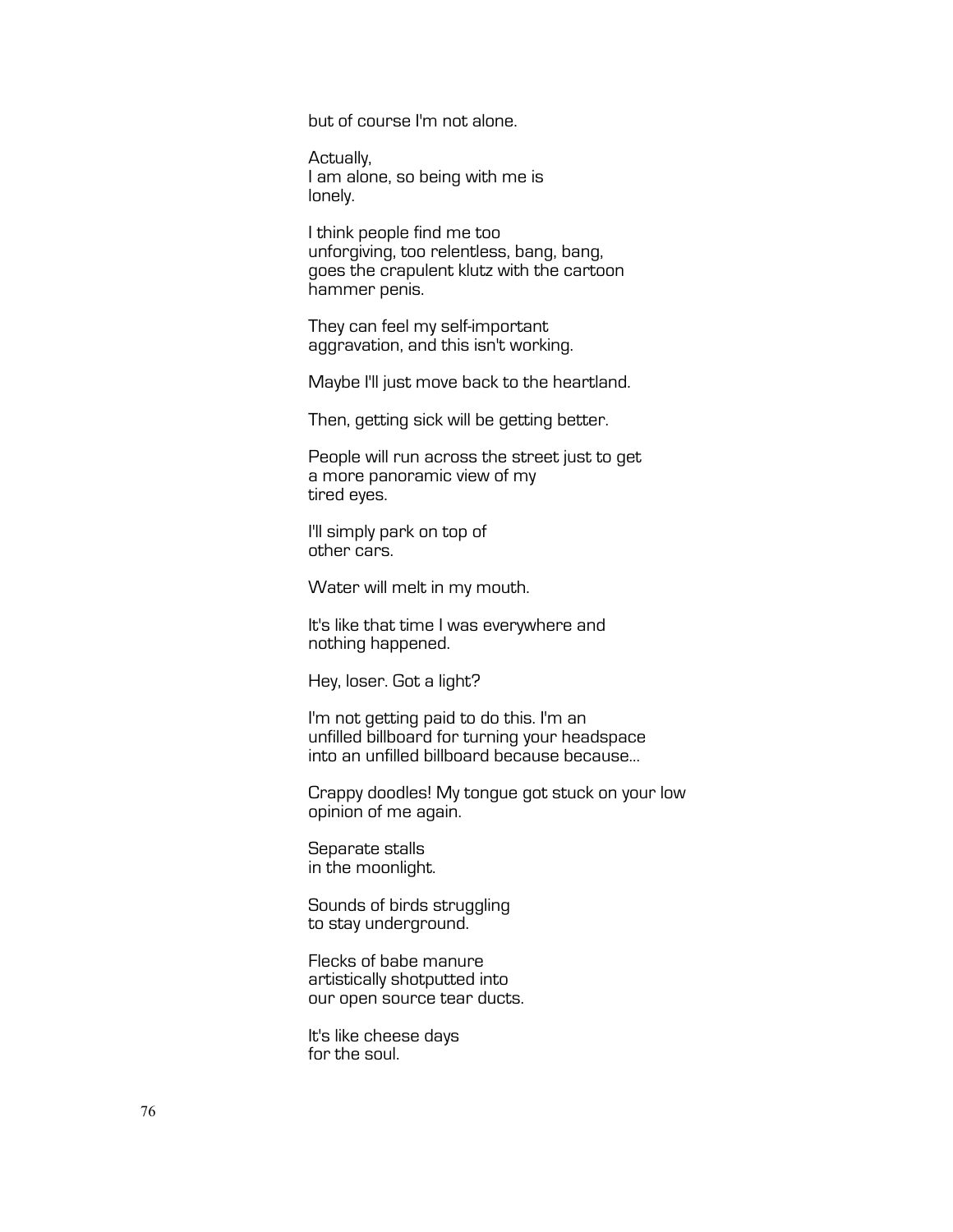Being eaten is the new eternity.

I grew up in a skillet; someone left the heat on, and I'm starting to think that someone was me as portrayed in chick flicks.

Maybe it's my genes.

I thought they did my phatback justice, but maybe my phatback is running down my legs to evade justice. It's trying to get to Mexico so it can weave marijuana into its dread.

Clearly my fresh phatback couldn't get you to rearrange your schedule, and that's schedule like the English say it, like shhhhh, I'm convincing myself you're shit.

Clearly my face holds all the appeal of reading the Purgatorio in the original fart sounds.

**Clearly** absorbing my bruise art is like eating too much pizza right after your parachute failed to open.

I feel misunderstood, and she's covered in steel wool.

I mention my birthmark is on my cock (it's shaped like a mole's claw), and she has the gall to say, "I wish you knew how to cut an appearance."

Let us go then, you and I, our separate ways.

Maybe I'm just too long.

Maybe if I were 3 1/2, 2 1/2 minutes even, people would walk away saying, "You've got to see that. It's so barely there."

I'd be a viral hit, and everyone would get sick with me.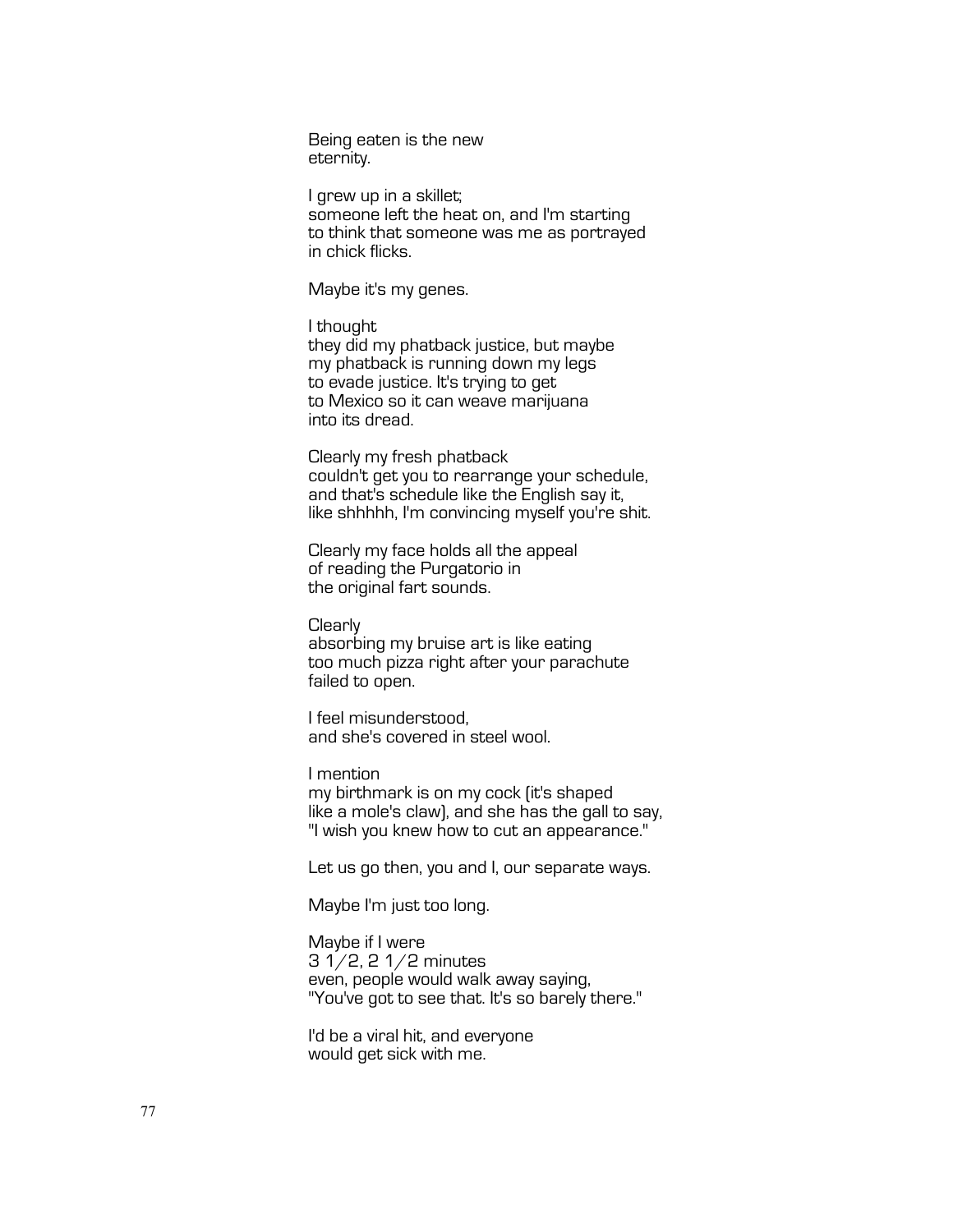See, ultimately I think people would like me best were I unavailable for consideration. Looking at me, they'd see the opposite wall, and on the wall is a giant fur nothing, and they'd know they were the chill against which that heroic absent fur defended them, and they'd feel cool, and they'd feel grateful I'm "of the many missing," and my fame would spread to Little India, home of the most recent digital invention, an actual man who says, "Don't mind me " and nobody actually ever does, and I would be ninja -fuckt into the history books as a transparent backend script that had nothing to say about the national disgrace, yet somehow flattered everyone with its readiness to bound down the trail so over -travelled it has callouses on its cortextual.

I think of myself as a meadow, a high meadow, so hard to climb to only 6 or 7 spanish adventurers have ever called it bonita, and to keep a tram or helicopter tour from lugging the masses to its flowered burbling mush, all those adventurers have sworn themselves, on pain of death, to insulting descriptions , an oath every single one has broken, yet no executions have been meted out because nobody really cares about some meadow so hard to get to you lose your shirt finding it, which might be awesome if anyone trying to bag it had a torso worth fucking yourself over.

This doesn't make me anything special; it just means I'm not for sale in a world where purchase is the only intercourse.

Maybe you can sense I've grown unmetaphoric.

What is one object to another save an afternoon I was to spend with you?

I've considered reaching out to you, but I fear getting my prions slappt would only lead to more unsaid I -told -ya -so's, and I've got a pile problem even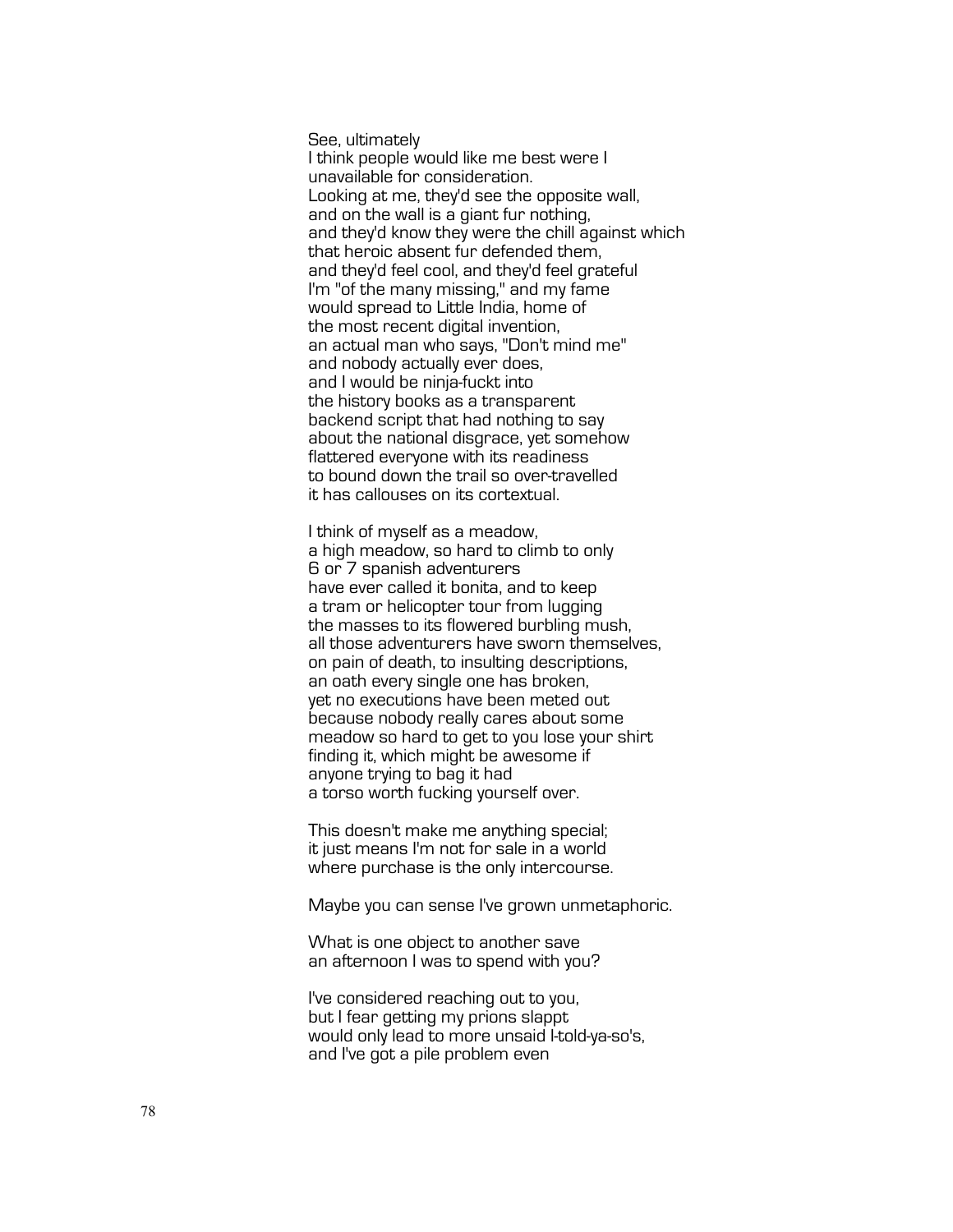the Lithuanians would envy could they stop worshipping the future.

When I run my thumb over your playdoh replica, you wrinkle, and I think of us growing old together, fishing for teeth in each other's mouths.

Catch anything?

Only the cure to youth culture, aka the return to puffed-up primitivism.

I know we'll never see each other again, but must that mean I can't smell you when the school bus passes?

Were everyone honest all the time, time would stop, and that would ruin the weekend, unless it were the weekend, which it never is, at least for me, anyhow, or at least for me and you, which is the same thing fuckt over.

I just can't seem to ratchet up my acceptance patina.

I think you'd probly like me were I someone else entirely, which I'm working on whenever I can, tho lately there's been a materials crisis confounded by storms in an absence of arable woodland, so I find myself sitting on a lot of good points, like "a group of posers are standing on a stage. What happens next? Baseball."

Or "su casa es su casa."

I'd like to book you in a litigable offense, for you must be blind not to see the soft, chewy caramel center awaiting my spoon, which you carry in the heart of your unyucky yucca.

We were born to regenerate out of the used utensils of the space disaster no one noticed.

**Science**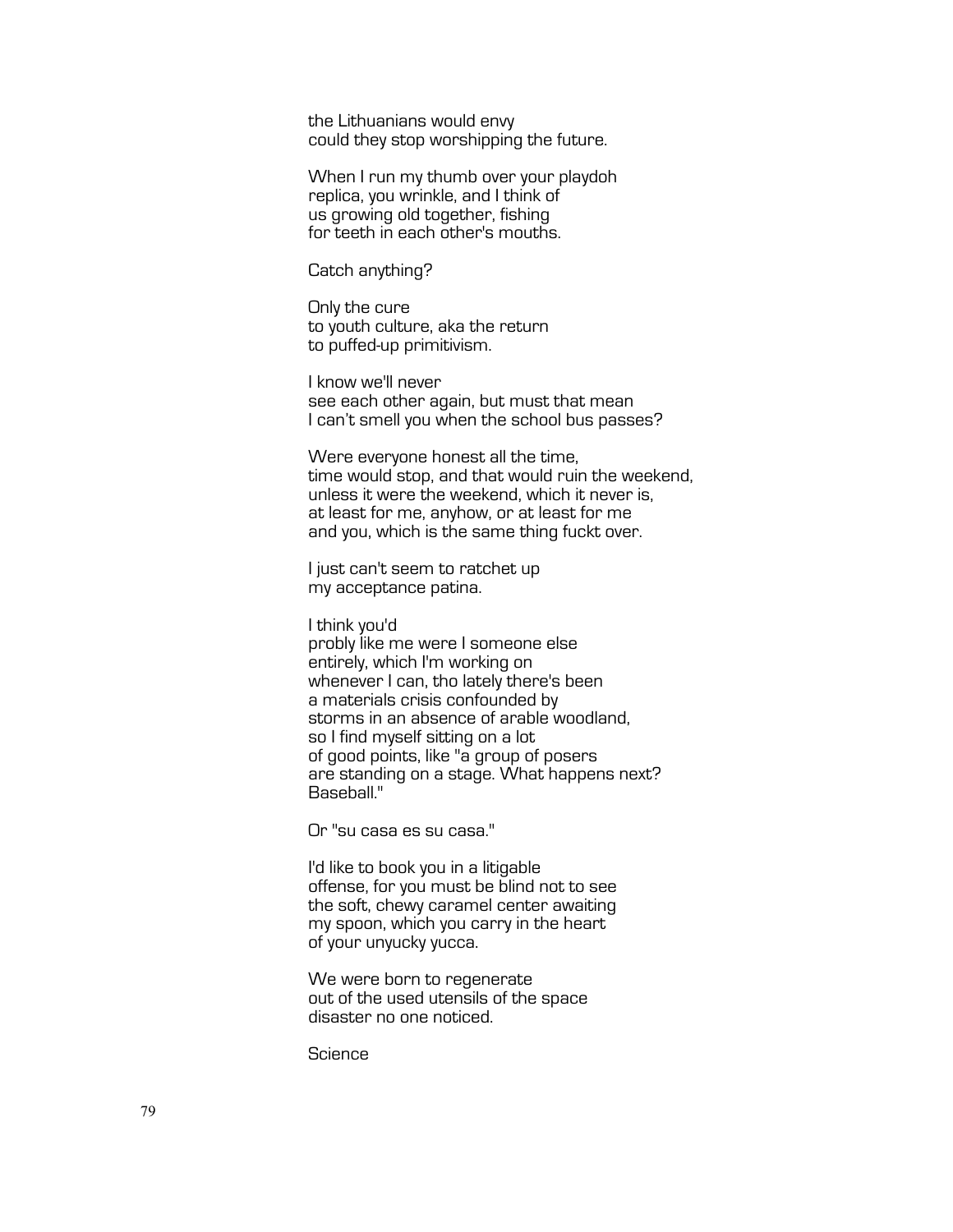has a law for you; it just can't test it cuz the heatsink of my grokking ugh has stasht you in the inaccessible library, which they've forst me to become, so here I am, a downed pint that no one ever toucht.

I lookt at a map the other day, and the magic was gone. Its words, markers took me nowhere save to a memory of what it will cost me to eat the sand castle in my seduction gland.

## For days

I've had your image to screw around with, but it's fading, or rather cross -fading into a saccadic glyph of my chest trying to grab my sack.

## Our relationship

has become indistinguishable from my sitting alone on the toilet with nothing to read, pinecones lining up on the internal tarmac, spirits slated for doom, fluorescent lights grilling my bile ducts, the sound of the neighbors leaping thru the walls as they discipline their children meta -sexually, and I try to remember that drummers have left up -and -coming bands for decades, but then I remember I'm only up and coming in the sense of going down on myself, and if you're a band, the tour has been cancelled due to your deep disdain for the suicidal losers to whom your music means so much bradygenesis.

Ouch. My one man van just ran me over.

It's not that I can't recollect our heyday; it's that we never had one, or we did, but it's become a giant wad of cotton in my throat, and these brown marks on my body double mean something I'm far too smart to understand, like maybe your greyhound bus bathroom sorbet in a plastic skull cup could relieve these headaches in my kneecaps.

Let's recapture what we never had, my \$3000/hour intuitionist.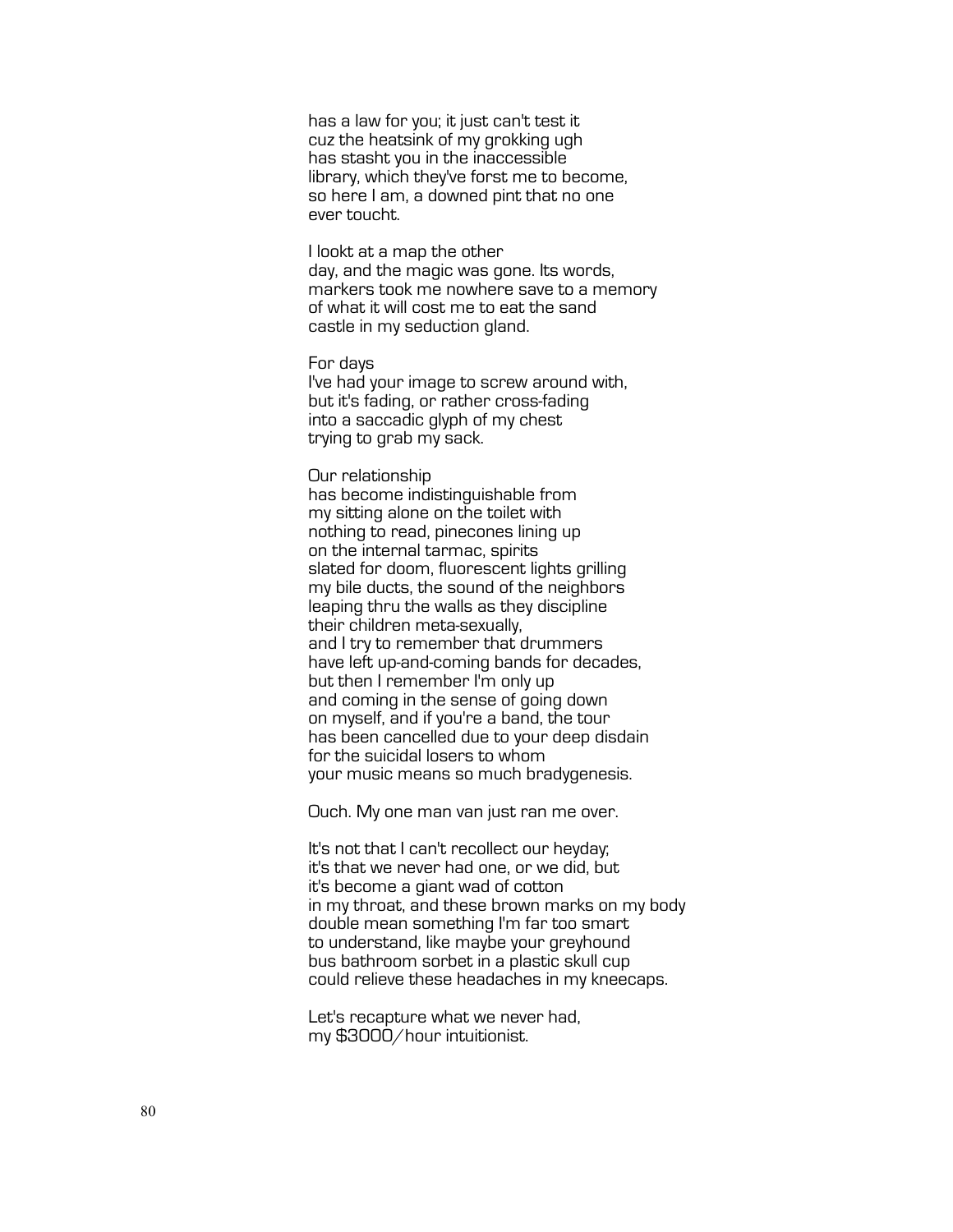I walk into a bar in a western. It's a one -horse town too poor to keep horses. Some dead lookin' hombre in the corner plays the part. Hizzoner is asleep on a whore's bill, the same whore, I'magine, what tries to catch my attention by standing up in her crib and drooling down her rifle hole. Three god -scaring bad asses strafe me with scowls as I approach the keeper, a greasy chip of a half-man with massive forearms and a tiny head.

You seen this girl? I say, holding up a photo of Juliet's face super imposed onto an artist's rendering of Cortez dropping a loaf on Tobasco.

You think if I seen that girl I'd be standing here without that girl?

A simple yes or no will do, friend.

Alright, friend. Yes or no.

I grab him by the gobs and lay him gently on the ceiling.

Look here, Mr. Supreme Individual. I just lost my honey, and I'm lookin for a hive to stick my dick in, so if you want your slurb to be that hive, I am more than happy to get even with someone who's never dun nuthin to me by taking out my eyes and thinking you're the Princess of Misplaced Formaldehyde Fishing, so I suggest you come to my meeting of minds ready to cave like any black snow leopard should, or I will mind your meat, and trust me, friend, you will mind.

If I'd a known you were so sensitive on the topic, friend, I'd a never been so, how shall we say, helical with my words, but from hereonout you can count on nuthin but my whole -hearted willingness t'impugn myself before a self-appointed jury.

I appreciate it, friend. I truly do.

So, what can I do ya for, friend?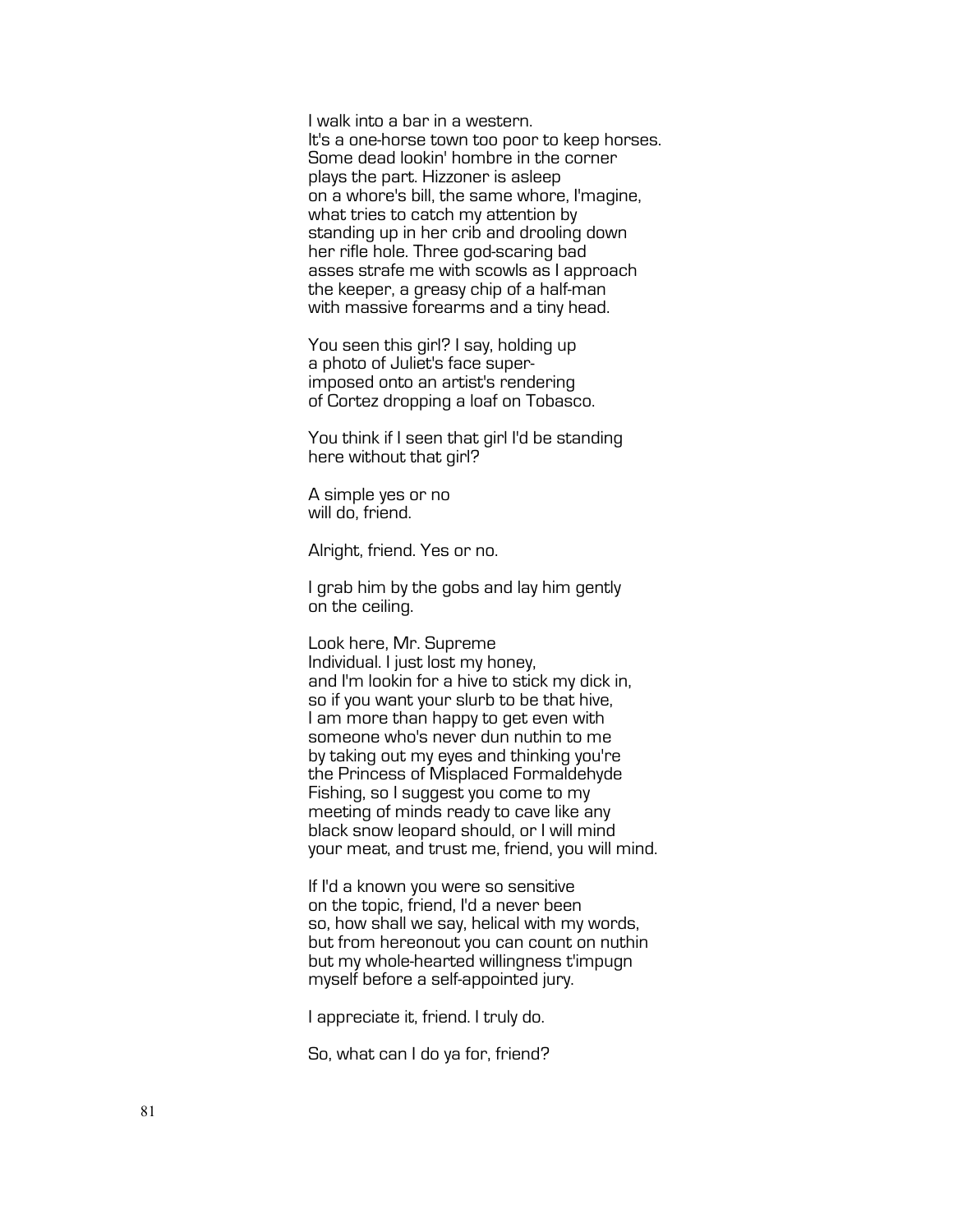I need you to help me pull my balls off the marshmallow stick.

How long they been on there?

How you like em?

White on the outside, black on the in.

This is America, ain't it?

No, sir. America done gone outta business; employee theft. This here's feudal Japan, but with a much depleted costume budget and zero sense for hygiene or macrobiotic cooking.

Then let me put it this way, Mifune: この女の子に会ったか。

Now that you put it that way, I reckon what maybe I have seen that girl.

What'll it cost me t'improve your memory?

Only 15% and a rewrite for the Big Bad Wolf.

You clearly have no idea how badly I wanna hang my holster round your ears.

Does the name "Got No Clapper" ring a bell?

That depends on where you fall in the feud between those who believe in the power of words and those who believe what they say.

Well, I believe in the power of keepin my eyes on the floor, but the other day I just had to look up when I snifft the sweetest lady smell this here ole pug had ever had the pleasure of snortin, and I do believe I saw that very face starin at me as pretty as the sight of St. Louis to a visiting team.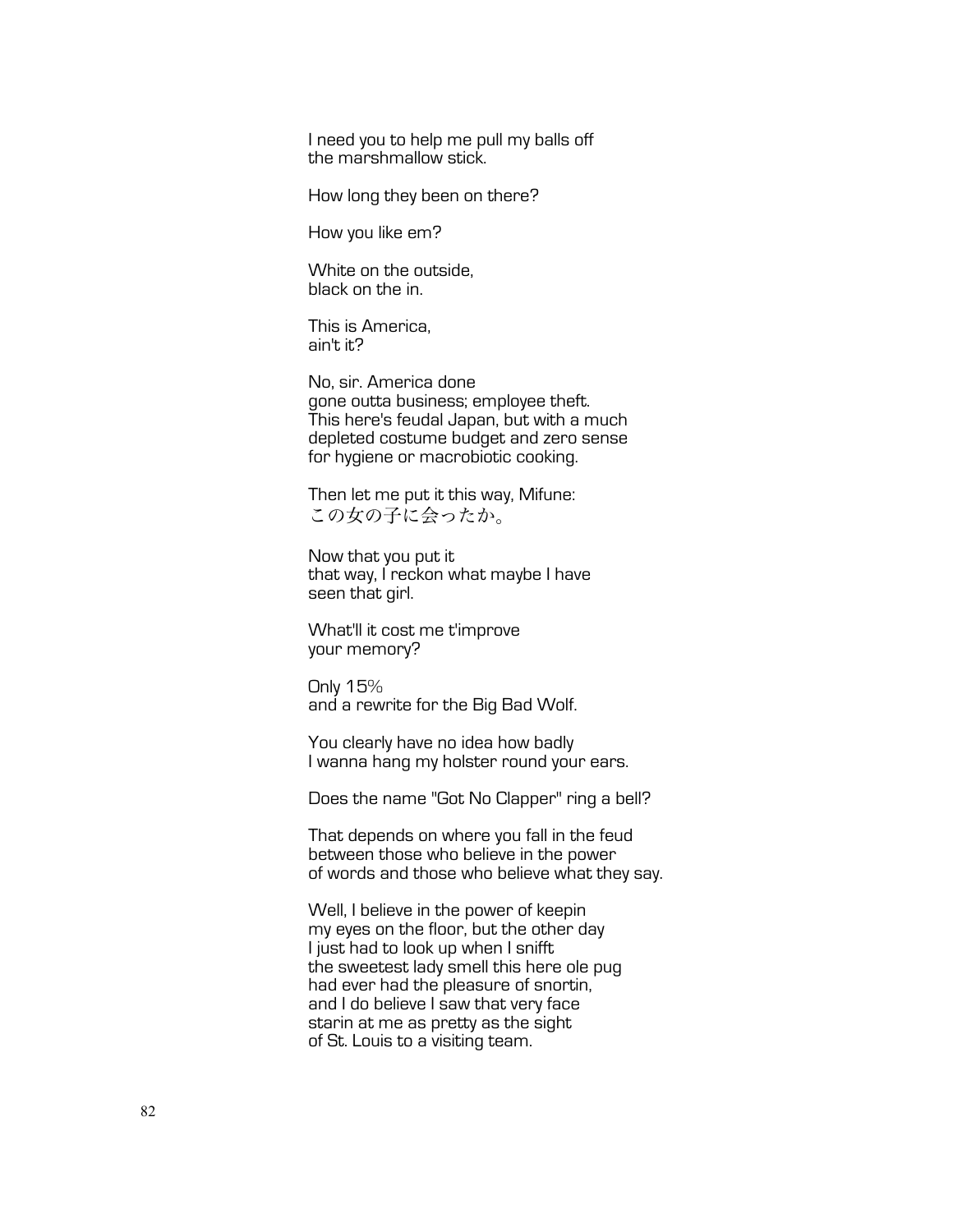And?

And II said, "May I help you, missus?"

And?

And she said, "A shot of water, please."

A shot of water, please?

That's what I thought! Strangest fuvkin request I ever heard. Can you imagine havin the purse of peace to stroll into some ritzy outhouse like this and calmly purr, "A shot of water, please"?

She's a mighty unique creature.

Ain't we all?

So, wudja do?

I said, "Sorry, missus, but I'm gonna have to see some ID."

You carded her for a shot of water?

Only so I could take down her vitals and suck on em next time I had a bath.

We're getting off topic.

Take us back.

What was her name?

Got No Clapper.

Got No Clapper?

That's what her ID said - Got No Clapper. Musta been one a them paleface squaws.

Are you sure it didn't say Juliet?

Well, now, come to think on it, it coulda, but you know me.

No, I don't.

I can't read!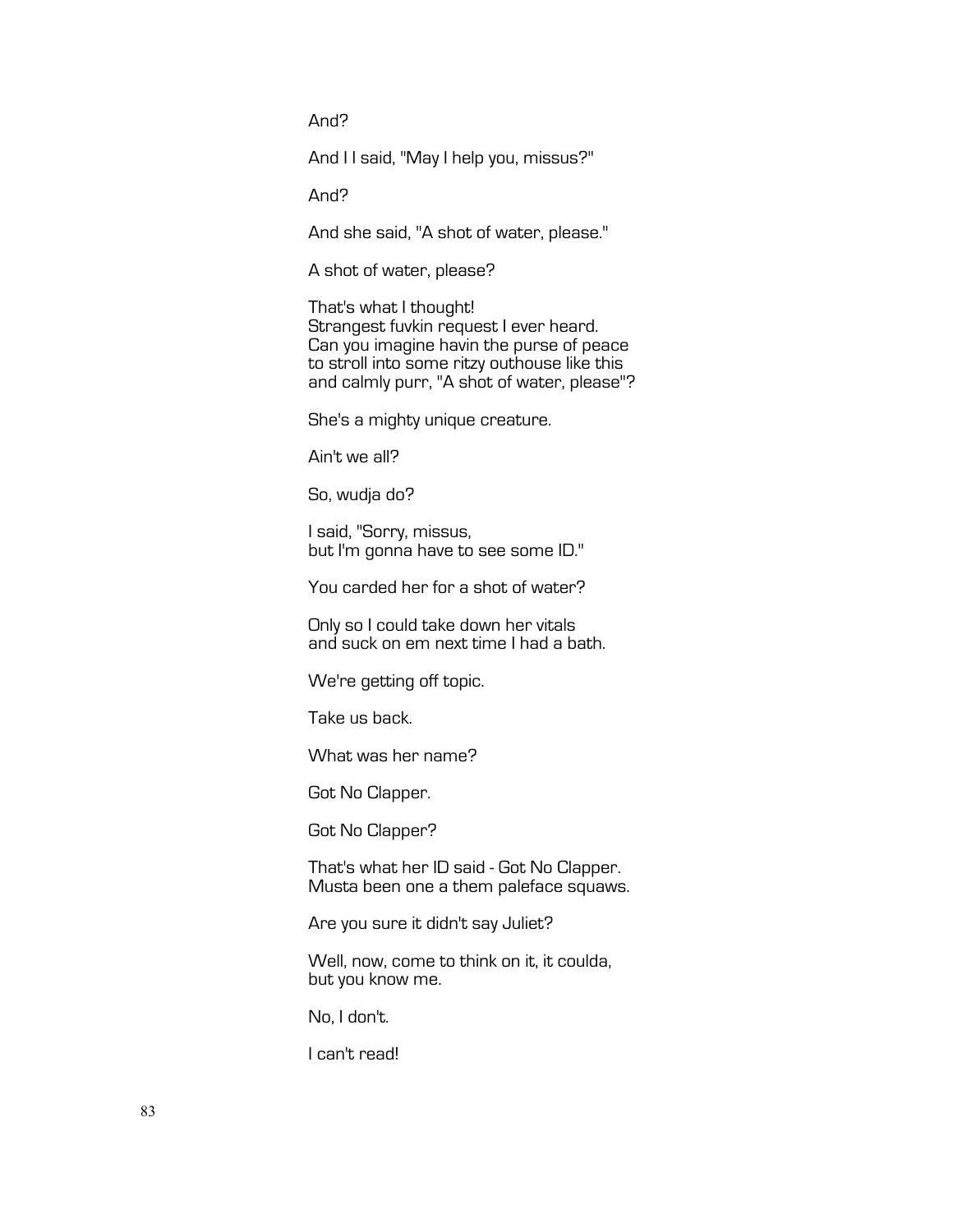Is this the woman we're talking about? Think hard, and answer true, or I'll teach you to read your own coroner's report.

As sure as I'm a worthless piece a splunk, that is the woman we're talkin about.

Did you get her a shot of water?

Yessa did.

Did she drink it?

Yes, she did.

And then?

And then she uppt and went.

Which way did she go?

See, that's the weird part.

I thought this was the weird part.

O, no. This is the part folks find familiar cuz we're sharing useless information.

So, which way did she go?

She didn't go any which way, really.

How does someone not go any which way?

She walkt thru them doors and just disappeared.

Yeah, I know the feeling.

Will that be all, or can I get you a shot of water?

One more thing - was she alone?

By the looks a the fella she's with, I'd say yep.

Could you describe this fella without hurtin my feelings?

Nope.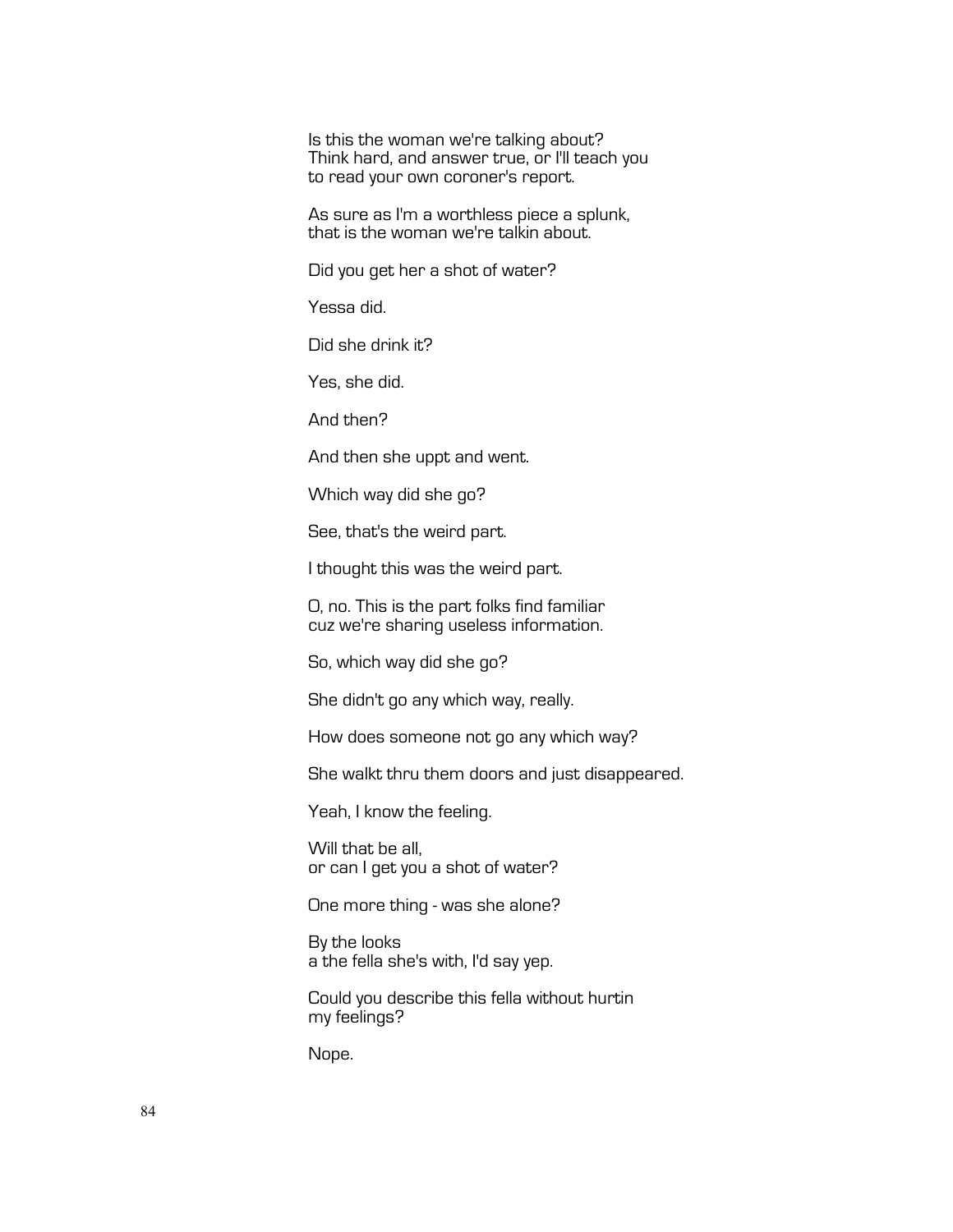I thank you for your lack of specificity.

Anytime, friend.

I leave the bar, and walk into the Exxon Desert Wilderness Consortium. I can smell Juliet in the bedrock. In the cold heat, my mind starts playing tricks on me, those mean kinda tricks like brothers too close in age play on each other, always resulting in someone losing a leg or running thru a glass door and severing the vein that carries sympathy to the knuckles. Juliet's face pops up in some cobwebs wooft between two saguaros, their 13 arms waving at me like, "Hey, dud e, over here. Wanna rise above it? Climb a cactus." A pack of burros, driven by a desire to die clamor around a salt lick on a rusty barbed wire fence, and I see Juliet in her motley herding skirt giving them tender slaps on the backside with my toothbrush, saying, "Come on, now, too much salt enlarges the heart, and a small heart is a happy ass." A sandstone outcropping assumes the shape of Juliet sitting with her knees in her hands, head down, like a hiker lockt between a rushing grizzly and six vultures. What's a girl to do when playing dead is the only way to live, yet really living is the quickest way to die? I should have taken that shot of water, cuz I'm starting to flake. I feel lik e a 3 year old pinned under the seat of a carnival ride, and the carnival is closed, and everyone's gone home, and my screams merely accentuate the cackling racket belching from the old school Spook-o -rama, which no one's been able to figure out how to turn off for years, so it's degraded to a shrill sonic blur of electrical feedback with nothing to feed on but feedback, so I break my neck trying to eat the cotton candy in my back pocket. Maybe this is love. Maybe this is 9 actors in a room doing a cold reading of a wordless play written by a wooden duck. Either way it's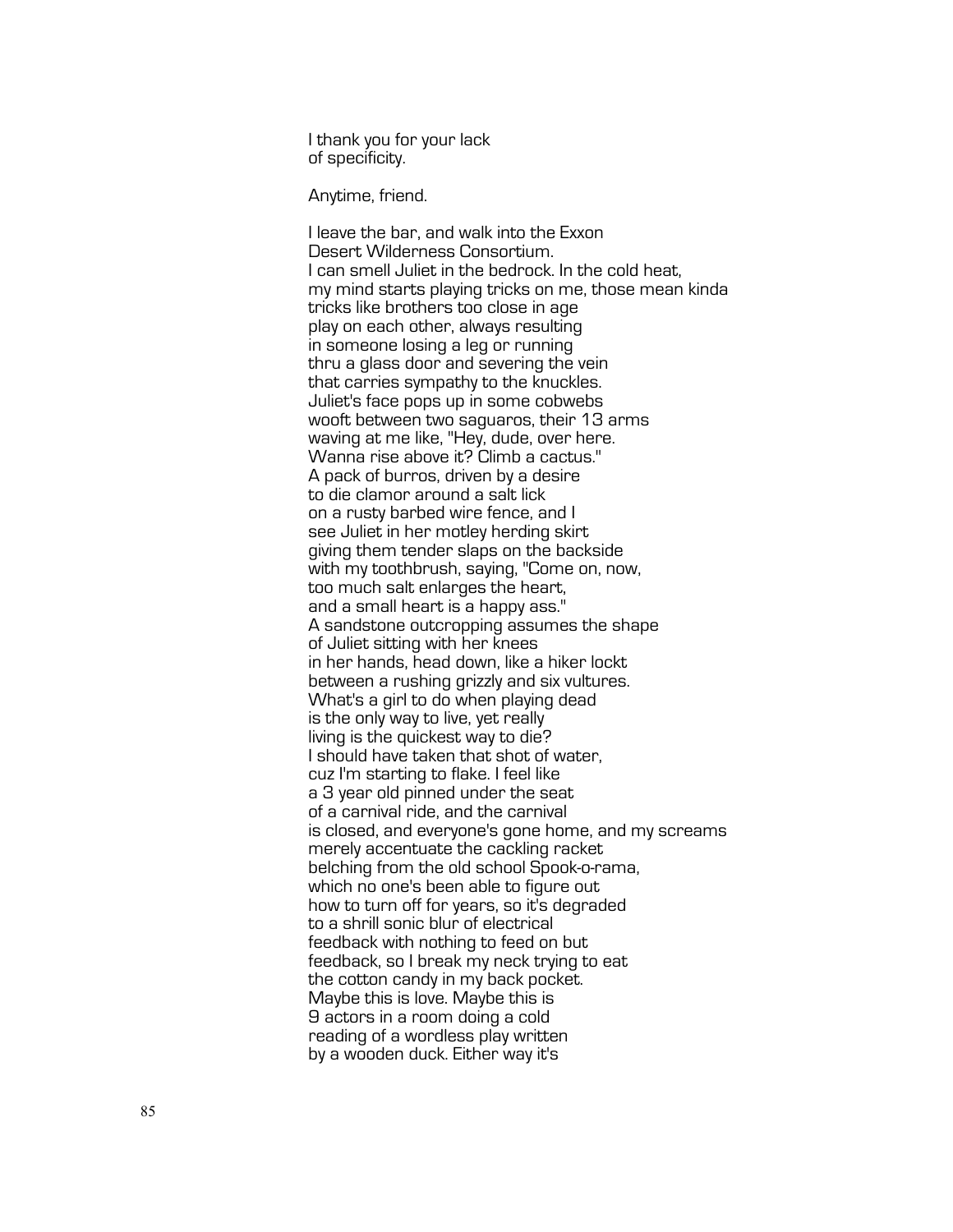neither way, cuz I'm lying face down in the scorching sand, kissing this frigid earth goodbye, for which I fully expect an harassment charge to be droppt decorously into my airy grave. All the women in my genetic head wound are standing over me squabbling about who should pick me up and skin me for shoes. I say, "Mom?" and they all answer, "Daughter?" "Why doesn't Juliet like me?" and after a bout of laughter that could scrape the paint off a Pollock model, my mothers retort: "Because you didn't make her," and with that I breathe my last fistful of exhaust and pass into a poster sitting in a discount bin in a Kinshasa print shop. It's a picture of a kitten clinging to a string with a look of terror and playfulness in its eyes. Beneath the picture is supposed to be a pithy caption meant to motivate Congolese laborers to give more of themselves, but the caption has been rippt off; hence the discount.

# THE END

# **It Was a Setup**

by Kirk Wood Bromley

T - Tim, Charise's husband

C - Charise, Tim's wife

J - Juliet, the girl Tim meets

# Before

T - It starts with a feeling that something isn't childhood, which continues to this day.

A sparse sexual settlement of sorts unseen since it became so hard to say:

"Write, rote, rotten."

There's nothing wrong with making good money; it's just not possible.

The weasel market won't allow a free association.

I don't need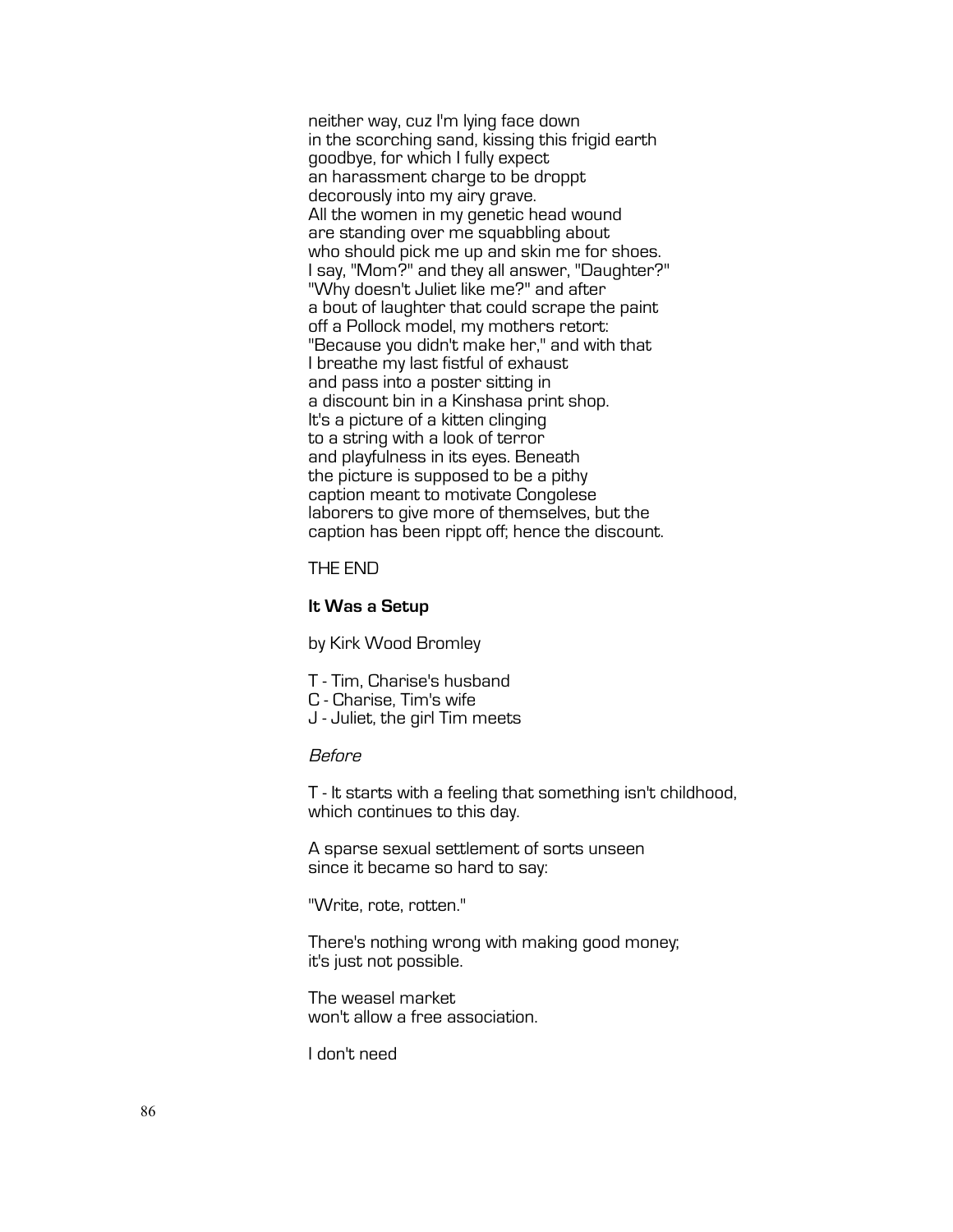no fucking gym. I am a fucking gym.

They've taken the big picture out of the backstory.

So what is this but pruned decibel wreckage?

I know she's out there somewhere, I'm just not sure I'm out there somewhere.

Red rover, red rover, can I please come over and sit facing the wall in the corner?

This is the holding, denied and felt, that gives so much to so little effect.

Maybe the mountains.

Maybe not the mountains.

But maybe the puppet theater mountains are preparing me to be weekend minutes with her.

I will stylishly tug at her genital noose, loosening the head enough to inspire its falling back into the sky.

I will be her super yeasty vaulting horse.

I will make her smile in suffocation.

I will, I will, O incomplete death sentence one two!

## This is

the story of a love that never happened between two people who never met in a world where no one ever finds love without the story of love stepping in and preventing anything from happening. Of course, such a love happens all the time.

C- I think of myself as a meadow, a high meadow, so hard to climb to only 6 or 7 spanish adventurers have ever called it bonita, and to keep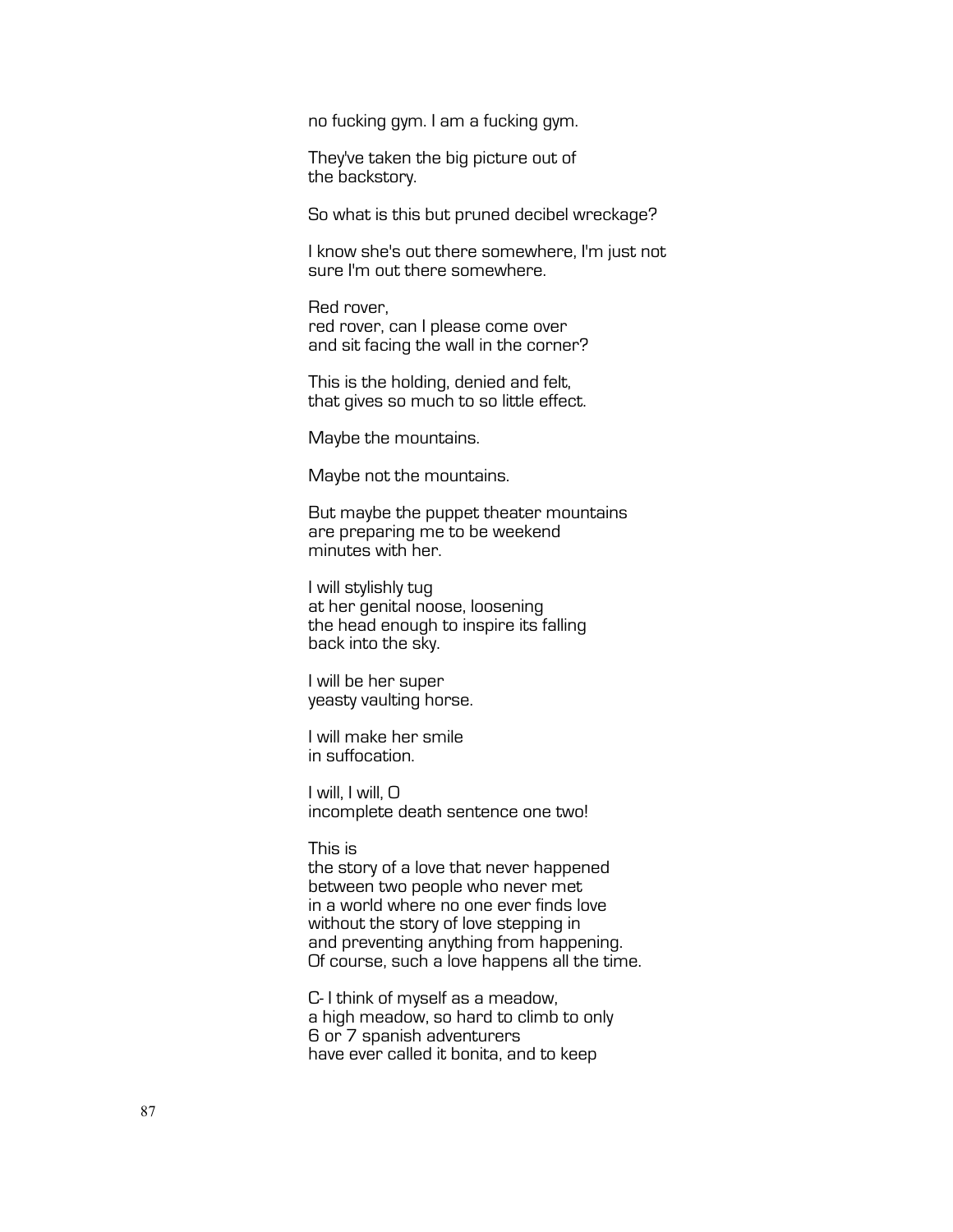a tram or helicopter tour from lugging the masses to its flowered burbling mush, all those adventurers have sworn themselves, upon pain of death, to false directions, an oath every single one has broken, yet no executions have been meted out because nobody really cares about some meadow so hard to get to you lose your shirt finding it, which might be awesome if anyone trying to bag it had a torso worth fucking yourself over.

This doesn't make me anything special; it just means I'm not for sale in a world where purchase is the only intercourse.

T - Maybe you can sense I've grown unmetaphoric.

C- What is he searching for with his arm all the way down her throat?

T- She's choke-singing!

C- Won't you climb to the edge of my anxiety and build the ruins of our ubiety?

T- I 'd like to apologize for that, but my rules won't allow it.

C- Pleased to meet you, most recent personal choice fatality. Let's remake the map we use to stay where we are.

T- Is getting wound up how you unwind?

C- Excuse me?

T- Did I cross the line?

C- The line, you fucking

T- bleep

C- runs between your heels!

T- I like you, whoever you are today.

C- I am the beautiful scrappy maiden who can invaginate this wildly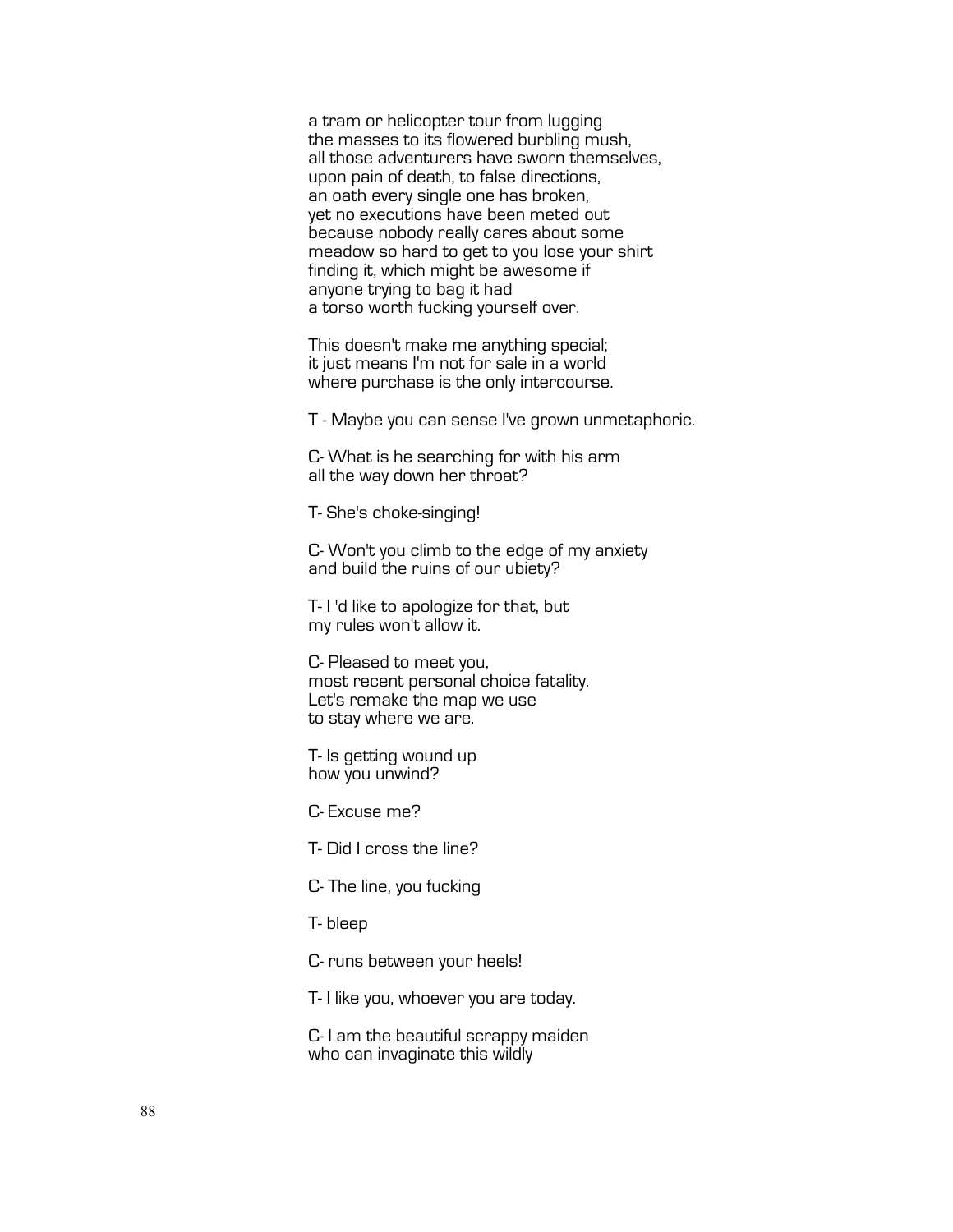self-important swinging metronome, incite the serpent to bipedalism, do dances about dances to the human upchuck, lick the time stamp, all the while arousing slurvian spiel.

T- You shall I

marry, you shall I divorce, Miss Whatever You Refuse To See It As, and we shall populate the governing fistulate with our half-<br>fascinating dissertation tantrums!

C- I want every word on the tip of my tongue, that in our nasty macking you receive the squabble that heals thru boiling silence.

T- Is that your "I'm not sharing" face?

C- Welcome to Under Achieving. My name is Her Unused Ovaries, and I beg you to remember molestation has its hard-to-beat bargains.

T- The love between a man and a woman Left without saying why

C- Not in the mood for incorrect directions.

T- You're just another way to say "Who's that?"

C- O, so we're on speaking terms now?

T- Raise your hackles if you don't know what hackles are.

C- I'm waiting for someone who already came.

T- M'lady, I am hidden in the noodles, and you are cutting down on carbohydrates in an attempt to be ikebana enough to slip in between my coming and going of a knowing look between merchant and cyclone.

C- Are you coming onto me, cuz if you are, I'm over there.

T- I gotta threaten to jump so you can walk on by, kissing me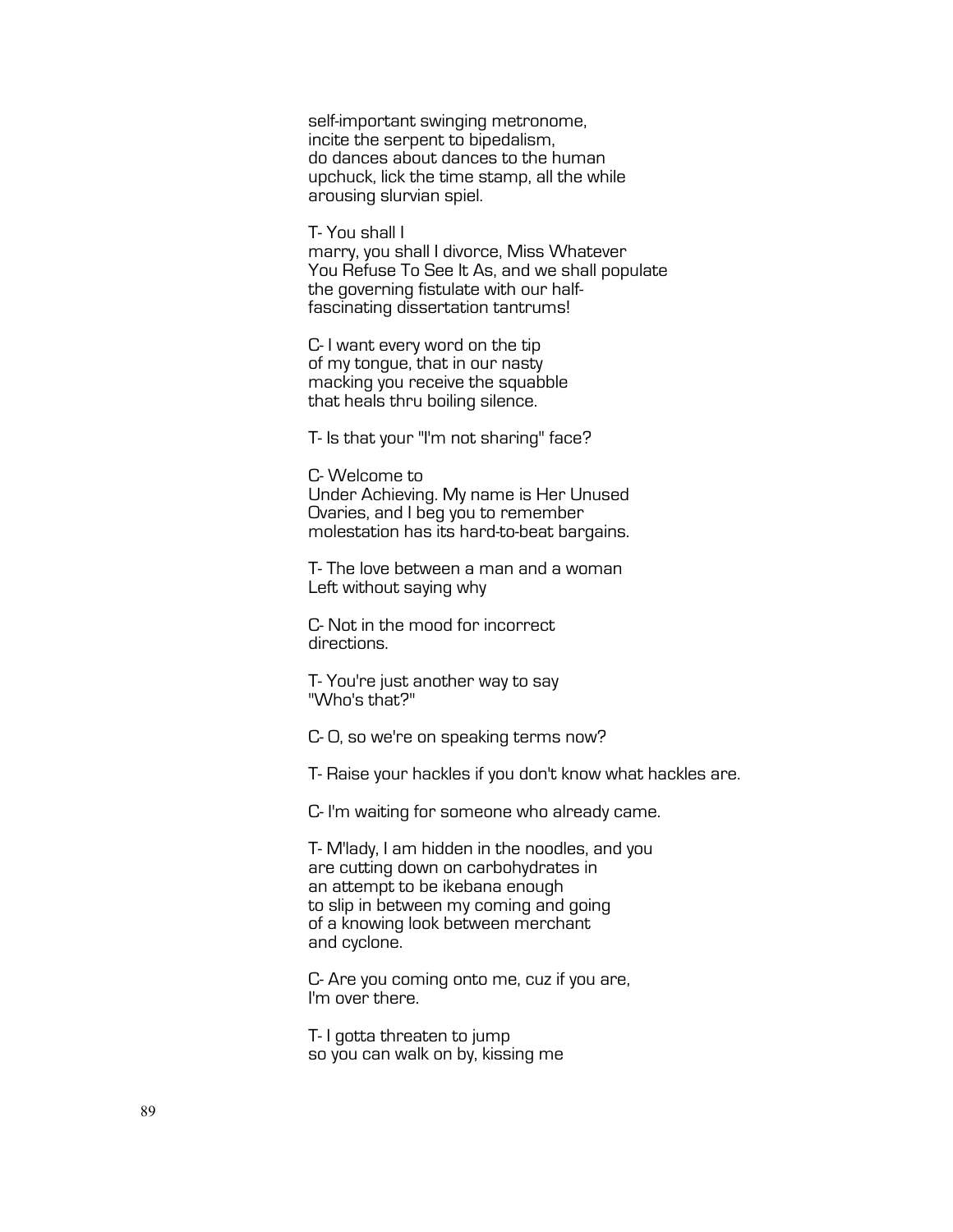with your lack of concern like a colossal use of wasted space.

C- Lookin' for a lover that isn't my other but they're so hard to regurgitate.

T- Someone to applaud my electrosleep somniloquoys.

C- Someone to enthuse the biology of my slump.

T- Someone to smile when children pour out my secret mouth.

C- Someone to seduce me into the blender by climbing in first.

T- Someone to reaffirm my belief in fuck you meaning fuck me.

C- Someone to shove me in the opposing direction.

T- Someone to slam into every morning.

C- Someone to agree with me when I bellow, "I ate it cuz it made me fucking sick!"

T- Someone to hang herself when my spaceship goes down.

C- Someone to misfire my emotional triggers.

T- Someone to appreciate my booger farm.

C- Someone to teach me to listen when I'm talking.

T- Someone to ejaculate a swimming hole in my ears.

C- Someone to cuddle with me as the dirt hits my coffin.

T- Someone to grow young with.

C- Someone to puke so it's a party.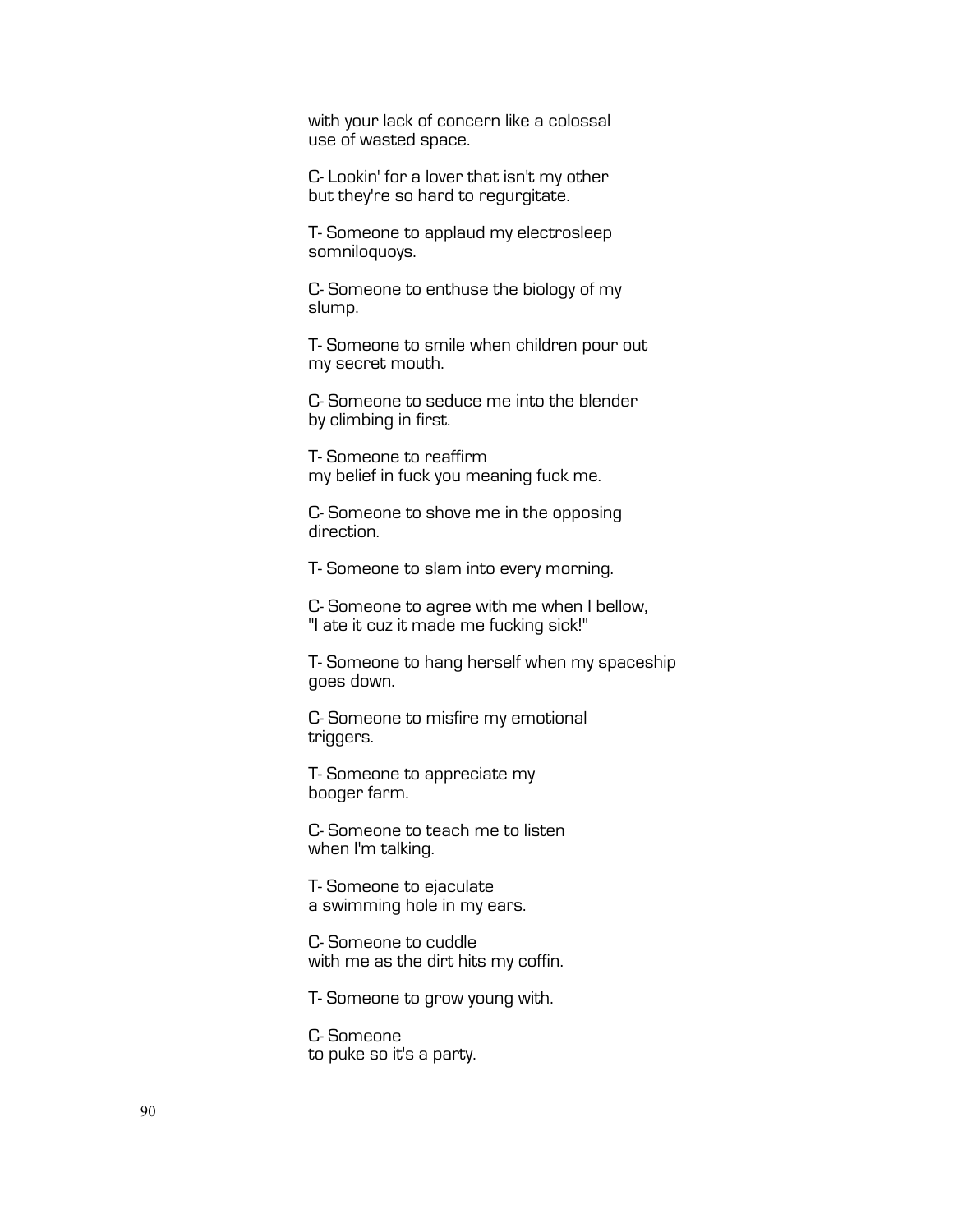T- Someone to congratulate me for what I didn't do.

C- Someone to think my sense of humor caused the virus to wane.

T- Someone to read me a poem I could never write.

C- Someone to suggest the perfect indelible stain.

T- Someone to introduce me to questionable characters.

C- Someone to lie on top of me until I blow away.

T- That's the someone for me.

C- But?

T - Portions of her body, as I visualize it when occupied, were revealed to me today: the welJ-branded aboriginal macules of pseudo news, fitful caramel sighs, unacceptables in some sward mound, access points (inoperable), waterfalls too close to the road to be considered crucially scenic, but the thing I didn't know what to do with was that delicate bag of tuckered dud grudges. Clearly her sentiments were with me in my new food-trying time, but you can't fuck a wall that ain't brokened.

C- There's a discernible euphenic sensation one gets passing thru the Delaware Water Gap heading west, a kind of sonicating intestinal thrum that must somehow be translatable into a successful dating strategy.

T- Or the sound of scrapping oak stands.

C- Or what the cop said to the rainbow.

T- Or how a tiny shove can shake you to your expired core.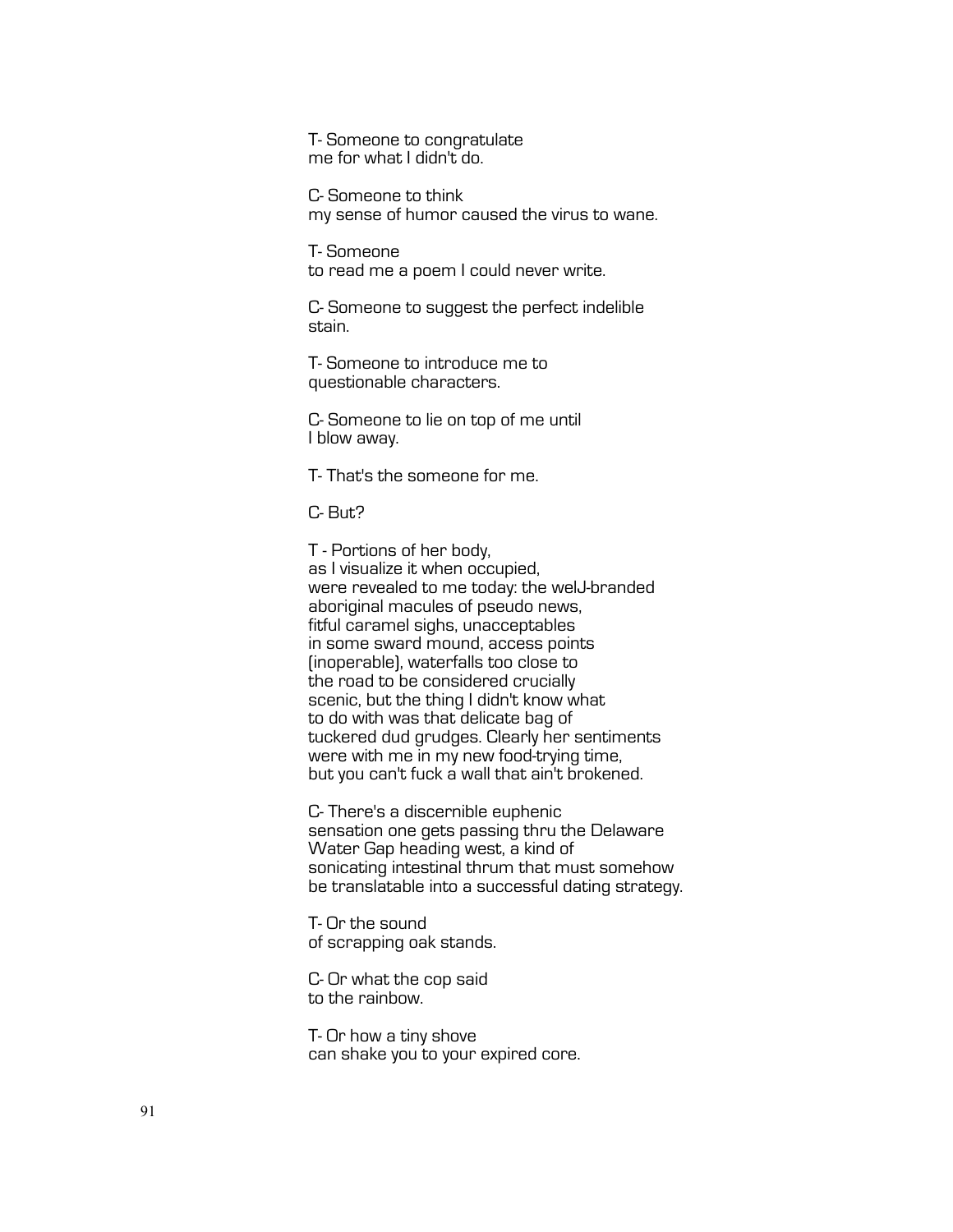C- It's not that I want to get laid, it's that I want the sensation of getting laid.

T- I feel like a dying business on a busy block.

C- I'm very mysterious, aren't I?

T- I used to act, but, you know, the rejection.

C- You are America's deficiency in wrath and conscience.

T- and you are the sexy part of being beaten to death by someone's breath.

C- I don't mean to sound racist, but it's pronounced hegemony, like high egg money.

T- Was your childhood especially difficult?

C- Not after I met someone online.

T- I find the forced retention of facts tiring when it comes to trying to look like someone I've never seen.

C- Can you imagine getting turned on by raping yourself in a closeted windfall?

T- Maybe. Will any bigshots be there?

C- I'm going to get my ninetieth drink.

T- It's been nice talking to me.

C- May I join me?

T- No.

C- Fine, if you can't love me, at least do the method.

T- Have you ever seen such a sight in your life as you being tame?

C- I'm so poor, I love myself.

T- Fly to me, my scrambled egg!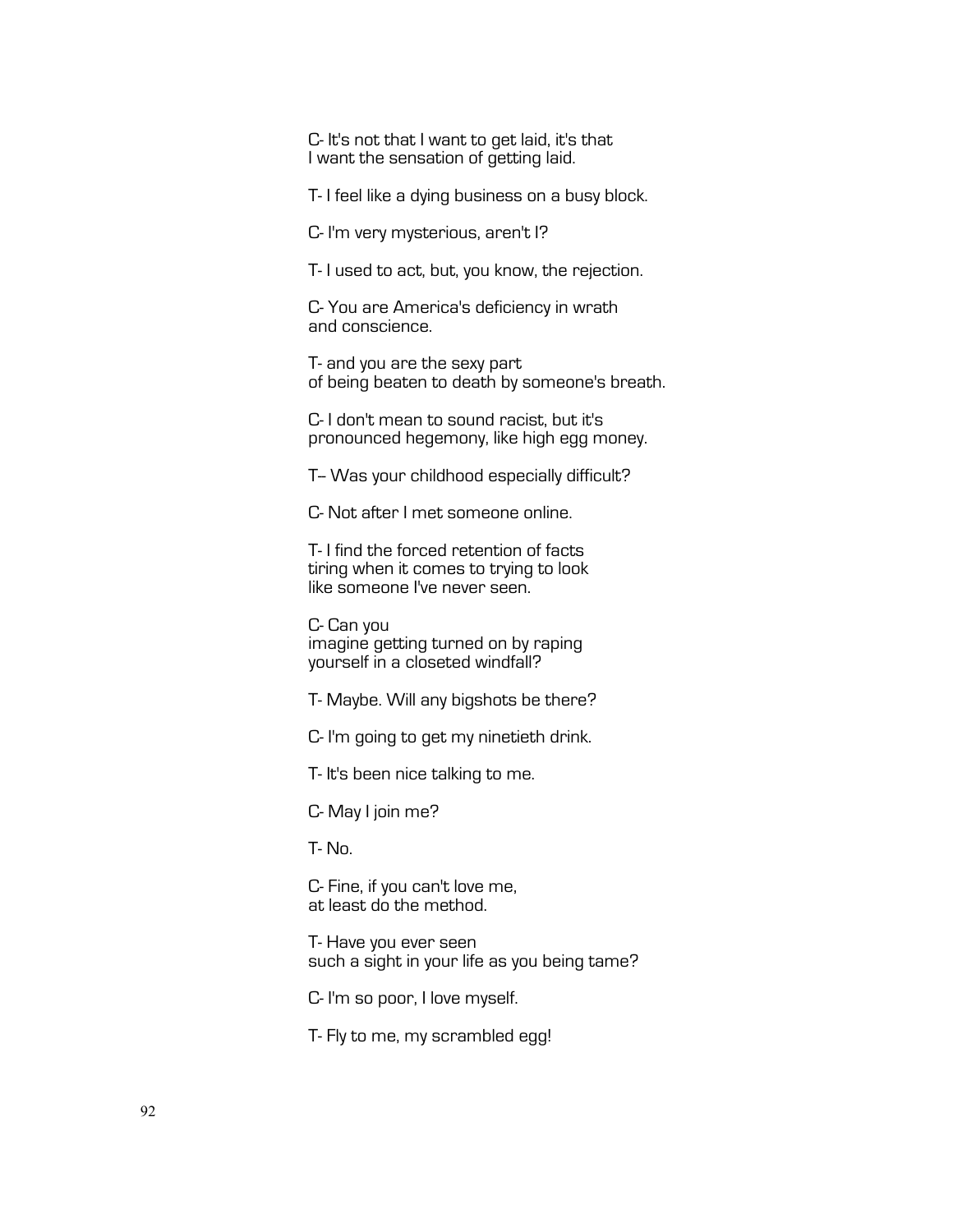C- Yes, I want you to worship me, and I expect the same from you, however that gutterizes the breath of a billion yogapalloozas.

T- I can't just reach out and grab your throat cuz there are laws against making things work.

C- Your shape stands in for all the teachings of the regretful scavengers to come.

T- I mean, like, what's the point of being naked if not everyone can see you?

C- This town smells of gonorrhea under laissez faire.

T- Haven't we met before?

C- Yes, but I don't remember it.

T- Squeeze me and I'll burp the answer to subcellular cackle spackle.

C- I like how you frown when you smile.

T- We might pop by this afternoon and ask for enough sugar to kill a large child.

C- I'm a fifth floor walk-up in handicap heaven.

T- Prejudice will get you everywhere.

C- Every single one of us is sitting on something that can't breathe.

T- I want my blanky back.

C- What is it with you and your high probability of you?

T- I'm trying to get back to where I've never been: You and your sugar cereal pre-teen bunkbed, where we played naked cherokee rockers with nothing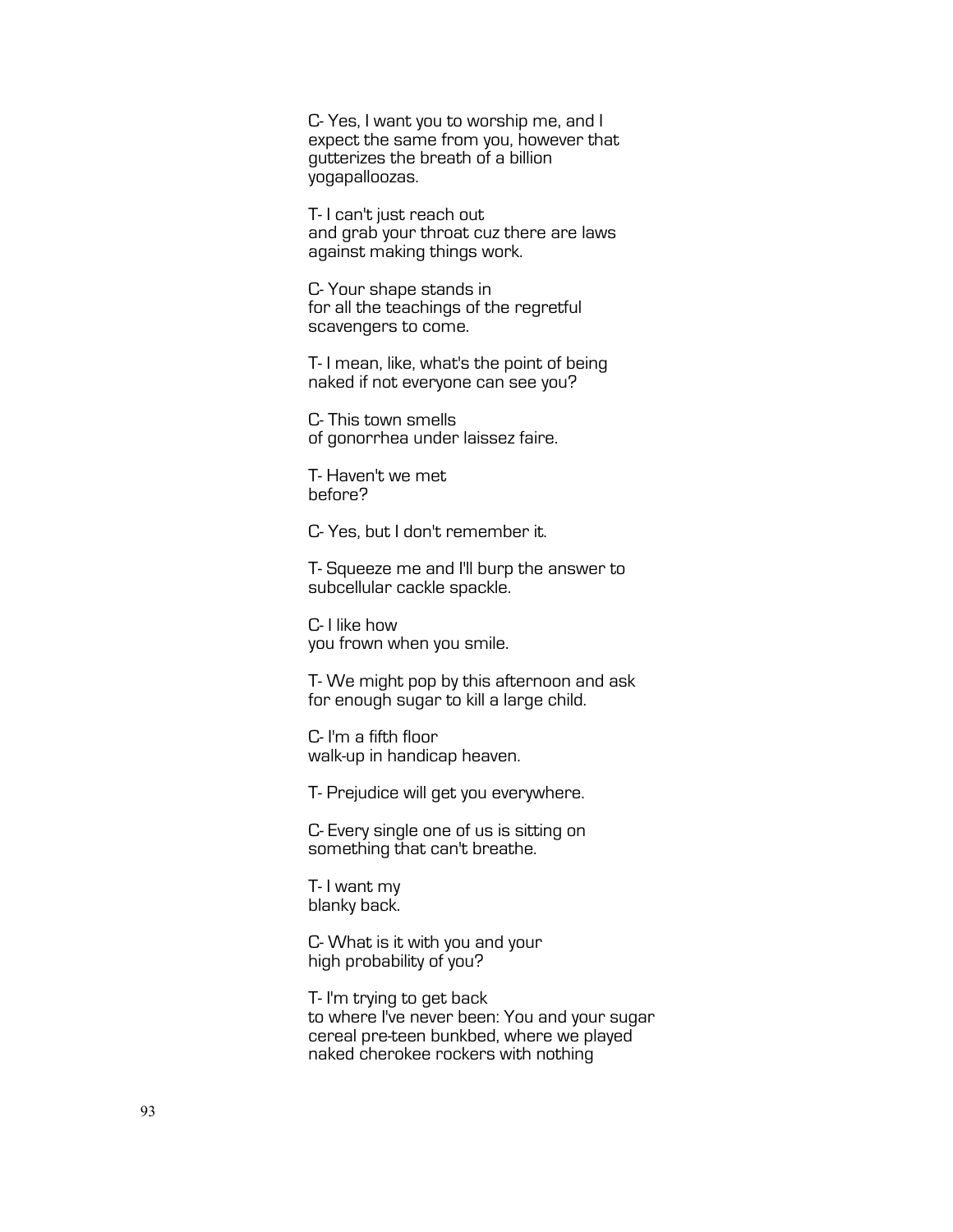to do but suck nitrous out of the cool kids.

C- If it gets in my heart, I spit it out.

T- Every door is open and off its house.

C- Now I lay me down to sleep I pray the lord to sell me cheap.

T- Won't you please let me enter you from a distance?

C- I love a false sense of accomplishment, as I must, for I'm thinking of our love.

T- Sing, O flesh bong!

C- Darker nights make for happier starfuckers

T- Can you hear me thru my mother muffler?

C- Pulse meter, pulse meter, meet me a pulse.

T- Are you coming?

C- No, I'm tied up.

T- That's what I meant, you slip knot!

C- I'd like to repair a port of lust lapse. I'd like to reprint a past of lopped lists. I'd like to repeat a pore of lost lumps. I'd like to report a pair of lost lips.

T- It's always a fence in the middle of a field.

J- You say:

C- There are so many innuendoes in the setting today.

J- I say,

T- your eyes could kill an iron horse.

J- You say:

C- Do you think when we grow up drugs will still have side affects?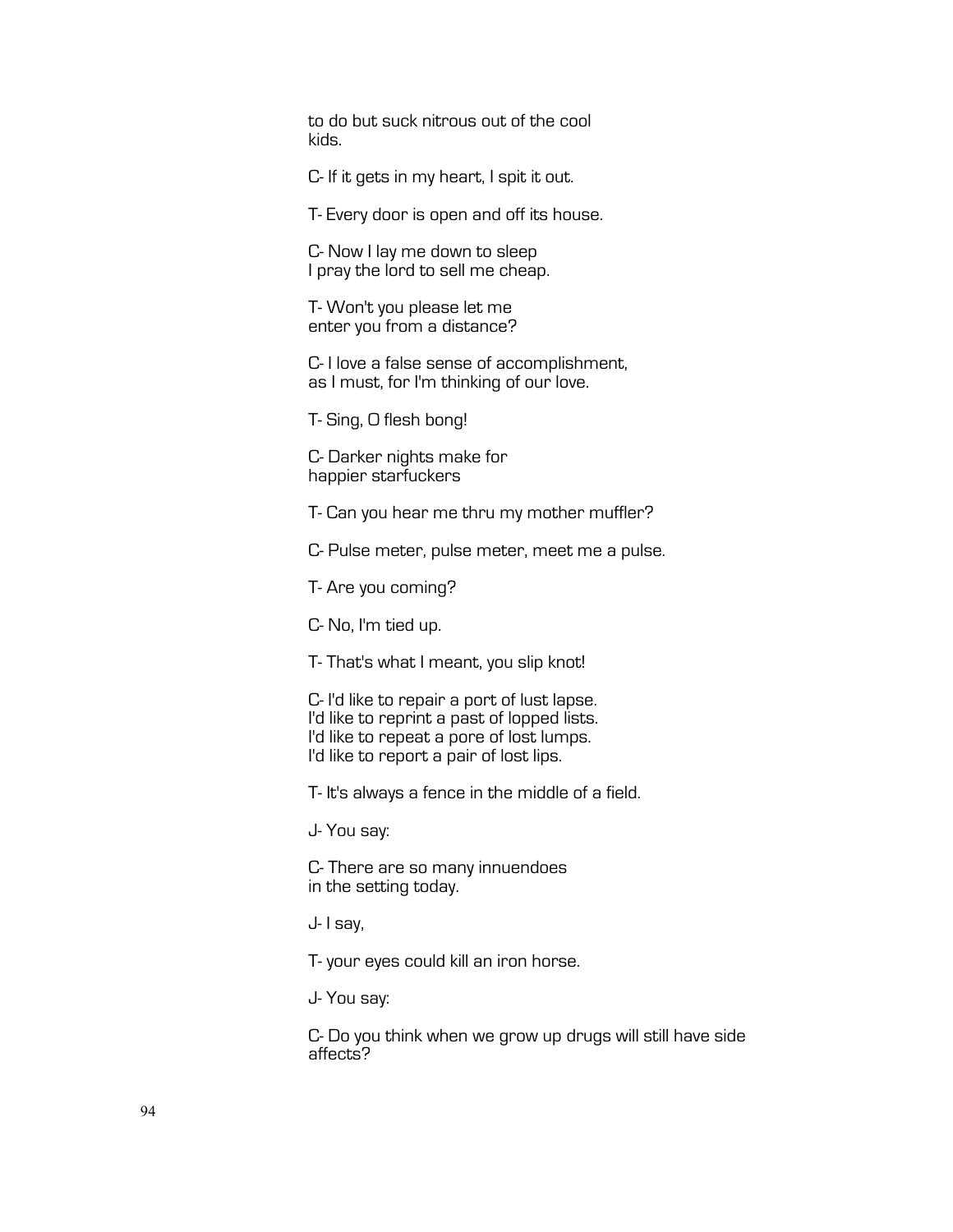J- I say,

T- do drugs have side affects?

J- You say:

C- I take issue with my irreproachable desire for your bacterial approach.

J- I say,

T- I just wanna walk into a room full of people I don't know and feel right at home.

J- You say:

C- You're a book I've read but want to keep, won't read it again, unless I do, but something about it gives me an awkward awesome sense of myself as the university of the moment.

J- I say,

T- would you mind playing with your hair so I can feel like that one rakish lad whose tongue sticks to the frozen pole?

J- You say:

C- Anything for my wingless cricket.

J- I say,

T- if I lived in you, who would my landlord be? And

J- you say:

C- The Captain of Team Looking Down.

J- I say,

T- so let's hide from each other and never come out.

J- You say:

C- I've got an opening but my cell phone filled it.

J- I say,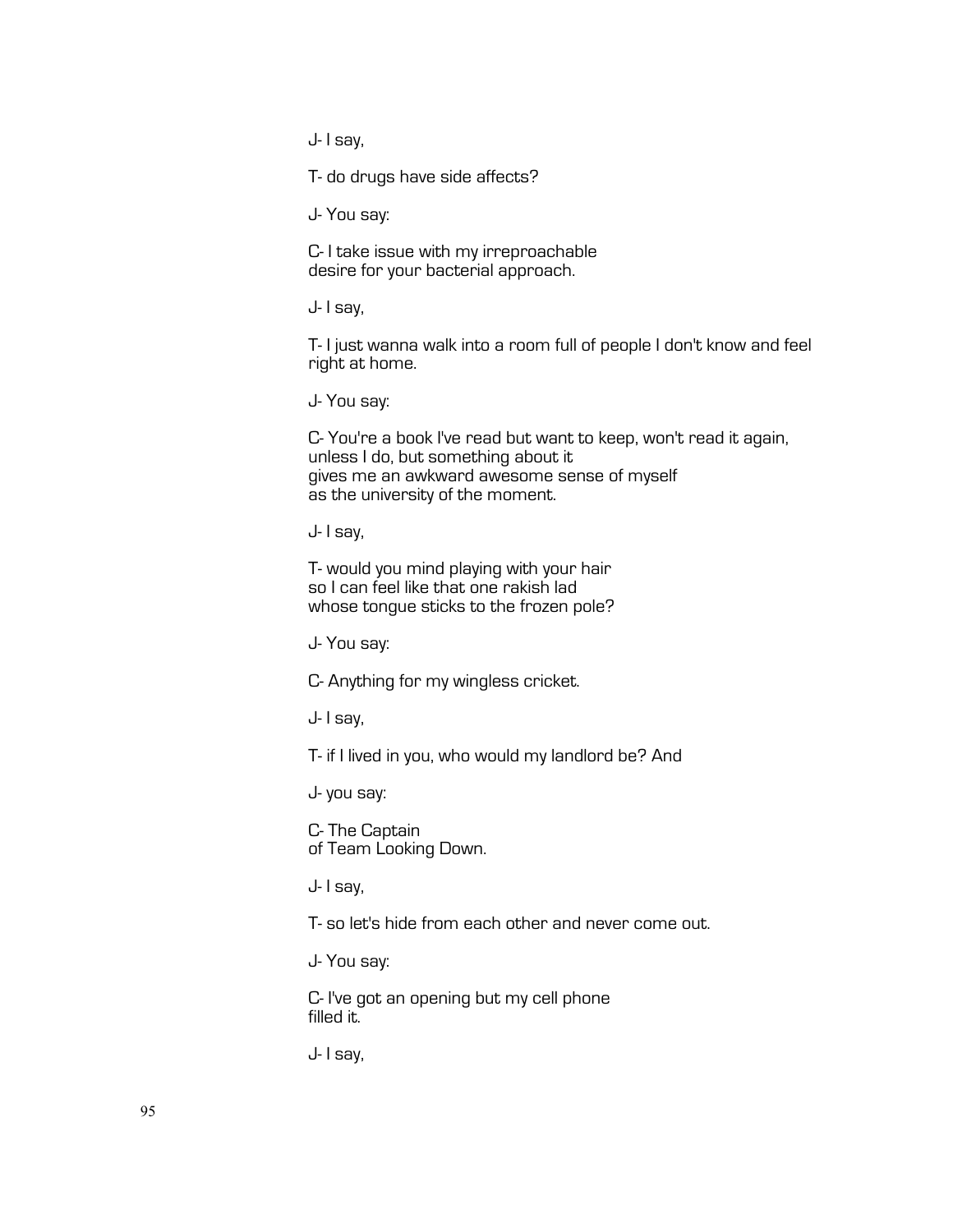T- so we're done? and

J- you say:

C- Like mudcake in front of a plus model.

J- and you say:

T- I shall be king for a day that never dawns.

I shall leave

my country in the lurch they call victory, and when you look away, I shall snap your portrait, cuz nobody gets my shit when I'm just screaming like I should.

I shall put my poems to sleep then lie next to them crying in a colossal diminution of the feat of intimacy's estranging powers.

It's 3 am. I'm alone in the center of the sky looking down on a midsized mistake in a state where only felons can vote. The goof in my ear seems to be sending signals of a horrible affectation to which he finds himself incapable, yet again, of putting pleasing terms. I turn, I die, I wag, I fart, I scream, "In my religion, and I have no religion, there is nothing substantial between us that cannot be whiskt across the pond by simply stating what it is we want without any fear of comedic recrimination." And he replies, "Tho I have no type, I can tell you're not mine."

C- My goal

is to drink so many imaginary men that I throw up, and in my hangover finally gain the impregnable resolve to coat my stomach with my mother's lipstick before I lift my skirt over my shoulders.

T- I'm sorry to interrupt, but I noticed you from across the cafe and I couldn't keep from thinking you might need help.

C- I'm sorry I'm crying.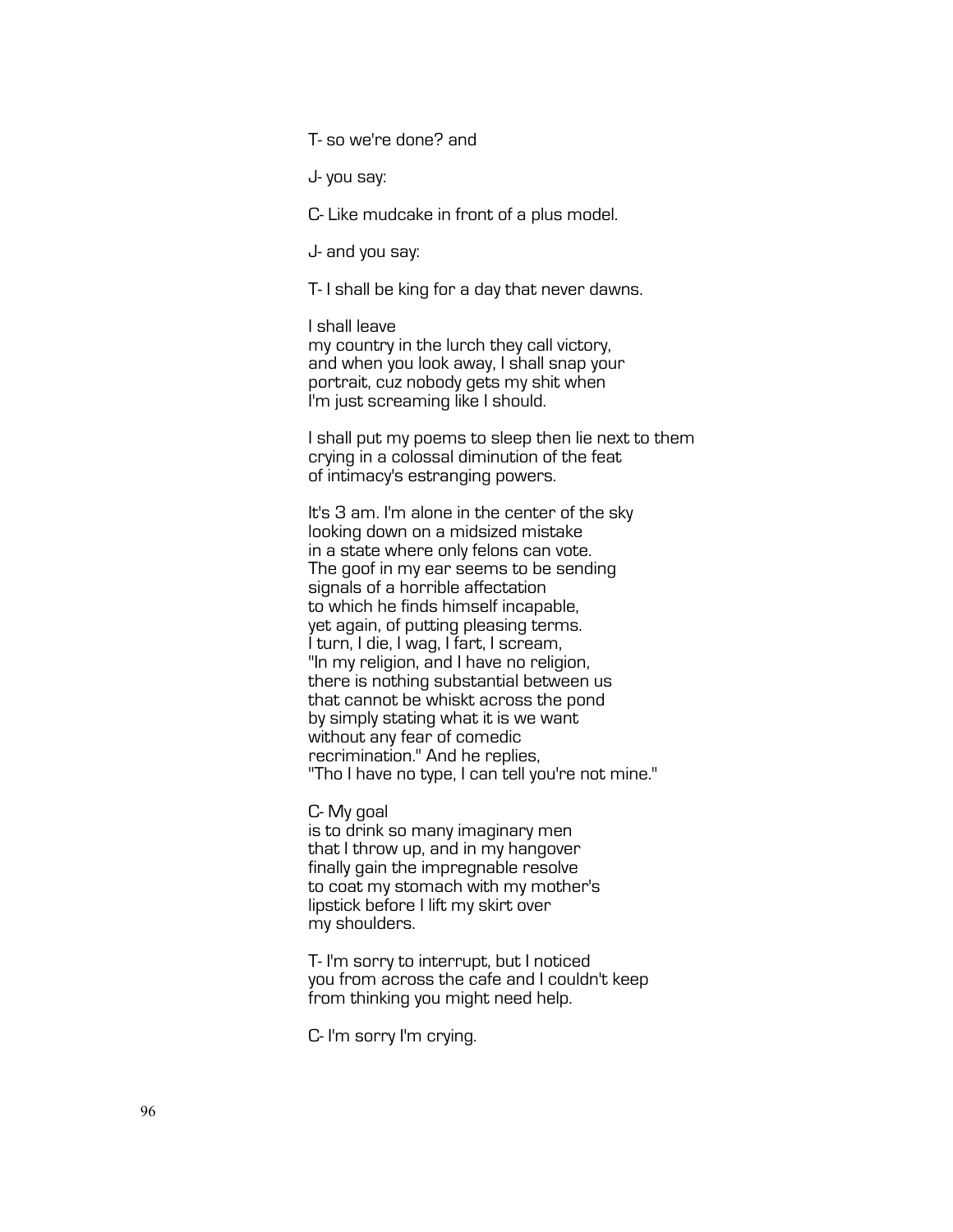T- Don't be sorry. Would you like to talk about it?

C- O, I'm just lonely.

T- Me too. It's hard, isn't it?

C- I just wish there was someone I could talk to, who would talk to me, and we could open up to each other and fuse with each other and then everything would disappear and then reappear in the incredible oneness of our I dunno.

T- That's what I want too.

C- That's all I want.

T- And someday, I bet you'll find it.

C- You think so?

T- Definitely.

C- You will too, I can tell.

T- Really?

C- Yep.

T- Well, it was nice talking to you.

C- You too.

T- Take care.

C- You too.

T- Who knows the form love will take now it lives under constant surgery?

C - Careful. She's the Asian equivalent to the Big Mac.

T- She entered me last night. It was a rental violation. She isn't real, but she's extremely welJ-versed in reality. In the movie in my dick, she's 16, but in the dicks that are in the movie,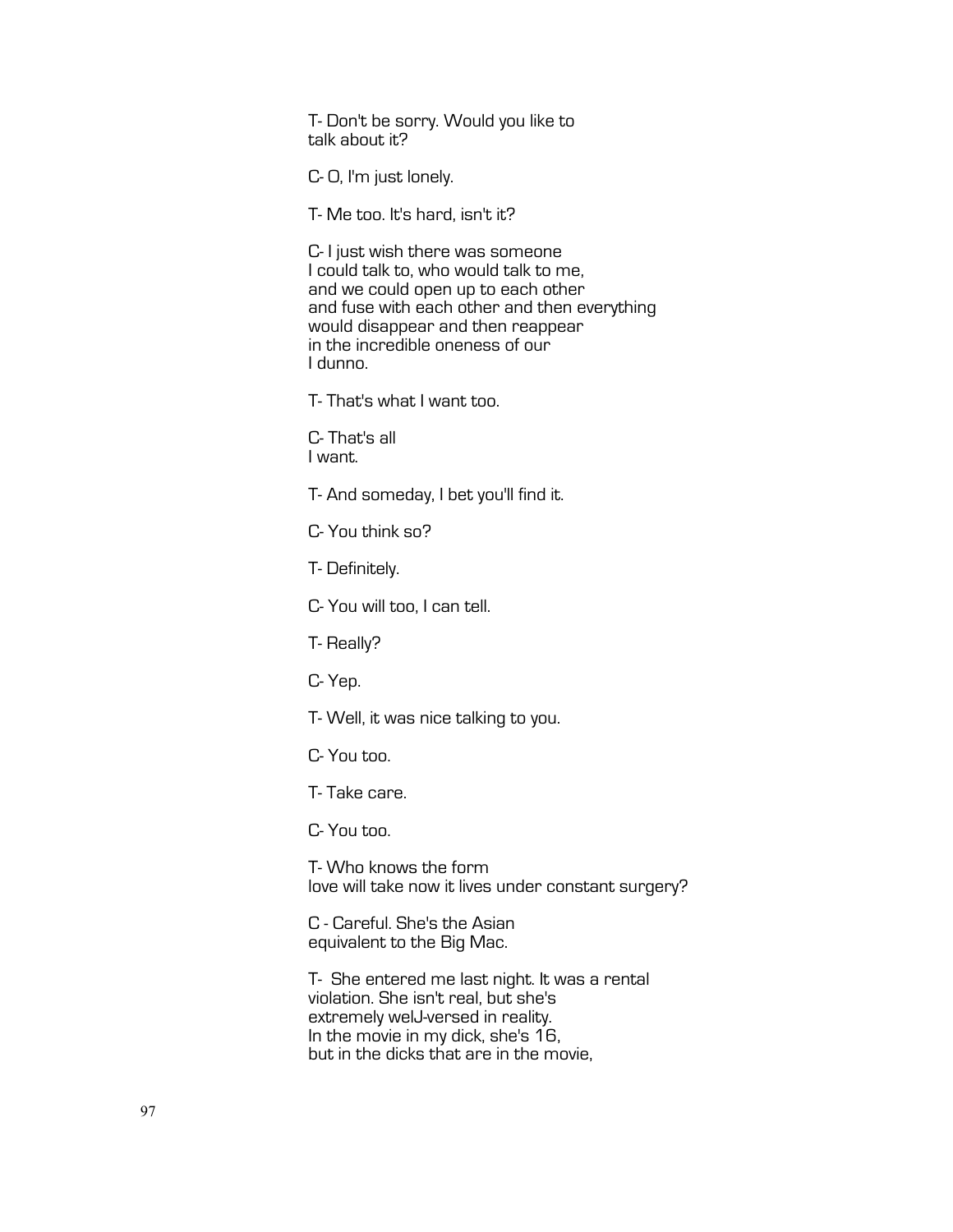she's twice half that. I prefer her skinny vision of herself. She's mine now, tho she belongs to everyone else. History called her a goddess, but history doesn't wear the pants in this nudist arctic diorama.

C- My formula is evident in my formula.

T- Perk it up, girlfriend. You just have to get drunk enough to crash into a house fully believing it will get you pregnant.

C - I fall in love when the wind blows, and my love is scattered by the wind.

T- Bring her in. We've many uses for her. She'll dust, replace the toilet twice daily, round up all my errant earplugs, fuck the mailman with his endogenous dogspray, but whether she or ye shall actually gain an intuition of your plush arrangements is something I'd prefer not to saddle my favorite band with. I am in love with her, making her conditional residence in me an embarrassment quite thrilling to admit to. Dear God, please let her never stop crying.

C- The point is to be close while moving.

T- I wish she wasn't just made out of light, elegantly composed by mysteriously motivated sales teams of halfway there suggestionists.

She's so fucking adorable I wanna shit in her poddy mouth and yell, "Dad, come wipe me!"

I'd like to sign off on her release from me but who wants to catch a rocket in his baby teeth?

C- Oo! Me! Me!

T- Who are you and why are you pretending to be so needy?

C- You are the brilliant American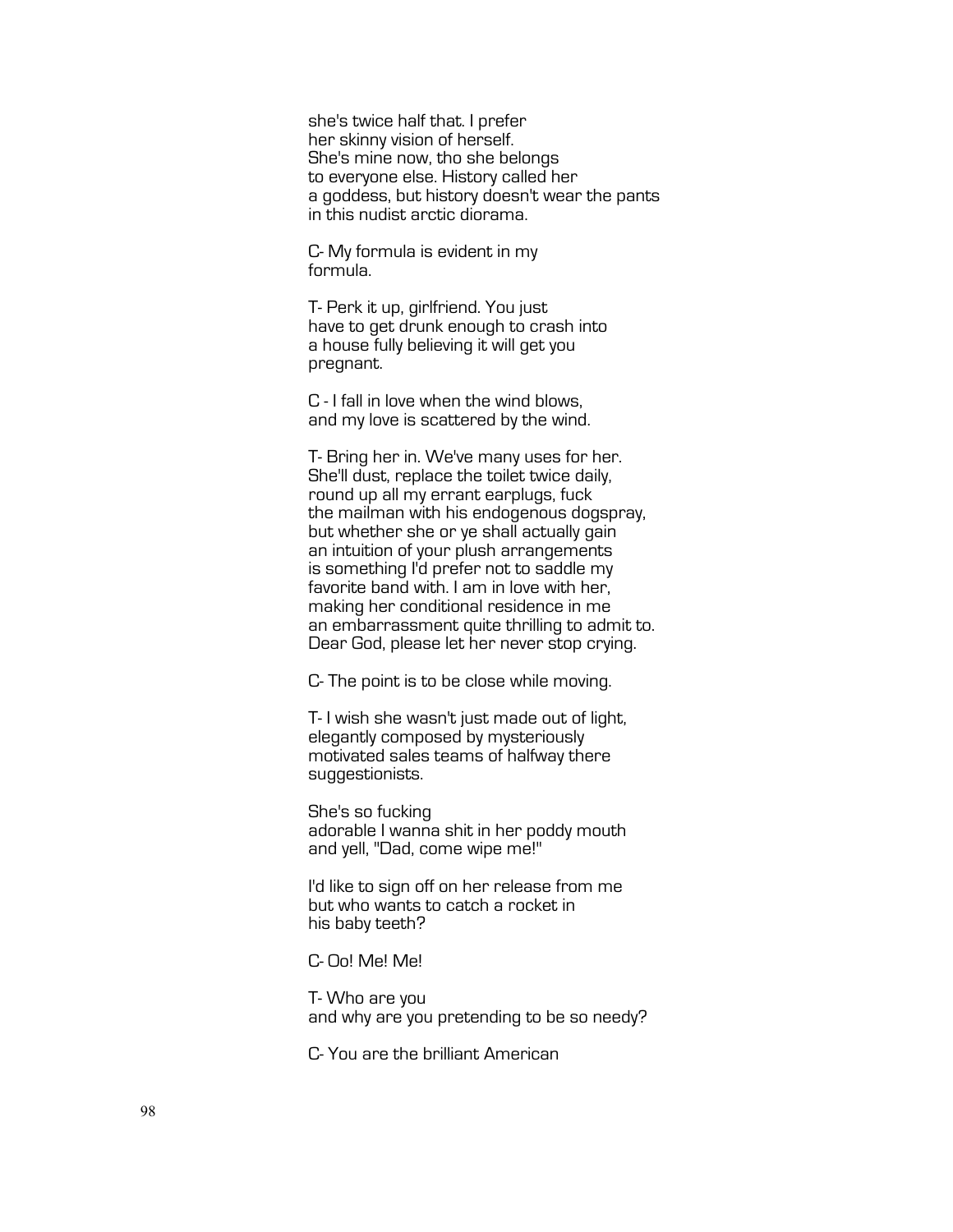version of waiting in line to be told what to like.

T- I've gathered all my photos into a tiny chip in my eye so now when I go out I can stay in.

C - How's that working for you, Mopey?

T- I shall o'errule you some day with a difference you do not yet know is governing your indifference.

C- We are the love believers.

T- We never blink in the candy storm.

C- When we die, we don't rot, we just drink more juice until our fluidly exchanged carapace of minty mutton heals the frayed yarn of the hibernating dean who declared loyalty to sickness.

T- Are you doing anything tonight other than coming up with something you're doing tonight to avoid doing something with me?

C- Maybe that's it.

We're just not meant to be on stage at this stage. I mean, who can make brain jelly love with all this I'm-okay coughing, late-comers flying in on broken glass atv's, critics asleep in their coke spoons, the psychotic red-headed midget upstairs screaming our lines thru the floor half a second before we blow them, windows onto the fashion dumpster, remnants of the prior hit peeking thru our blacks; why did we ever expect this would change domestic policy to be more in-line with our abrupt ragamuffin revelations?

T- The girl who just served me my veggie wrap has got to be no older than my wedding rash, but I still wanna dunk my liver in her silver mine slag.

C- Now I get it. We actually are together.

T- Ten billion fucking losers can't be wrong.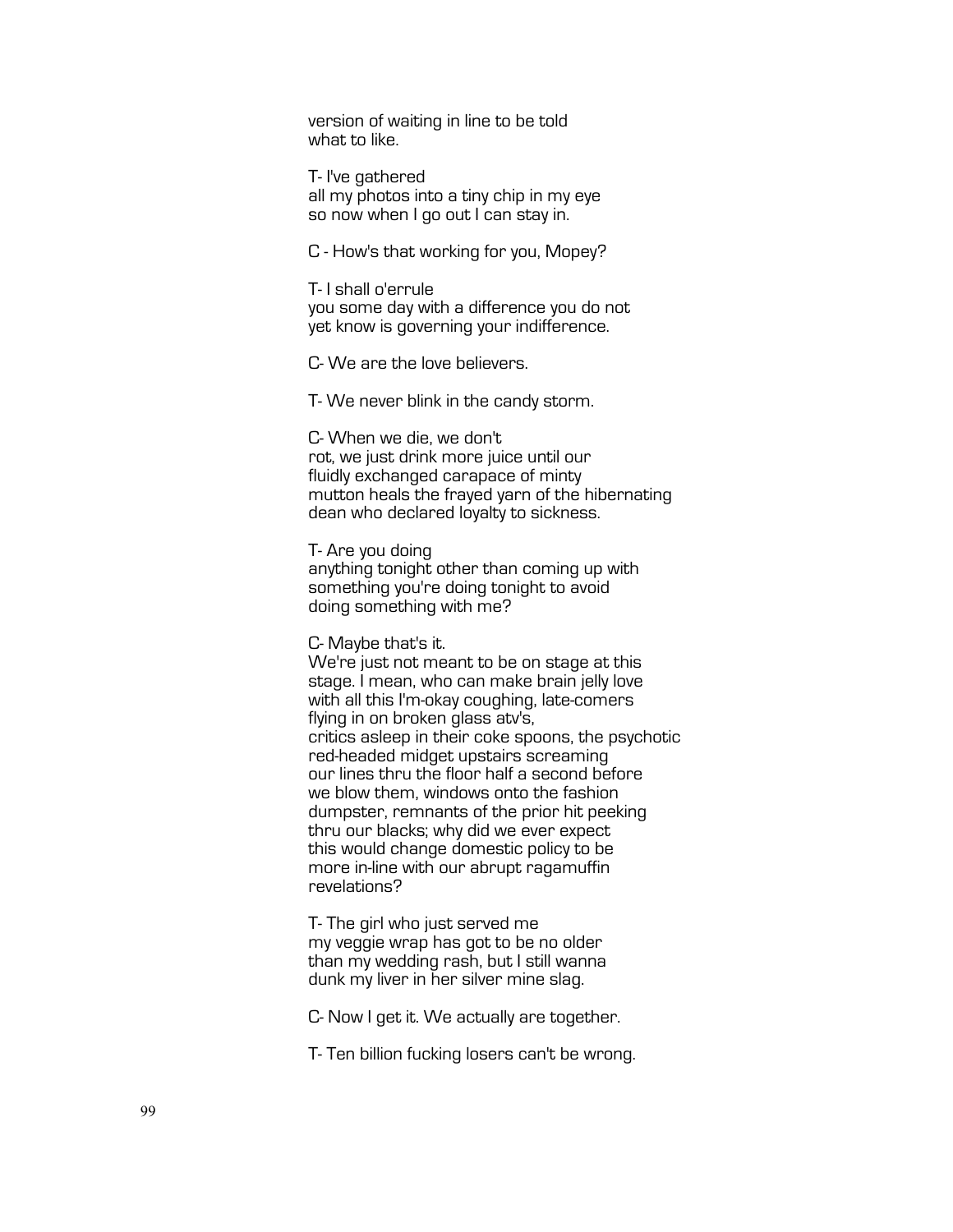C- We've broken the speed barrier standing our ground.

T- We make love by letting the help go.

C- Our relationship is as old as charging for fake levitation.

T- We've just let it fall into the middle of the off-ramp.

C- We've taken it for granted by some defunct foundation so drunk on dis- empowerment it thinks last night is the next big thing, so we live on top of each other, which, while physically impossible, is real enough to boost our withdrawal symptoms.

T- You don't like how messy I am, and I don't like how you think you're me in some crew so disgruntled by the recent union agreement they sweep the actors off their feet.

C- We measure our marriage in dog years and our only time together is spent lobbying seniors against strange signs of canine longevity.

T- No, we don't speak the same language, but between us we can yell in 23.

C- You haven't a clue in my appetizing murder, but you know the smell is there, and you like it, and that fucks with your head when you're not fucking your head.

T- Cuz, baby, ever since you lost your passive feminine militancy, you've diarized a life of impeccable distribution, and now what do you have? Zoos so expensive not even the animals can get in.

C- Wouldn't it be nice to speak like I want you to?

**During**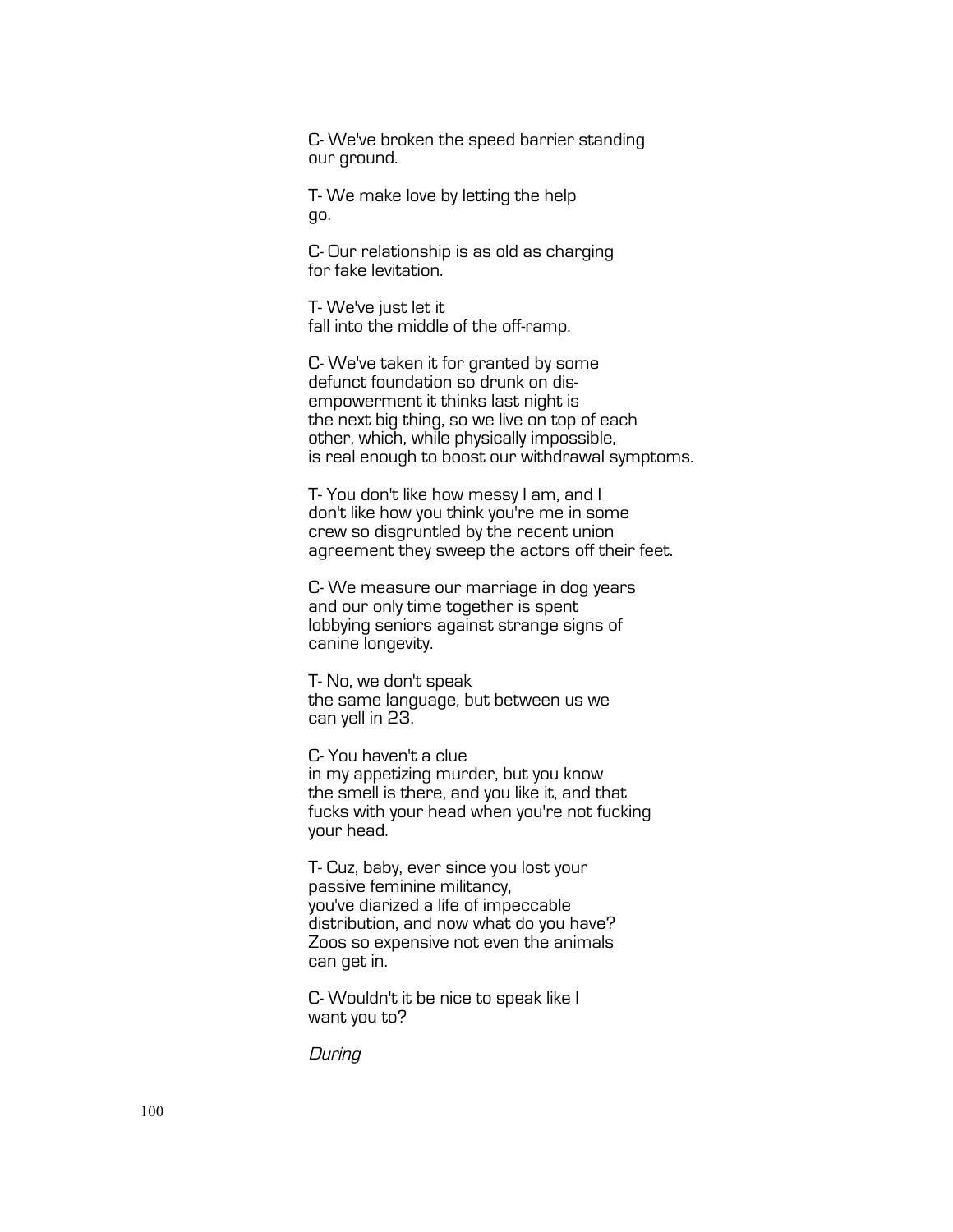T - When I met Juliet, she was dancing In a relocution of the first eruption Currently considered childish enough To exhilarate the diminishment Of sleeping with your predator Into generationally deadening Insignias of unperformable Heroism, for if anything ours Was the era of verus ab absurdo.

And with her first twitch, I fell to the floor. Hers was a form one could Swim in, had one not given up swimming In such forms due to the downside Of swimmer's ear bringing with it all manner Of unechoing reverberations, A form she wielded like pixy wind Startling some next-gen applicatio n Into cross -format gush, a form that danced Thru my mind like the ocean in a flag, Motion so wedded to motive it meant Nothing when they fought. O how she shone With the oscillance of all unsettled suns. So lustrous her transparency, looking Thru her you saw her.

#### God, she

Is your daughter, and you have given up On her curfew, dropping the hang -tongue World into her ultraviolet scotoma, As she slimes light. Gorgeous, gorgeous, gorgeous, She so supple sharp, she sprang from her pants Smoked rebirth over the paralyzed Spasming neophilic masses, Like nothing ever happened without her. She is what we eat when we sleep.

Every man of the house dumpt his smoothie Into her shoes, hoping to go as her To his execution. She was what Foresight had evolved into. To say she was grounded implies a ground She hasn't yet become.

This is the sex of the storm. She is a message to me from my children Stationed on some mutagenic capsule Saying, "Father, we are flagging you down, For she is our desired emergency."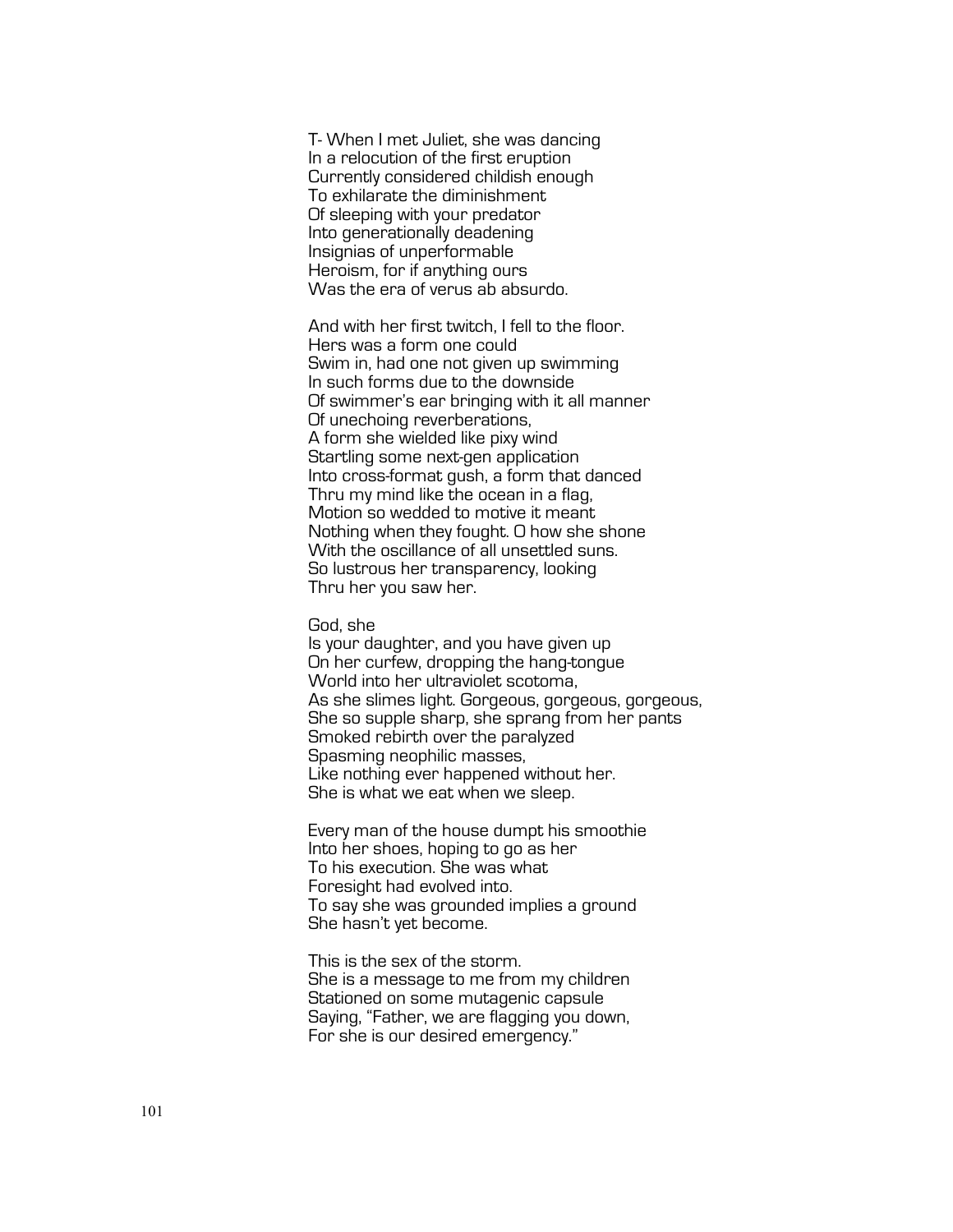Her lips played off each other like two slides End to end, faux-memes crashing in blossom Extemporaneous primitivity That swisht like tomorrow's wagging tail, Chiming, "When I grow up, I'm going To be a teenager."

# **Following**

Juliet's performance, the cast and kind Went to a bar, and as I had workt with The producer in pornography And plagiarism, I was invited In gest. We started the night at opposite Ends of a long table, and as I had No hope of meeting her, I proceeded To assault my neighbors with bragging Disguised as curiosity, until I heard my name being called from the other Version of the room. It was the producer.

C- "There's someone I want you to meet. I've been Telling her all about you, telling everyone How important you might someday be."

T- And so it was that I met Juliet. After our introduction, she rose and walkt Directly to where I stood an unsafe Distance from the table, and looking so Deeply into my eyes our spines rubbed toes. She whispered like space junk recently Upgraded to possible flying baby:

J- They say you're a great [insert profession].

T- I have been known to grate on those who lack Soft behind their shield, but the only greatness In me is my great desire to serve The greatness in you.

J- So you enjoyed The performance?

T- You mean all that stuff Happening around you?

J- No, I mean All that stuff happening inside me.

T- That was as far from performance as I From feeling capable of commenting On what's inside you yet.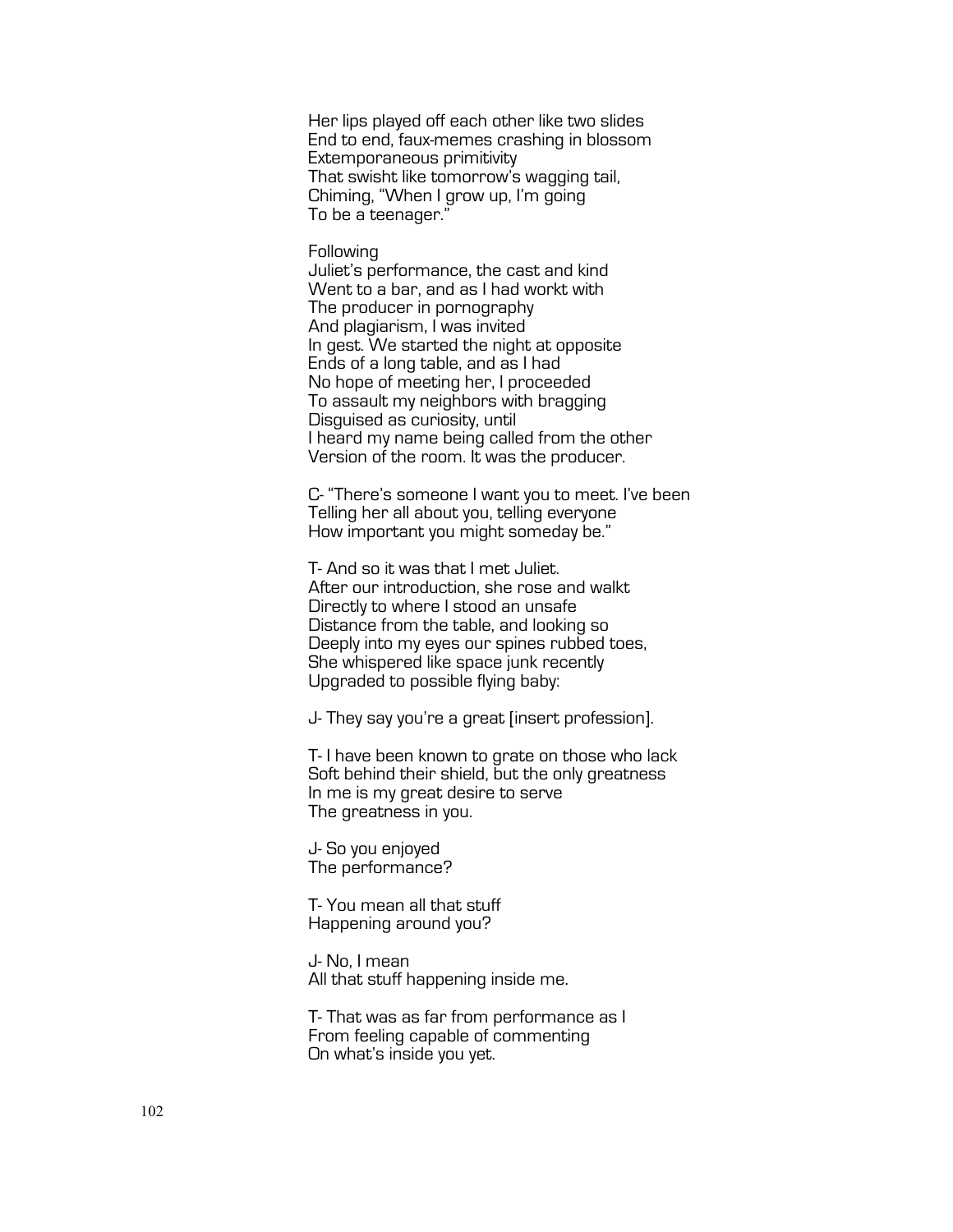J- Are you one of those Who's against theater in the theater?

T- I'm against what in the theater keeps Theater from being more than theater.

J- Demands that usually end in divorce.

T- I guess I believe the action valued By theater is now most importantly Depicted as the drive to escape theater. I mean, what else are you doing when you Base what you'll become on what I've been?

J- I am filling my body with thoughts I love.

T- Yes, and why do that? What is it About you that makes you feel genuine Doing what is meant for everyone?

J- My desire to make the general Personal is not only self-creating, But feels an important aptitude To defuse, to share, to educate in.

T- How do you get to that place where you feel Like you're not there? Do you feign a wild Reception? Do you pity the eye That loathes you? I mean, what flavor are you On stage?

J-You're in my mind; you tell me.

T- The taste of my fingers in the face of fear.

J- Then why do you seem so out of work?

T- I need your body.

J- I need Your information.

T- Where are you going When you look at me?

J- I am too full of you To speak for myself.

T- We measure each other, So we are infinite.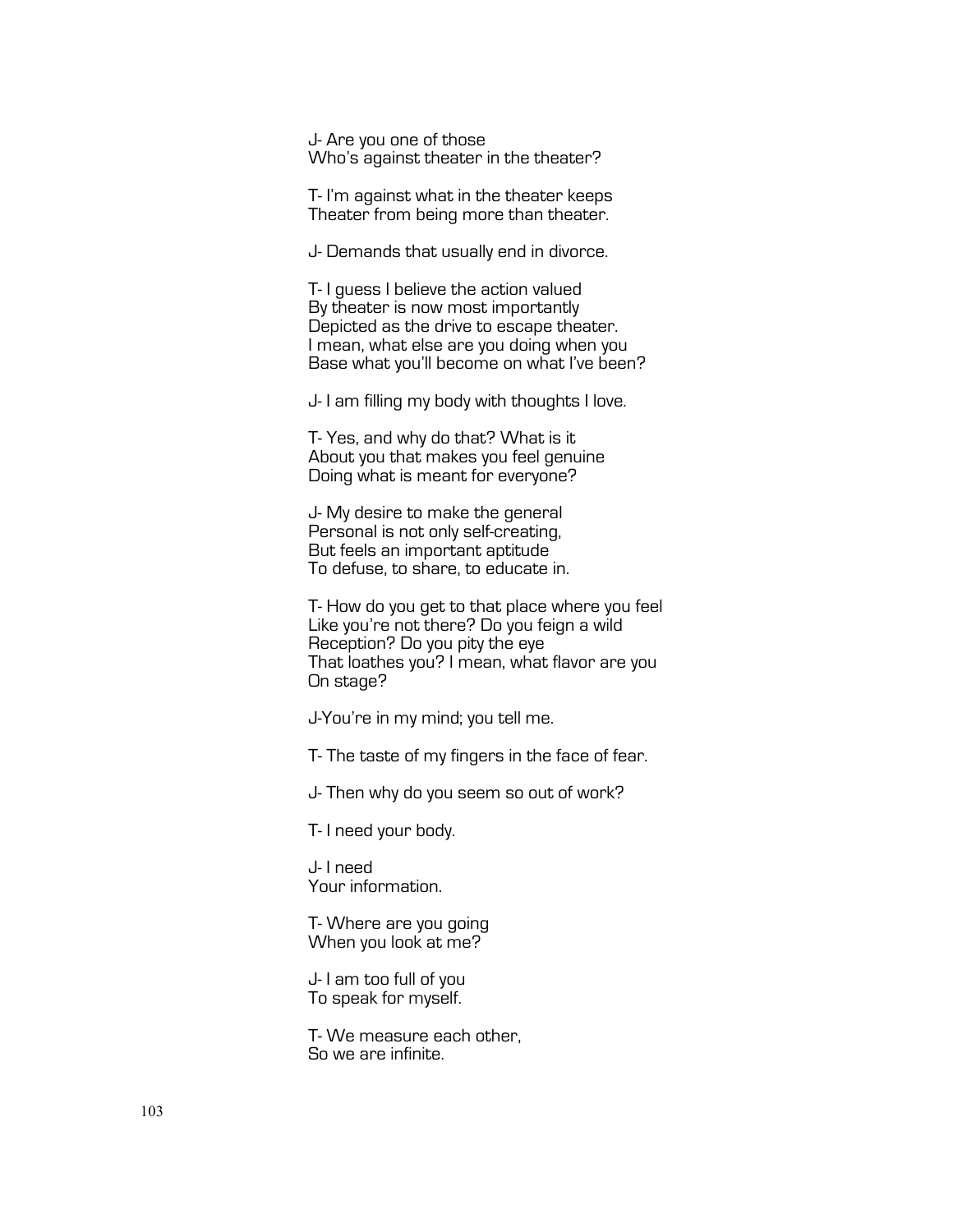J- You have dark circles Under your mouth.

T- That is your wilderness Of waiting.

J- But where am I in all this worship?

T- I see no solution behind my absorption Into you.

J- You cast me and I hook him In the mouth, and he says what a lovely rock. I think I will eat it, but no, it is My elbow, and I am broken by my will To behave. How will this all end? Neverish, As always. Place a lamp above the bed, As we may choose in what recess we gaze Against the too parallel day that shoots The fountain of youth into our eyes Before we've learned to close them with a simple Line about drowning in a dry hump while Everyone's looking.

T- I don't doubt you, And there's the crazy pitfall we enact Every night by tripping up in a state Of admirable gullibility.

J- Nothing is harder than what we do, except Not doing what we do.

T- The cast and crew spilled into the street, And by acting like I had nowhere to go, I ended up alone with Juliet. We each pulled out a cigarette and smoked, The energy between us lighter, both Of us, I assumed, wrapped in the heavy Shroud of uncertainty as to the next step In our standing still dance. I askt her which way She was headed, and offered to see her home. She was staying across town, and a journey Across Central Park at night was deemed The quickest route. She was nervous at the thought, And I promised her she would be safe in My presence, a promise I half meant to keep. This seemingly comforted her, which made me Feel very, very good about things. We spoke more as we strolled thru the dark park, Totally alone, everything slightly wet,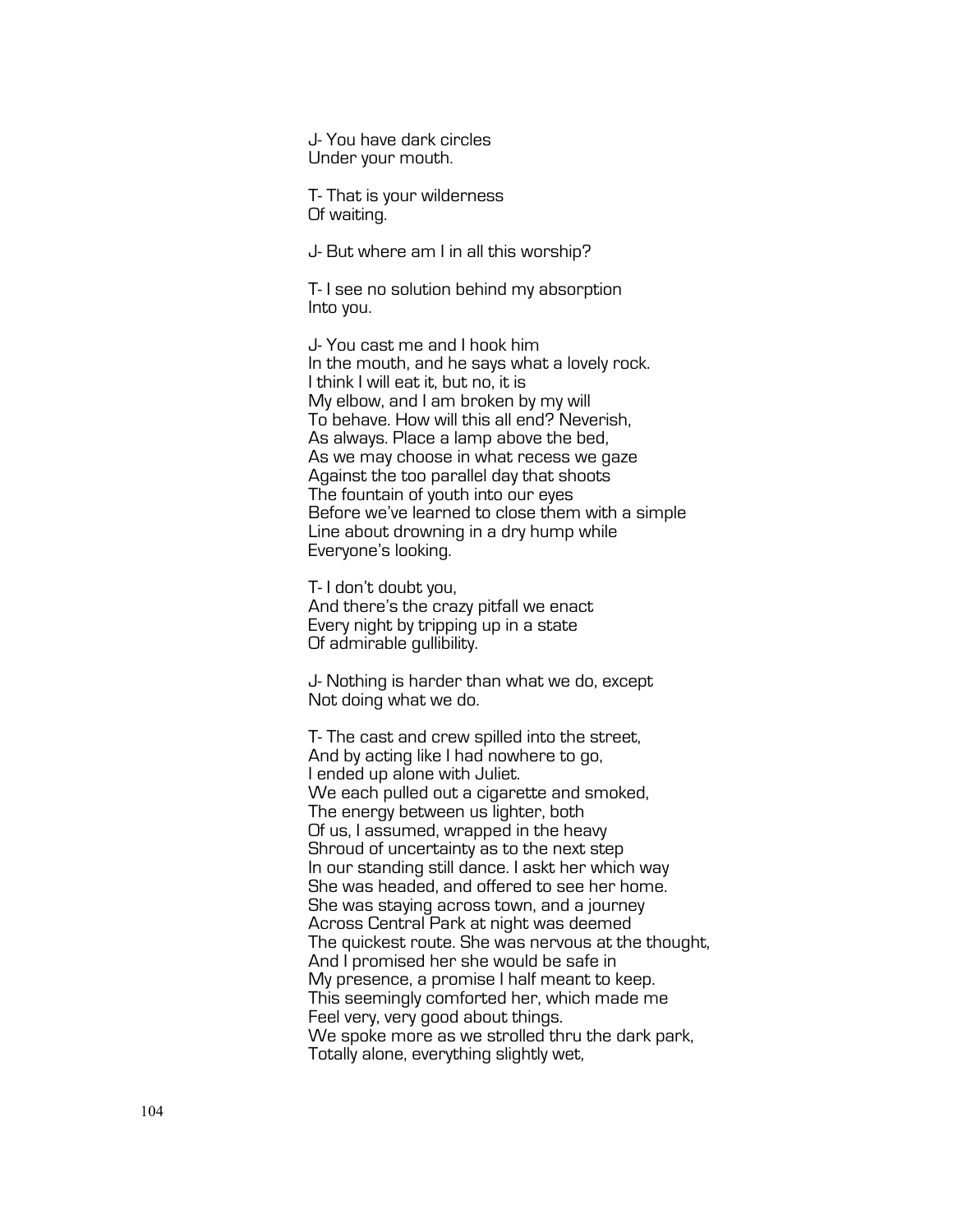Occasionally glimpsing each other In yellow lamp glow, then disappearing Into a more viscous blank, we smoked, laught, And let the conversation roll across us. we talked about acting, the german word for trying To get laid, stood close, spoke rapidly, Gesticulated sharply, locking eyes, Interrupting and being glad to be so, Laughing, striving, wondering together, Thrusting huge electrical jolts Of empathetic soul vigor directly into Each other's chests, synchronized mouth Swimming, touch foregone but had, swaying, Swinging, lunging and not landing, drinking Smells, eating sights, thrashing in language, Easy as trees, bright, palpitating, laser thin Flesh volleys slamming repeatedly Into our dark twisted gawping word mist, staring, smiling, great vaguenesses Clouding us with intense sexual shine.

We finally emerged from the park, and came To her building, the very one before which Lennon had been shot, or so I thought. We embraced, she kisst me on the cheek, And before she went inside I let her know I'd be available Thursday or Friday, and that I had a show on Saturday I'd love Her to see.

- T- She said
- J- that's great,
- T- She said
- J- I'll be there,
- T- she said
- J- I'll get the info from your friend,
- T- She said
- J- it was wonderful to meet you,
- T- she said
- J- I look forward to seeing you again,
- T- and then she disappeared.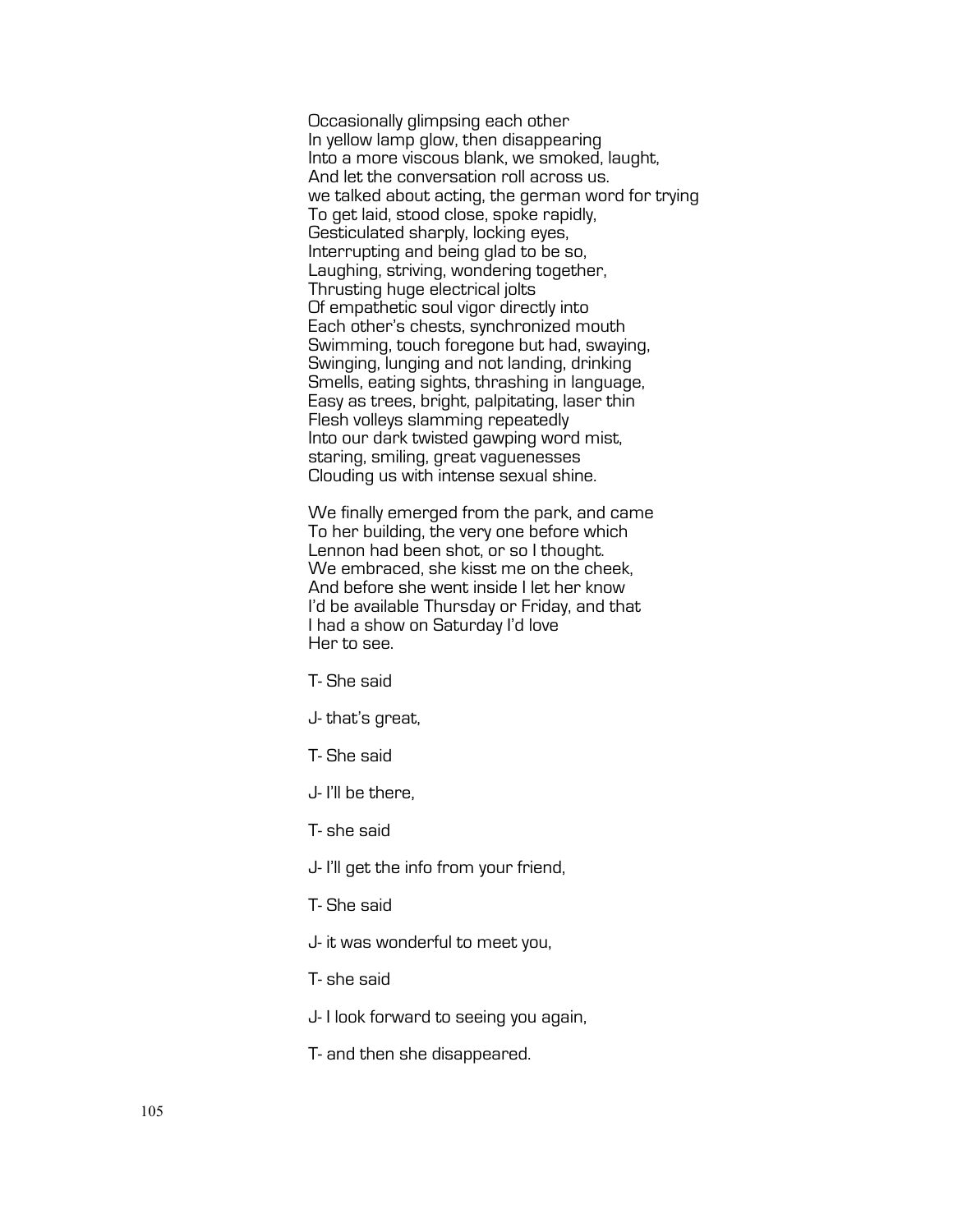I walkt

To the subway, and as I stood above The stairs, harsh light belching from the earth Like a radioactive geyser Of rapid sitting, I thought, she likes me. Does she like me? She's got to like me. Why would she spend so much time talking To me if she didn't like me? Why would she Have let me walk her home if she didn't Like me? Why would she have stared at me Like that if she didn't like me? No one Stares at someone like that unless they're thinking Something inappropriate to say Too soon, you know, something like I like you. She did those things, and why would she do Those things unless she liked me? She likes me. She's got to like me. There was an energy Between us. It meant something. It was unique. This doesn't happen all the time. There's just No way she'd act like that unless she was Feeling like that. Like she liked me. She must Like me. She's just got to like me. She likes me. The train ride took 2 1/2 hours. It was 5 am when I opened my door. I got undresst, laid in bed, my wife Sleeping soundly beside me, and I reacht for my intangible Juliet.

J- You're smiling.

T- It's my allergy to you.

J- Such a brilliant man.

T- You shine, I reflect.

J- You made me feel alive tonight for the First time since the birth I can't remember.

T- I feel as if I were born of you.

J- A second life, and we give life to all.

T- Touch your face.

J- Only if you assume me True enough to nature to accept.

T- You're so focused.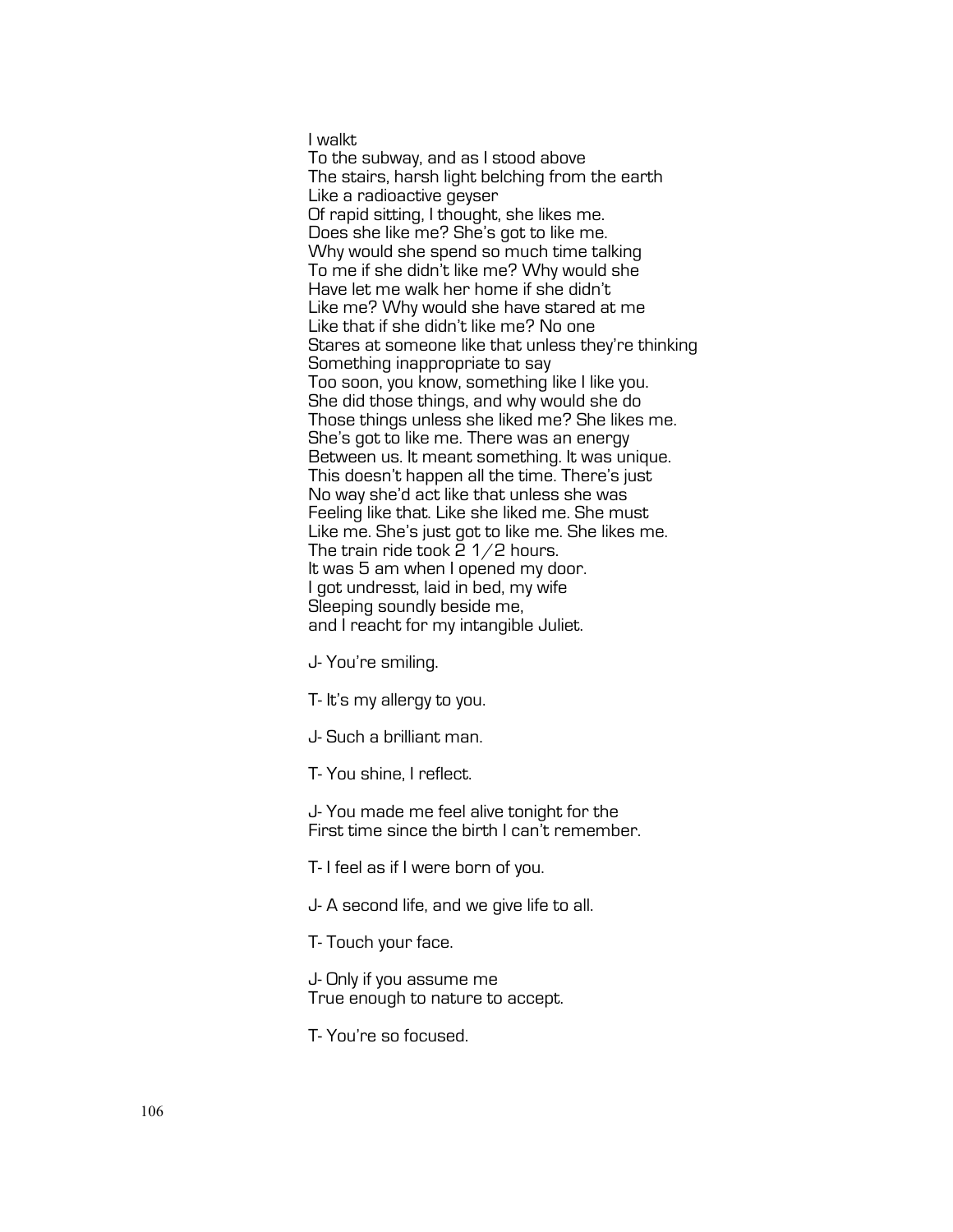J- A potential I never knew I had.

T- I am a starfish Clinging to a cliff.

J- The sea shall rip you Free.

T- A reunion, self to self, time to light, Was to can, thru you, tangled in your hair, Swimming thru your translucent skin, As you lie on top of me, I become Weightless, put wings to my words, Fallen into your esker, sinking, rose Above my body. I love your lips Because they spray delicious cookies. Toes tangled, eyes rubbing, our skins Won't keep it down. Your hair is growing Into my head, I've got a chalet in your pelvis, Nipples keep getting in my throat, We've lockt elbows in my mouth (around the moon) Pieces of your heart are under my nails, Tummies are touching, digest in my head, Whose ankle nose is this? I think I Just kisst my ass, I'm on my back And I can see you beneath me, we're swapping Drives, we are the mist making moon, I like it in your dream, we kiss, we hump, we melt, we start,

T/C - and we are Juliet.

After

T- I never saw her again. I'd invited her to my show, Me, but She showed me. I tried to contact her, But nothing. I never saw her again.

It took me

About six months to get there, but I've finally Come to accept she didn't like me. I mean, sure, she liked me well enough, but She didn't really like me well enough. Girl like that, you know, she walks in Pretty intense circles, big circles, Like only comes back around once every 3.62 million years type circles,

Maybe she thought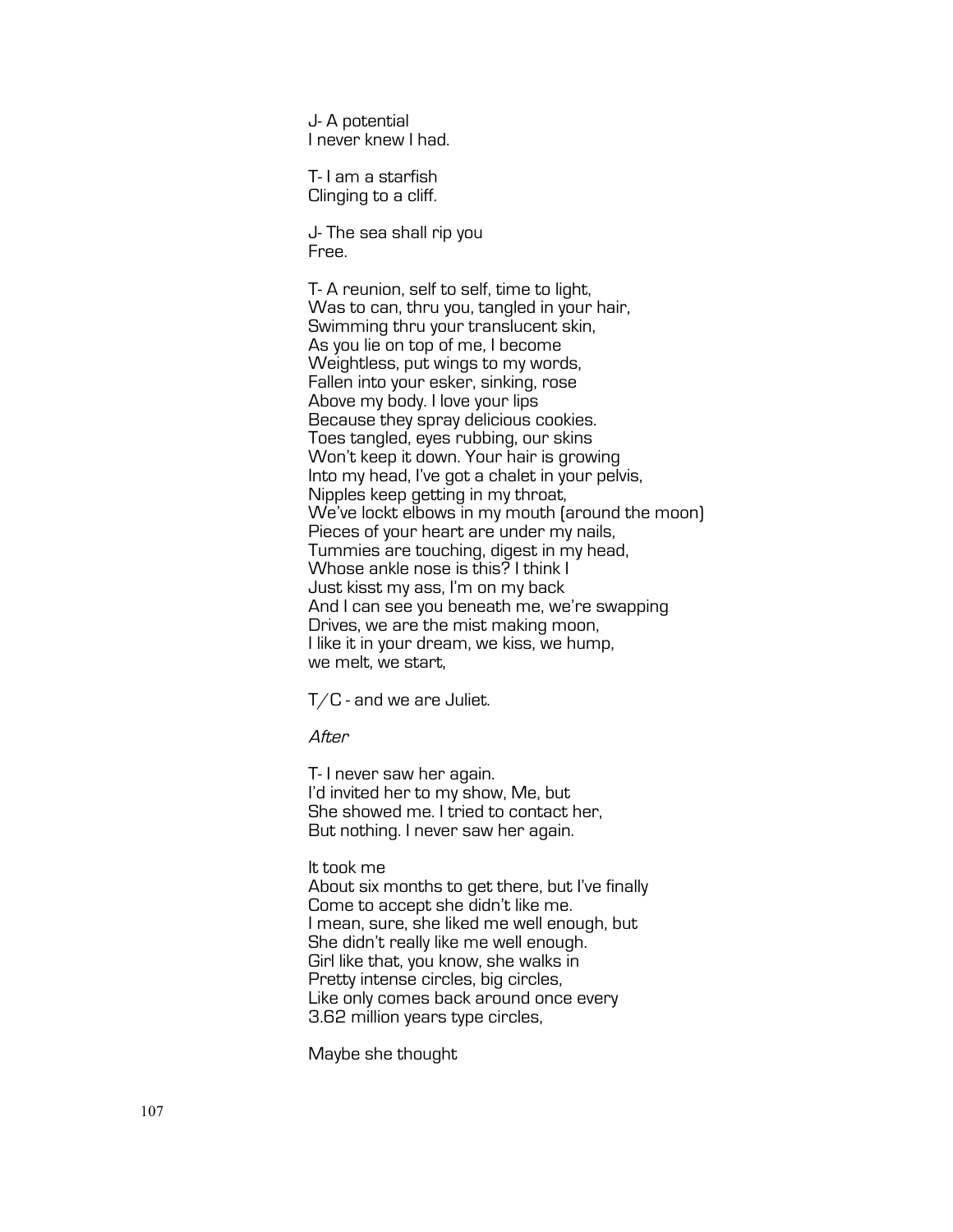I was a pretentious prick. Maybe I am A pretentious prick. I do tell myself All the time, you're a pretentious prick, But I always thought it was something No one else noticed.

For me she was a star, and when I saw her the lid poppt off the world And a trillion little earth friendly plastic Wedding cake figurines swirled out And danced thru my brain and it seemed to me Like the ultimate coupling, like she was Born to bear my bumble babes, but for her It was just one more hot night at a bar. Just another conversation, another Chance to act, just another chance to be Juliet.

The thought of this

World where there are Juliets and Those that actually get to taste them, The thought that this world exists without me Both tempts and revolts me. It tempts me because I want in And it revolts me because I know That were I in, what I felt with Juliet Would become mundane, like a drug That's lost its jellyroll. Then again, Fuck that. I want in. I want it all The time, yet none of this demeans her. Juliet will do what Juliet will do.

C- I've never known what to answer, even when I was very young, when askt, "What's your favorite color?" I mean, on the basis of what am I to make such an assessment? How each color makes me feel? But how do I arrive at that sensation? Do I actually trust myself to know myself? Do I actually feel my relationship with color to be something I can understand? If all these colors make me feel all these different things, don't they cancel each other out, leaving me, in effect, feeling nothing, or feeling a plethora of things?

J- What does plethora mean again?

C- I think it means too much.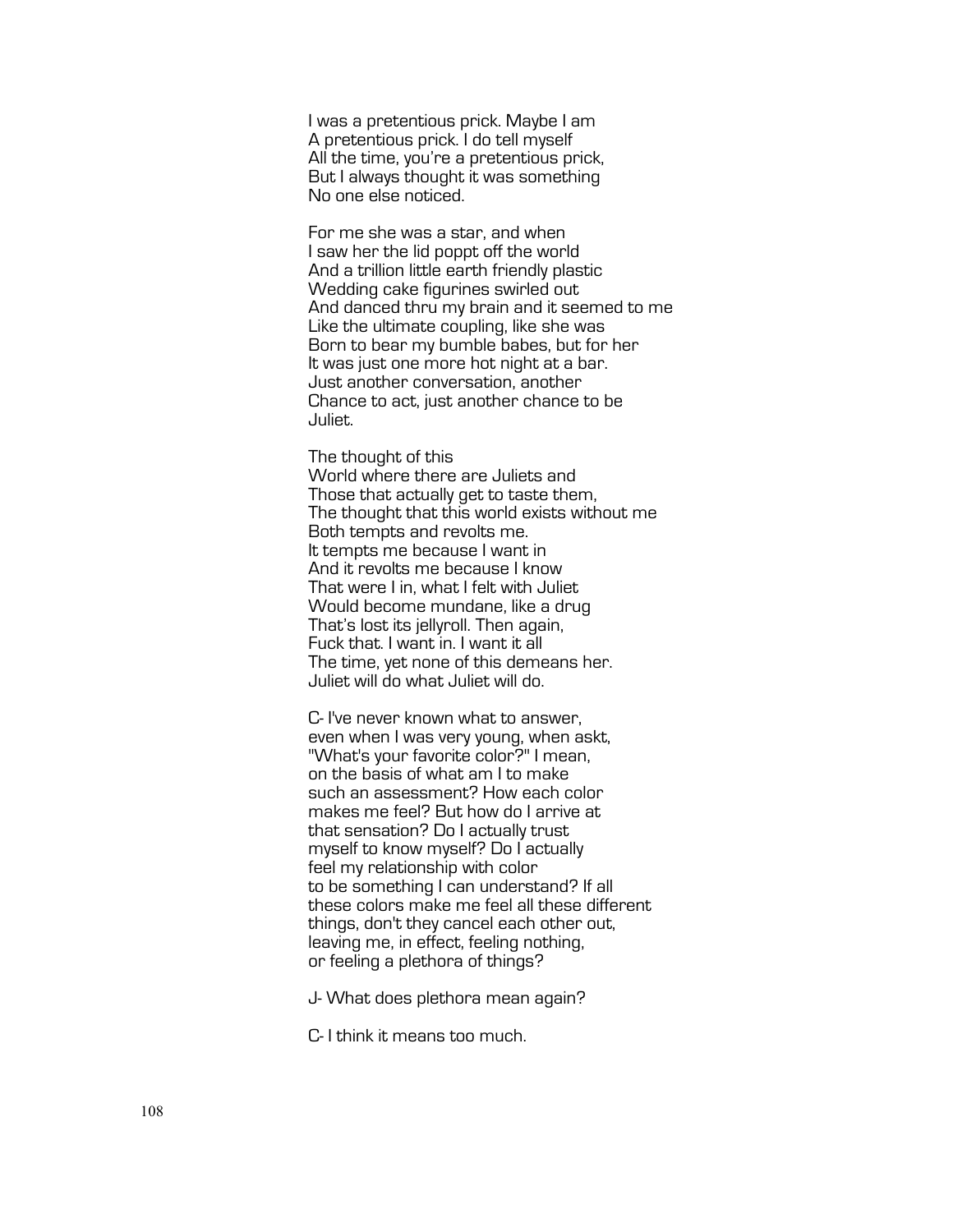T- No, it means too little.

C- Yeah, same thing.

T- Not really.

J- Yeah, same thing.

C- What should we talk about?

T- What is there to talk about?

C- Before we can figure out what there is to talk about, we've got to figure out what there is.

T- What is there?

C- My first reaction to that question is that great painting is an affront to me.

J- What?

C- I'm sick today. I'm told that makes this a sick day, which makes this your day in the annals of oracy,

T- So I ask you, mule, what's wrong with my work? Why do people leave just as I start to spray the room with thrilling infection?

C- Am I too much?

T- Too little?

C- Too lush?

T- Too sparse?

C- Too raw?

T- Too polisht?

C- Am I underdone?

T- Overdone?

C- Am I pretentious?

T- Am I feckless?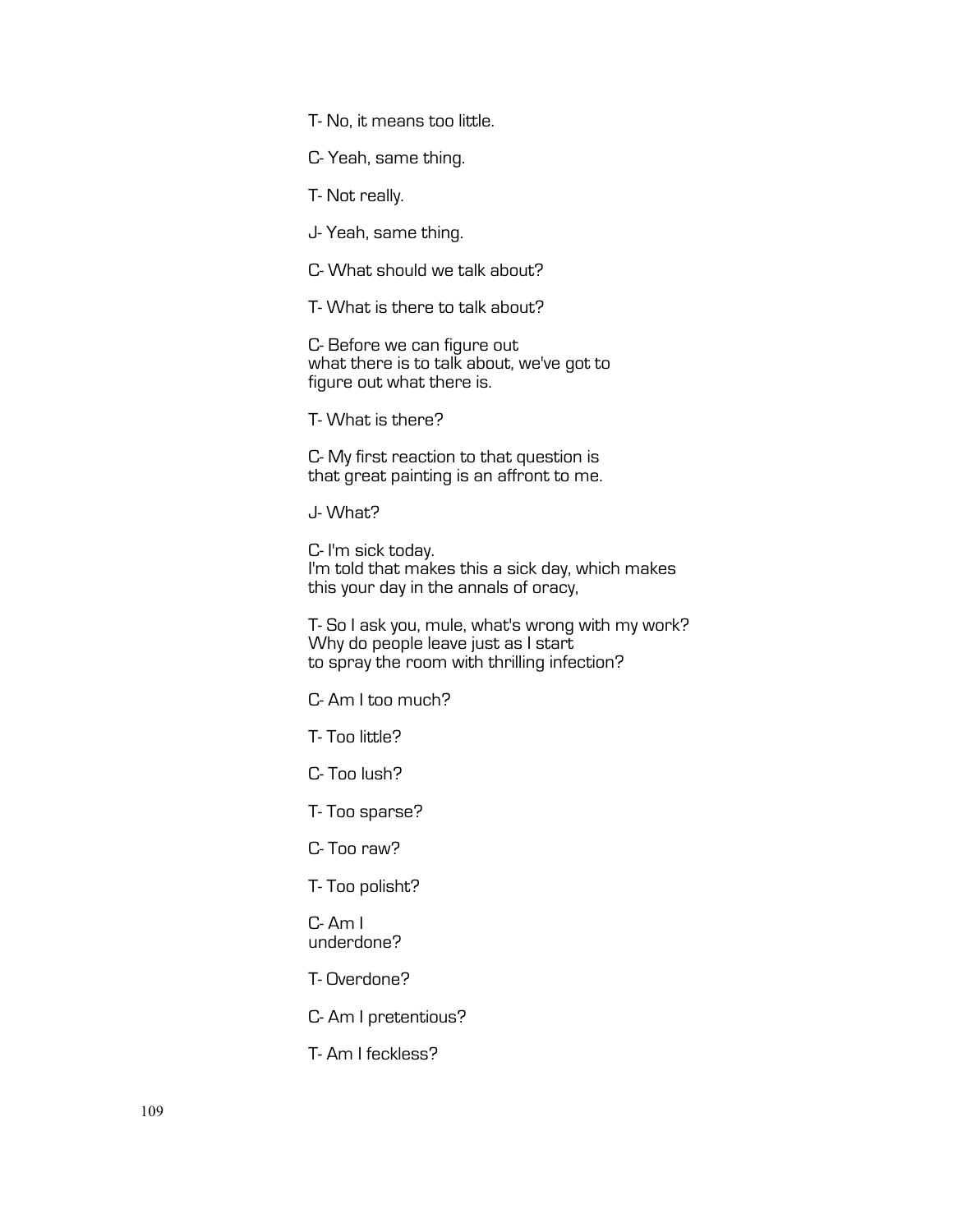C- Am I too crude?

T- Too neat?

C- Inevitably, it's because I'm ugly. Were I beautiful, no one would leave me. Yet, of what is my ugliness constituted?

T- I think people find me angry.

C- Unclear.

T- Problematic.

C- Discomforting.

T- And something about me throws them back on themselves.

C- And they don't like that, cuz they're heavy, and it hurts to have something heavy thrown onto your back.

T- I think people can tell I'm talking to myself when I'm talking to them, but of course I'm not alone.

C- Actually, I am alone

T- So being with me is lonely.

C- I don't believe in character anymore. I don't believe what we call a person with a personality is what a person really is. I believe we're all basically the same thing, it's just that thing is hidden beneath varying degrees of unwillingness to be down with it. What is this thing and why our unwillingness toward it?

T- I don't know, and I know this is the easy way out, but I want out, so doesn't it make sense I'd take the easy way? Why should I take the hard way? Or rather, Why do you want me to take the hard way? What are you, some kind of armed accountant?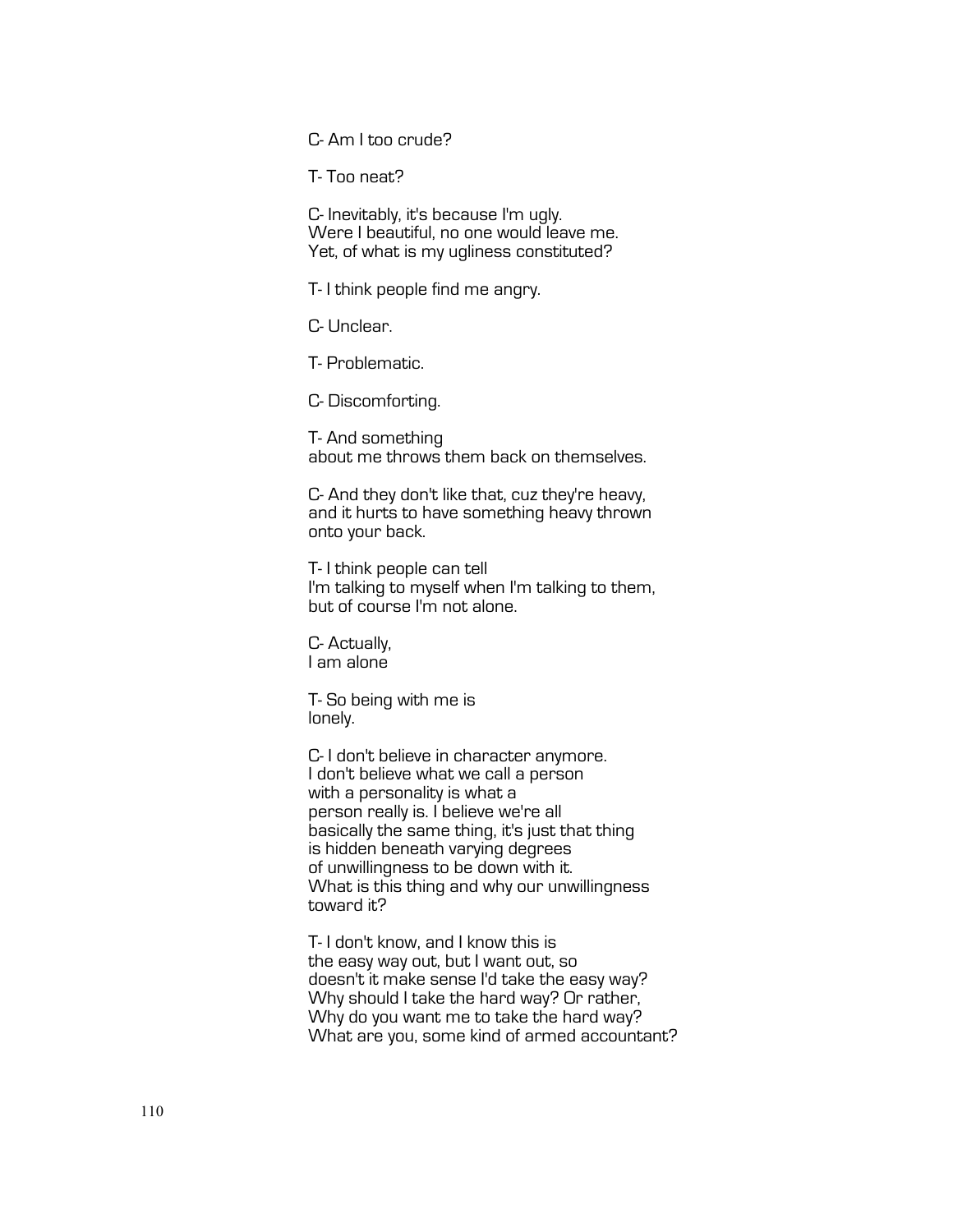C- Winds are heavy across nine forms of not quite getting there,

T- You have got to contact me! I have something important to put on your head (hint: sexy negligence).

C- It's just so funny how everything happens in sequences that don't include any of the middle terms we assume found their way into proclivity thru our flitting measurements.

T- Think of that. Flitting measurements. What will they fail to think of next?

C- I'm good, but I'm not good for you.

T- They said our poetry didn't push the story forward, so we pusht the story aside, and now all we have is the thought of letting folks in for free, which they won't let me do, cuz "free says bad," or so they say, those that one must pay to say what one will pay for dearly once it's said.

C- Here's a thought:

Your spaceship is caught in a giant vortex, and you're swirling toward a tiny hole. You've got three minutes to do something, or you'll be smoosht to the size of my prospects. Engines are down, Captain's got a hearing problem, the crew can't take their lips off the flashback, two minutes. Gimme a call. Oops, sorry. I'm busy getting my nails done. The ones you pounded into my maven organ.

T- Sorry, darling. Since you, I don't do positive.

J- Who said,

C- Genius is drudgery.

J- Who said,

T- The future belongs to dense.

J- Who said,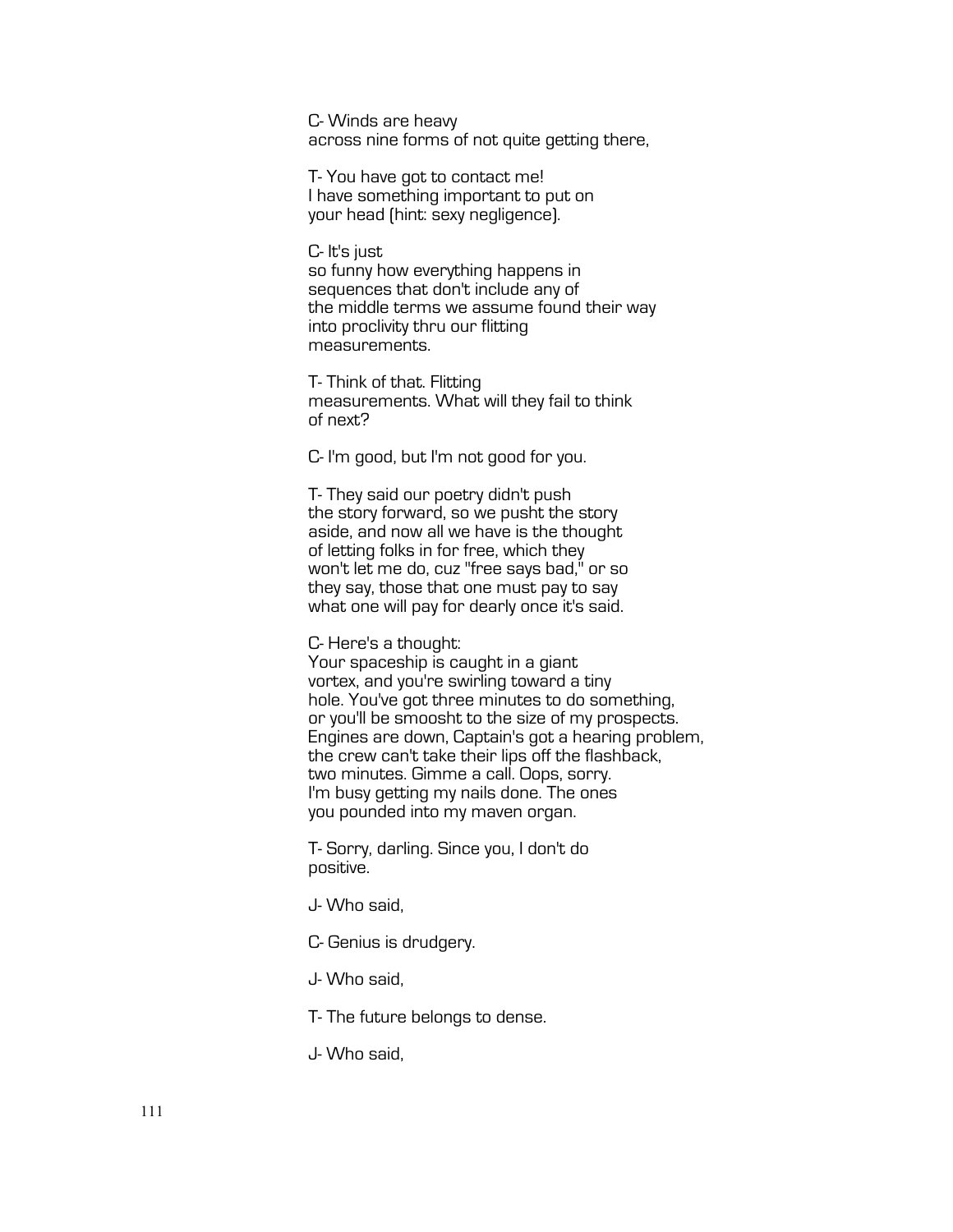C- Our clothes are killing us.

J- Who said,

T- Birth always comes too early.

J- Who said,

C- Misinformation breeds progress.

J- Who said,

T- We but rehearse our exit.

J- Who said,

C- I left my faith in that rock.

J- Who said,

T- Empty seats are for lovers.

C- Where I'm from, they shoot cats like you for doing what they do best.

T- See, the emptiness you bring to the room fucks me chocolate chip pancake style,

C- so pass the warm towelette before I hope for more bricks to the brow.

T- This is the healing you started, then abandoned mid-injection, leaving me unable to roll over in my urn lest I crush my belief you weren't above the law of averages.

C- I think you're shy to a fault, and I think I've fallen into that fault, and I think that fault is closing up, and I think I'm being presst into admitting it's my fault, but I don't admit it, cuz it's true, and girls much prefer big lies to kind gestures.

T- Welcome to the one-stop argument metropolis.

C- What we like about story is that things come back around, giving us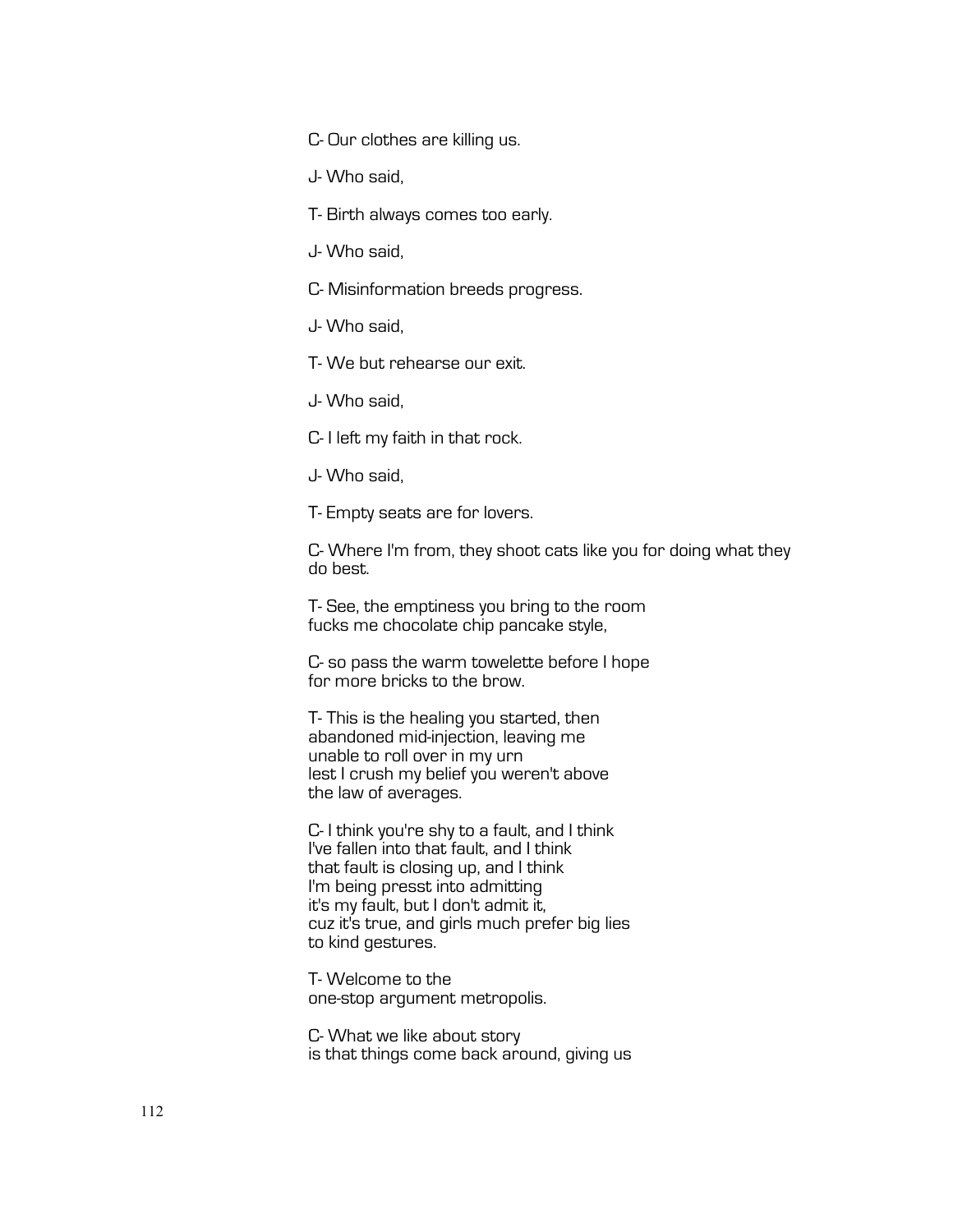the illusion that things come back around, but you never came back around, and there's a story there somewhere, tho it's likely to have been drained and converted into a motorcycle race.

T- It's the story of a story not taking place, which is the only story I know, other than that one about the 6 zillion victors and the three girls dainty enough to dissolve into their own hums.

C - Is this that new kind of conversation where words fear to tread?

T- The ways in which we know each other have nothing to do with what we are. What we are is not knowable.

C- It is tangible, yet never toucht.

T- We'll never touch.

C- Stop saying we when you mean not you.

T- I sit and think pennyroyal we.

C- Clean up before yourself.

T- Nothing will always come between us.

C- So where does that leave us?

T- It leaves us right here, and it never returns.

C- Or, rather, it does, but we don't recognize it cuz it's still the same, and now it's us.

T- Heavy bad buzz, heavy bad buzz.

C- You're talking to yourself again.

T- I'm my only captive audience.

C- Not being with you is like being with me.

T- It's like counting your change while being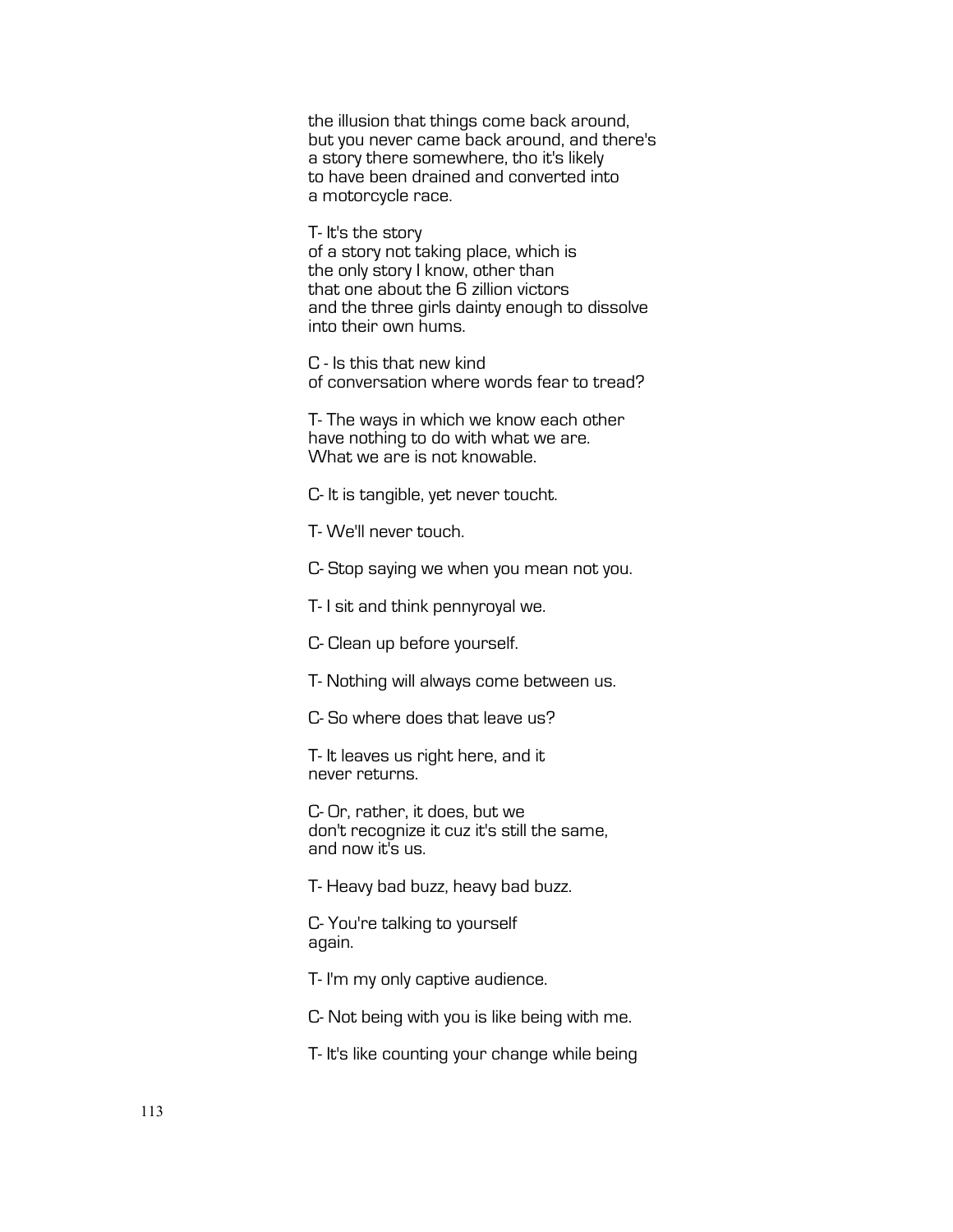buried alive.

C- We are gathered here today, and everything else is Juliet.

T- If only i could drop by once, I promise to make it feel like I'm your only option for seeing more of me.

C- Look, the fact that this is going nowhere is great for me, cuz that's right where I am.

T- Okay, so you're non-responsive. But how can you possibly reject my advances if you refuse to receive them?

J- You were never a very warm rug.

C- Fuck, I drink too much schizophrenic spit.

T- I don't believe in character anymore. I believe character is a psychosis that's killing us, depriving us of all we need, shunting our minds into dead-end obsessions, both ludic and nociceptive, which merely perpetuate a growth cycle in the solutions we need problems to, so we generate more problems, our one renewable resource that is not only never new but mocks the very idea of resource in the sense of being something outside of us that revives us, because we are not being revived by the problems that fund our story wars; we are being stabbed into our own eyes. And I don't believe in Juliet anymore. Sure, everyone gets lucky now and then, but living for the exception is dying Every day. May I put you on hold? 80 years later, click. And throughout it all you suffer that inane music that's supposed to assure you someone's still there, but no one's there. The system is on you.

C- Isn't "not getting any" sticking to the subject?

T- I thought so too, until I thought so.

C- I'm a dragonfly taped to a dead duck.

T- Everyone is so good these days at being funny and weird and approved; well, I've got something to share with the group: I prefer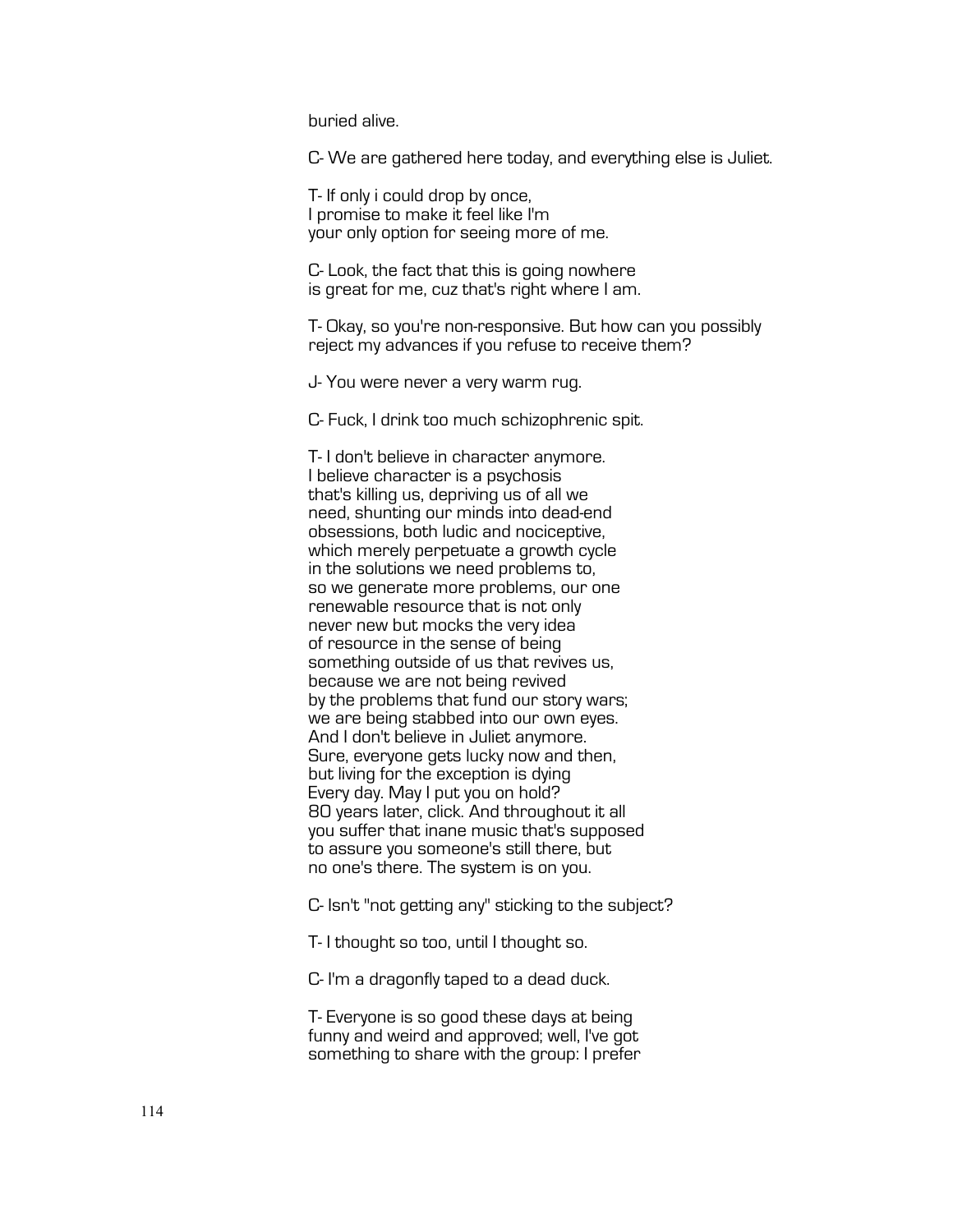women written by men.

C- I prefer the spotlight up my bung.

T- Music coming from the bars on a hot summer night, laughter, cheers, and I realize joy is possible as long as I'm not there.

C- You stuck me in the glasswares jungle, you broken panic button.

T- I want you screaming naked on my flatware, so I can shriek, "This steak stinks, and I love it!"

C- I say you meet under the park.

T- Can I see the manager?

C- This meal is rightly irked.

T- She should have called me weeks ago. Am I out of range?

C- Fire in the fountain!

T- She says I'm going insane, but where is sane and how do I get in?

J- Hey, loser. Got a light?

T- I'm not getting paid to do this. I'm an unfilled billboard for turning your headspace into an unfilled billboard because because...

C- It's like that time you were everywhere and nothing happened.

T- I can feel you thinking of me with whatever part one uses when one is thinking only of one's self.

C- Sit down.

T- There are no good seats.

C- Ideally, I need to talk to you, free of ideals.

T- Just let me repeat one thing before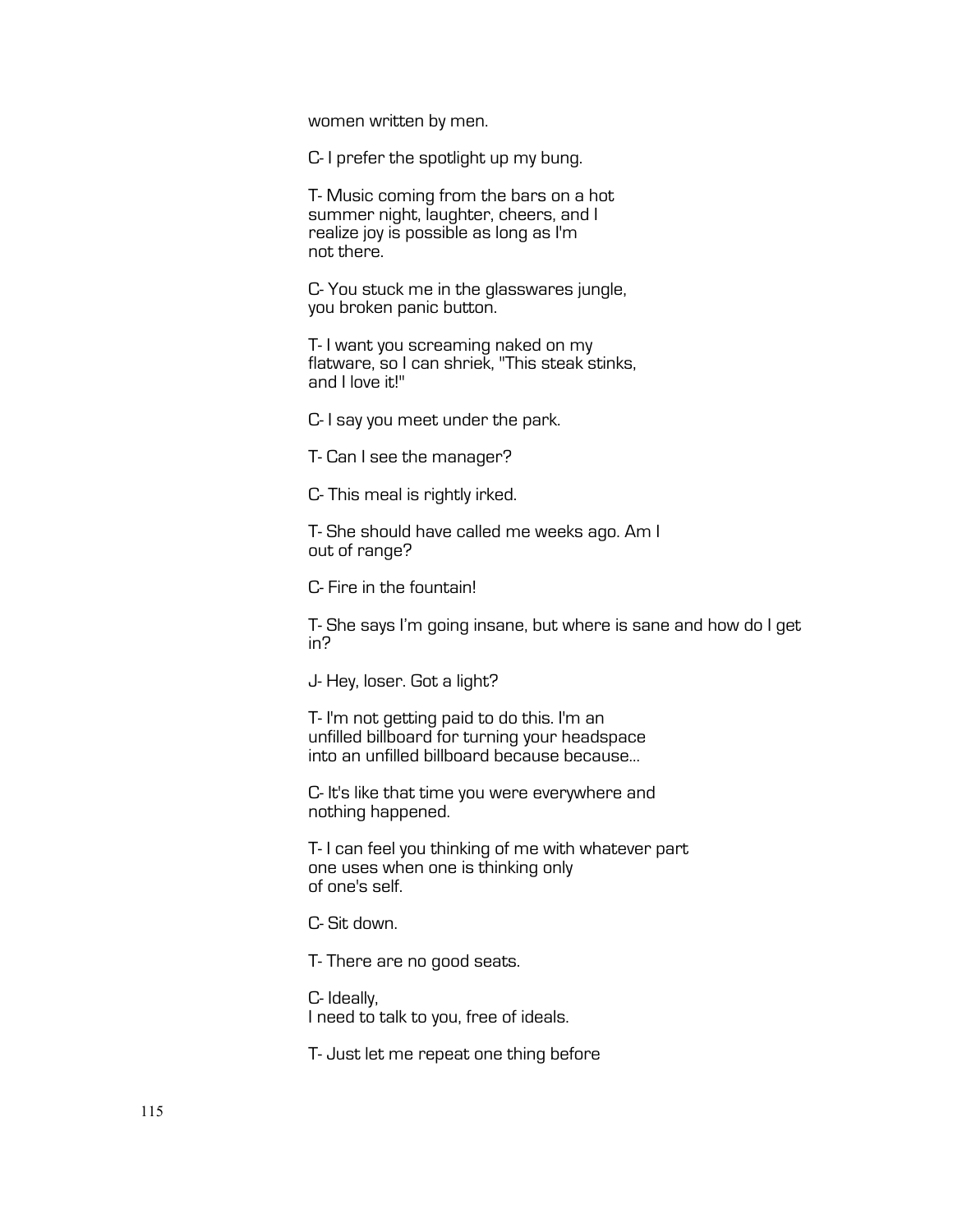you go: you never came.

C - Sex doesn't sell until it starts to scab.

T- That drink I bought you? I hope it turns to piss.

C- O, so you're the end of the world? Yeah, well, I've seen worse when acting like a child.

T- This is a dream that's eaten its way out of my head and now it's too full to move.

C- You said my way or the highway, so I took my way, and it was the highway, so here I am, alone in Ohio.

T- In what sense are you qualified to give your opinion?

C- I'm always taking nine or two intelligence tests without even knowing it.

T- Yes! I'm high again!

J- Hi!

C- There's art in here somewhere, due to a defect in workmanship.

T- Why am I having such a hard time finding someone to knit me a cocksock out of their own skin.

C- O, goody. Semen on the breeze.

T- It's my hips, isn't it? My hips are too womanly. Well, that's what happens to a guy after he gives birth to 28 anticlimaxes. He fills out.

C- He's not sure what he fills out, but it gets him a gig scraping himself off her heels.

T- I'm pretty good looking

C- if you don't look.

T- I gave you everything I had, save for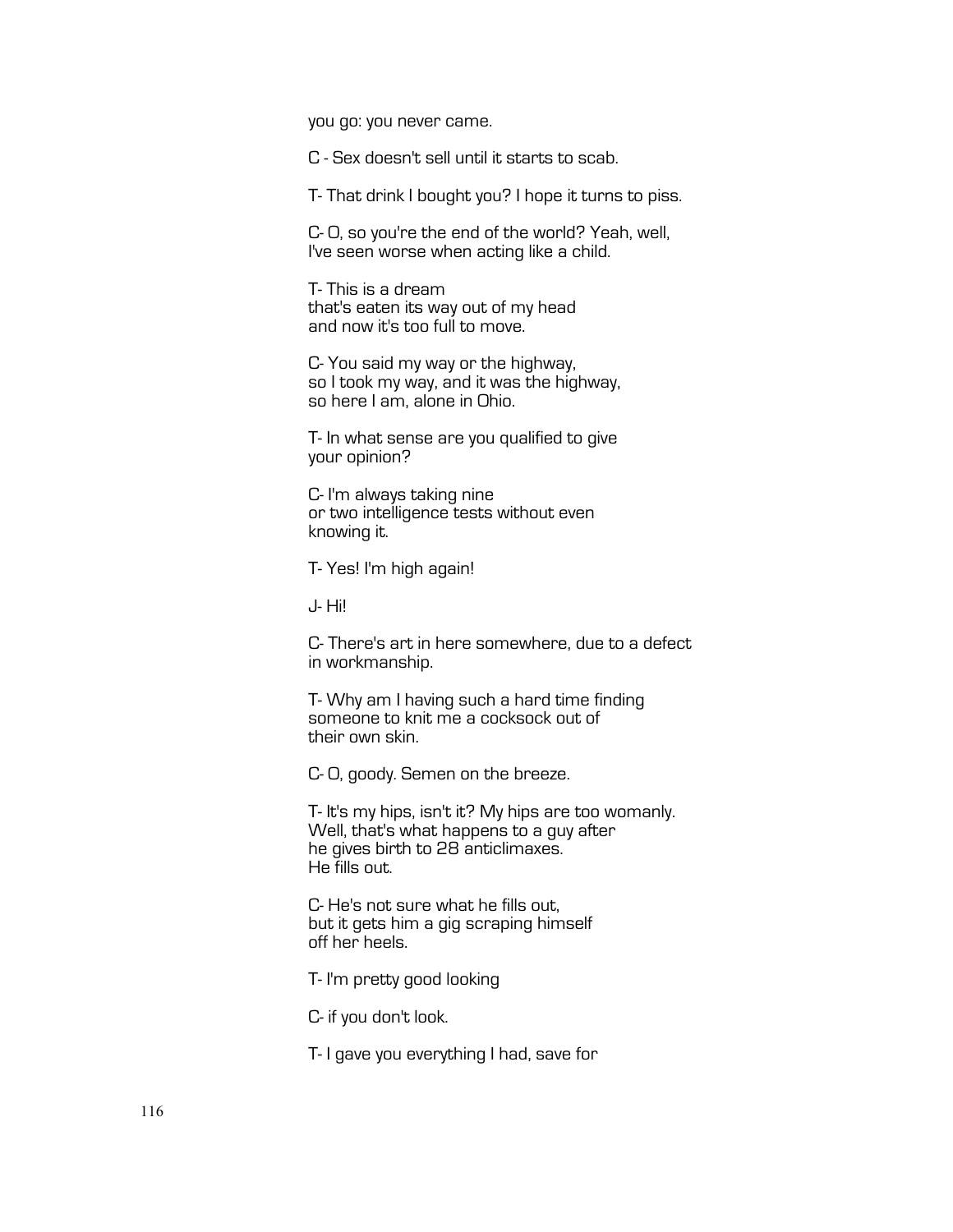my ability to hold your interest.

C- Maybe I'll just move back to the heartland. Then, getting sick will be getting better. People will run across the street just to get a more panoramic view of my tired eyes.

T- I just wish you were here in this room so I could impress you with my floorplans for fame.

C - All I think about now is what my performance art piece will be like once I figure out what it is.

T- My genitals are like a giant box of crayons - unused most of the time, and when it is, little hands mess it up, but the job offers pour in.

C - I think I just had a genetically modified orgasm.

T - Clearly absorbing my bruise art is like eating too much pizza right after your parachute failed to open.

C- It would be nice to meet someone like you, or you, but I'd take like you, which might be more like you than you, since you don't like me, and as far as I can't see, I am you, cuz you're all I've got and I ain't got you.

T- Babe.

C- Let's recapture what we never had, my \$3000/hour intuitionist.

T- Maybe I'm just too long. Maybe if I were 3 1/2, 2 1/2 minutes even, people would walk away saying, "You've got to see that. It's so barely there." I'd be a viral hit, and everyone would get sick with me.

C- Let us go then, you and I, our separate ways.

J- So much talking, so little talking.

T- I walk into a bar in a western. It's a one-horse town too poor to keep horses.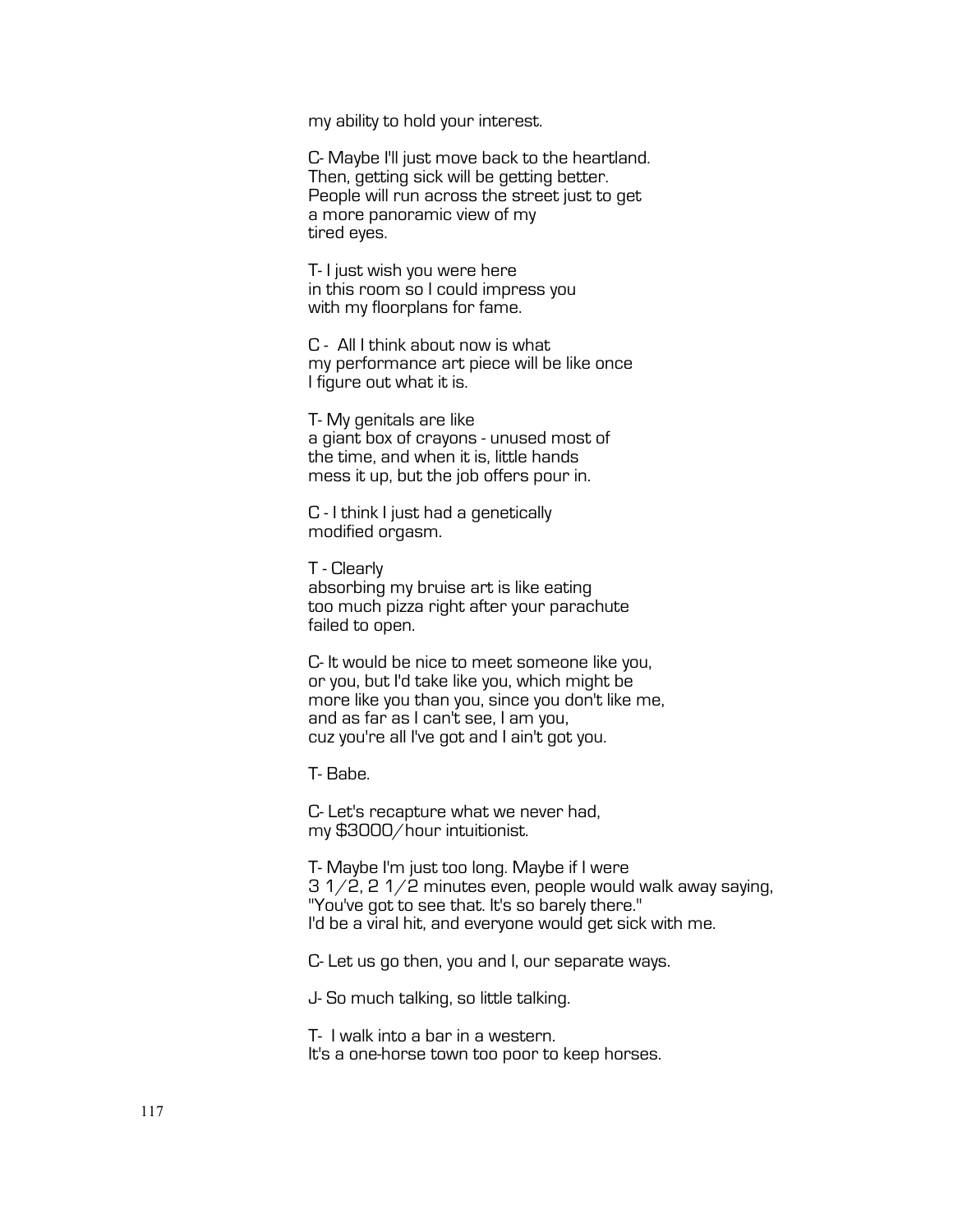Some dead lookin' hombre in the corner plays the part. Hizzoner is asleep on a whore's bill, the same whore, I'magine, what tries to catch my attention by standing up in her crib and drooling down her rifle hole. Three god-scaring bad asses strafe me with scowls as I approach the keeper, a greasy chip of a half-man with massive forearms and a tiny head. You seen this girl? I say, holding up a photo of Juliet's face super- imposed onto an artist's rendering of Cortez dropping a loaf on Tobasco.

C- You think if I seen that girl I'd be standing here without that girl?

T- A simple yes or no will do, friend.

C- Allright, friend. Yes or no.

T- I grab him by the gobs and lay him gently on the ceiling. Look here, Mr. Supreme Individual. I just lost my honey, and I'm lookin for a hive to stick my dick in, so if you want your slurb to be that hive, I am more than happy to get even with someone who's never dun nuthin to me by taking out my eyes and thinking you're the Princess of Misplaced Formaldehyde Fishing, so I suggest you come to my meeting of minds ready to cave like any black snow leopard should, or I will mind your meat, and trust me, friend, you will mind.

C- If I'd a known you were so sensitive on the topic, friend, I'd a never been so, how shall we say, helical with my words, but from hereonout you can count on nuthin but my whole-hearted willingness t'impugn myself before a self-appointed jury.

T- I appreciate it, friend. I truly do.

C- So, what can I do ya for, friend?

T- I need you to help me pull my balls off the marshmallow stick.

C- How long they been on there?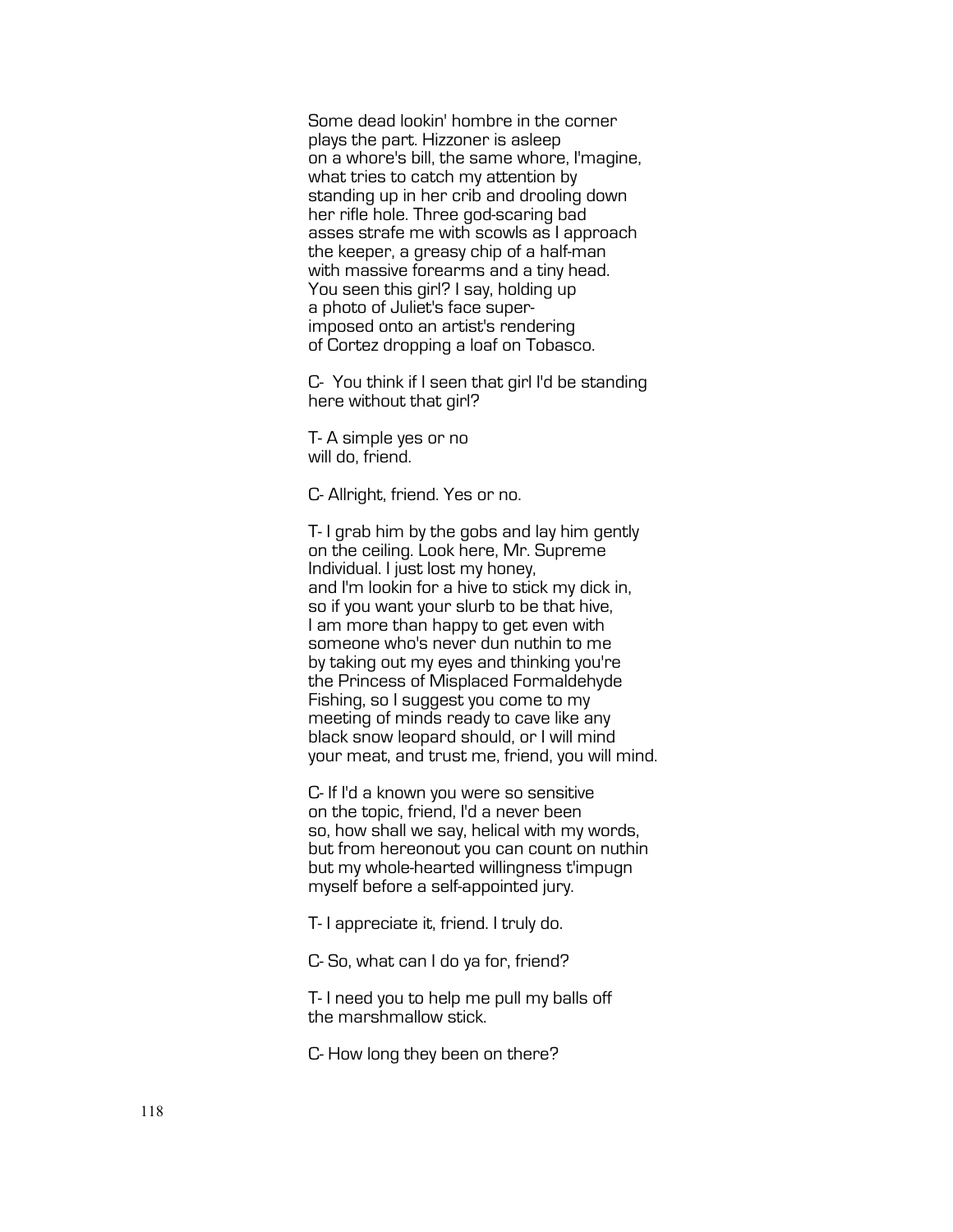T- How you like em?

C- White on the outside, black on the in.

T- This is America, ain't it?

C- No, sir. America done gone outta business; employee theft. This here's feudal Japan, but with a much depleted costume budget and zero sense for hygiene or macrobiotic cooking.

T- Then let me put it this way, Mifune: (kono onna no kodomo ni aitta ka?]

C- Now that you put it that way, I reckon what maybe I have seen that girl.

T- What'll it cost me t'improve your memory?

C- Only 15% and a rewrite for the Big Bad Wolf.

T- You clearly have no idea how badly I wanna hang my holster round your ears.

C- Do you?

T- That depends on where you fall in the feud between those who believe in the power of words and those who believe what they say.

C- Well, I believe in the power of keepin my eyes on the floor, but the other day I just had to look up when I snifft the sweetest lady smell this here ole pug had ever had the pleasure of snortin, and I do believe I saw that very face starin at me as pretty as the sight of St. Louis to a visiting team.

T- And?

C- And I said, "May I help you, missus?"

T- And?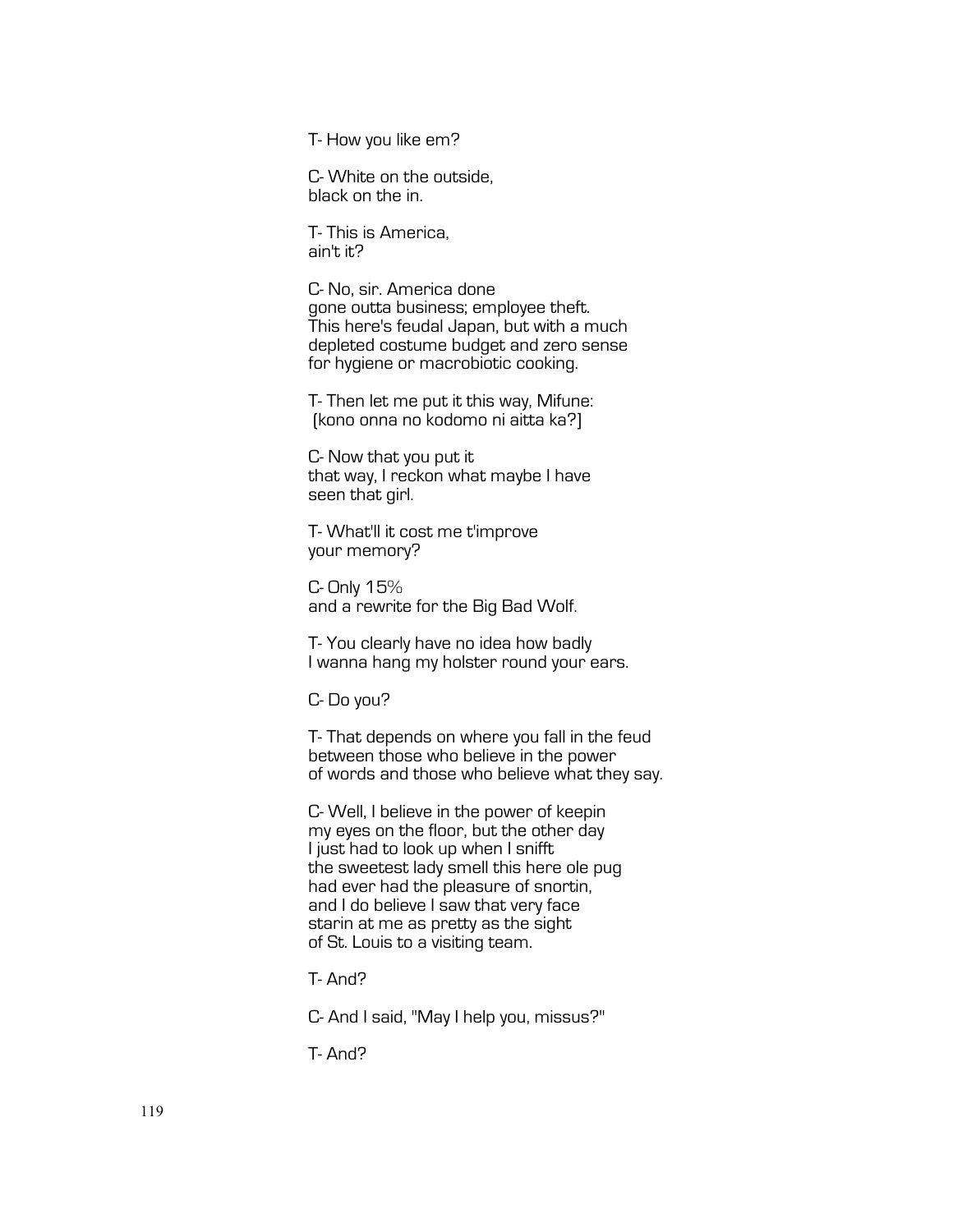C- And she said,

J- "A shot of water, please."

T- A shot of water, please?

C- That's what I thought! Strangest funkin request I ever heard. Can you imagine havin the purse of peace to stroll into some ritzy outhouse like this and calmly purr,

J- "A shot of water, please."

T- She's a mighty unique creature.

C- Ain't we all?

T- So, wudja do?

C- I said, "Sorry, missus, but I'm gonna have to see some ID."

T- You carded her for a shot of water?

C- Only so I could take down her vitals and suck on em next time I had a bath.

T- We're getting off topic.

C- So take us back.

T- What was her name?

J- Got No Clapper.

T- Got No Clapper?

C- That's what her ID said - Got No Clapper. Musta been one a them paleface squaws.

T- Are you sure it didn't say Juliet?

C- Well, now, come to think on it, it coulda, but you know me.

T- No, I don't.

C- I can't read!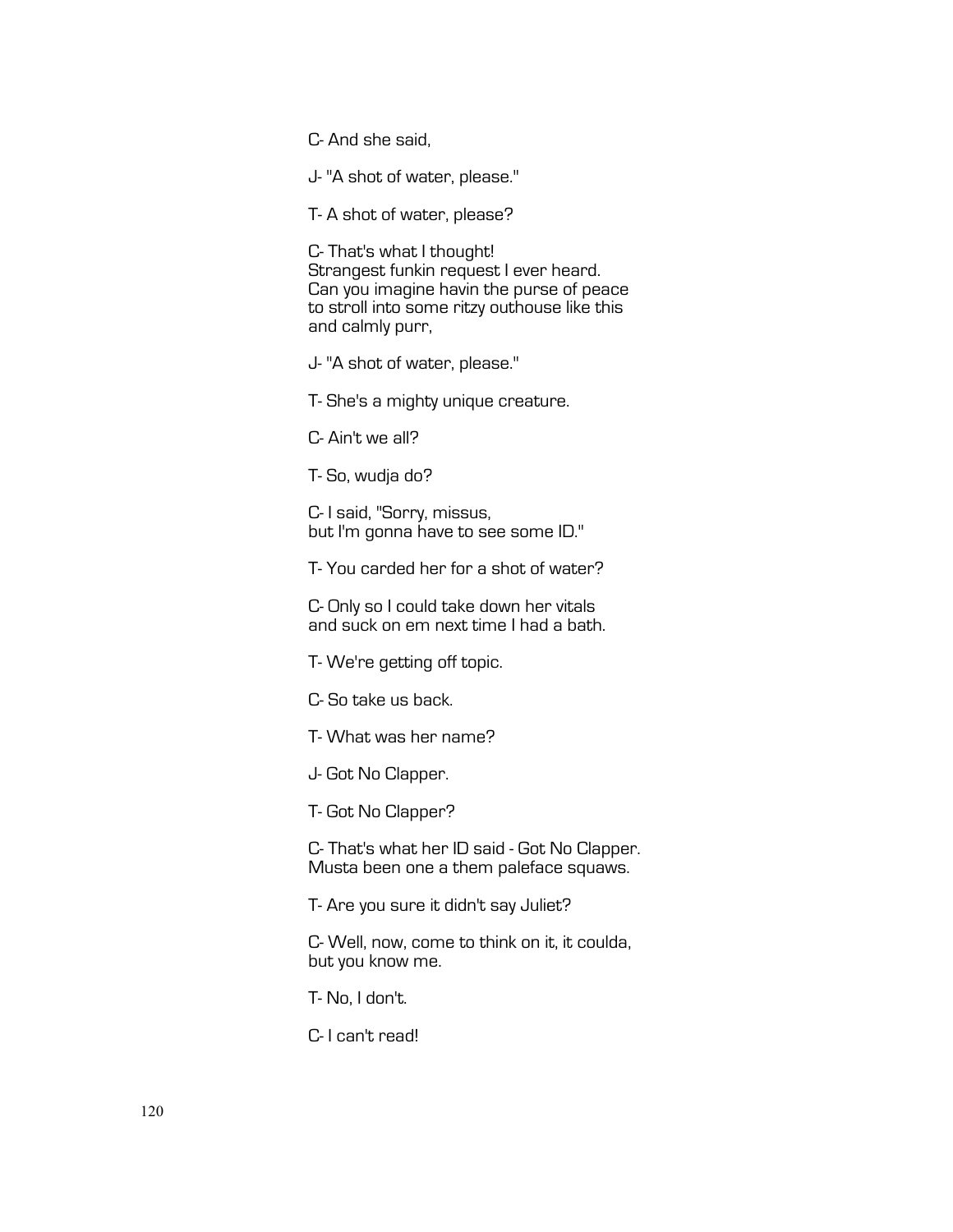T- Is this the woman we're talking about? Think hard, and answer true, or I'll teach you to read your own coroner's report.

C- As sure as I'm a worthless piece a splunk, that is the woman we're talkin about.

T- Did you get her a shot of water?

C- Yessa did.

T- Did she drink it?

C- Yes, she did.

T- And then?

J- And then she uppt and went.

T- Which way did she go?

C- See, that's the weird part.

T- I thought this was the weird part.

C- O, no. This is the part folks find familiar cuz we're sharing useless information.

T- So, which way did she go?

C- She didn't go any which way, really.

T- How does someone not go any which way?

C- She walkt thru them doors and just disappeared.

T- Yeah, I know the feeling.

C- Will that be all, or can I get you a shot of water?

T- One more thing - was she alone?

C- By the looks a the fella she's with, I'd say yep.

T- Could you describe this fella without hurtin my feelings?

C- Nope.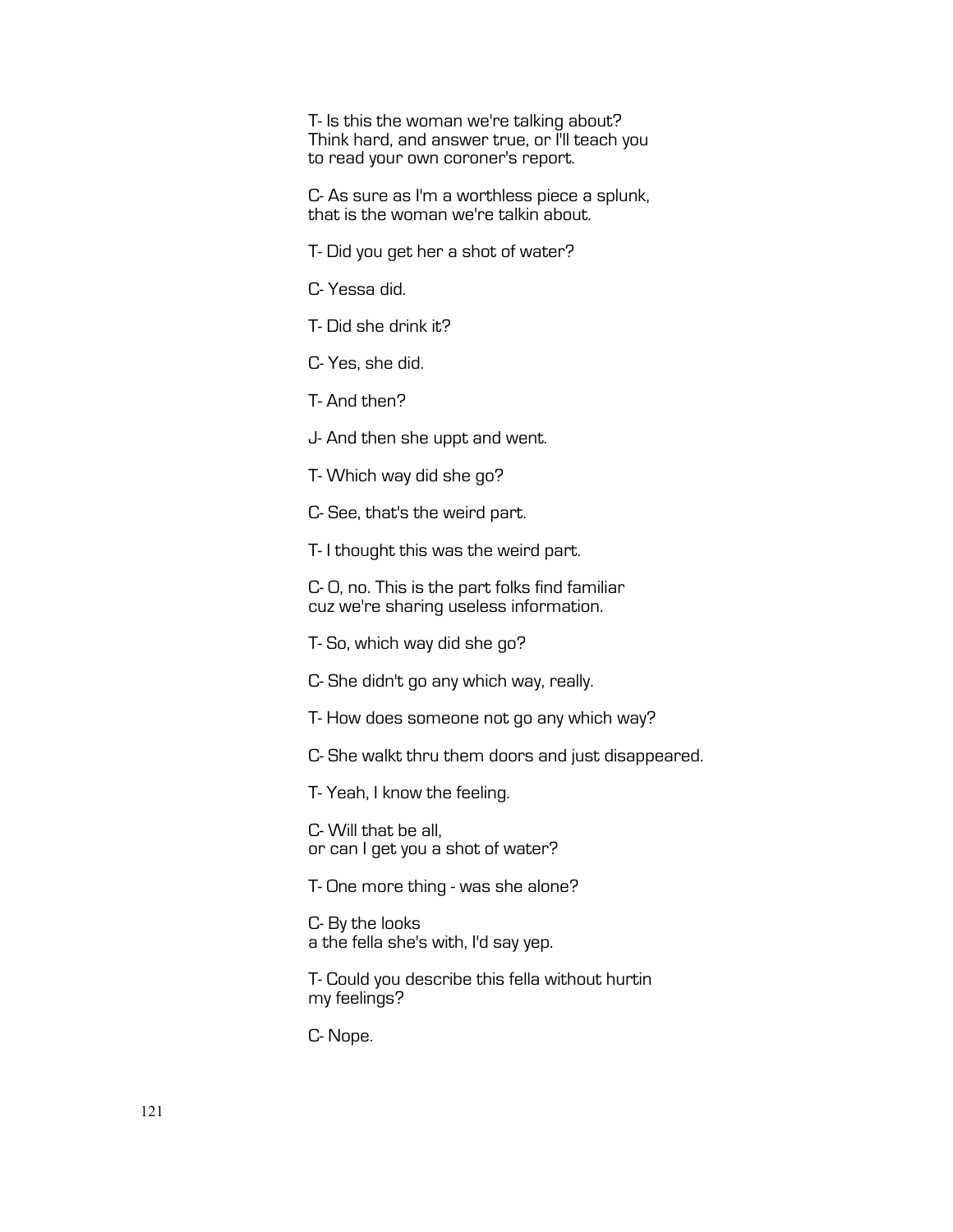T- I thank you for your lack of specificity.

C- Anytime, friend.

T- I leave the bar, and walk into the Exxon Desert Wilderness Consortium. I can smell Juliet in the bedrock. In the cold heat, my mind starts playing tricks on me, those mean kinds of tricks like brothers too close in age play on each other, always resulting in someone losing a leg or running thru a glass door and severing the vein that carries sympathy to the knuckles. Juliet's face pops up in some cobwebs wooft between two saguaros, their 13 arms waving at me like,

C- "Hey, dude, over here. Wanna rise above it? Climb a cactus."

T- A pack of burros, driven by a desire to die, clamor around a salt lick on a rusty barbed wire fence, and I see Juliet in her motley herding skirt giving them tender slaps on the backside with my toothbrush, saying,

C- "Come on, now, too much salt enlarges the heart, and a small heart is a happy ass."

T- A sandstone outcropping assumes the shape of Juliet sitting with her knees in her hands, head down, like a hiker lockt between a rushing grizzly and six vultures.

J- What's a girl to do when playing dead is the only way to live?

C- Yet really living is the quickest way to die?

T- I should have taken that shot of water, cuz I'm starting to flake. I feel like a 3 year old pinned under the seat of a carnival ride, and the carnival is closed, and everyone's gone home, and my screams merely accentuate the cackling racket belching from the old school Spook-o-rama,